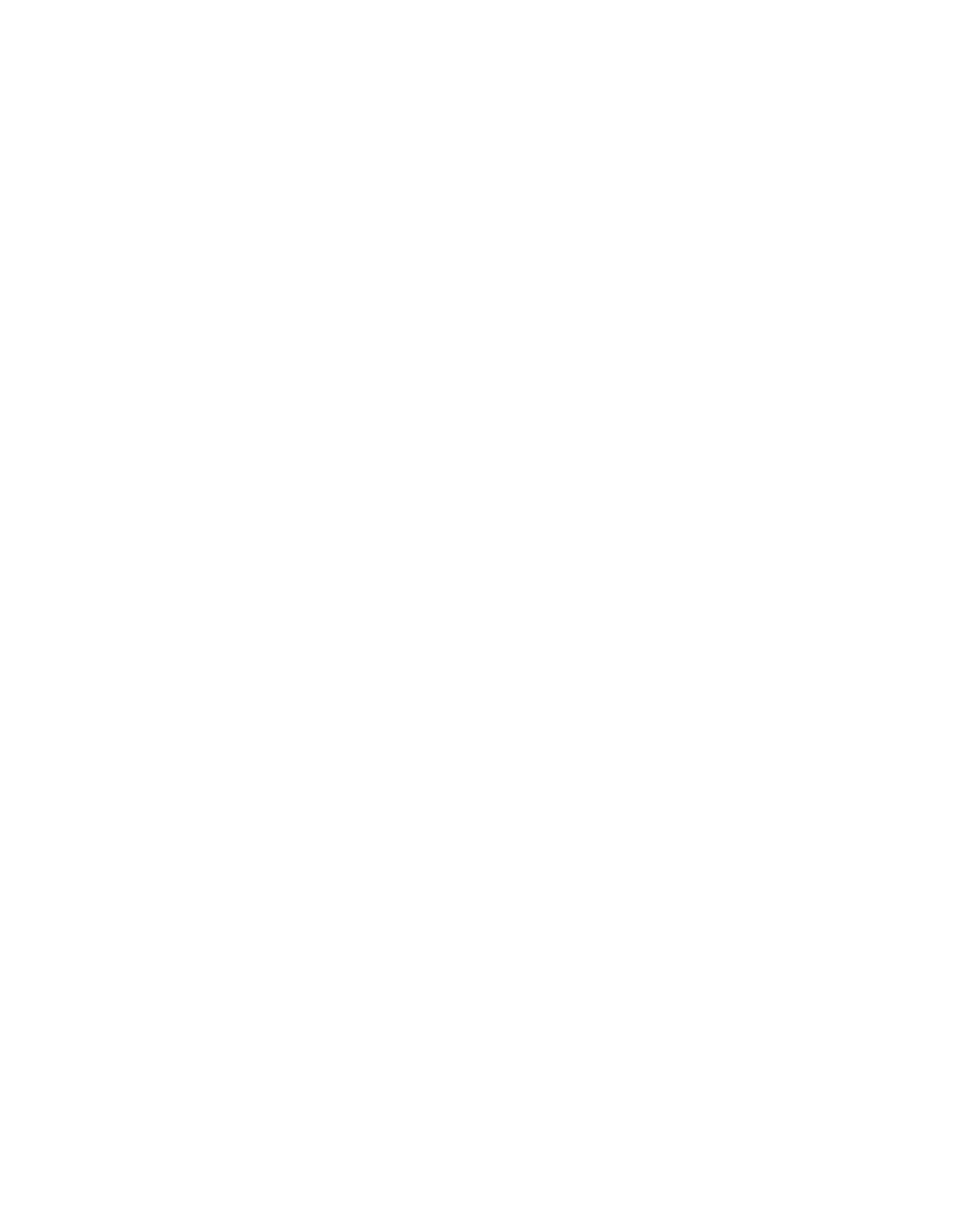## Índice general

| Introducción                                                         | 1           |
|----------------------------------------------------------------------|-------------|
| Introducción.<br>1.                                                  | $\mathbf 1$ |
| Introduction.<br>2.                                                  | 3           |
| Capítulo 1. La ley de grupo en una curva elíptica.                   | 5           |
| Rectas y cónicas racionales.<br>1.                                   | 5           |
| 2.<br>La ley de grupo.                                               | 10          |
| 3.<br>Forma Normal de Weierstrass.                                   | 15          |
| 4.<br>Fórmulas explícita para la ley de grupo.                       | 22          |
| 5.<br>Ejemplos.                                                      | 24          |
| Capítulo 2. Curvas elípticas sobre $\mathbb C$ y sobre $\mathbb R$ . | 29          |
| Puntos de orden 2 y 3.<br>1.                                         | 29          |
| 2.<br>Puntos de orden finito en $E(\mathbb{C})$ .                    | 32          |
| 3.<br>Puntos de orden finito en $E(\mathbb{R})$ .                    | 59          |
| Capítulo 3. Puntos de orden finito en $E(\mathbb{Q})$ .              | 63          |
| 1. Puntos de orden finito en $E(\mathbb{Q})$ .                       | 63          |
| Capítulo 4. Curvas elípticas sobre Q - El teorema de Mordell.        | 71          |
| Estructura del grupo de una curva elíptica<br>1.                     | 71          |
| 2.<br>El rango de una curva elíptica.                                | 89          |
| Bibliografía                                                         | 103         |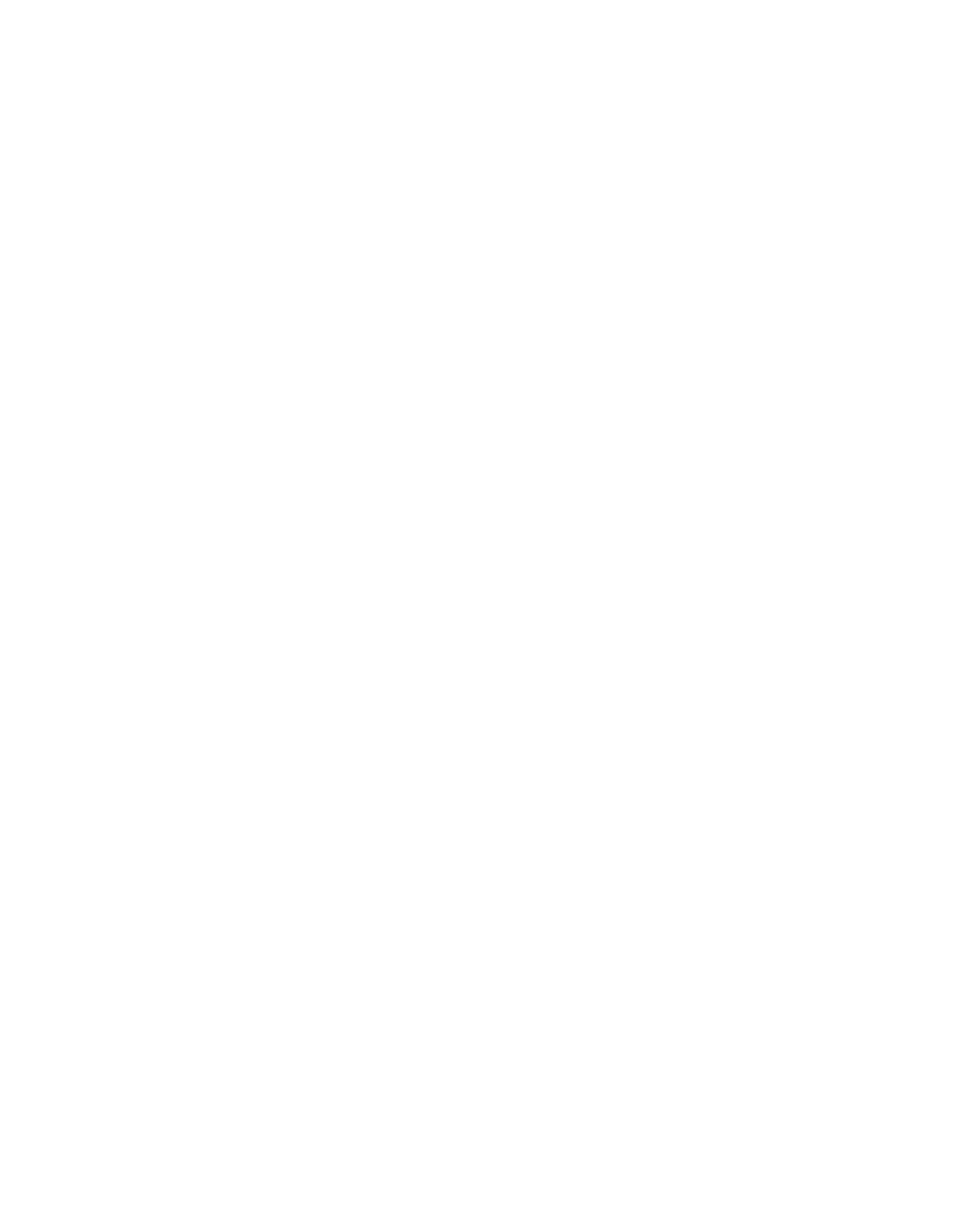### Introducción

#### 1. Introducción.

El tema principal de esta monografía es introducir las curvas elípticas, estudiando en mayor detalle las curvas elípticas racionales.

En el primer capítulo introduciremos las curvas elípticas, definiremos la ley de grupo, veremos que se pueden llevar a una expresión reducida (la forma normal de Weierstrass), y daremos fórmulas explícitas para la ley de grupo. Culminaremos el capítulo mostrando algunos ejemplos.

En el segundo capítulo estudiaremos las curvas elípticas definidas sobre C. Probaremos que el grupo de una curva elíptica compleja es isomorfo al grupo de un translaciones de un toro: más aún, el isomorfismo de grupos también preserva la estructura analítica de la curva elíptica. A partir de esto calcularemos el grupo de los puntos cuyo orden es divisor de un natural fijo  $m$ .

Luego estudiaremos la estructura de grupo de una curva elíptica real que resulta isomorfo al grupo de rotaciones del círculo o producto de este por  $\mathbb{Z}_2$  según la cantidad de componentes conexas de la curva, y usaremos esto para estudiar los puntos de orden finito.

En el tercer capítulo probaremos un teorema de Nagell-Lutz que nos permite calcular los puntos de orden finito sobre una curva elíptica racional.

En el cuarto capítulo probaremos el teorema de Mordell que dice que el grupo de una curva elíptica racional es finitamente generado, es decir que a partir de una cantidad finita de puntos, con el método de trazado de rectas y tangentes que define la ley de grupo, uno puede hallar cualquier otro punto racional.

Mientras que la parte de torsión es bien conocida — tenemos el teorema de Nagell-Lutz que nos permite obtener dichos puntos en una cantidad finita de pasos y el Teorema de Mazur que caracteriza los posibles grupo de torsión de una curva elíptica racional — la parte libre no es muy conocida. Existe una importante conjetura sobre el rango de una curva elíptica racional que es la Conjetura de Birch y Swinnerton-Dyer (BSD) que relaciona el rango de una curva elíptica racional con el orden de anulación de cierta L-serie asociada a la curva.<sup>1</sup> Describir esa L-serie no es trabajo fácil y será necesario estudiar cúbicas sobre cuerpos finitos para su construcción y funciones modulares para obtener una prolongación

 $1$ http://www.claymath.org/millennium/Birch\_and\_Swinnerton-Dyer\_Conjecture/birchswin.pdf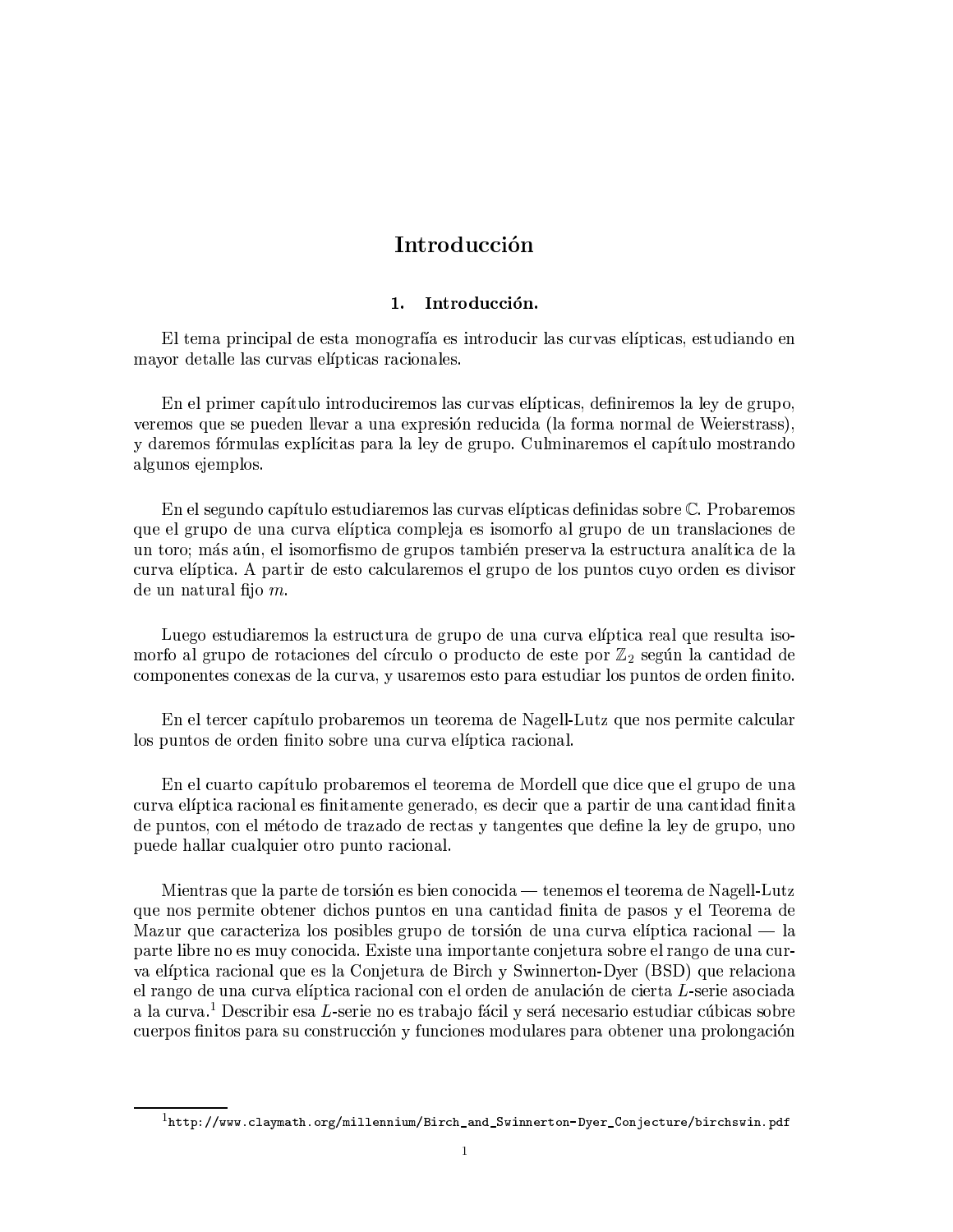### **INTRODUCCIÓN**

analítica al plano complejo de la L-serie.<sup>2</sup>

La conjetura BSD no solo es importante porque nos permite calcular el rango de una curva elíptica, sino también por mostrar el poder unificador que es una característica de la matemática moderna. Aquí confluyen cuatro ramas de la matemática como ser la Teoría de Números, la Geometría, el Álgebra y el Análisis. La Teoría de Números porque estamos buscando soluciones racionales de cierta ecuación que es la ecuación que define la curva elíptica. Luego entra en juego la Geometría cuando observamos que una recta que pasa por dos puntos racionales de la cúbica ha de pasar por un tercero, esto nos permite obtener un procedimiento que nos permite a partir de algunos puntos seguir construyendo otros. A partir de esa operación definimos una suma en los puntos de la cúbica que la dota de estructura de grupo abeliano finitamente generado, he aquí donde entra el Álgebra. El Análisis entra en juego para poder entender mejor este grupo, a cada curva elíptica racional le podemos asociar una L-serie que es un objeto analítico cuyos coeficientes dan una idea de como crecen los puntos en la reducción de la cúbica sobre cuerpos finitos, dicha L-serie así construida converge para complejos con parte real mayor que  $3/2$ , pero dichas L-series están en correspondencia con otras L-series que son las L-series asociadas a funciones modulares las cuales sabemos que se prolongan analíticamente al plano complejo. La conjetura predice que el orden de anulación de nuestra L-serie en  $s = 1$  coincide con el rango de la curva elíptica.

Palabras Claves: Curvas elípticas, Teorema de Mordell, Weierstrass.

<sup>&</sup>lt;sup>2</sup>Se hace esto a través de un teorema de Wiles que asocia a cada curva elíptica una forma modular con la misma  $L$ -serie asociada.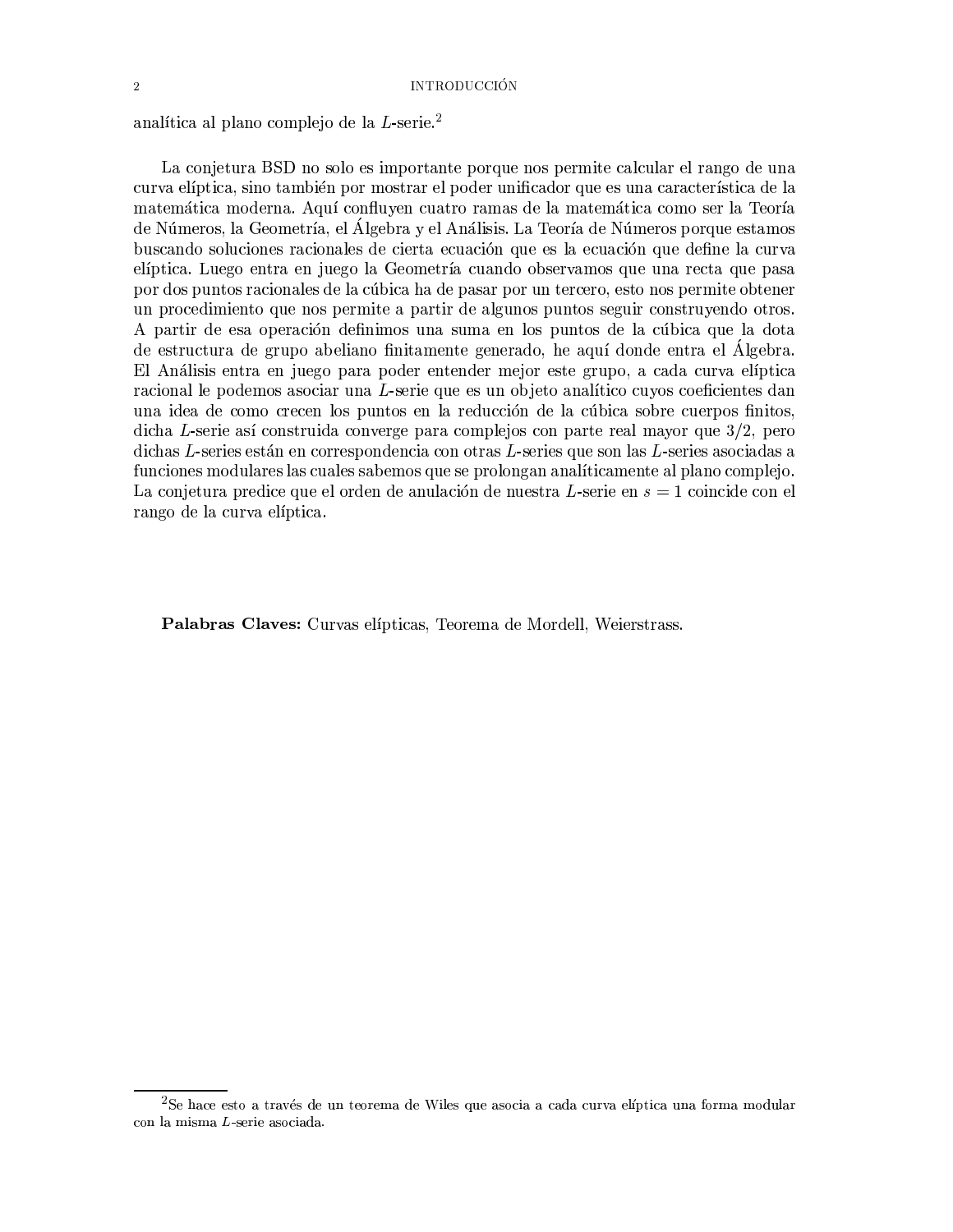### 2. INTRODUCTION.

#### $2.$ Introduction.

The principal topic of this book is to introduce the elliptic curves, with special emphasis in rational elliptic curves.

In the first chapter we will introduce the elliptic curves, we will define the group law. will see that one can be take reduced expression (the Weierstrass normal form), and we will give explicit formulae for the group law. We will culminate this chapter showing some examples.

In the second chapter we will study complex elliptic curves. We will prove that the group of a complex elliptic curve is isomorphic to the group of rotation of the torus, moreover it isomorphism is not only an group isomorphism but also is an isomorphism between Riemman Surfaces. From this will calculate the group of the points whose order is a divisor of a fixed natural m.

Next we will study the structure of group of a real elliptic curve that is isomorphic to the rotation group of circle or direct sum of this with  $\mathbb{Z}_2$  according to the quantity of connected components of the curve, and we will use this to study the finite order points.

In the third chapter we will prove Nagell-Lutz Theorem that it give us an algorithm to calculate the points of finite order in a rational elliptic curve.

In the fourth chapter we will prove the Mordell Theorem who says that the group of a rational elliptic curve is finitely generated, that is to say that from a finite quantity of points, with the method of tracing straight and tangent that it defines the group law, one can find any other rational point.

Whereas the torsion subgroup is well-known - we have Nagell-Lutz Theorem for calculate the points of finite order and Mazur Theorem that caracterizes all possible torsion subgroup of a rational elliptic curve - the free part it is not. There is an important conjeture called Birch and Swinnerton-Dyer conjeture (BSD) that relates the rank of a rational elliptic curve with the order of annulment of certain L-serie associated to the curve.<sup>3</sup> To describe this L-serie it's not an easy work it needs study cubic over finite fields for its construction and modular functions for to obtain an analytic prolongation to the complex plane.<sup>4</sup>

The BSD conjeture not only is important because it allows us to calculate the rank of a rational elliptic curve, but also for showing the unifier character who is a characteristic of the modern mathematics. Here four branches of the mathematics come together as being the Number Theory, Geometry, Algebra and Analysis. The Number Theory because we are looking rational solutions of certain equation that is the equation that defines the elliptic curve. The Geometry appears when we observe that a straight line that intersect the cubic in two rational points it must pass through a third point of the cubic also with rational coordinates, this give us a procedure that allows us from some points to keep constructing others. From this operation we define a sum in the points of the cubic one

 ${}^{3}$ http://www.claymath.org/millennium/Birch\_and\_Swinnerton-Dyer\_Conjecture/birchswin.pdf

<sup>&</sup>lt;sup>4</sup>This is possible thanks to Wiles Theorem that associated with every elliptic curve a modular form with the same associate L-serie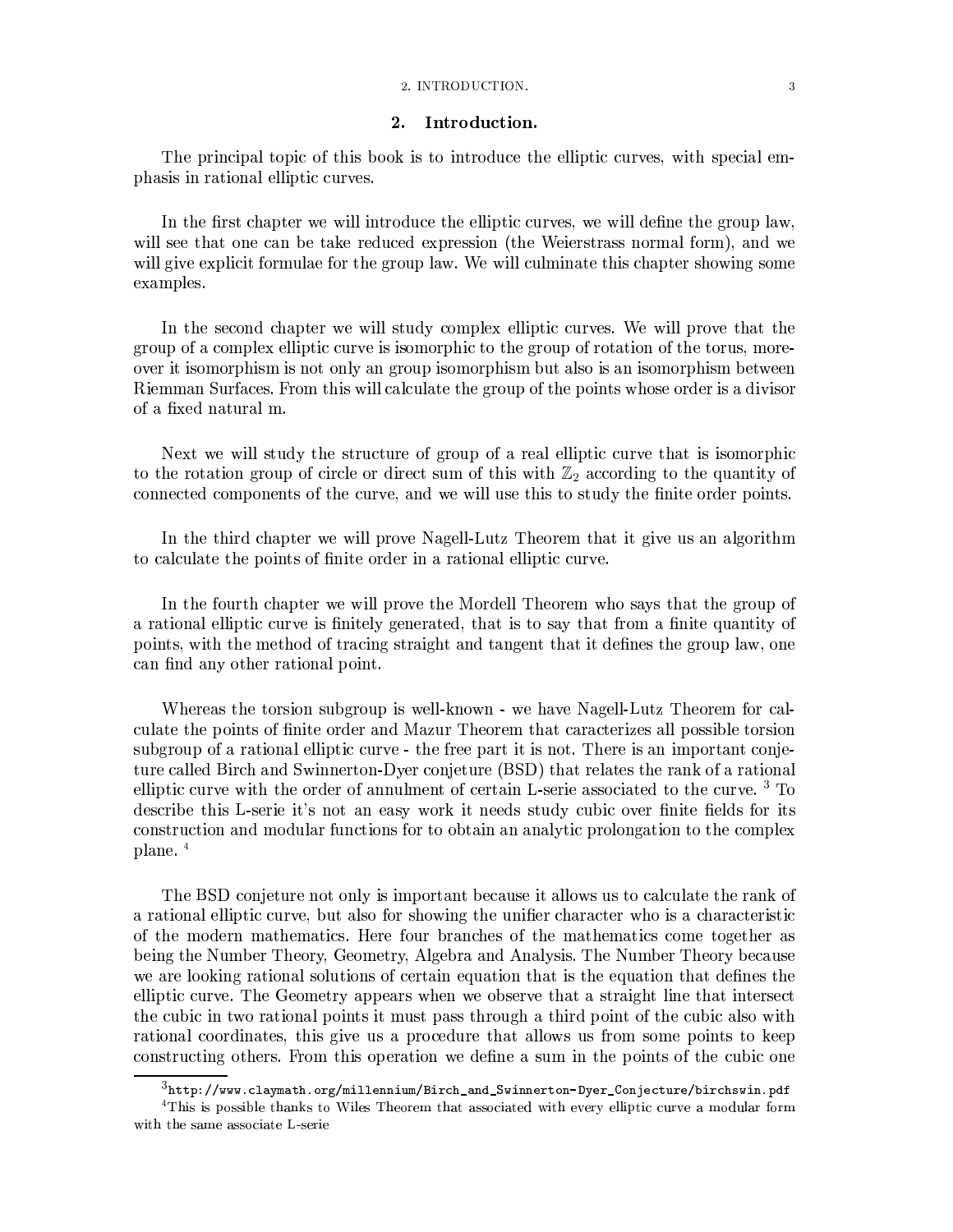### **INTRODUCCIÓN**

that provides it with group structure, it group is a finitely generated abelian group, here we use algebra to understand this group. The Analysis help us to understand better this group, every rational elliptic curve has associate a L-series that is an analytical object whose coefficients give us an idea of as the points grow in the reduction of the cubic over finite fields, this L-series converges for complex numbers with real part greater than  $3/2$ , but for Wiles's Theorem this L-series is the L-series associated with a modular functions therefore it can extended analytically to the complex plane. The conjecture predicts that the order of zero of our L-series in  $s = 1$  coincides with the rank of the elliptic curve.

Keywords: Elliptic curves, Mordell's Theorem, Weierstrass.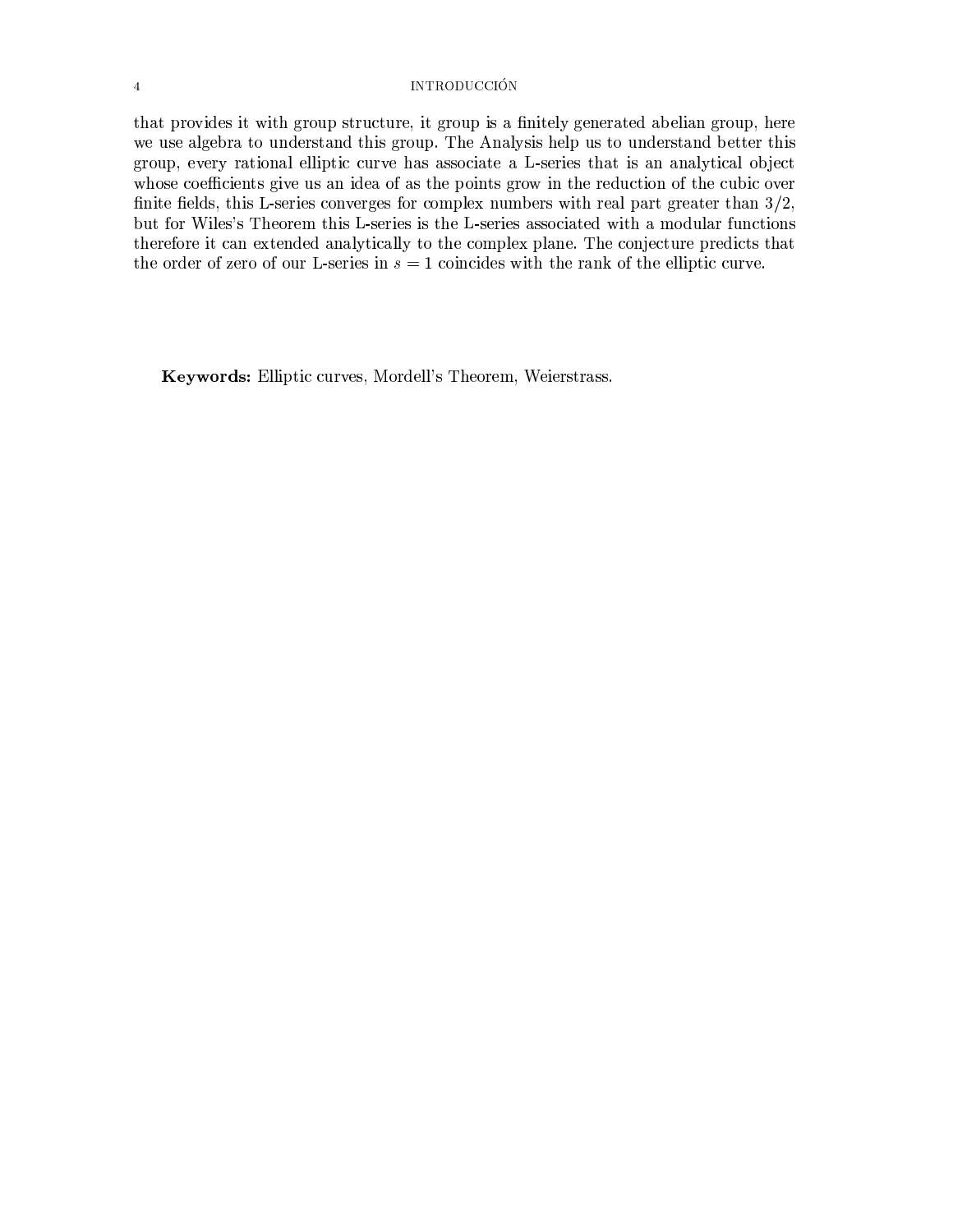### CAPíTULO 1

### La ley de grupo en una curva elíptica.

#### Rectas y cónicas racionales. 1.

Las rectas racionales. Comenzemos por el caso más sencillo posible que es  $1.1.$ el de las rectas racionales, es decir, queremos resolver una ecuación de la forma

$$
r: ax + by + c = 0,\t\t(1)
$$

con  $a, b, y$  c racionales dados y  $a, b, b$  distinto de cero.

Supongamos sin pérdida de generalidad que  $a \neq 0$  entonces por cada valor racional de  $y$  tenemos

$$
x = \frac{-by - c}{a} \tag{2}
$$

luego tenemos parametrizado el conjunto solución

$$
P = \left(\frac{-bt - c}{a}, t\right) \tag{3}
$$

Las cónicas racionales. A continuación otro caso bien conocido y estudiado  $1.2.$ que es el de las cónicas racionales. Las cónicas racionales vienen dada por una ecuación de la forma

$$
C: ax2 + bxy + cy2 + dx + ey + f = 0,
$$
\n(4)

donde los coeficientes  $a, b, c, d, e, y, f$  son racionales dados y además  $a, b, \phi, c$  es distinto de cero.

Antes de comenzar con este caso conviene hacer una observación sencilla, que es que si una recta racional r corta a una cónica racional C en un punto racional  $P = (x_0, y_0)$ entonces la corta en general en otro punto que también tendrá coordenadas racionales. Veamos que queremos decir con esto, consideremos la ecuación de la cónica C como en (4) y para comenzar supongamos que el polinomio  $ax^2 + bx + c$  no posea raíces racionales no nula, supongamos que el coeficiente de x en la recta r sea no nulo entonces podemos escribir la ecuación de  $r$  en la forma

$$
x = ny + m,\tag{5}
$$

donde  $n \neq 0$ , sustituyendo x de la ecuación (5) en la ecuación (4) obtenemos una ecuación para y de la forma

$$
Ay^2 + By + C = 0,
$$

con A, B y C racionales y  $A = an^2 + bn + c \neq 0$  por la suposición de que  $ax^2 + bx + c$ no tenia raíces no nulas, así que hay una segunda raíz $y_0'$ que ha de ser también racional puesto que cumple  $y_0 + y'_0 = -B/A$  con  $y_0$ ,  $A \, y \, B$  racionales, si llamamos  $x'_0 = ny'_0 + m$ <br>entonces el punto racional  $P' = (x'_0, y'_0)$  es el otro punto de corte de r con C. En el caso que el polinomio  $ax^2 + bx + c$  tenga una raíz racional no nula n entonces en este caso P es el único punto de corte (afin) de la recta con la cónica, en este caso definimos un nuevo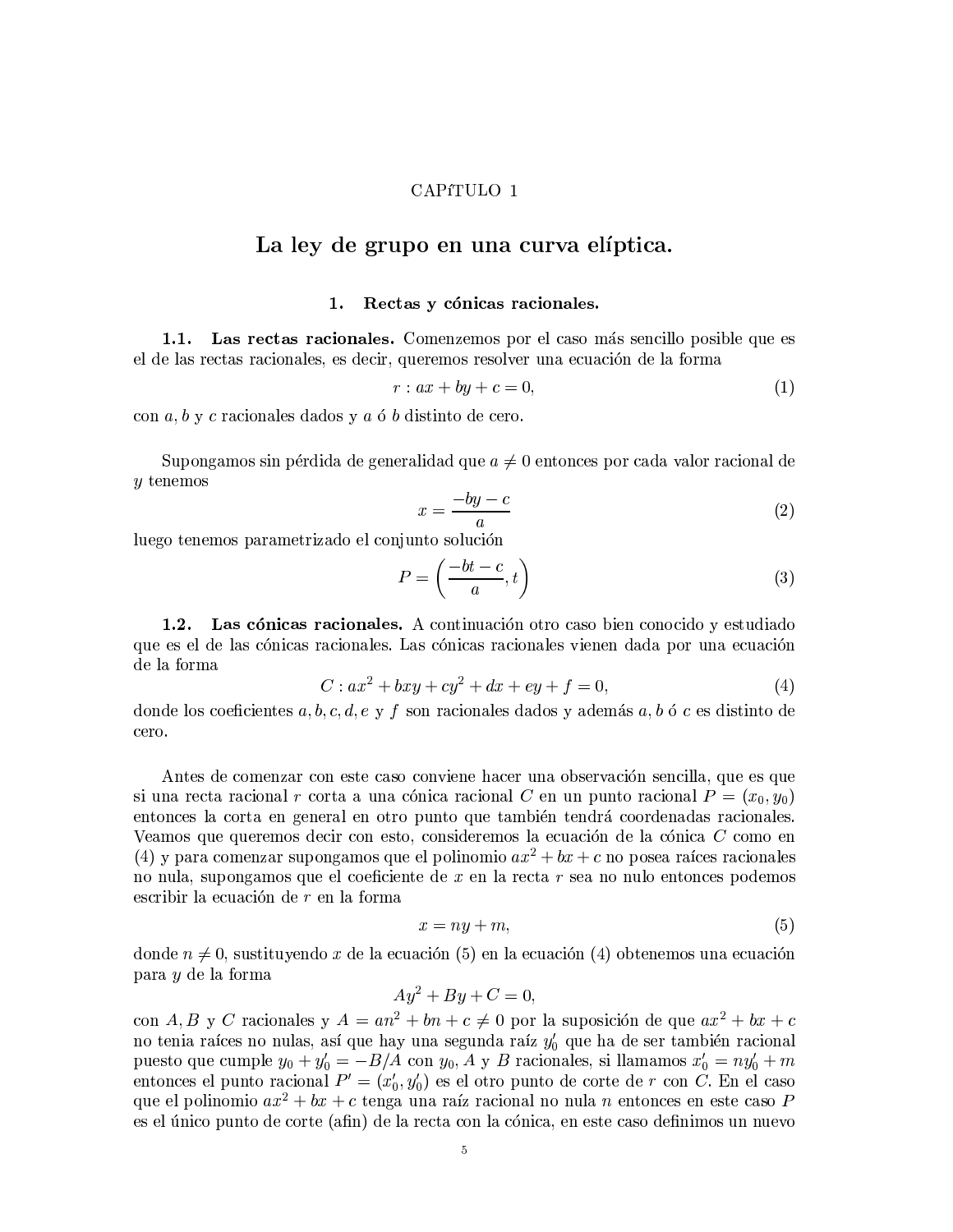punto del infinito"  $P' = [n : 1 : 0]$  y definimos este como el segundo punto de corte de r con C (esto se da cuando la recta r es una asíntota de C y este punto P' corresponde justamente a esa dirección asintótica).

En el caso que el coeficiente de x en la recta r sea nulo entonces la recta r es una recta vertical de la forma  $y = k$  donde k es un racional fijo, al sustituir en (4) obtenemos una ecuación de segundo grado en x,  $Ax^2 + Bx + C = 0$  donde  $A = a$  con A, B y C racionales, en el caso que  $a \neq 0$  entonces dicha ecuación posee otra raíz  $x'_0$  que también ha de ser racional puesto que  $x_0 + x'_0 = -B/a$  y el segundo punto de corte de r con C viene dado por  $P' = (x'_0, k)$  que es un punto racional. El único caso problematico en este caso viene dado cuando  $a = 0$ , es este caso P es el único punto (afin) de corte de r y C y definimos un nuevo punto del infinito"  $P' = [1:0:0]$  y lo definimos como el segundo punto de corte de  $r \vee C$ .

Ahora supongamos que tenemos un punto racional  $P$  de  $C$  (no necessariamente una ecuación como (4) ha de tener puntos racionales, el problema de si una cónica posee o no un punto racionales lo discutiremos más adelante), consideremos una recta racional r que no pase por  $P$  y tal que  $r$  no esté contenida en  $C$  (para chequear esto último alcanza tomar tres puntos cualesquiera de r, si todos están en C entonces  $r \subset C$ .

Por cada punto racional  $Q \in r$  (hallados, por ejemplo, como en (2)) consideremos la recta  $r_Q$  que pasa por P y Q, como pasa por dos puntos racionales, la recta es racional y corta a  $C$  en el punto racional  $P$ , luego por la observación previa ha de cortarla en un segundo punto racional que llamaremos  $Q'$ , de esa manera podemos parametrizar los puntos racionales de la cónica C con los puntos racionales de  $r$ .



FIGURA 1. Obtención de los puntos racionales en una cónica.

El problema de ver si una cónica racional posee algún punto racional es un poco más complicado. Observemos que toda solución racional  $(x, y)$  de (4) puede escribirse en la forma  $x = X/Z$  e  $y = Y/Z$  con X, Y, Z enteros y  $Z \neq 0$ , sustituyendo en (4) y luego multiplicando ambos miembros por  $Z^2$  obtenemos una ecuación homogenea en las variables  $X, Y, Y, Z$  de segundo grado donde nos interesan las soluciones enteras no nulas. De esta forma puede usarse un teorema de Hasse que establece que una condición necesaria para la existencia de dicha solución es que exista solución real y solución p-ádica para todo primo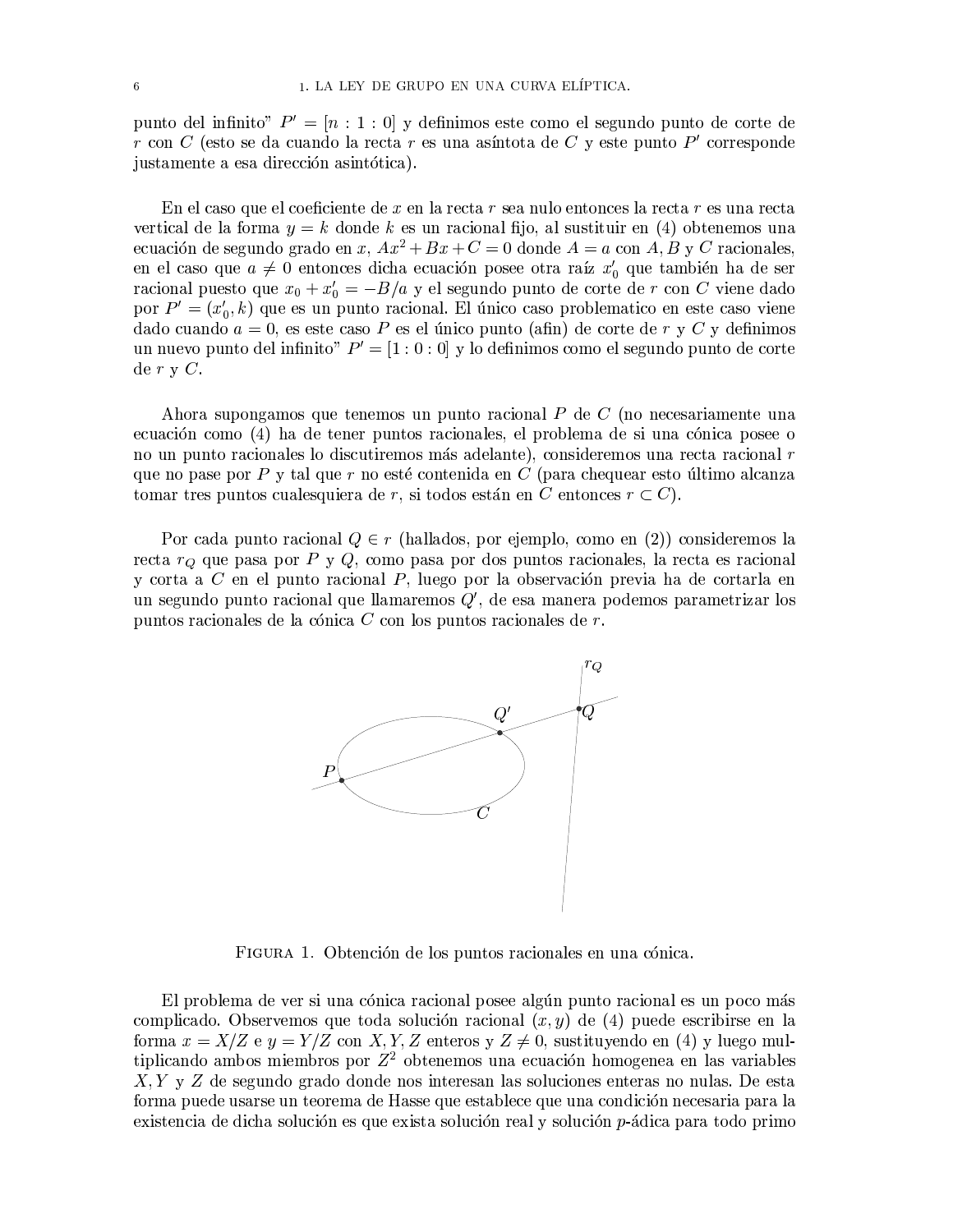$p$ , un teorema de Lagrange reduce esto último a probar un sistema finito de congruencias.

Veamos a continuación como encontrar todas las ternas pitagóricas hallando los puntos racionales de cierta cónica.

EJEMPLO 1.1. Ternas Pitagóricas:

Consideremos la cónica racional de ecuación

$$
C: x^2 + y^2 = 1,
$$
 (6)

observemos que el punto racional  $P = (-1,0)$  pertenece a la cónica y elijamos como recta racional r para proyectar a la recta de ecuación  $x = 0$ .



FIGURA 2. Puntos racionales en el círculo unidad.

Los puntos racionales sobre r son de la forma  $Q = (0, t)$  con  $t \in \mathbb{Q}$  los puntos (reales) sobre la recta ${\cal PQ}$ son de la forma

$$
Q(\lambda) = P + \lambda(Q - P) = (-1, 0) + \lambda(1, t) = (-1 + \lambda, \lambda t),
$$

donde  $\lambda \in \mathbb{R}$ , para que además  $Q(\lambda) \in C$   $\lambda$  debe verificar

$$
(-1+\lambda)^2 + \lambda^2 t^2 = 1,
$$

o equivalentemente

$$
(1+t^2)\lambda^2 - 2\lambda = 0.
$$

El valor  $\lambda = 0$  corresponde al punto P, el otro punto de intersección  $Q'$  corresponde al valor de $\lambda$ tal que  $(1+t^2)\lambda-2=0$ que es

$$
\lambda = \frac{1+t^2}{2},
$$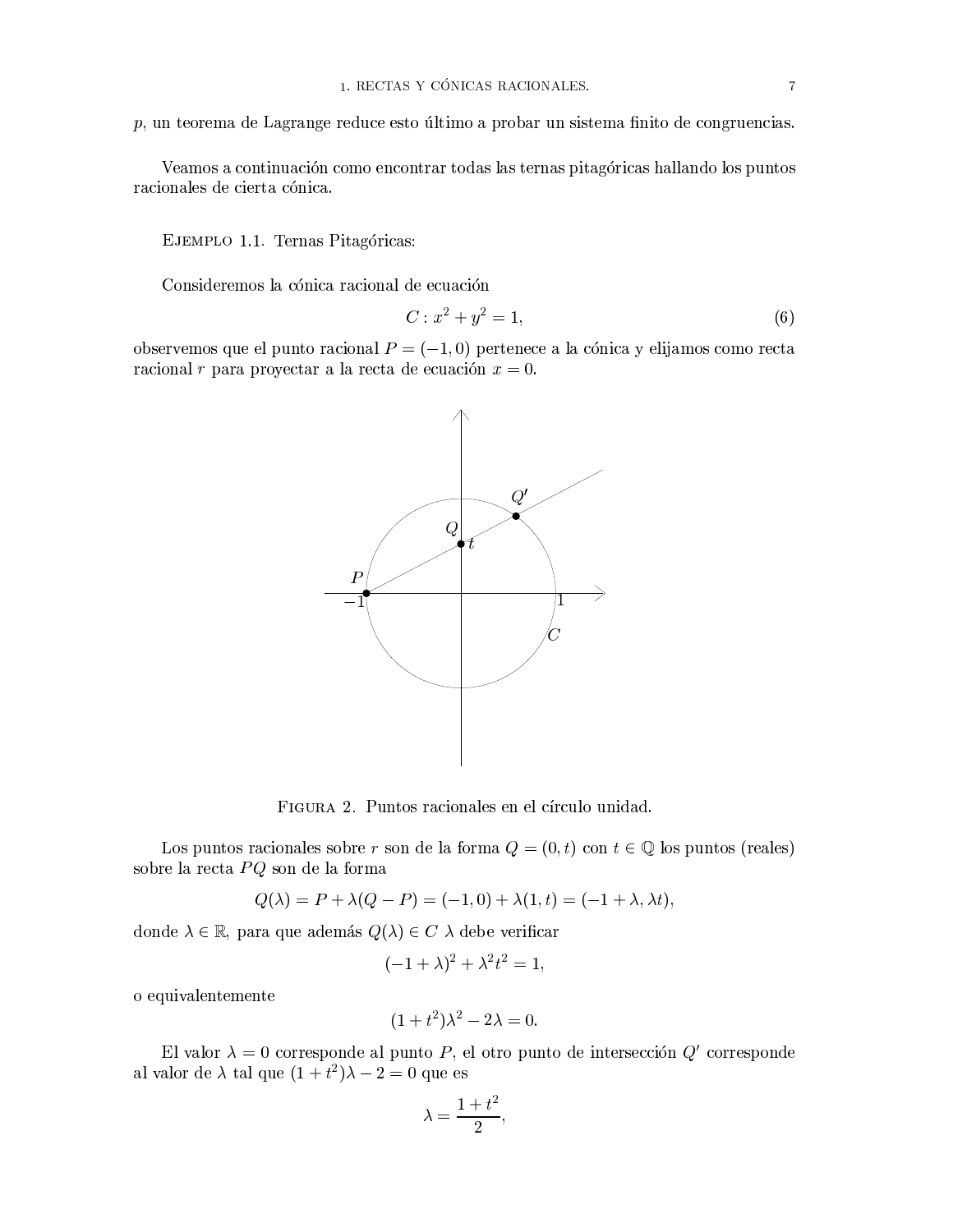para ese valor de  $\lambda$  obtenemos los correspondientes valores de x e y:

$$
x = \lambda - 1 = \frac{1 - t^2}{1 + t^2} \quad e \quad y = \frac{2t}{1 + t^2} \tag{7}
$$

a medida que t recorre los racionales el punto  $Q' = (x, y)$  donde x e y son como en (7) recorre todos los puntos racionales del círculo  $C$ .

Una terna pitagórica es una terna de enteros  $(X, Y, Z)$  que son los lados de un triángulo rectángulo, es decir son enteros positivos y verifican

$$
X^2 + Y^2 = Z^2.
$$
 (8)

Observemos que si  $(X, Y, Z)$  es una terna pitagórica y  $n \in \mathbb{Z}^+$  entonces  $(nX, nY, nZ)$ también es una terna pitagórica. Una terna pitagórica se dice primitiva si mcd $(X, Y, Z)$ 1, si  $(X, Y, Z)$  es una terna pitagórica y  $d = \text{med}(X, Y, Z)$  entonces  $(X/d, Y/d, Z/d)$  es una terna pitagórica primitiva, pues está compuesta de enteros coprimos y además si dividimos ambos miembros de la ecuación (8) por  $d^2$  obtenemos que

$$
\left(\frac{X}{d}\right)^2 + \left(\frac{Y}{d}\right)^2 = \left(\frac{Z}{d}\right)^2,
$$

lo que prueba que es una terna pitagórica, así que toda terna pitagórica proviene de una terna pitagórica primitiva así que alcanza con conocer estas últimas, las restantes se obtienen por una homotecia de razón entera.

Sea pues  $(X, Y, Z)$  una terna pitagórica primitiva, dividiendo ambos miembros de  $(8)$ por  $Z^2$  obtenemos que

$$
\left(\frac{X}{Z}\right)^2 + \left(\frac{Y}{Z}\right)^2 = 1,
$$

por lo tanto  $(X/Z, Y/Z)$  es un punto racional de la cónica  $C: x^2 + y^2 = 1$ , que por lo que acabamos de ver entonces

$$
\frac{X}{Z} = \frac{1 - t^2}{1 + t^2}, \quad \frac{Y}{Z} = \frac{2t}{1 + t^2},\tag{9}
$$

donde t recorre los racionales, pongamos  $t = a/b$  con a y b enteros coprimos, además como  $X/Z$  e  $Y/Z$  son positivos tenemos que  $t \in (0,1)$ , es decir a y b son positivos con  $a < b$ . Sustituyendo  $t = a/b$  en (37)y multiplicando numerador y denominador de x e y por  $b^2$ obtenemos que

$$
\frac{X}{Z} = \frac{b^2 - a^2}{b^2 + a^2}, \quad \frac{Y}{Z} = \frac{2ab}{b^2 + a^2}.
$$
\n(10)

Si a y b son de distinta paridad entonces

$$
\mathrm{mcd}(b^2-a^2,b^2+a^2)=\mathrm{mcd}(2b^2,b^2+a^2)=\mathrm{mcd}(b^2,b^2+a^2)=\mathrm{mcd}(b^2,a^2)=\mathrm{mcd}(a,b)^2=1,
$$

donde la segunda igualdad es porque si  $a \, y \, b$  son de distinta paridad entonces  $b^2 + a^2$  es impar y por lo tanto coprimo con 2. Además tenemos

$$
\mathrm{mcd}(2ab, b^2 + a^2) = \mathrm{mcd}(a, b^2 + a^2) \cdot \mathrm{mcd}(b, b^2 + a^2) = \mathrm{mcd}(a, b^2) \cdot \mathrm{mcd}(b, a^2) = 1,
$$

donde la última igualdad es porque si  $a \, y \, b$  no tienen factores comunes tampoco lo tendrán  $a \, y \, b^2$  ni  $b \, y \, a^2$ . Luego las fracciones de (10) están escritas en forma irreducible, luego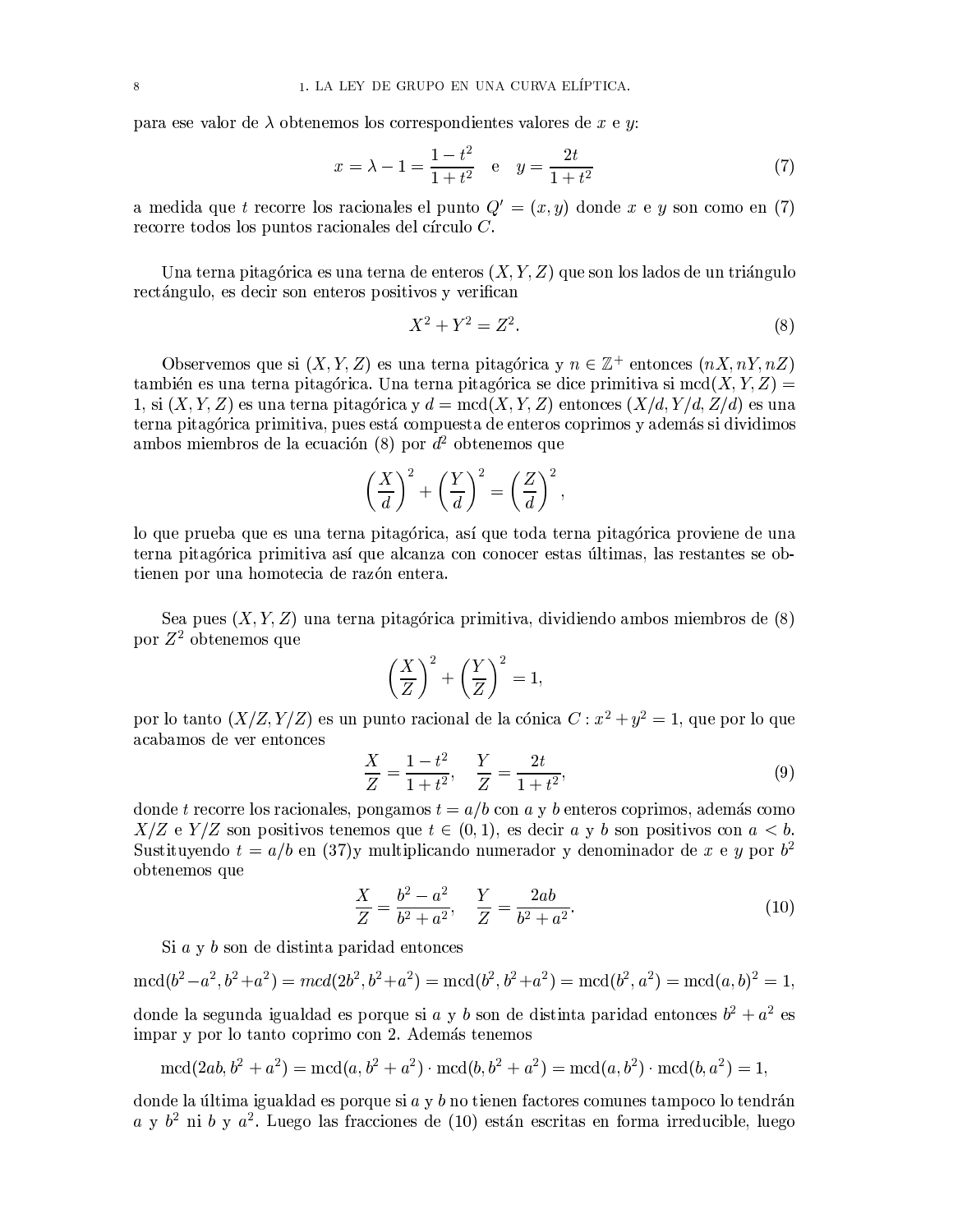por la coprimidad de  $X, Y, Y, Z$  (observar que son coprimos dos a dos pues si dos de ellos comparten un factor, por la ecuación (8) el tercero también lo tendrá) tenemos que:

$$
\begin{cases}\nX = b^2 - a^2 \\
Y = 2ab \\
Z = b^2 + a^2\n\end{cases}
$$
con *a* y *b* coprimos, de distinta paridad y *b* > *a* (11)

Veamos que el caso en que  $t = a/b$  con a y b coprimos impares ya viene contemplado en el caso anterior, en efecto, consideremos los enteros  $m = (b+a)/2$  y  $n = (b-a)/2$ , en este caso tenemos:

$$
\mathrm{mcd}(b^2 - a^2, b^2 + a^2) = \mathrm{mcd}(2b^2, b^2 + a^2) = \mathrm{mcd}(2, b^2 + a^2) = 2,
$$

donde en el segundo igual se usó que  $b^2$  y  $b^2 + a^2$  son coprimos (se desprende facilmente de que  $a \, y \, b$  lo son), también tenemos que

 $\text{med}(2ab, b^2 + a^2) = \text{med}(2, b^2 + a^2) \cdot \text{med}(a, b^2 + a^2) \cdot \text{med}(b, b^2 + a^2) = 2 \cdot 1 \cdot 1 = 2,$ así que la ecuación (10) implica en este caso que:

$$
\begin{cases}\nX = \frac{b^2 - a^2}{2} = 2\left(\frac{b + a}{2}\right)\left(\frac{b - a}{2}\right) = 2mn \\
Y = ab = \left(\frac{b + a}{2}\right)^2 - \left(\frac{b - a}{2}\right)^2 = m^2 - n^2 \\
Z = \frac{b^2 + a^2}{2} = \left(\frac{b + a}{2}\right)^2 + \left(\frac{b - a}{2}\right)^2 = m^2 + n^2\n\end{cases}
$$

además si  $d|m \, y \, d|n$  entonces  $d|m + n = b \, y \, d|m - n = a$  así que  $d = 1$  lo cual prueba que m y n son coprimos, claramente  $m > n$  y son de distinta paridad puesto que si  $b = 2s + 1$  y  $a = 2t + 1$  con s y t enteros entonces  $m = s + t + 1$  y  $n = s - t$  así que  $m - n = 2t + 1$  que es impar. Luego este caso ya estaba contemplado en el caso en que a y b eran de distinta paridad, se chequea directamente que cada terna formada como en  $(10)$  conforma una terna pitagórica primitiva por lo que todas son como en  $(10)$ .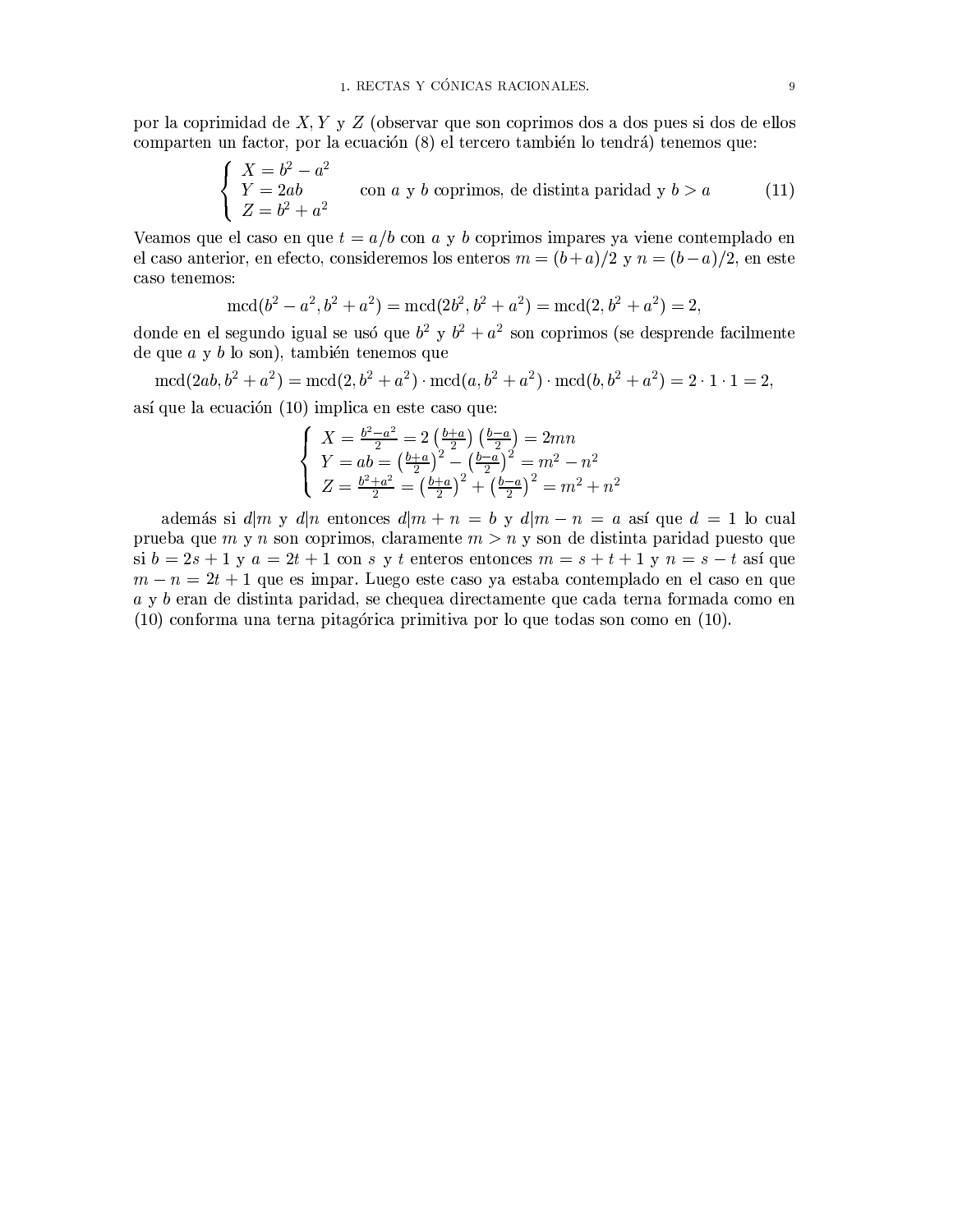### 2. La ley de grupo.

Llegó el turno a las cúbicas, la idea para conocer los puntos racionales sobre una cúbica se basa en una idea geométrica, una recta que pasa por dos puntos de una curva pasará por un tercero. De esa forma si partimos con una cantidad de puntos podemos a partir de este procedimiento en general encontrar cada vez más y más puntos.

Por ejemplo, partimos de una cúbica  $\mathcal C$  definida sobre un cierto cuerpo  $\mathbb K$  y consideremos el conjunto  $E(\mathbb{K}) = \{(x, y) \in \mathbb{K}^2 : F(X, Y) = 0\}$  donde F es un polinomio de tercer grado con coeficientes en K.

Consideremos la operación anteriormente descrita sobre  $\mathcal{C}$ ,

$$
*:\mathcal{C}\times\mathcal{C}\rightarrow\mathcal{C}:(P,Q)\mapsto P*Q
$$

donde  $P * Q$  denota el tercer punto de intersección de la recta que pasa por  $P \text{ y } Q$  con la cúbica (si  $P = Q$  tomamos la recta tangente a la cúbica por P y consideramos el otro punto de intersección con la cúbica).

Veamos que condiciones necesitamos para que la operación binaria \* esté bien definida, para comenzar tomemos dos puntos P y Q pertencecientes a  $E(\mathbb{K})$  y consideremos la recta que pasa por ambos puntos  $rX + sY + t = 0$  (observemos que como las coordenadas de P y Q están en K entonces también lo estarán los coeficientes r, s y t de la recta que pasa por ellos).

Como los coeficientes  $r \, y \, s$  de la recta no pueden ser ambos nulos, entonces es posible despejar una variable en función de la otra, supongamos que  $s \neq 0$  entonces ponemos  $Y = mX + n$  con  $m = -r/s$  y  $n = -t/s$ . Sustituyendo en la ecuación del polinomio cúbico

$$
F(X,Y) = aX^3 + bX^2Y + cXY^2 + dY^3 + eX^2 + fXY + gY^2 + hX + iY + j = 0
$$

que define a  $\mathcal{C}$ , tenemos que los posibles valores de X verifican una ecuación con coeficientes en K de la forma

$$
AX^3 + BX^2 + CX + D = 0,
$$

donde  $A = dm^3 + cm^2 + bm + a$ .

Supongamos primeramente que  $A \neq 0$  entonces la ecuación de arriba tiene dos soluciones  $x_P$  y  $x_Q$  que corresponde a la coordenada en X de los puntos P y Q, en virtud de las relaciones entre coeficientes y raíces, la tercer raíz x verificará

$$
\frac{-B}{A} = x_P + x_Q + x,
$$

y por lo tanto  $x \in \mathbb{K}$ , luego  $y = mx + n$  tambien pertences a K así que la recta que pasa por P y Q corta a la cúbica  $\mathcal C$  en un tercer punto que también tiene sus dos coordenadas sobre  $\mathbb{K}$ .

Veamos ahora que sucede en el caso que al sustituir nos quede  $A=dm^3+cm^2+bm+a=$ 0. En este caso observemos que no hay tercer punto de corte en el plano afin  $\mathbb{K}^2$ , el tercer punto de corte corresponde a un punto del plano proyectivo con  $Z=0$ , en efecto, consideremos las ecuaciones homogeneas de la recta que pasa por P y Q y de la cúbica  $\mathcal{C}$ :

$$
\begin{cases}\nY = mX + nZ \\
aX^3 + bX^2Y + cXY^2 + dY^3 + eX^2Z + fXYZ + gY^2Z + hXZ^2 + iYZ^2 + jZ^3 = 0\n\end{cases}
$$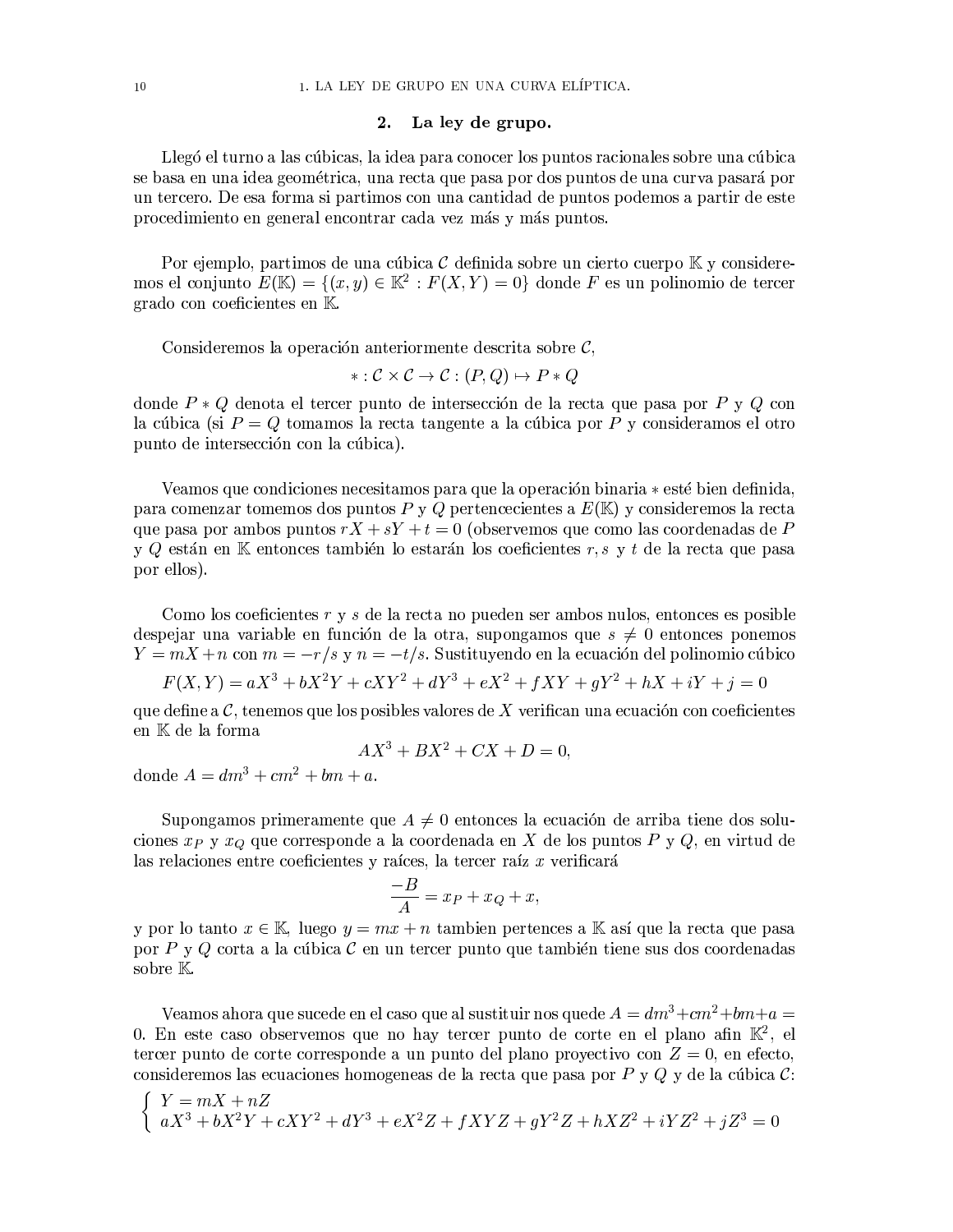Observando las intersecciones con la recta impropia  $Z = 0$ , obtenemos que las coordenadas  $[x:y:0]$  de tales puntos han de verificar:

$$
\begin{cases}\nY = mX \\
aX^3 + bX^2Y + cXY^2 + dY^3 = 0\n\end{cases}
$$

Como x e y no pueden ser ambos nulos, por la primer ecuación tenemos que  $x \neq 0$  y por lo tanto podemos tomar un representante con  $x = 1$  y tenemos que  $y = m$ , por otra parte como teniamos que  $dm^3 + cm^2 + bm + a = 0$ , entonces se verifica la segunda ecuación y por lo tanto tenemos un único punto en la intersección con  $Z = 0$  dado por [1 : m : 0] que está en  $P^2(\mathbb{K})$  pues  $m \in \mathbb{K}$ . A partir de ahora consideraremos a la cúbica  $\mathcal{C}$  con "los puntos del infinito" incluidos, esto es aquellos puntos con  $Z=0$  que verifican el polinomio homogeneo que define  $\mathcal{C}$ , explicitamente:

$$
\mathcal{C}(K) = \{ [x : y : z] \in P^2(\mathbb{K}) : F(X, Y, Z) = 0 \}
$$

donde  $F$  es un polinomio homogeneo de tercer grado y como es usual estamos identificando los puntos del proyectivo  $[x:y:1]$  con los puntos del plano afin via  $[x:y:1] \mapsto (x,y)$ .

Necesitaremos además que  $P * P$  esté bien definido para todo P lo cual equivale que en todo punto haya una única recta tangente, lo cual equivale a pedir que no hayan puntos singulares en la cúbica (puntos singulares son aquellos para los cuales  $\nabla F(P) = 0$ ).

DEFINICIÓN 1.1. Una curva elíptica sobre K es un par  $(E(\mathbb{K}), \mathcal{O})$  donde  $E(\mathbb{K})$  es el conjunto de puntos del plano provectivo  $P^2(\mathbb{K})$  que verifican una ecuación del tipo:

$$
F(X, Y, Z) = 0
$$

donde F es un polinomio homogeneo de tercer grado con coeficientes en  $K \sin$  puntos singulares y  $\mathcal{O} \in E(\mathbb{K})$ .

**Notación.** Si  $K \subset \mathbb{L}$  son cuerpos, denotaremos por  $E(\mathbb{L})$  a los puntos de  $P^2(\mathbb{L})$  que verifican  $F(X, Y, Z) = 0$ , si el polinomio cúbico F tiene sus coeficientes en K diremos que la curva elíptica E está definida sobre  $\mathbb K$  y lo notaremos por  $E/\mathbb K$ .

En resumen para que la operación \* esté bien definida es preciso definir la sobre una curva elíptica  $E/\mathbb{K}$ .

Algunas propiedades de  $\ast : E \times E \rightarrow E$ :

- 
- 1. Es conmutativa, es decir  $P * Q = Q * P$ <br>2. Si  $P * Q = R$  entonces  $Q * R = P y R * P = Q$ .

Las demostraciones son inmediatas de la definición.

Lamentablemente esta operación no goza de las propiedades usuales que uno desearía como las que definen un grupo. En lugar de definir a  $*$  como nuestra suma en una curva elíptica definiremos la suma que denotaremos  $\oplus$  de la siguiente manera:

Comenzamos tomando un punto cualquiera en la curva que denotaremos por  $\mathcal O$  y para todo par de puntos P y Q de E (no necesariamente distintos) definimos  $P \oplus Q = (P * Q) * \mathcal{O}$ .

<sup>&</sup>lt;sup>1</sup>Este punto distinguido  $\mathcal O$  es el que tomaremos como neutro de la ley de grupo de la curva elíptica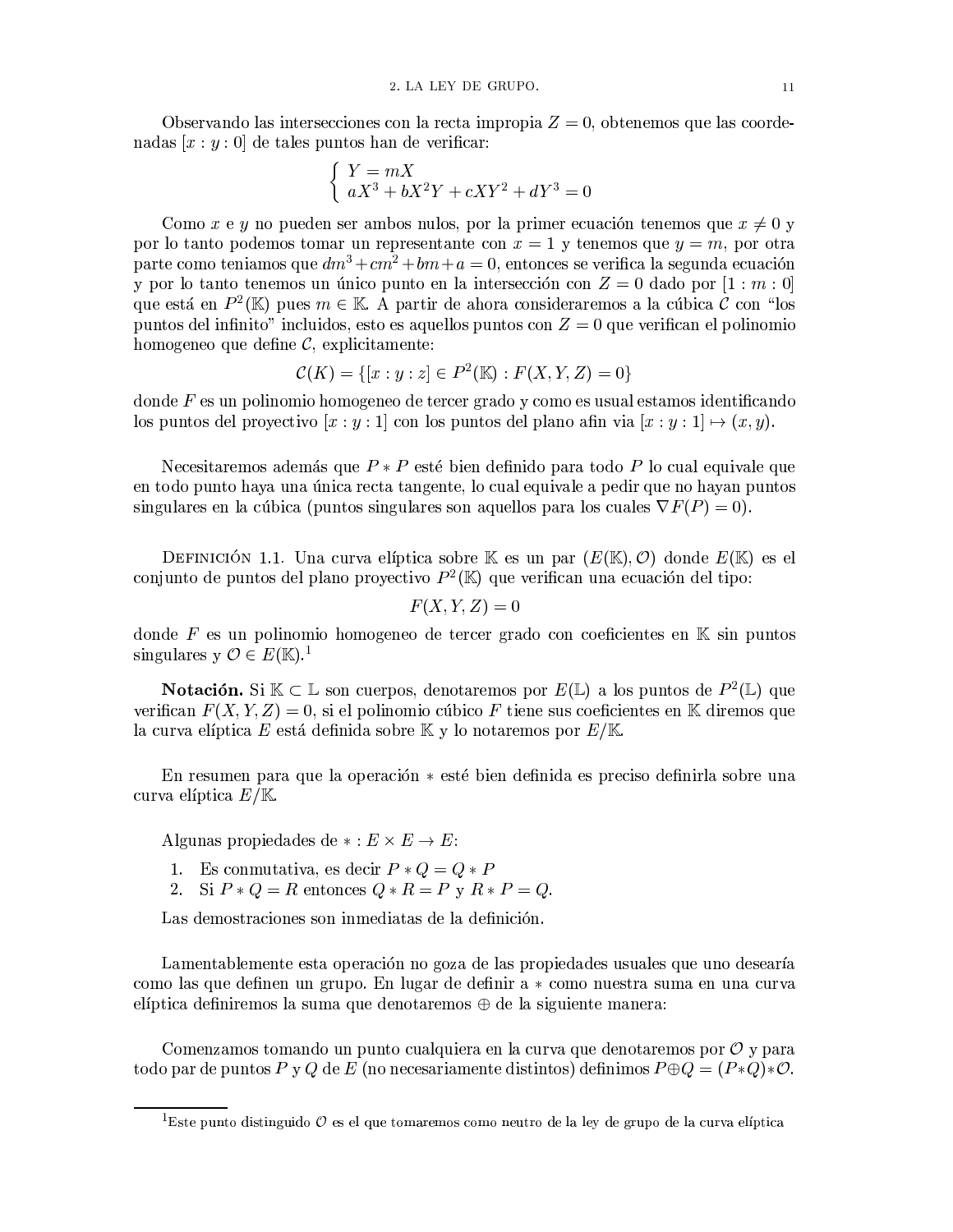Geométricamente para obtener el punto  $P \oplus Q$  se traza primero la recta que pasa por P y Q para obtener el tercer punto de corte de esta recta con E, que es  $P * Q$ , luego se traza la recta que pasa por este último punto y por  $\mathcal O$  para obtener a  $P \oplus Q$  al tercer punto de corte de está última recta con  $E$  (ver figura).



FIGURA 3. Ley de grupo en una curva elíptica.

Veamos que efectivamente la operación  $\oplus$  dota a E de estructura de grupo abeliano cuyo neutro es  $O$ .

Lo más fácil de verificar es la conmutatividad de  $\oplus$ , en efecto

 $P \oplus Q = (P * Q) * \mathcal{O} = (Q * P) * \mathcal{O} = Q \oplus P$ 

donde se ha utilizado la conmutatividad de \*.

Veamos ahora que  $\mathcal O$  juega el papel de neutro:

Sea  $P \in E$  y consideremos  $Q = P * \mathcal{O}$  tenemos que:

$$
P \oplus O = (P * O) * O = Q * O = P
$$

donde se ha utilizado la segunda propiedad de \*.

Ahora veamos la existencia de opuesto:

Sea 
$$
P \in E
$$
, consideremos  $S = \mathcal{O} * \mathcal{O} \text{ y } P' = P * S$ , tenemos que:  

$$
P \oplus P' = (P * P') * \mathcal{O} = S * \mathcal{O} = \mathcal{O}
$$

y por lo tanto  $P' = -P$  (también aquí se ha utilizado la propiedad 2 de \*). Ahora queda la más dificil por probar que es la asociatividad: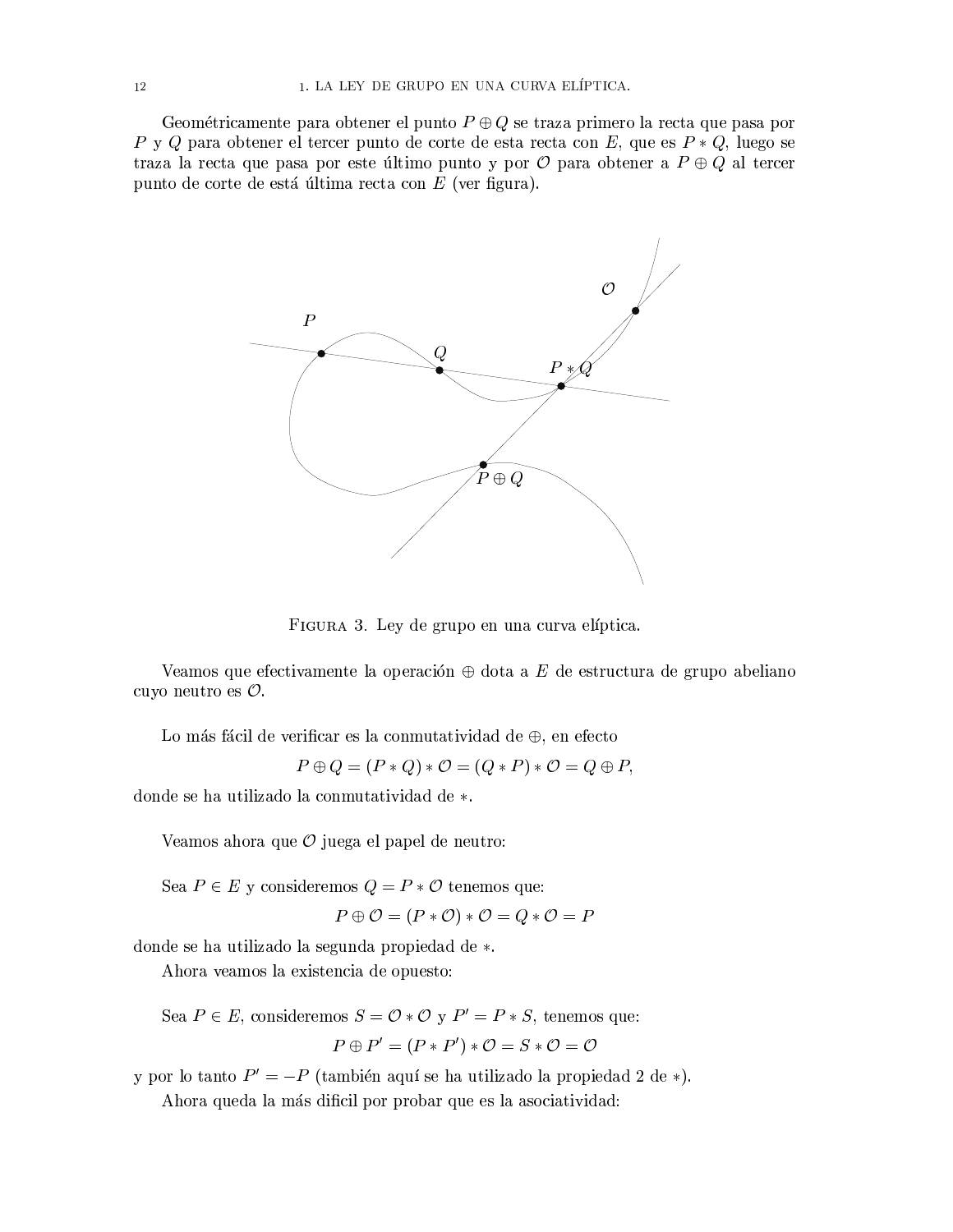

FIGURA 4.  $O$  como elemento neutro de la ley de grupo.



FIGURA 5. Obtención geométrica del opuesto.

Queremos probar que para P, Q y R perteneciente a E se cumple que  $(P \oplus Q) \oplus R =$  $P \oplus (Q \oplus R)$ , para ello es suficiente probar que  $(P \oplus Q) * R = P * (Q \oplus R)$  (basta luego aplicar  $\mathcal{O}$  de ambos lados de la igualdad para obtener la propiedad asociativa).

Usaremos el siguiente teorema:

**Teorema:** Sean  $C_1$  y  $C_2$  son dos cúbicas definidas sobre  $K$  que se cortan en nueve puntos. Sea  $\mathcal C$  otra cúbica definida sobre  $\mathbb K$  que pasa por ocho de los nueve puntos de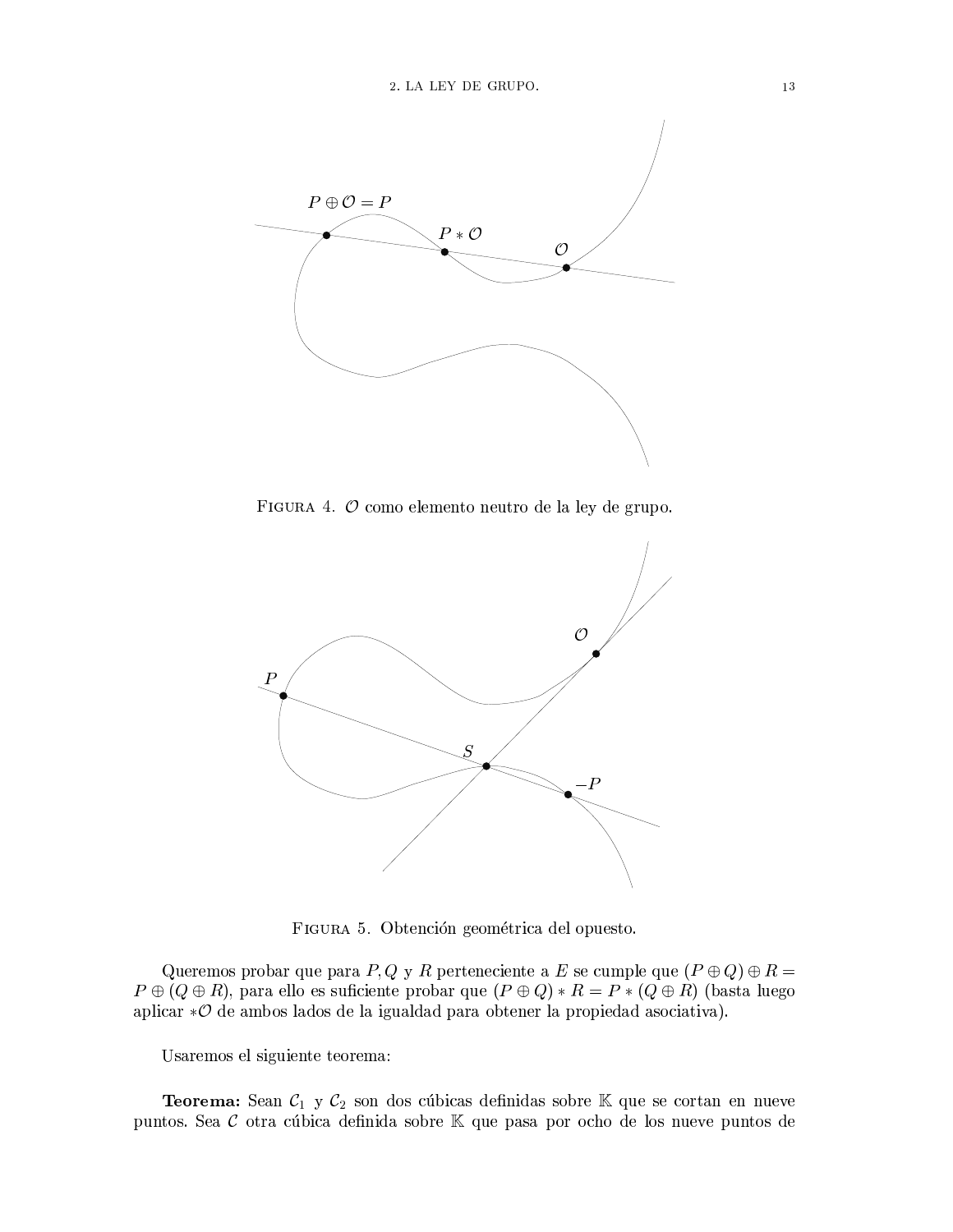intersección de  $C_1$  y  $C_2$  entonces pasa por el noveno.<sup>2</sup>

Veamos como probar la ley asociativa a partir de este teorema:

En efecto, sean P, Q y R puntos de la cúbica E y  $\mathcal{O} \in E$  el punto especial que hemos elegido por neutro y consideremos los ocho puntos:

$$
O, P, Q, R, P * Q, P \oplus Q, Q * R, Q \oplus R \tag{12}
$$

y también consideremos el punto de intersección de la recta que pasa por  $Q \oplus R$  y por P con la que pasa por  $P \oplus Q$  y por R.



FIGURA 6. El punto  $X$ .

Consideremos las siguientes rectas:  $r_1 =$  la recta que pasa por los puntos  $P, Q, y, P, Q$ .  $s_1 =$  la recta que pasa por los puntos  $\mathcal{O}, Q * R$  y  $Q \oplus R$ .  $t_1 =$  la recta que pasa por los puntos  $R, P \oplus Q$  y X.

y por otra parte:

 $r_2 =$  la recta que pasa por los puntos  $Q, R, y, Q, k$ .  $s_2 =$  la recta que pasa por los puntos  $\mathcal{O}, P \oplus Q$  y  $P * Q$ .  $t_2 =$  la recta que pasa por los puntos  $P, Q \oplus R$  y X.

Aplicamos ahora el teorema anterior con las cúbicas  $C_1 = r_1 s_1 t_1$ ,  $C_2 = r_2 s_2 t_2$  y C es nuestra curva elíptica inicial E. Tenemos que la cúbicas  $C_1$  y  $C_2$  se intersectan en 9 puntos que son los ocho mencionados en  $(12)$  y el punto X (no se pueden intersectar en más puntos pues coincidirian), E pasa por los ocho puntos de (12) así que por el teorema mencionado anteriormente ha de pasar por X, pero como  $Q \oplus R$ , P, P  $\oplus Q$  y R también son puntos de E tenemos que  $X = (Q \oplus R) * P = (P \oplus Q) * R$  como queriamos probar.

 $2$ Ver por ejemplo [8] pág 81.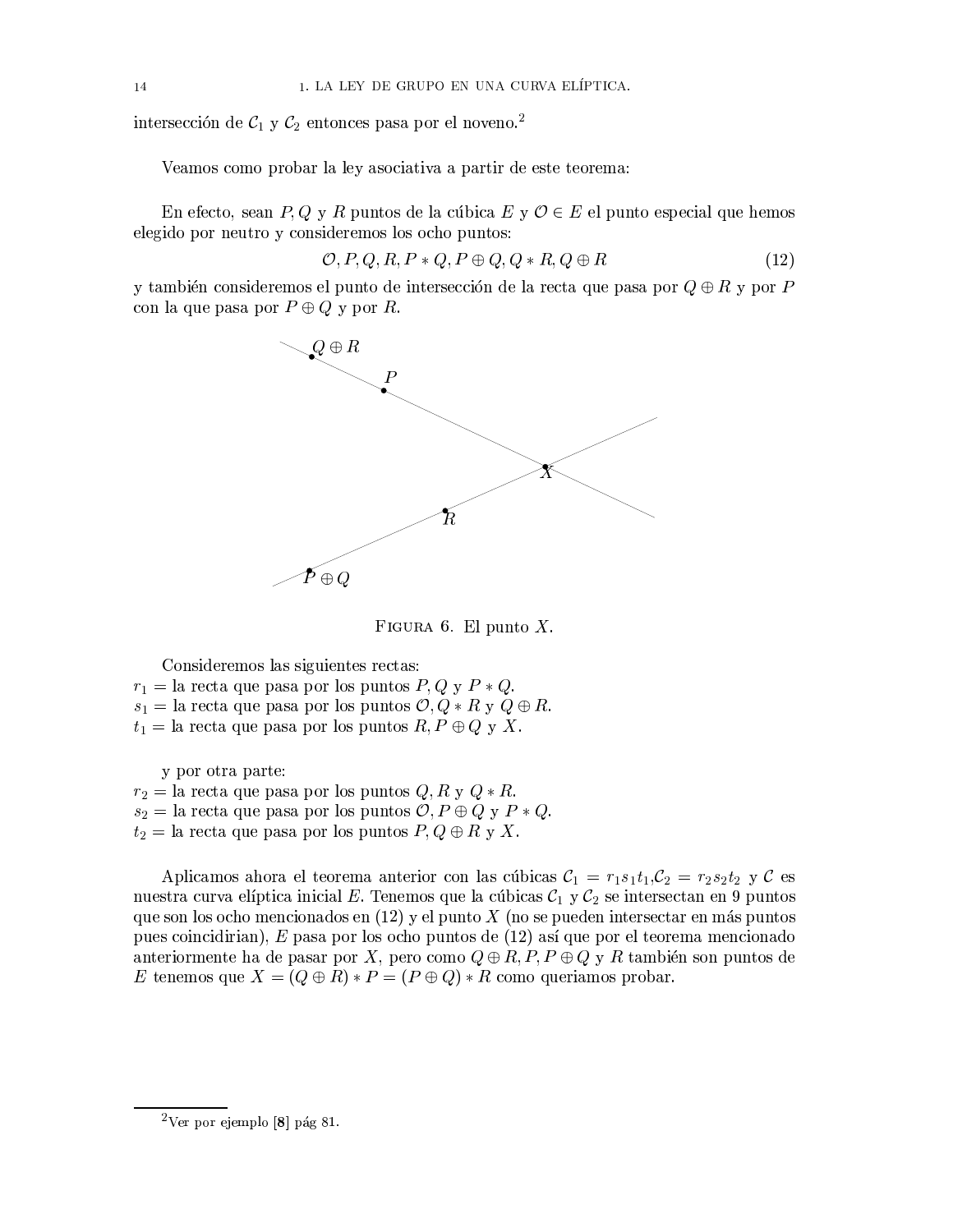

FIGURA 7. Propiedad asociativa de la ley de grupo en una curva elíptica.

#### $3.$ Forma Normal de Weierstrass.

En este capítulo veremos que dada una curva elíptica sobre un cuerpo K, definida por un polinomio de tercer grado, es posible mediante un cambio de coordenadas proyectivo ponerla en la siguiente forma:

$$
E: Y^2 + a_1XY + a_3Y = X^3 + a_2X^2 + a_4X + a_6 \qquad \mathcal{O} = [0:1:0]
$$
 (13)

Cuando la ecuación que define la cúbica tiene la forma  $(13)$  decimos que E extá expresada en su forma normal de Weierstrass.

Si la característica del cuerpo K fuese distinta a 2 y 3 entonces es posible, completando cuadrados ponerla en la forma:

$$
E: Y^2 = X^3 + aX + b \tag{14}
$$

que llamaremos forma normal reducida de la curva elíptica E.

Comenzaremos con unos resultados previos elementales de geometría proyectiva.

 $3.1.$ Cambios de variables. Cuando realizamos un cambio de variable en una curva elíptica nos interesan cambios que preserven la estructura de grupo. De la forma en que está definida la ley de grupo, alcanza con que lleve rectas en rectas.

Veamos esto desde el plano proyectivo, a cada recta afin  $r : aX + bY + c = 0$ con  $a \, y \, b$  no ambos nulos, le podemos hacer corresponder una única recta proyectiva  $r^*$  :  $aX + bY + cZ = 0$ .

Observemos que para  $Z = 1$  obtenemos lo puntos de la recta r, con  $Z = 0$  obtenemos un punto extra (punto impropio de la recta)  $[b: -a: 0]$ . De esa forma  $r^* = r \cup \{[b: -a: 0]\}$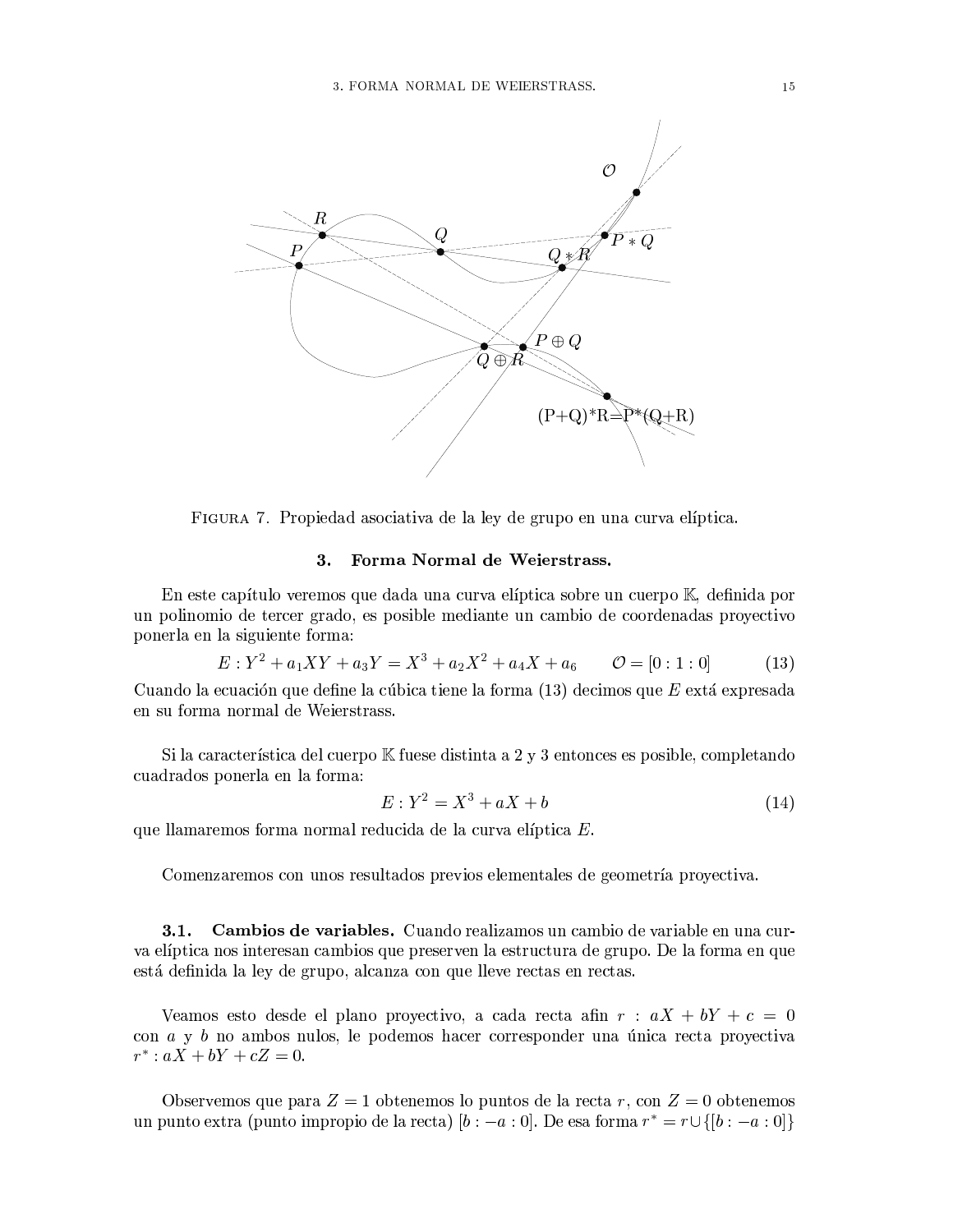donde estamos identificando el punto del plano afin  $(x, y)$  con el punto  $[x : y : 1]$  del plano proyectivo.

Observemos además que cada recta proyectiva puede ponerse en correspondencia con un plano que pasa por el origen en el espacio afin tridimensional  $\mathbb{K}^3$  (haciendole corresponder el plano con la misma ecuación). Bajo esta correspondencia, a todo cambio de coordenadas proyectivo que lleve rectas proyectivas en rectas proyectivas, les corresponden transformaciones en  $\mathbb{K}^3$  que lleve planos en planos, que son justamente las transformaciones lineales de  $\mathbb{K}^3$ , para que sea cambio de coordenadas, le pediremos además que sean biyectivos a los mapas lineales.

La siguiente proposición nos será de gran utilidad para realizar los cambios de coordenadas en la próxima sección.

PROPOSICIÓN 1.2. Sir, s y t son tres rectas proyectivas no concurrentes entonces existe un cambio de coordenadas  $T: P^2(\mathbb{K}) \longrightarrow P^2(\mathbb{K})$  tal que:

$$
T(r) = \{ [x : y : z] \in P^2(\mathbb{K}) : x = 0 \}
$$
  
\n
$$
T(s) = \{ [x : y : z] \in P^2(\mathbb{K}) : y = 0 \}
$$
  
\n
$$
T(t) = \{ [x : y : z] \in P^2(\mathbb{K}) : z = 0 \}
$$

DEMOSTRACIÓN. Por las correspondencias anteriormente descritas, que las rectas proyectivas r, s y t sean no concurrentes es equivalente a pedirle que sus respectivos planos afines solo se corten en el origen (los puntos proyectivos corresponden con rectas afines).

Denotemos por  $\hat{r}, \hat{s}$  y  $\hat{t}$  a sus correspondientes planos de  $\mathbb{K}^3$ , consideremos  $v_1, v_2$  y  $v_3$ vectores no nulos de  $\hat{r} \cap \hat{s}, \hat{r} \cap \hat{t}$  y  $\hat{s} \cap \hat{t}$  respectivamente. El hecho que  $\hat{r} \cap \hat{s} \cap \hat{t} = \{0\}$  es equivalente a que el conjunto de vectores  $\{v_1, v_2, v_3\}$  sea linealmente independientes, luego existe una única transformación lineal  $T: \mathbb{K}^3 \longrightarrow \mathbb{K}^3$  tal que:

$$
\begin{cases}\nT(v_1) = (0, 0, 1) \\
T(v_2) = (0, 1, 0) \\
T(v_3) = (1, 0, 0)\n\end{cases}
$$

Esta  $T$  cumple:

$$
T(\widehat{r}) = \mathbb{K}T(v_1) + \mathbb{K}T(v_2) = \mathbb{K}(0, 0, 1) + \mathbb{K}(0, 1, 0) = \{(x : y : z) \in P^2(\mathbb{K}) : x = 0\}
$$
  

$$
T(\widehat{s}) = \mathbb{K}T(v_1) + \mathbb{K}T(v_3) = \mathbb{K}(0, 0, 1) + \mathbb{K}(1, 0, 0) = \{(x : y : z) \in P^2(\mathbb{K}) : y = 0\}
$$
  

$$
T(\widehat{t}) = \mathbb{K}T(v_2) + \mathbb{K}T(v_3) = \mathbb{K}(0, 0, 1) + \mathbb{K}(0, 1, 0) = \{(x : y : z) \in P^2(\mathbb{K}) : x = 0\}
$$

lo cual prueba la propisición via la correspondencia entre planos afines y rectas proyectivas.  $\Box$ 

COROLARIO 1.3. Sir y s son dos rectas proyectivas distintas entonces existe un cambio de coordenadas tal que  $T(r) = \{ [x:y:z] : z = 0 \}$  y  $T(s) = \{ [x:y:z] : x = 0 \}$ .

DEMOSTRACIÓN. Considerar una tercer recta que no pase por  $r \cap s$  y aplicar la proposi- $\Box$ ción anterior.

Forma Normal de Weierstrass. Sea  $(E, \mathcal{O})$ , donde E es una curva elíptica  $3.2.$ con un punto distinguido  $\mathcal{O} \in E$ , supongamos que E viene dada por los ceros de un polinomio sobre K:

$$
E(\mathbb{K}) = \{ [U : V : W] \in P^2(\mathbb{K}) : F(U, V, W) = 0 \}
$$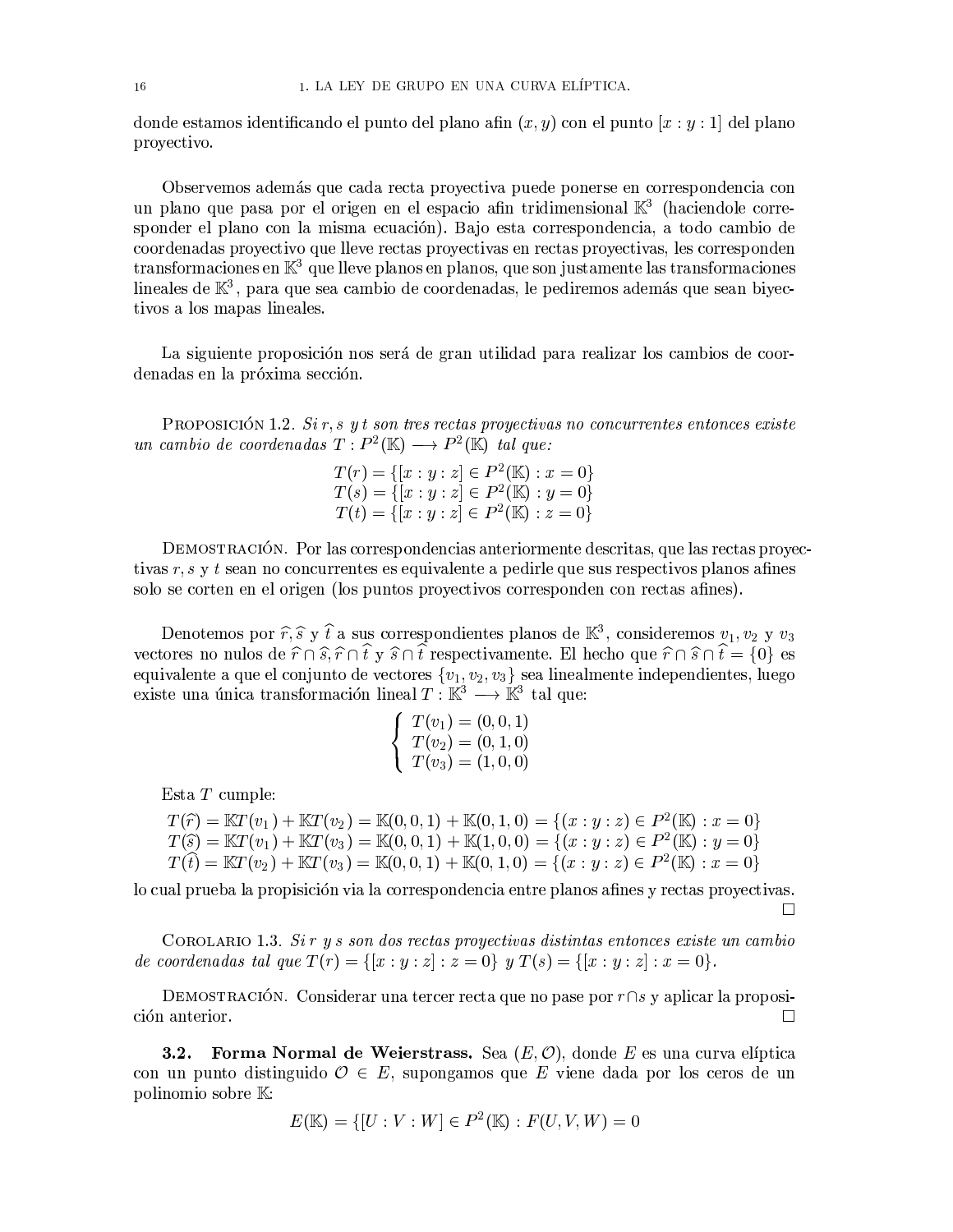donde F es un polinomio homogeneo de tercer grado con coeficientes en  $K$ 

Queremos encontrar un cambio de coordenadas, o sea una transformación lineal biyectiva  $T: \mathbb{K}^3 \longrightarrow \mathbb{K}^3$  tal que  $T(\mathcal{O}) = [0:1:0]$  y tal que la curva elíptica E' definida por la ecuación:

$$
F^T(X, Y, Z) = 0
$$

donde  $F^T = F \circ T^{-1}$ , esté en su forma normal de Weierstrass.

Separaremos en dos casos, según  $\mathcal O$  sea un punto de inflexión o no.

Caso 1.  $\mathcal O$  es un punto de inflexión de E.

Consideremos t la recta tangente a la cúbica E que pasa por  $\mathcal O$  y s una recta que pasa por  $\mathcal O$  y otro punto de E distinto de  $\mathcal O$ .

Por el colorario de la Proposición 1.2, es posible elegir un cambio de coordenadas  $T: P^2(\mathbb{K}) \longrightarrow P^2(\mathbb{K})$  tales que:

- $T(t)$ : Z=0  $1.$
- $T(s)$ : X=0  $\overline{2}$ .

como lo muestra la siguiente figura:



FIGURA 8. Cambio de variables - primer caso.

Comenzemos escribiendo la ecuación genérica para  $F<sup>T</sup>$ :  $FT^{-1}(X, Y, Z) = aX^{3} + bX^{2}Y + cXY^{2} + dY^{3} + eX^{2}Z + fXYZ + gY^{2}Z + hXZ^{2} + iYZ^{2} + jZ^{3} = 0$  $(15)$ Sea  $\mathcal{O}' = T(\mathcal{O})$ , como  $\mathcal{O}' = (Z = 0) \cap (X = 0)$  entonces  $\mathcal{O}' = [0:1:0]$ .

Como  $Z = 0$  es tangente a E' en  $\mathcal{O}'$  siendo  $\mathcal{O}' = [0 : 1 : 0]$  de inflexión, tenemos que  $E' \cap \{Z=0\} = \{O', O', O'\}$  y por lo tanto la ecuación:

$$
aX^3 + bX^2Y + cXY^2 + dY^3 = 0
$$

tiene un cero triple en  $X = 0$ , luego:

$$
a \neq 0 \ y \ b = c = d = 0 \tag{16}
$$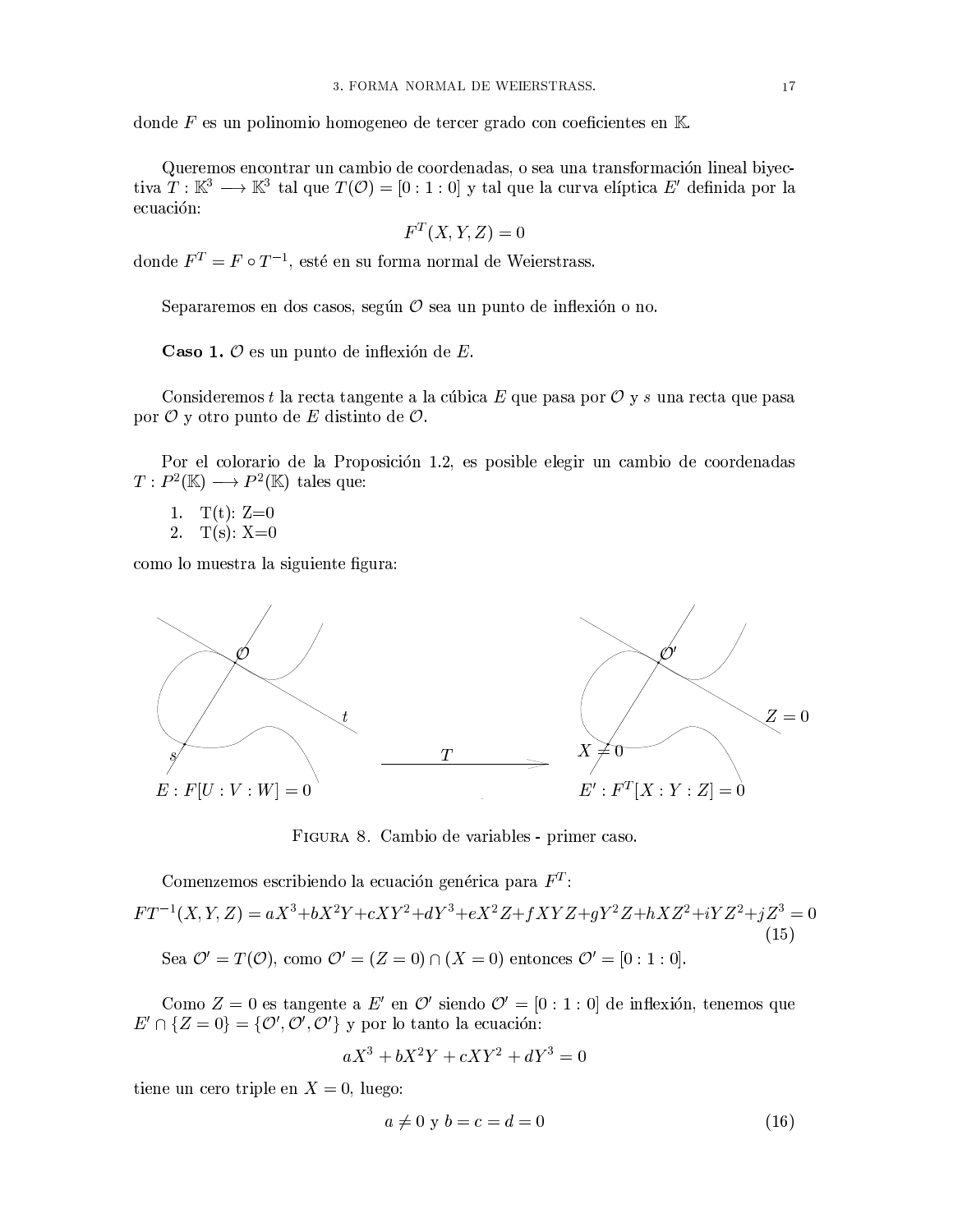La ecuación de la curva  $E'$  toma la siguiente forma:

$$
aX^{3} + eX^{2}Z + fXYZ + gY^{2}Z + hXZ^{2} + iYZ^{2} + jZ^{3} = 0
$$
\n(17)

Ahora cortemos E' con la recta  $X = 0$ , los tres puntos de corte verifican la ecuación:

$$
gY^2Z + hXZ^2 + iYZ^2 + jZ^3 = 0
$$
\n(18)

Con  $Z = 0$  tenemos el punto  $[0:1:0]$  que es simple puesto que la mayor potencia de Z que aparece en el término de la izquierda de la ecuación (18) es uno.

Con  $Z = 1$  debemos tener dos puntos más, las coordenadas en Y de esos puntos son las raices de la ecuación  $qY^2 + iY + j = 0$ , por lo tanto  $q \neq 0$ .

Finalmente, dado que a y g son no nulos, podemos multiplicar por  $a^2g^3$  ambos miembros de (17) y reagrupar términos obteniendo una ecuación equivalente:

$$
(agX)3 + eg (agX)2 + f (agX)(ag2Y) + (ag2Y)2 + hag2 (agX) + iag (ag2Y) + a2g3 j = 0
$$
(19)

Realizamos finalmente el cambio de variables:

$$
\begin{cases}\nX_1 = -agX \\
Y_1 = ag^2Y\n\end{cases}
$$

Obteniendo una nueva curva elíptica cuya ecuación toma la forma:

 $-X_1^3 - A_2X_1^2 + A_1X_1Y_1 + Y_1^2 - A_4X_1 + A_3Y_1 - A_6 = 0$ 

o equivalentemente:

$$
Y_1^2 + A_1 X_1 Y_1 + A_3 Y_1 = X_1^3 + A_2 X_1^2 + A_4 X_1 + A_6
$$

que es la forma de Weierstrass.

Ahora veamos el segundo caso, en que  $\mathcal O$  no es un punto de inflexión:

Caso 2.  $\mathcal O$  no es un punto de inflexión de E.

Este caso es un poco más dificil que el anterior, aunque sigue las mismas ideas. Para comenzar trazemos la recta r tangente a E por  $\mathcal O$ , esta recta corta a otro punto distinto de O con multiplicidad 1 (pues O no es de inflexión), llamémosle  $P = \mathcal{O} * \mathcal{O}$  al otro punto de contacto distinto de  $\mathcal O$ . Por el punto P trazamos la recta s tangente a E' y consideremos  $Q = P * P$  el tercer punto de corte de s con E que denotaremos por l. Observemos que  $Q \neq \mathcal{O}$  pues si  $P * P = \mathcal{O}$  entonces  $P = P * \mathcal{O}$ , pero como  $\mathcal{O} * \mathcal{O} = P$ tenemos que  $\mathcal{O} = P * \mathcal{O}$ , y por lo tanto  $P = \mathcal{O}$  lo cual es absurdo pues  $\mathcal{O}$  no es de inflexión.

Ahora por la proposición 1.2, es posible elegir un cambio de coordenadas  $T: P^2(\mathbb{K}) \longrightarrow$  $P^2(\mathbb{K})$ tal que:

- 1.  $T(r)$ : Z=0
- 2.  $T(s)$ : X=0
- 3.  $T(l): Y=0$

como lo muestra la siguiente figura: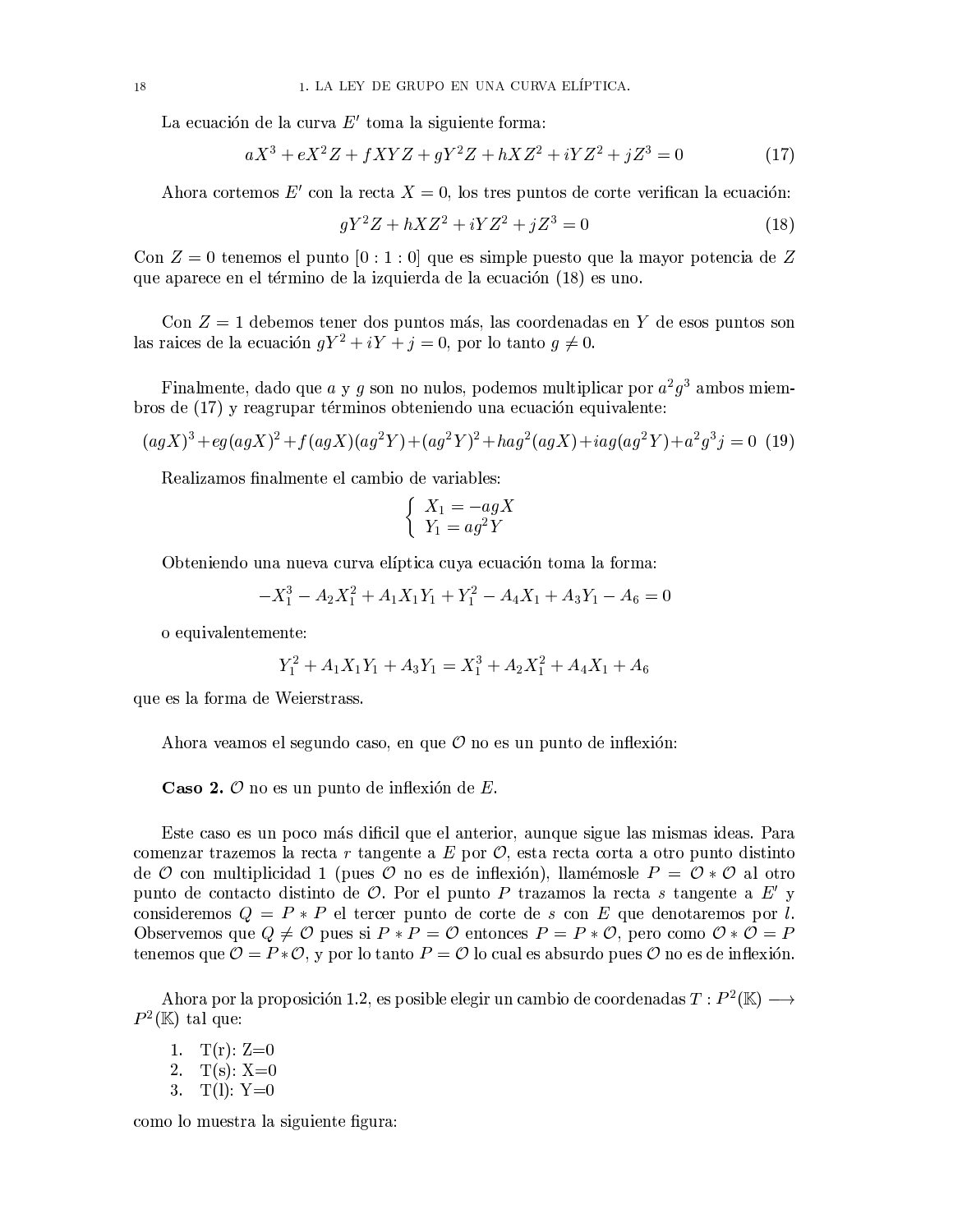

FIGURA 9. Cambio de variables - segundo caso.

Comenzemos escribiendo la ecuación genérica para  $F<sup>T</sup>$ .

$$
FT^{-1}(X,Y,Z) = aX^3 + bX^2Y + cXY^2 + dY^3 + eX^2Z + fXYZ + gY^2Z + hXZ^2 + iYZ^2 + jZ^3 = 0
$$
\n(20)

Sean  $\mathcal{O}' = T(\mathcal{O}), P' = T(P)$  y  $Q' = T(Q)$  tenemos que  $\mathcal{O}' = (Z = 0) \cap (X = 0)$  $[0:1:0], P' = (Z = 0) \cap (X = 0)$  y  $Q' = (X = 0) \cap (Y = 0)$ .

Ahora cortemos E' con las rectas  $X = 0$ ,  $Y = 0$  y  $Z = 0$  para sacar relaciones entre los coeficientes:

$$
E \cap \{Z = 0\} : aX^3 + bX^2Y + cXY^2 + dY^3 = 0.
$$

 $Z = 0$ corta a $E'$ en [1 : 0 : 0] con multiplicidad $2$ así que  $Y = 0$ es raíz doble de  $a + bY + cY^2 + dY^3 = 0$ , luego  $a = b = 0$  y  $c \neq 0$ .

 $Z = 0$  corta a E' en [0 : 1 : 0] con multiplicidad 1 así que  $X = 0$  es raíz simple de  $aX^3 + bX^2 + cX + d = 0$  de donde  $d = 0$  y  $c \neq 0$ .

 $E \cap {Y = 0} : eX^2Z + hXZ^2 + iZ^3 = 0.$ 

 $Y = 0$  corta a E' en [1 : 0 : 0] con multiplicidad 1 así que  $Z = 0$  es raíz doble de  $eZ + hZ^2 + jZ^3 = 0$ , luego  $e \neq 0$ .

 $Y = 0$  corta a E' en [0 : 0 : 1] con multiplicidad 1 así que  $X = 0$  es raíz simple de  $eX^2 + hX + j = 0$  de donde  $j = 0$  y  $h \neq 0$ .

$$
E \cap \{X = 0\} : gY^2 Z + iYZ^2 = 0.
$$

 $X = 0$  corta a E' en [0 : 1 : 0] con multiplicidad 2 así que  $Z = 0$  es raíz doble de  $gZ + iZ^2 = 0$ , luego  $g = 0$  y  $i \neq 0$ .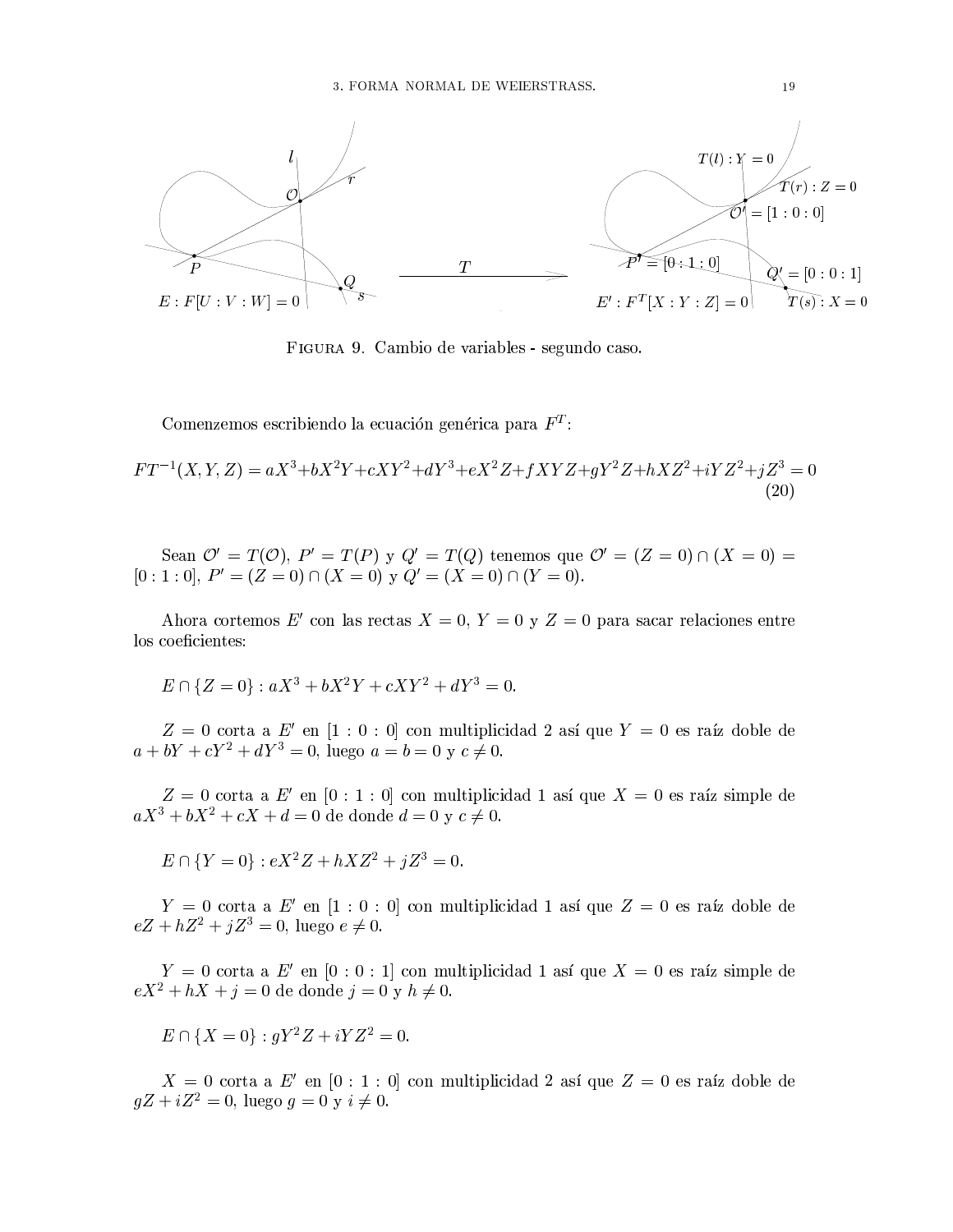$X = 0$  corta a  $E'$  en  $[0:0:1]$  con multiplicidad 1 así que  $Y = 0$  es raíz simple de  $qY^2 + iY = 0$  de donde  $i \neq 0$ .

Así que la ecuación para  $E'$  toma la forma:

$$
cXY^2 + eX^2 + fXY + hX + iY = 0\tag{21}
$$

donde  $c e i$  son escalares no nulos.

Multiplicando por X ambos miembros de la ecuación  $(21)$  nos queda:

$$
c(XY)^{2} + eX^{3} + fX(XY) + hX^{2} + i(XY) = 0
$$
\n(22)

realizando el cambio de variables:

$$
\begin{cases}\n U = X \\
 V = XY\n\end{cases} \tag{23}
$$

Obtenemos:

$$
cV^2 + eU^3 + fUV + hU^2 + iV = 0
$$
\n(24)

o equivalentemente:

$$
cV^2 + fUV + iV = (-e)U^3 + (-h)U^2
$$

que es está en la forma normal de Weierstrass (en las variables  $U_y V$ ).

Observemos que el cambio de variables (23) no es proyectivo así podria no preservar la estructura de grupo en la cúbica, para demostrar que preserva podemos tomar dos puntos de la cúbica definida por la ecuación (21)  $P = [X_1 : Y_1 : Z_1]$  y  $Q = [X_2 : Y_2 : Z_2]$ , calcular  $P \oplus Q = [X_3 : Y_3 : Z_3]$  y probar que  $P' = [X_1 : X_1Y_1 : Z_1]$  y  $Q' = [X_2 : X_1Y_2 : Z_2]$ verifican  $P' \oplus Q' = [X_3 : X_3Y_3 : Z_3]$  donde esta última suma se realiza para la cúbica definida por la ecuación  $(24).<sup>3</sup>$ 

 $3.3.$ Forma Normal reducida. En la sección anterior vimos que toda curva elíptica puede llevarse a travez de un cambio de coordenadas que preserva la ley de grupo a una ecuación de la forma:

$$
E: Y^2 + a_1XY + a_3Y = X^3 + a_2X^2 + a_4X + a_6, \qquad \mathcal{O} = [0:1:0]
$$
 (25)

denominada la ecuación normal de Weierstrass de la curva.

En el caso en que la característica de K sea distinta de 2 entonces se puede dividir entre 2 así que podemos considerar el cambio de variable Y por  $Y - 1/2(a_1x + a_3)$  y la ecuación  $(25)$  nos queda:

$$
Y^{2} - (a_{1}X + a_{3})Y + \frac{1}{4}(a_{1}X + a_{3})^{2} + (a_{1}X + a_{3}) = X^{3} + a_{2}X^{2} + a_{4}X + a_{6}
$$

$$
Y^{2} = X^{3} + (a_{2} - a_{1}^{2}/4)X^{2} + (a_{4} - a_{1}a_{3}/2)X + a_{6} - a_{3}^{2}/4
$$

es decir toma la forma:

$$
Y^2 = X^3 + aX^2 + bX + c \tag{26}
$$

Ahora bien, si la característica de K fuese además distinta de 3 podemos dividir entre 3 y considerar el cambio de variable que cambia X por  $X - a/3$ , haciendo este cambio en la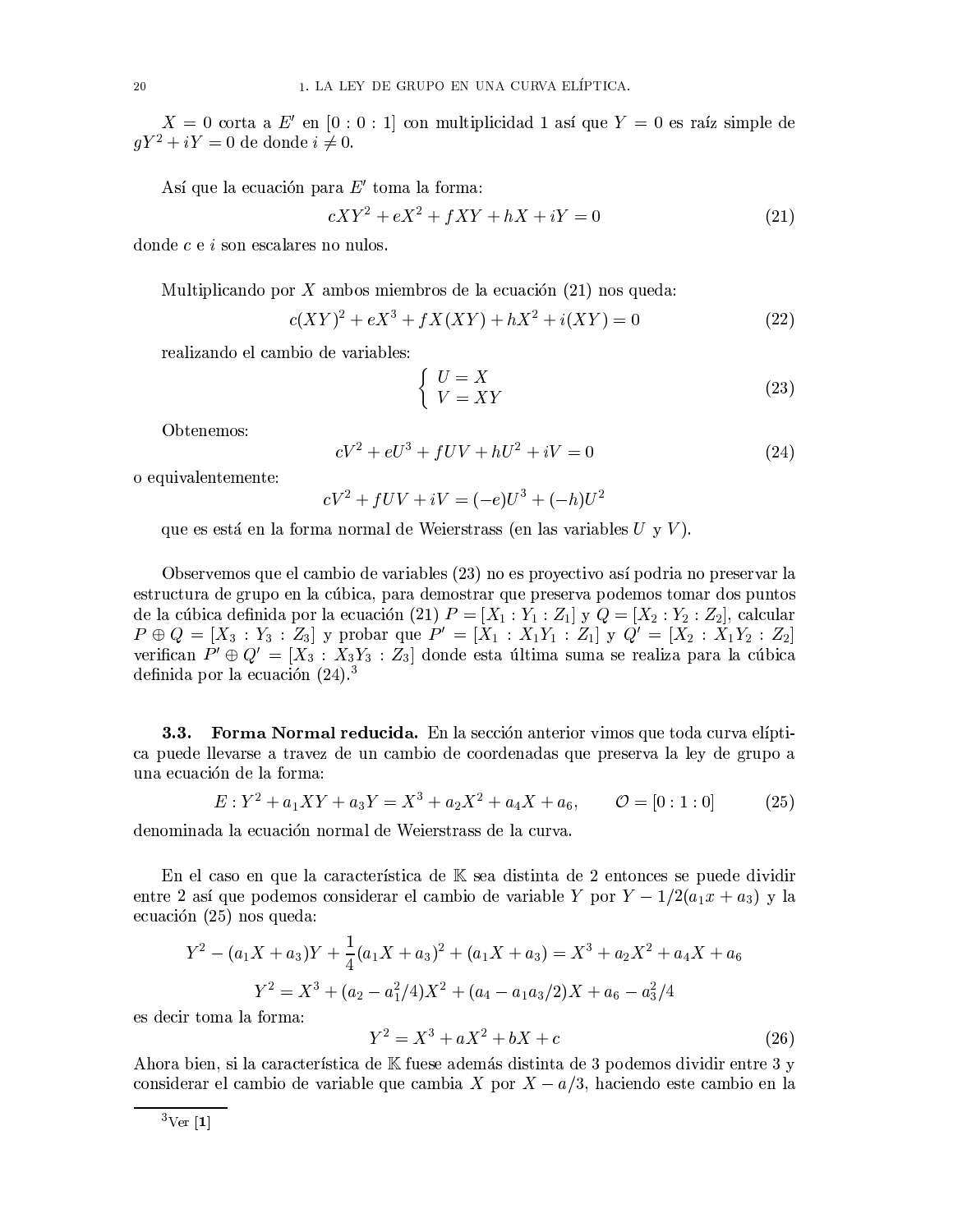ecuación (26) logramos eliminar el término en $X^2$ puesto que el nuevo coeficiente de $X^2$ es ahora $-3\cdot a/3+a=0$ y la ecuación toma la forma:

$$
Y^2 = X^3 + aX + b
$$

que llamaremos forma normal reducida.  $\,$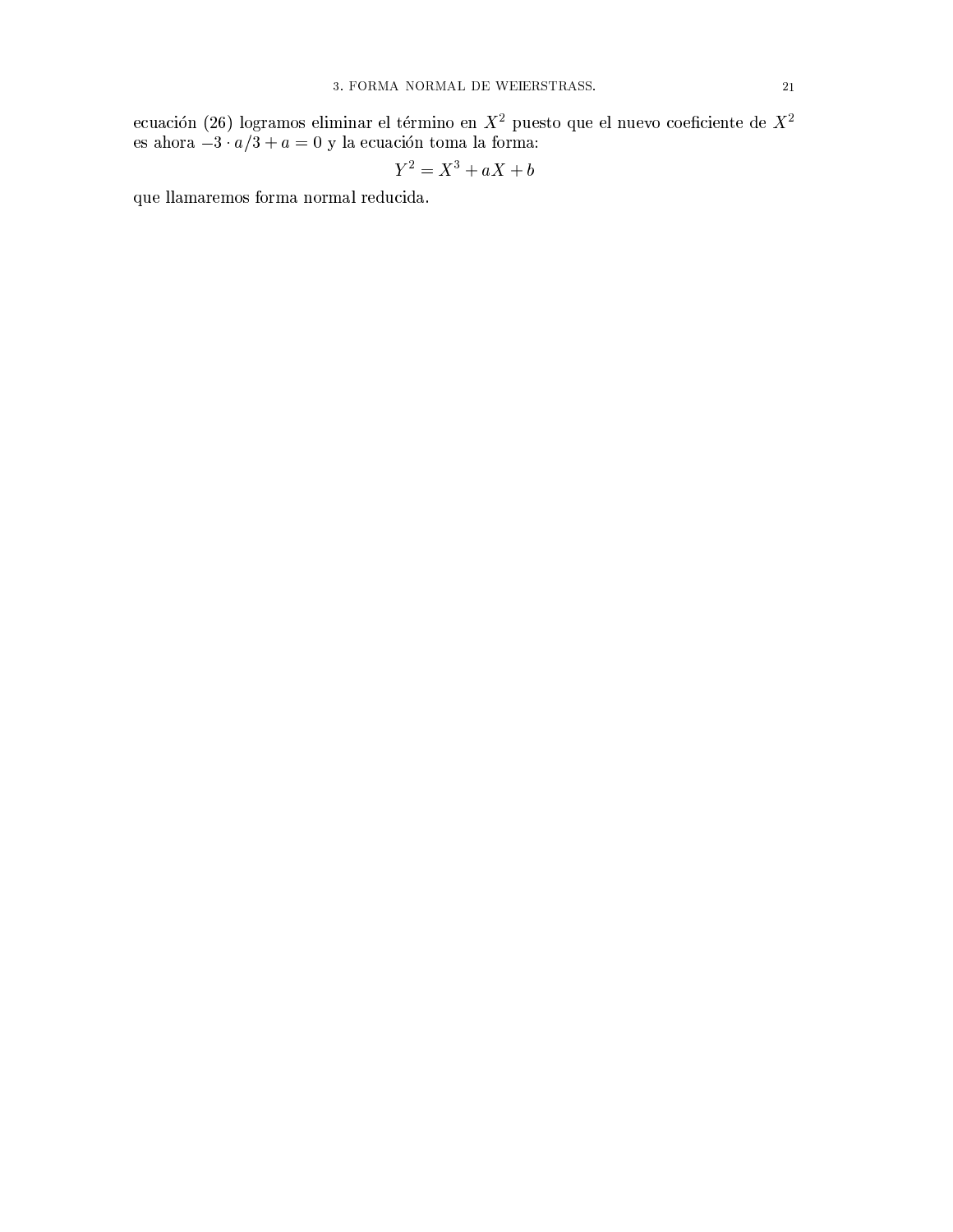#### Fórmulas explícita para la ley de grupo. 4.

En esta sección consideremos una curva elíptica sobre un cuerpo K expresada de la forma de Weiestrass (forma normal reducida)

$$
E: Y^2 = X^3 + aX + b \quad a, b \in \mathbb{K}.
$$

Recordemos que toda curva elíptica se podía llevar a una de este tipo mediante transformaciones birracionales que preservan la ley de grupo de la cúbica y que además llevaban el cero al punto  $[0:1:0] \in P^2(\mathbb{K})$ , por lo tanto este será nuestro cero en la forma normal reducida que a partir de ahora lo notaremos por  $\mathcal O$ .

Observemos que  $\mathcal O$  resulta un punto de inflexión de la curva, pues si  $[x : y : z] \in$  $E \cap \{Z = 0\}$  entonces  $z = 0$  y como está en la cúbica  $y^2z = x^3 + axz^2 + bz^3$  por lo tanto  $0 = x^3$ , es decir  $x = 0$  por lo tanto  $Z = 0$  es la tangente a la curva elíptica en  $[x:y:z] = [0:1:0] = \mathcal{O}$  el cual resulta ser un punto triple de la cúbica. En particular tenemos que  $\mathcal{O} * \mathcal{O} = \mathcal{O}.$ 

### Fórmula para el opuesto.

$$
\text{ Sea } P = (x_1, y_1) = [x_1 : y_1 : 1] \in E : Y^2 = X^3 + aX + b, \text{ veamos quien es } -P :
$$
\n
$$
(-P) \oplus P = \mathcal{O} \Leftrightarrow ((-P) * P) * \mathcal{O} = \mathcal{O} \Leftrightarrow (-P) * P = \mathcal{O} \Leftrightarrow (-P) = P * \mathcal{O}.
$$

Donde la segunda equivalencia es porque  $\mathcal O$  es de inflexión (i.e  $\mathcal O * \mathcal O = \mathcal O$ ). Pero  ${X = x_1 Z} \cap E = { [x_1 : y_1 : 1], [x_1 : -y_1 : 1], [0 : 1 : 0] },$  por lo tanto  $-(x_1, y_1) = (x_1, -y_1).$ 

### Fórmula para la duplicación.

Sea  $P = (x_1, y_1) = [x_1 : y_1 : 1] \in E : Y^2 = X^3 + aX + b$ , veamos quien es 2P : Observemos primero que si  $2P = \mathcal{O}$  entonces  $P = (x_1, 0)$ , en efecto  $P \oplus P = \mathcal{O} \Leftrightarrow P * P =$  $\mathcal{O} * \mathcal{O} = \mathcal{O} \Leftrightarrow P = P * \mathcal{O} = -P$ , es decir  $(x_1, y_1) = (x_1, -y_1)$  por lo tanto  $y_1 = 0$ .

Para el caso en que  $y_1 \neq 0$  como la recta  $X = x_1$  no puede ser tangente a E (pues de serlo cortaría a la cúbica en 4 puntos que son x (doble),  $-x \vee y$  lo cual es imposible), entonces la recta tangente será de la forma  $y = mx + n$ , y por lo visto anteriormente  $2x \neq 0$ , así que podemos ponerlo en la forma  $2x = (x_0, y_0)$ 

La pendiente de esta recta debe coincidir con la pendiente de la cúbica, por lo tanto derivando formalmente tenemos  $2YY' = (3X^2 + a)X'$  como E es no singular, para puntos con  $Y \neq 0$  la pendiente viene dada por  $\frac{Y}{X'} = \frac{3X^2 + a}{2Y}$ , es decir  $m = \frac{3x_1^2 + a}{2y_1}$ .<br>Las coordenadas en X de los puntos de corte de la recta  $Y = mX + n$  con  $E : Y^2 =$  $X^3 + aX + b$  verificarán

$$
(mX + n)2 = X3 + aX + b,
$$

o lo que es lo mismo:

$$
X^3 - m^2 X^2 + (a - 2mn)X + b - n^2 = 0
$$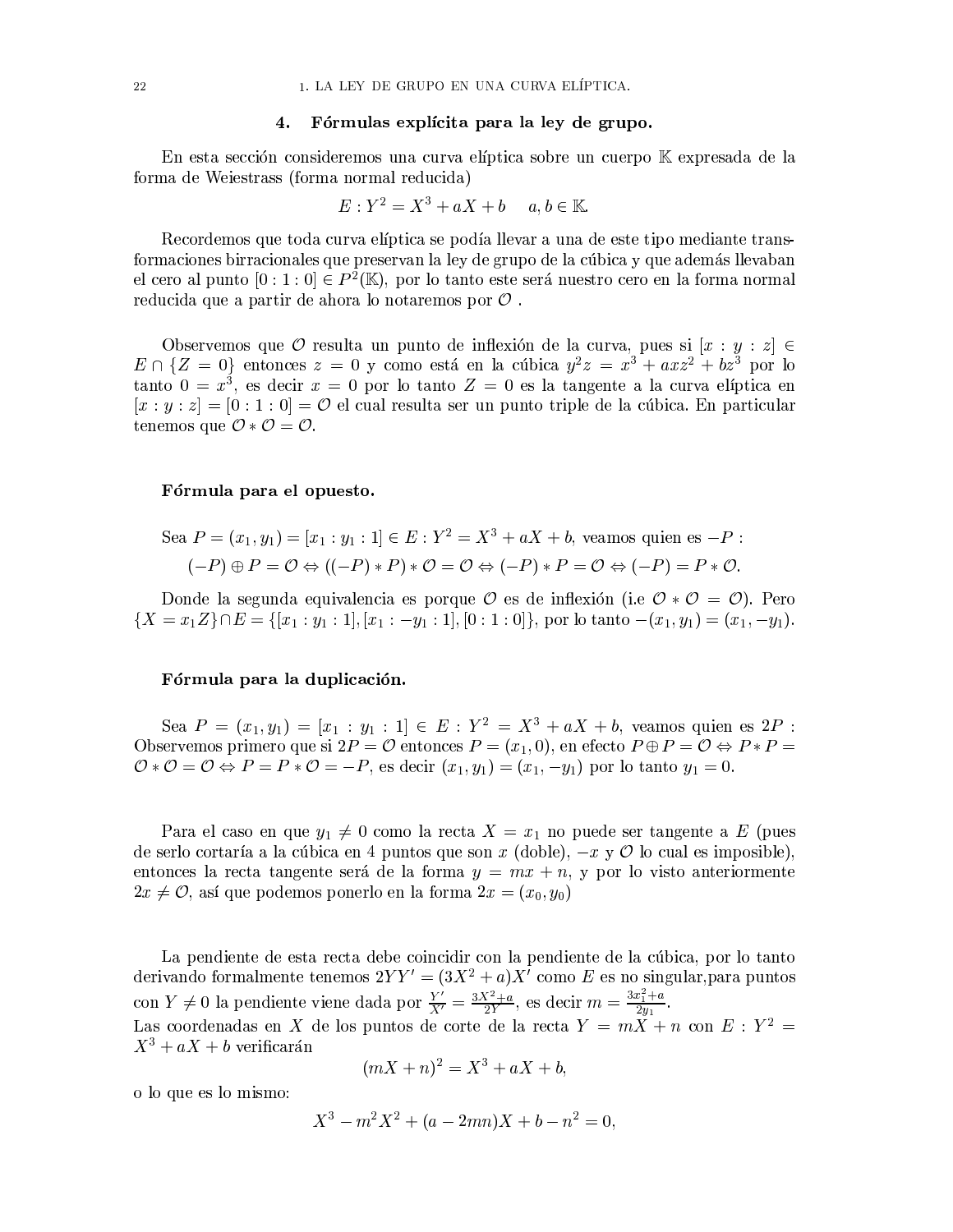que tendrá por raíces  $x_1$  (doble) y  $x_0$ , por la relación entre coeficientes y raíces tenemos que  $2x_1 + x_0 = m^2$  de donde

$$
x_0 = m^2 - 2x_1 = \left(\frac{3x_1^2 + a}{2y_1}\right)^2 - 2x_1 = \frac{3x_1^4 + 6ax_1^2 + a^2 - 8x_1y_1^2}{4y_1^2}.
$$

Como  $P \in E$ , tenemos que  $y_1^2 = x_1^3 + ax_1 + b$ , sustituyendo arriba y haciendo cuentas nos queda

$$
x_0 = \frac{x_1^4 - 2ax_1^2 - 8bx_1 + a^2}{4(x_1^3 + ax_1 + b)}
$$

Para calcular  $y_0$  necesitariamos conocer n, como  $P \in Y = mX + n$  entonces  $n =$  $y_1 - mx_1$ , luego

$$
y_0 = mx_0 + n = mx_0 + y_1 - mx_1 = m(x_0 - x_1) + y_1 = \frac{3x_1^2 + a}{2y_1}(x_0 - x_1) + y_1.
$$

como ya calculamos  $x_0$  podemos sutituirla en la ecuación y luego de algunas cuentas obtenemos

$$
y_0 = \frac{x_1^6 + 5ax_1^4 + 20bx_1^3 - 5a^2x_1^2 - 4abx_1 - a^3 - 8b^2}{(2y_1)^3}
$$

### Fórmula para la suma.

Sean  $P_1 = (x_1, y_1), P_2 = (x_2, y_2) \in E : Y^2 = X^3 + aX + b$ , veamos quien es  $P_1 + P_2$ .

Observemos primero que si  $P_1 + P_2 = \mathcal{O} \Rightarrow P_1 = -P_2 \Rightarrow (x_1, y_1) = (x_2, -y_2)$  luego  $x_1 = x_2.$ 

Si  $x_1 = x_2$  como  $X = x_1 Z \cap E = \{(x_1, y_1), (x_1, -y_1), \mathcal{O}\}$  solo puede pasar que  $y_1 = y_2$ <br>o que  $y_1 = -y_2$ ; en el primer caso tenemos  $P_1 = P_2$  y podemos aplicar la fórmula de duplicación, en el segundo caso  $P_1 = -P_2$  y tenemos  $P_1 + P_2 = \mathcal{O}$ .

Ahora veamos que pasa en el caso en que  $x_1 \neq x_2$ , por lo que acabamos de ver $P_1 \oplus P_2 \neq \mathcal{O}$ y por lo tanto podemos poner  $P_1 \oplus P_2 = (x_0, y_0)$ .

Si la recta  $Y = mX + n$  pasa por  $P_1 = (x_1, y_1)$  y por  $P_2 = (x_2, y_2)$  entonces tenemos que  $m = \frac{y_2 - y_1}{x_2 - x_1}$  y  $n = \frac{x_1 y_2 - x_2 y_1}{x_1 - x_2}$ .

Al igual que antes, las X-coordenadas de los puntos de corte de la recta  $Y = mx + n$ con la cúbica E verifican  $(mX + n)^2 = x^3 + aX + b$  que tiene raíces  $x_1, x_2$  y  $x_0$ , por la relación entre coeficientes y raíces  $x_0 + x_1 + x_2 = m^2$  y por lo tanto  $x_0 = m^2 - x_1 - x_2$ , sustituyendo  $m \, y \, n$ , luego de operar nos queda

$$
x_0 = \frac{x_1x_2^2 + x_1^2x_2 - 2y_1y_2 + a(x_1 + x_2) + 2b}{(x_1 - x_2)^2}
$$

Y finalmente usando que  $(x_0, y_0) \in Y = mX + n$  nos queda

$$
y_0 = mx_0 + n = \left(\frac{y_2 - y_1}{x_2 - x_1}\right)x_0 + \frac{x_1y_2 - x_2y_1}{x_1 - x_2} = \frac{(y_2 - y_1)x_0 + x_2y_1 - x_1y_2}{x_2 - x_1}
$$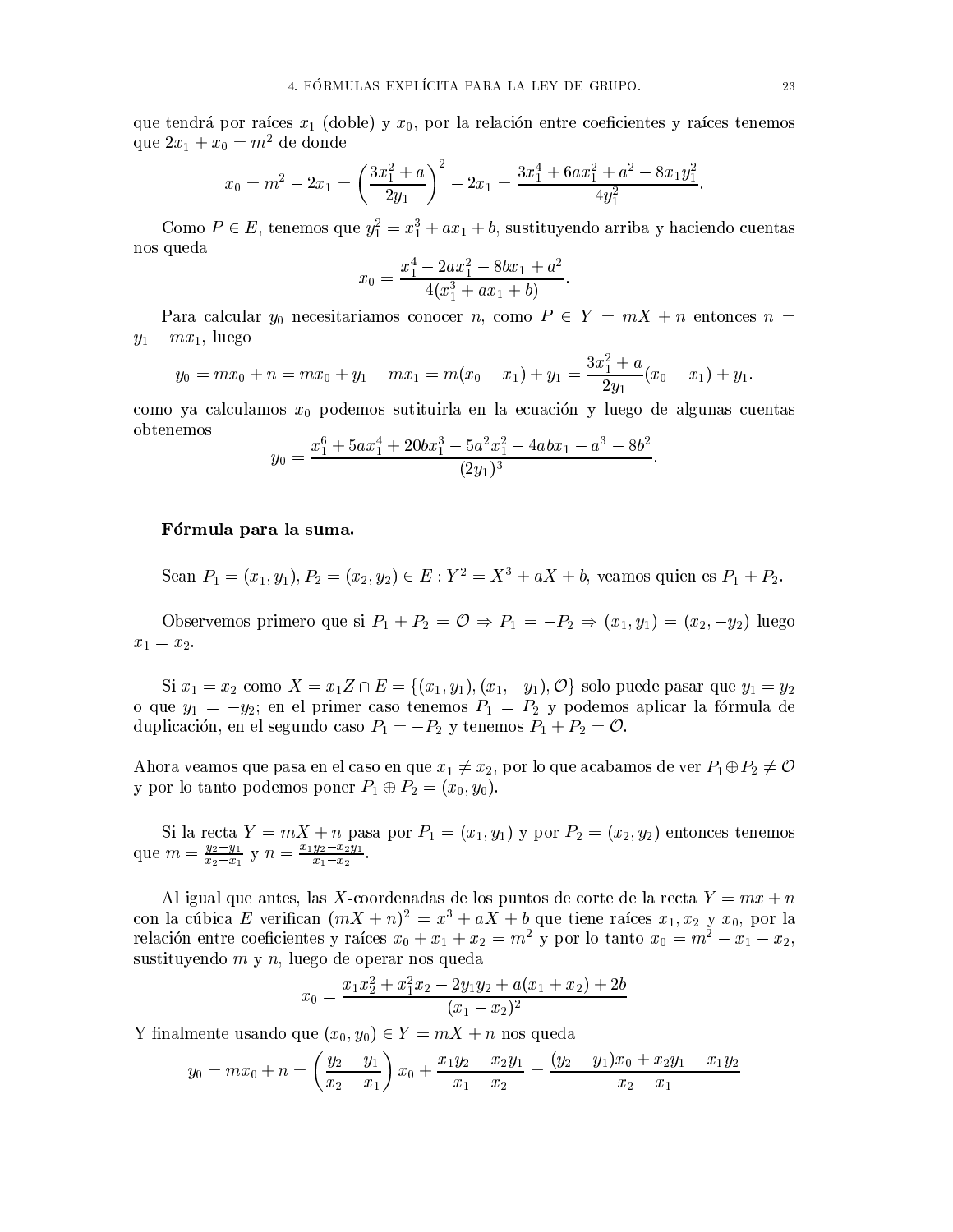#### Ejemplos. 5.

Para finalizar esta sección presentaremos un par de problemas.

El primero de ellos es un caso particular del Último Teorema de Fermat, más precisamente veremos el caso de exponente 4. Se cree que el propio Fermat tenía una demostración para este caso, la prueba que daremos consiste en utilizar un método llamado método del descenso infinito muy utilizado por Fermat para resolver algunas ecuaciones diofánticas y veremos como se interpreta este problema con curvas elíptica. Me parece un ejemplo conveniente porque nos va a ayudar a tener un poco más de idea para la prueba del Teorema de finitud de Mordell.

El segundo trata de un problema milenario que es el de los números congruentes, que al fin pudo ser resuelto utilizando algunos resultados sobre curvas elíptica. No daremos la solución al problema, pero diremos como se interpreta este en términos de curvas elípticas.

Para ambos ejemplos resulta conveniente recordar el resultado sobre ternas pitagóricas primitivas, que dice que si a, b y c son enteros positivos tales que  $a^2 + b^2 = c^2$  con  $\text{med}(a, b) = 1$  y a imparent onces:

$$
\begin{cases}\n a = m^2 - n^2 \\
 b = 2mn \\
 c = m^2 + n^2\n\end{cases}
$$

para algunos enteros positivos m y n, con  $m > n$  coprimos y de distinta paridad.

EJEMPLO 1.2. Las únicas soluciones de la ecuación diofántica  $X^4 + Y^4 = Z^4$  son las triviales (es decir aquellas en las que  $XY = 0$ ).

Observemos que si  $(x, y, z)$  fuese una solución no trivial de

$$
X^4 + y^4 = Z^4
$$

entonces  $(x, y, z^2)$  sería una solución no trivial de

$$
X^4 + Y^4 = Z^2. \t\t(27)
$$

Luego alcanza probar que la ecuación (27) no posee soluciones no triviales.

Supongamos que  $(x, y, z)$  fuese una solución no trivial de  $(27)$ , podemos suponer que  $\operatorname{med}(x, y) = 1$ , pues si  $\operatorname{med}(x, y) = d$ , luego  $\operatorname{med}(x/d, y/d) = 1$  y la tripleta  $(x/d, y/d, z/d^2)$ verifica (1) puesto que  $(x/d)^4 + (y/d)^4 = (x^4 + y^4)/d^4 = z^2/d^4 = (z/d^2)^2$  (observar que como  $d^4|x^4 + y^4 = z^2$  entonces  $d^2|z|$ .

Como  $(x^2)^2 + (y^2)^2 = z^2$  y mcd $(x^2, y^2) = 1$  (sin perdida de generalidad podemos suponer que x es impar) entonces existen enteros m y n con  $m > n$  coprimos y de distinta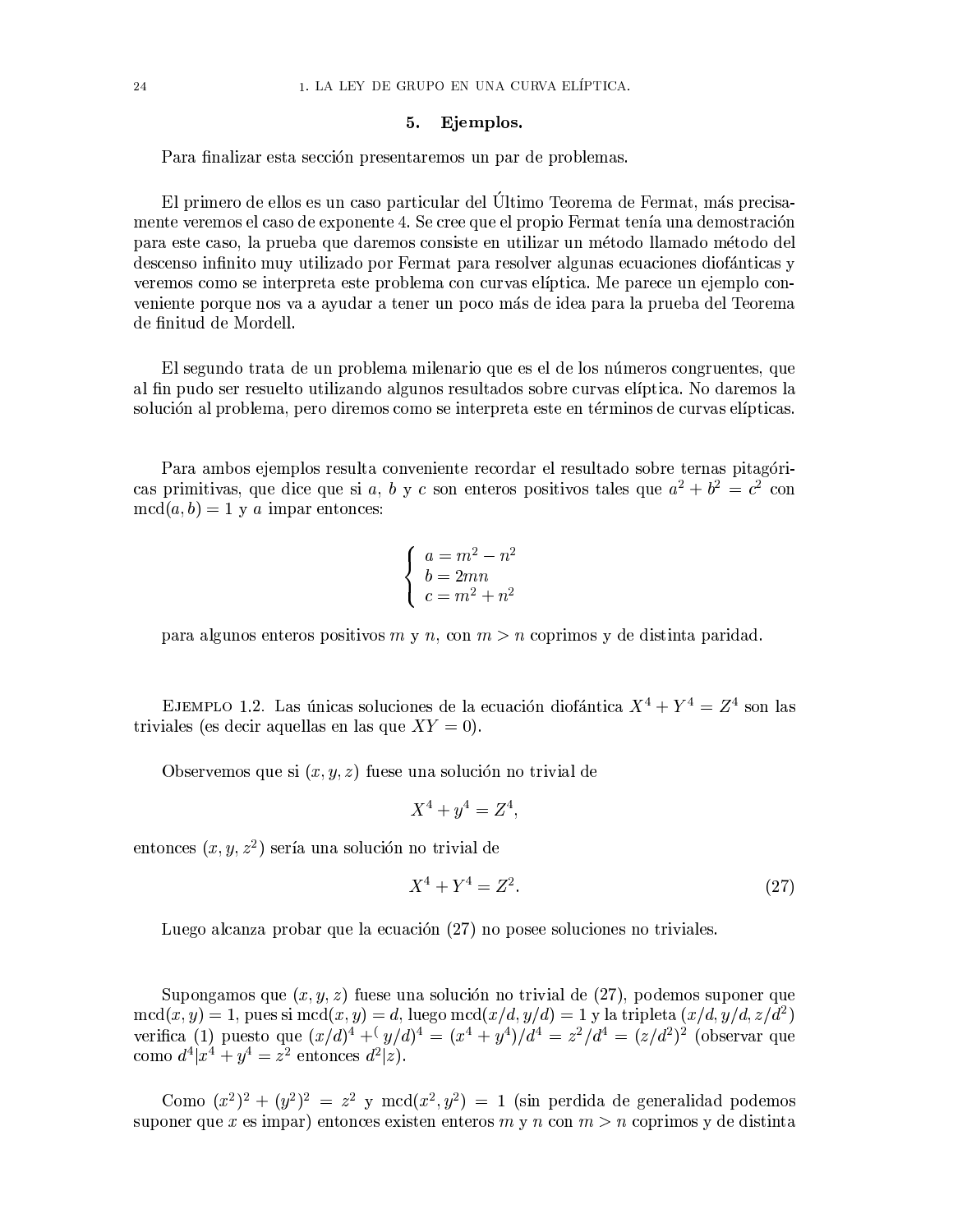paridad tal que:

$$
\begin{cases}\nx^2 = m^2 - n^2 \\
y^2 = 2mn \\
z = m^2 + n^2\n\end{cases}
$$

Como  $\text{mcd}(m, n) = 1$  entonces  $\text{mcd}(n, x) = 1$  pues  $n^2 + x^2 = m^2$ , luego existen enteros a y  $b$  con  $a > b$  coprimos y de distinta paridad tal que:

$$
\begin{cases}\n x = a^2 - b^2 \\
 n = 2ab \\
 m = a^2 + b^2\n\end{cases}
$$

Luego tenemos que  $y^2 = 2mn = 4ab(a^2 + b^2)$  y como mcd $(a, b) = 1$  resulta que  $a, b$  y  $a^2 + b^2$  son coprimos dos a dos, luego cada uno debe ser cuadrado perfecto, es decir,<br>existen r y s enteros positivos tales que  $a = r^2$ ,  $b = s^2$  y  $a^2 + b^2 = t^2$ , por lo tanto<br> $r^4 + s^4 = t^2$ . Si  $rs = 0 \Rightarrow ab = 0 \Rightarrow n = 0 \Rightarrow y = 0$ , p era una solución no trivial, por lo tanto  $(r, s, t)$  sería otra solución no trivial de (27) con  $\max\{x, y\} > \max\{r, s\} > 0$  (pues  $y^2 = 4ab(a^2 + b^2) = 4r^2s^2(r^4 + s^4) > (rs)^2 \ge \max\{r, s\}^2$ ).

Repitiendo este proceso construiriamos una sucesión infinita de enteros positivos estrictamente decreciente, lo cual es imposible y por lo tanto (27) no puede tener soluciones no triviales.

Ahora veamos como se interpreta todo esto en términos de curvas elípticas.

Consideremos la supuesta solución  $(x, y, z)$  de  $(27)$  y la solución  $(r, s, t)$  construida a partir de ella. Sean también  $m, n, p, y, q$  como antes.

Como  $x^4 + y^4 = z^2$  entonces  $(x/y)^4 + 1 = (z/y^2)^2$ , definimos los racionales  $M = x/y$ <br>y  $N = z/y^2$ , luego  $M^4 + 1 = N^2$  y por lo tanto  $(M^2 + N)(M^2 - N) = 1$  en particular<br> $N - M^2 \neq 0$  y definimos  $P = (x_1, y_1)$  donde  $x_1 = \frac{2}{N - M^2}$  y asociarle a cada solución no trivial de (1) un punto  $(M, N) \in \mathbb{Q}^2$  que verifica  $M^4 + 1 = N^2$ y a estos últimos los pusimos en biyección con los puntos racionales sobre la curva elíptica  $Y^2 = X^3 - 4X$  distintes del origen.

Podemos repetir el proceso partiendo esta vez de la solución no trivial de (1)  $(r, s, t)$ primero haciéndole corresponder  $(A, B) \in \mathbb{Q}^2$  dados por  $A = r/s$  y  $B = t/s^2$ , y luego a este último, el punto  $(r_1, s_1)$  sobre  $Y^2 = X^3 - 4X$  dado por  $(r_1, s_1) = (\frac{2}{B-A^2}, \frac{2A}{B-A^2})$  (la inversa en este caso nos queda  $(A, B) = (\frac{s_1}{2r_1}, \frac{s_1^2 + 8r_1}{4r_1^2})$ . Ahora veamos que relación hay entre  $(x_1, y_1)$  y  $(r_1, s_1)$ . Como  $x_1 = \frac{2}{N-M^2}$ , comenzemos por calcular  $N-M^2$ :

$$
N - M^{2} = (z/y^{2}) - (x/y)^{2} = \frac{z - x^{2}}{y^{2}} = \frac{(n^{2} + m^{2}) - (m^{2} - n^{2})}{2mn}
$$

$$
= n/m = \frac{2ab}{a^{2} + b^{2}} = \frac{2r^{2}s^{2}}{r^{4} + s^{4}} = \frac{2(r/s)^{2}}{(r/s)^{4} + 1} = \frac{2A^{2}}{A^{4} + 1}.
$$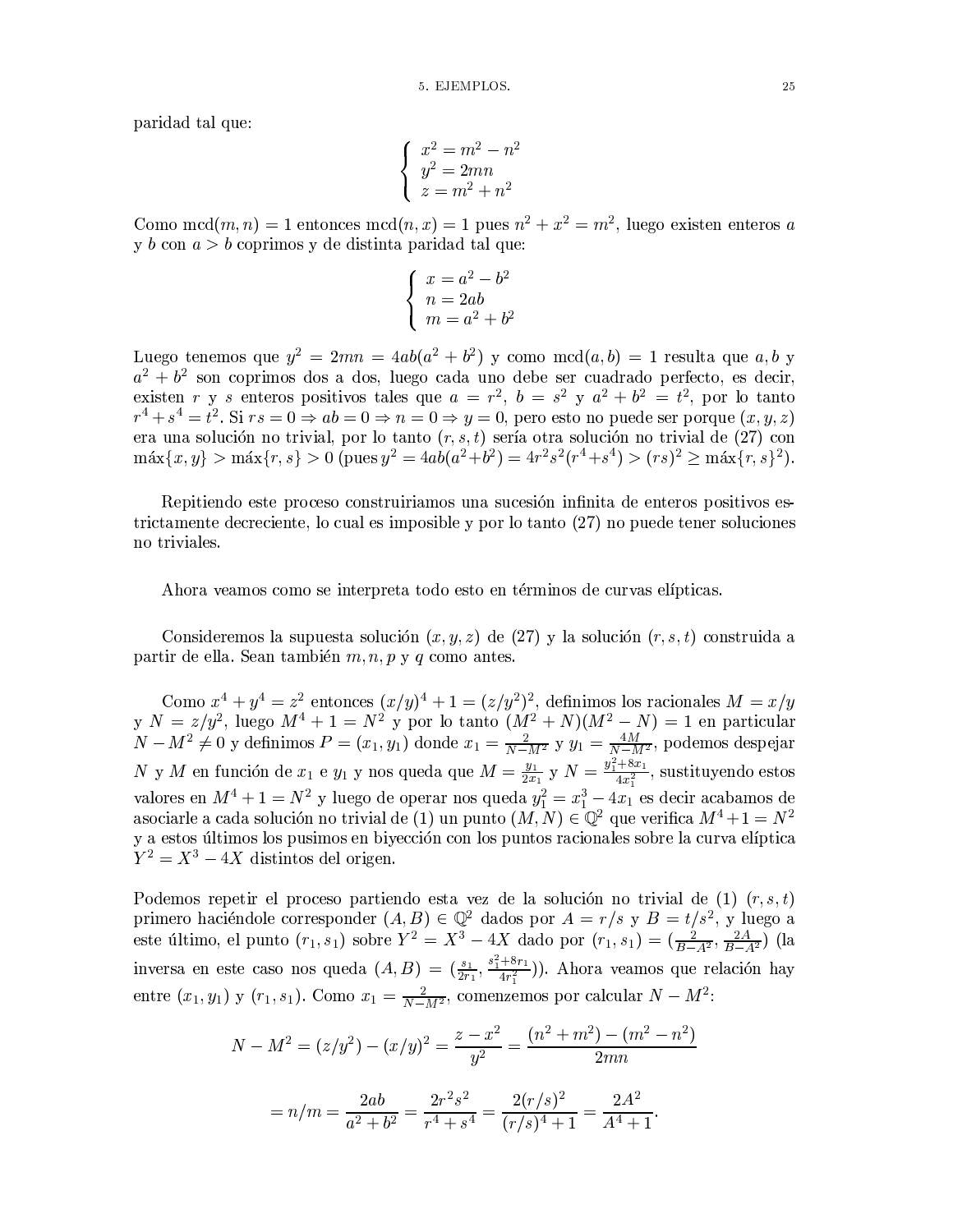Asi que hay que calcular  $A^2$ :

$$
A^{2} = \frac{s_{1}^{2}}{4r_{1}^{2}} = \frac{r_{1}^{3} - 4r_{1}}{4r_{1}^{2}} = \frac{r_{1}^{2} - 4}{4r_{1}}.
$$

Finalmente podemos dejar  $x_1$  en función de  $r_1$ :

$$
x_1 = \frac{2}{N - M^2} = \frac{A^4 + 1}{A^2} = \frac{\left(\frac{r_1^2 - 4}{4r_1} + 1\right)}{\frac{r_1^2 - 4}{4r_1}} = \frac{(r_1^2 - 4)^2 + (4r_1)^2}{(r_1^2 - 4)(4r_1)} = \frac{r_1^4 + 8r_1^2 + 16}{4r_1^3 - 16r_1}.
$$

Pero está última es justo la expresión de la coordenada X del punto  $2(r_1, s_1)$ , eso quiere decir que el punto  $(x_1, y_1) = \pm 2(r_1, s_1)$ . O sea el método del descenso en este caso construye a partir de un punto P, otro punto " $\pm \frac{P}{2}$ ".

Antes de pasar al siguiente ejemplo, sería bueno observar que en la asociación hecha anteriormente entre soluciones no triviales de  $X^4 + Y^4 = Z^2$  y puntos racionales sobre la curva elíptica  $E : Y^2 = X^3 - 4X$  lo único que hemos usado es la descomposición única en productos de primos en  $\mathbb Z$ , así que esta construcción puede generalizarse a un dominio factorial cualquiera A, es decir podemos realizar la anterior construcción para asociar soluciones no triviales en A de  $X^4 + Y^4 = Z^2$  con puntos sobre la curva elíptica  $E(\mathbb{K}): Y^2 = X^3 - 4X$  (donde en este caso K sería el cuerpo de fracciones de A), si bien la demostración de la no existencia de soluciones no triviales ya no va a valer para A (porque aquí hemos usado el orden de  $\mathbb{Z}$ ) sin embargo sigue valiendo la construcción del punto  $\pm \frac{P}{2}$ a partir de un punto P de la curva elíptica, y este nuevo punto también estará asociado a otra solución no trivial de la ecuación de  $X^4 + Y^4 = Z^4$ .

### EJEMPLO 1.3. (Números congruentes).

DEFINICIÓN 1.4. Un racional positivo q se dice que es congruente si es igual al área de un triangulo rectángulo con lados racionales, es decir, tales que existan  $a, b, y, c$  racionales que cumplan que  $q = \frac{ab}{2} y a^2 + b^2 = c^2$ .

Observemos que si q es congruente y r es un racional positivo, entonces  $qr^2$  también será congruente (basta aplicar una homotecia de razón  $r$  al triángulo con área  $q$  para obtener otro con área  $qr^2$ ), entonces definimos la relación en  $\mathbb{Q}^+ : x \sim y$  si existe q racional no nulo tal que  $x = q^2 y$ , que resulta una relación de equivalencia. La observación de arriba dice que si  $x \sim y$  entonces x es congruente  $\Leftrightarrow$  y es congruente.

Para simplificar notaciones vamos a introducir la siguientes deficiones:

DEFINICIÓN 1.5. Una terna pitagórica racional (TPR) es un tripleta  $(a, b, c)$  con  $a, b$ y c racionales positivos tales que  $a^2 + b^2 = c^2$ .

DEFINICIÓN 1.6. Una terna pitagórica primitiva (TPP) es una tripleta  $(a, b, c)$  con  $a, b$ y c enteros positivos coprimos tales que  $a^2 + b^2 = c^2$ .

Observemos que si  $(a, b, c)$  es una TPR entonces existe un  $t \in \mathbb{Q}^+$  tal que  $(ta, tb, tc)$  es una TPP, esto es sencillo pues basta multiplicar por un entero positivo n tal que  $na, nb$  y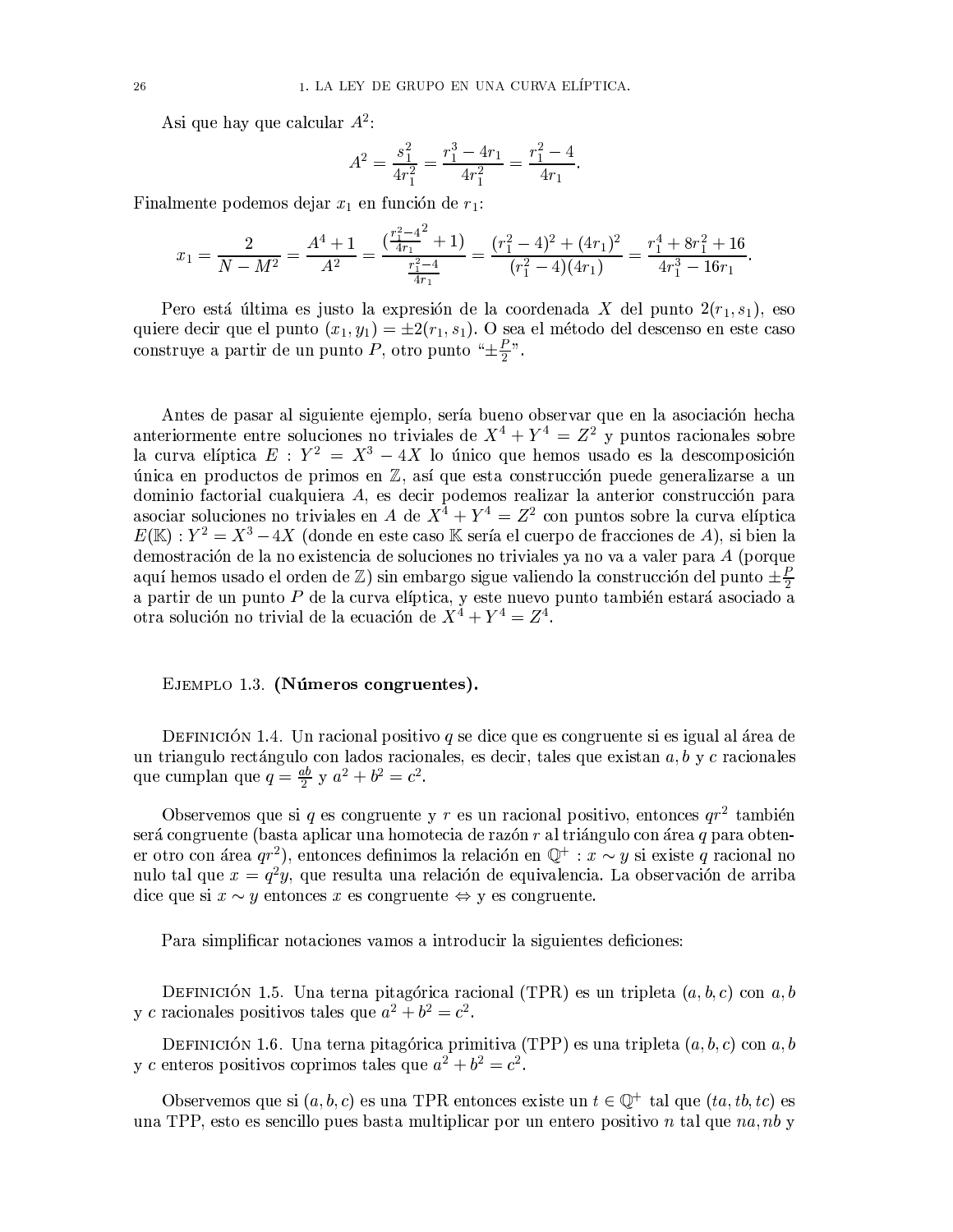### 5. EJEMPLOS.

nc sean enteros y luego dividir por  $m = \text{med}(na, nb)$ , entonces  $t = n/m$  sirve.

Pro último observemos que si  $x$  es racional entonces puede escribirse de la forma  $x = na^2$  donde *n*=entero positivo libre de cuadrados (i.e producto de primos distintos) y  $q$ racional. Para ver esto simplemente descomponemos  $x$  en sus factores primos, separanq racional. Fara ver esto simplemente descomponentos x en sus raciones primos, separan-<br>do los que están elevados a exponente impar y par  $x = p_1^{2\alpha_1+1} \dots p_k^{2\alpha+1} q_1^{2\beta} \dots q_l^{2\alpha_l}$  donde<br> $p_1, p_2, \dots, p_k, q_1, q_2, \dots, q_l$  s conocer los congruentes libres de cuadrados).

Las observaciones anteriores nos dan un método para listar los números congruente libre de cuadrados, alcanza con listar los que provienen de una TPP y luego tomar la parte libre de cuadrado (el  $n$  de la parte anterior). Podemos listar las TPP recordando que si  $(a, b, c)$  es una TPP con a imparentences existen r y s coprimos y de distinta paridad tal que  $(a, b, c) = (r^2 - s^2, 2rs, r^2 + s^2)$ , denotemos por  $q = ab/2$  su área y por n la parte libre de cuadrados de  $q$  y veamos cuales son los primeros números congruentes  $n$  libre de cuadrados que aparecerán en nuestra lista:

| $(\mathrm{r},\mathrm{s})$ | q   | n   |
|---------------------------|-----|-----|
| (2,1)                     | 6   | 6   |
| (3,2)                     | 30  | 30  |
| (4,1)                     | 60  | 15  |
| (4,3)                     | 84  | 21  |
| (5,2)                     | 210 | 210 |
| (5, 4)                    | 180 | 5   |
| (6,1)                     | 210 | 210 |
| (6, 5)                    | 330 | 330 |

Aunque con esto nos aseguramos de listarlos a todos, dado un n no sabemos si aparecerá o no en nuestra tabla y si aparece puede que tarde mucho en aparecer. Otra observación es que cada valor de *n* puede repetirse como pasa por ejemplo con  $n = 210$  en nuestra tabla que se obtiene para los triángulos  $(21, 20, 29)$  y  $(35, 12, 37)$ . De hecho veremos usando herramientas de curvas elípticas que todos los  $n$  que aparecen en nuestra tabla se repiten infinitas veces.

El siguiente resultado relaciona los números congruentes con sucesiones de cuadrados racionales de tres términos y con la existencia de puntos "no triviales" en cierta curva elíptica.

PROPOSICIÓN 1.7. Sin es un entero positivo libre de cuadrados, son equivalente las siguientes afirmaciones:

- 1.  $n$  es congruente.
- 2. Existen tres cuadrados racionales en progresión aritmética de diferencia n.
- 3. La curva elíptica  $E_n(\mathbb{Q}): Y^2 = X^3 n^2 X$  posee algún punto racional distinto de  $(-n, 0), (0, 0), (n, 0)$  y  $\vartheta = [0 : 1 : 0]$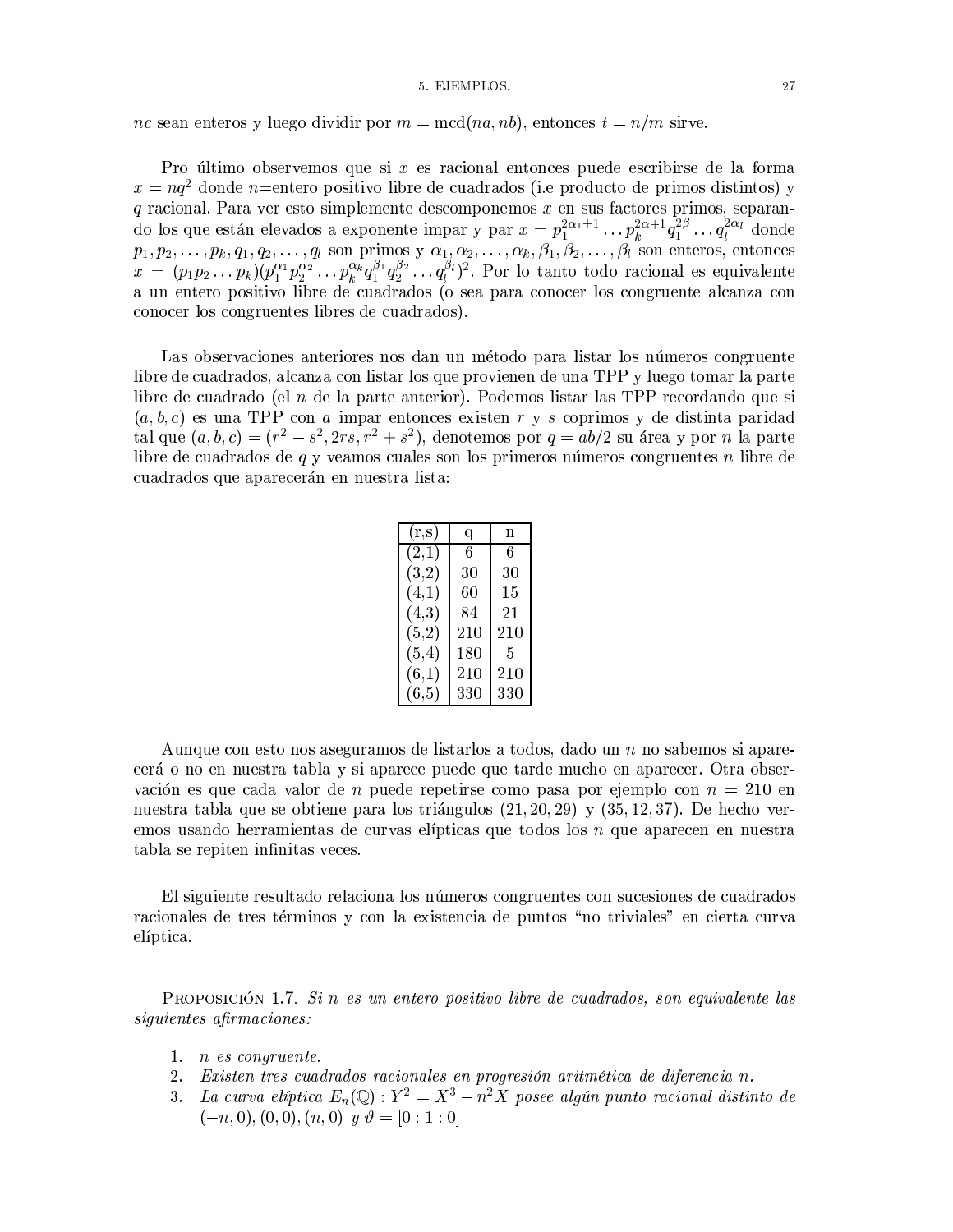DEMOSTRACIÓN. (1)  $\Rightarrow$  (2): Tenemos que  $n = ab/2$  con  $(a, b, c)$  TPR, entonces tenemos que:

$$
c2 - 4n = a2 - 2ab + b2 = (a - b)2
$$
  

$$
c2 = c2
$$
  

$$
c2 + 4n = a2 + 2ab + b2 = (a + b)2
$$

Dividiendo entre 4 cada término de la progresión de arriba nos queda  $(c/2)^2 - n$ ,  $(c/2)^2$  $y(c/2)^2 + n$  que cumple lo requerido.

 $(2) \Rightarrow (1)$ : La prueba anterior nos da una buena idea de como formar la TPR  $(a, b, c)$ con  $n = ab/2$  a partir de una sucesión  $x - n, x, x + n$  de cuadrados racionales, simplemente definimos:

$$
a = \sqrt{x+n} - \sqrt{x-n}
$$
  
\n
$$
b = \sqrt{x+n} + \sqrt{x-n}
$$
  
\n
$$
c = 2\sqrt{x}
$$

Tenemos  $a^2 + b^2 = 2(x + n) + 2(x - n) = 4x = c^2$  y  $ab/2 = (x + n - (x - n))/2 = n$ .

 $(2) \Rightarrow (3)$ : Si  $x - n, x, y, x + n$  son cuadrados de números racionales entonces su producto también lo será, se $a y^2 = (x - n)(x + n)x = x^3 - n^2x$ , luego  $(x, y)$  es un punto racional en la curva elíptica  $E_n$ , pero si  $x = n$  tendrímos que  $x = n = 1$  (pues n es libre de cuadrados y x cuadrado) lo cual es imposible pues  $x + n = 2$  no es cuadrado racional, así que  $x - n > 0$  (por ser cuadrado), pero como  $x + n > x > x - n > 0$  entonces  $y \neq 0$ así que no es ninguno de los puntos  $(-n,0)$ ,  $(0,0)$ ,  $(n,0)$  ni  $\vartheta$ .

La parte  $(3) \Rightarrow (2)$  puede deducirse de un teorema más general sobre curvas elípticas que es el siguiente.

TEOREMA 1.8. Sea  $\mathbb K$  un cuerpo de característica distinta de 2  $y$  de 3  $y$  sea  $E$ :  $Y^2 = f(X)$  una curva elíptica donde  $f(X) = X^3 + aX + b$ , supongamos ademas que  $f(X) = (X - e_1)(X - e_2)(X - e_3)$  con  $e_1, e_2, y, e_3$  pertenecientes a K. Si  $P = (x_0, y_0) = 2Q$ . con  $P, Q \in E(\mathbb{K})$  entonces

$$
x_0-e_1, x_0-e_2, x_0-e_3,
$$

son cuadrados en  $K$ .

La prueba del teorema puede verse por ejemplo en la página 47 de [7], veremos aquí como se deduce la implicancia a partir de este teorema:

 $(3) \Rightarrow (2)$  (asumiendo el teorema): En nuestro caso  $E_n: Y^2 = (X - n)(X - 0)(X + n)$ , así que nuestra curva factoriza en  $\mathbb Q$  si  $P = (x_0, y_0)$  es un punto racional en  $E_n$  distinto de  $(-n,0), (0,0)$  y  $(n,0)$  entonces  $2P \neq \vartheta$  (pues en caso contrario  $P = (x_0, y_0) = -P =$  $(x_0, -y_0)$  luego  $y_0 = 0$  y por lo tanto  $0 = (x_0 - n)(x_0 - 0)(x_0 + n)$  es decir  $x_0 = 0, -n$  o n), luego podemos escribir  $2P = (x, y)$  y por el teorema  $x - n$ , x y  $x + n$  serían cuadrados racionales.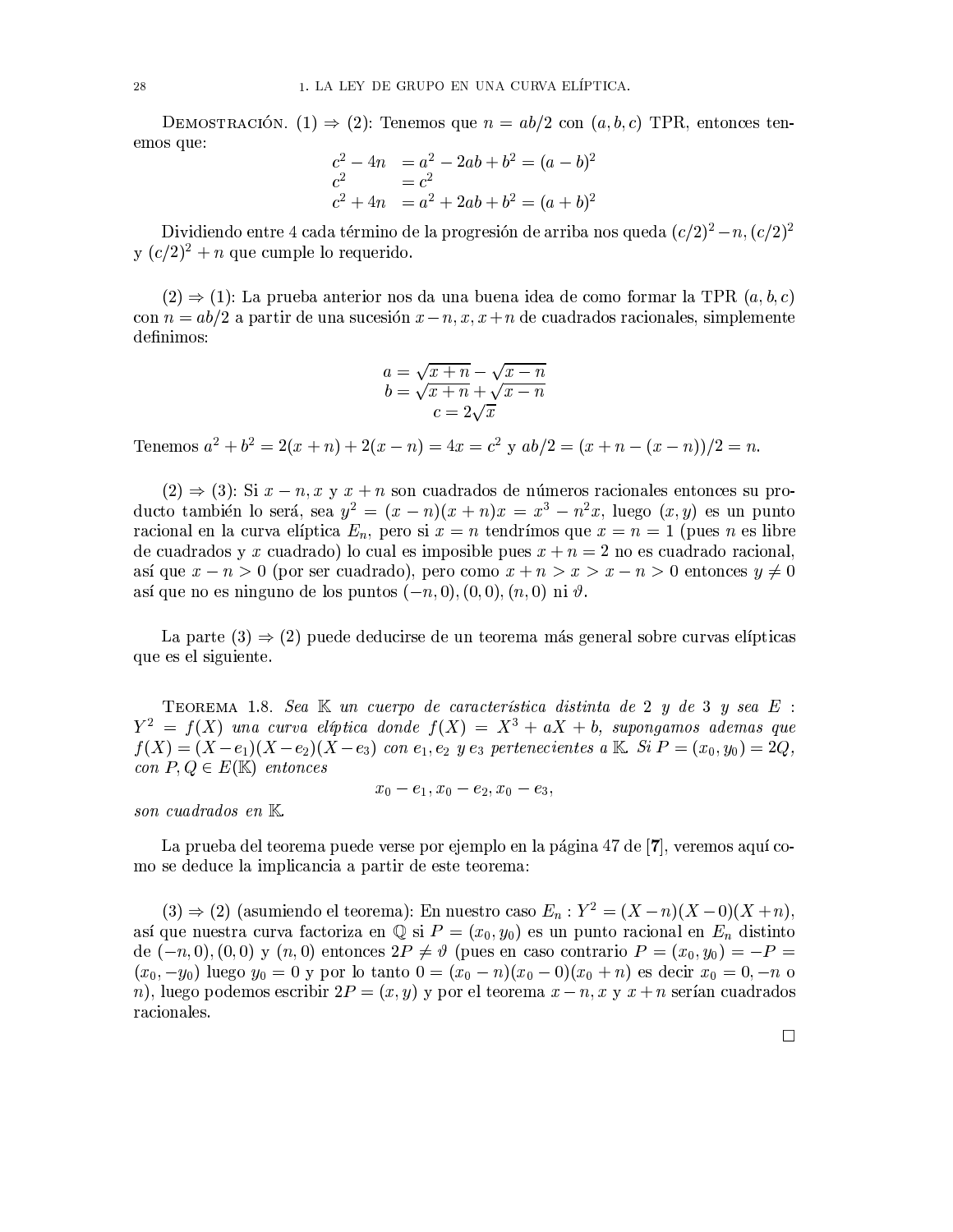### CAPíTULO 2

### Curvas elípticas sobre  $\mathbb C$  y sobre  $\mathbb R$ .

#### Puntos de orden 2 y 3. 1.

En esta sección  $\mathbb{K} = \mathbb{C}$ ,  $\mathbb{R}$  o  $\mathbb{Q}$ .

 $1.1.$ **Puntos de orden** 2. Al igual que antes partimos de una curva elíptica

$$
E: Y^2 = f(X).
$$

donde  $f(X) = X^3 + aX + b$  con  $a, b \in \mathbb{K}$ . La condición de elíptica implica que f no posee raíces múltiples (o lo que es equivalente que  $4a^3 + 27b^2 \neq 0$ ).

Si  $P \in \mathbb{K}$  es un punto de orden 2 de la curva, entonces  $P \neq \mathcal{O}$  y podemos poner  $P = (x, y)$ . Como  $2P = \mathcal{O}$  entonces  $P = (x, y) = -P = (x, -y)$  por lo tanto  $y = 0$  y  $f(x) = 0$ , así que van a haber tantos puntos de orden 2 como raíces en K tenga f y son los puntos de la forma  $P = (x, 0)$  con  $f(x) = 0$  y  $x \in \mathbb{K}$ .

En el caso complejo como todo polinomio factoriza en  $\mathbb C$  entonces habrán 3 puntos de orden 2, si  $\mathbb{K} = \mathbb{R}$  entonces puede haber 1 o 3 puntos de orden 2 y 0, 1 o 3 en el caso  $\mathbb{K}=\mathbb{O}.$ 

En un grupo abeliano G los puntos de orden divisores de  $m$  ( $m \in \mathbb{Z}^+$ ) forman un subgrupo que denotaremos por  $G(m)$ , es decir

$$
G(m) = \{ P \in E : mP = \mathcal{O} \}.
$$

En particular para hallar  $G(2)$  solo hay que agregar el elemento neutro  $\mathcal O$  a los puntos de orden 2 (el único elemento de orden 1).

Observando que un grupo de orden 4 donde cada elemento tiene orden 2 debe ser producto de dos grupos cíclicos de dos elementos (i.e isomorfo a  $\mathbb{Z}_2 \times \mathbb{Z}_2$ ) y que un grupo con dos elementos es isomorfo a  $\mathbb{Z}_2$ , nuestro análisis puede resumirse de la siguiente manera:  $E(2)$  es isomorfo a algunos de los siguientes grupos según los siguientes casos:

- Caso  $K = \mathbb{C} : \mathbb{Z}_2 \times \mathbb{Z}_2$ .
- Caso  $\mathbb{K} = \mathbb{R} : \mathbb{Z}_2 \times \mathbb{Z}_2$  ó  $\mathbb{Z}_2$ .
- Caso  $\mathbb{K} = \mathbb{Q} : \mathbb{Z}_2 \times \mathbb{Z}_2, \mathbb{Z}_2$  ó { $\mathcal{O}$ }.

**Puntos de orden** 3. Si m es un entero positivo y  $E = E(K)$  es una curva  $1.2.$ elíptica sobre un cuerpo  $\mathbb{K}$ , denotaremos por  $E[m]$  a los puntos de E tales que su orden sea un divisor de  $m$ , es decir

$$
E[m] = \{ P \in E : mP = \mathcal{O} \}.
$$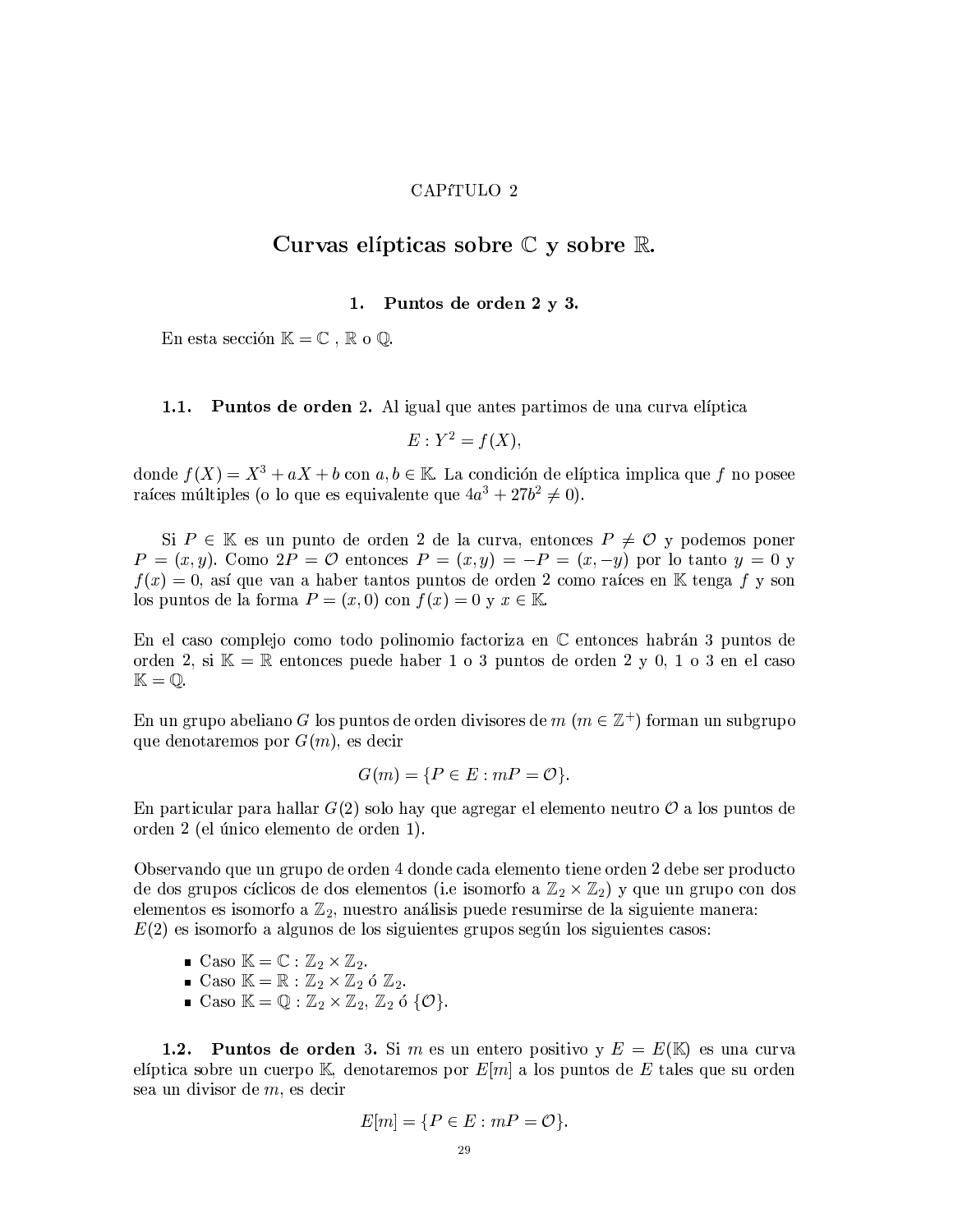Cuando queramos recalcar el cuerpo donde está definida la curva notaremos  $E(\mathbb{K})[m]$ en vez de  $E[m]$ .

En la sección anterior vimos que los puntos de orden 2 estaban dados por puntos de la forma  $P = (x, 0) \in \mathbb{K}^2$  con  $f(x) = 0$ . En general teníamos que  $E[2] = \mathbb{Z}_2 \times \mathbb{Z}_2$ ,  $\mathbb{Z}_2$  ó  $\{0\}$ según  $f$  tuviera tres, una o ninguna raíz sobre  $K$  respectivamente. Veremos a continuación que sucede con los puntos de orden 3, para el caso real y complejo.

Los puntos de  $E[3]$  tienen una interpretación geómetrica interesante, ellos son exactamente los puntos de inflexión de la cúbica $E.$ En efecto,  $P$ es de inflexión  $\Leftrightarrow P*P=P\Leftrightarrow$  $P \oplus P = P * \mathcal{O} = -P \Leftrightarrow 3P = \mathcal{O}.$ 

 $\text{Si } P = (x, y) \in E(\mathbb{K})$  tiene orden 3 entonces  $x(2P) = x(-P) = x(P)$ . Recíprocamente, si  $P = (x, y) \in E(\mathbb{K})$  verifica que  $x(2P) = x(P)$  entonces  $2P = \pm P$ , pero como  $P \neq \mathcal{O}$ entonces  $2P = -P y 3P = \mathcal{O}$ .

Aplicando la fórmula de adición tenemos que la condición necesaria y suficiente para que un punto  $P \in E(\mathbb{K})$  tenga orden 3 es que

$$
\frac{x^4 - 2ax^2 - 8bx + a^2}{4x^3 + 4ax + 4b} = x,
$$

o en forma equivalente

$$
3x^4 + 6ax^2 + 12bx - a^2 = 0.
$$

Así que si definimos  $\psi_3(X) = 3X^4 + 6aX^2 + 12bX - a^2$  tenemos que la condición necesaria y suficiente para que  $P = (x, y) \in \mathbb{K}^2$  sea un punto de  $E(\mathbb{K})[3]$  es que su  $coordenada x verifique:$ 

$$
\begin{cases} \psi_3(x) = 0 & (1) \\ f(x) \text{ sea un cuadrado en } \mathbb{K} & (2) \end{cases}
$$

Por cada  $x \in \mathbb{K}$  que verifique (1) y (2) tenemos dos puntos sobre  $E(\mathbb{K})$  de orden 3, que vienen dados por  $(x, \pm \sqrt{f(x)})$  (observar que  $f(x) \neq 0$  pues en caso contrario or  $d(P) = 2$ ). Conviene aquí separar en dos casos:

- Si  $\mathbb{K} = \mathbb{C}$  entonces la condición (2) se verifica trivialmente y  $\psi_3$  tiene sus cuatro raíces complejas, que tienen que ser distintas. En efecto, cada raíz aporta dos puntos de  $E(\mathbb{C})[3]$  cuya cantidad de elementos es un múltiplo de 3 (pues sus puntos, salvo el punto del infinito, tienen orden 3 y E[3] es no trivial pues  $\psi_3$  tiene raíz), así que  $E(\mathbb{C})[3]$  tiene 3 ó 9 elementos, si tuviese 3 elementos entonces  $\psi_3$ tendria una única raíz de múltiplicidad 4 y tendríamos que  $\psi_3(X) = 3(X - \alpha)^4$  $3(X^4-4\alpha X^3+\ldots)$  lo cual implica  $\alpha=0$  lo cual implica a su vez implica  $a=b=0$ que es imposible puesto que f no posee raíces múltiples. Así que  $E(\mathbb{C})[3]$  tiene nueve elementos y todos de orden divisor de 3 así que  $E(\mathbb{C})[3] = \mathbb{Z}_3 \times \mathbb{Z}_3$ .
- **Para**  $\mathbb{K} = \mathbb{R}$  tenemos que la condición (2) es equivalente a pedir que  $f(x)$ 0. Para analizar con más cuidado (1) recordemos primero que la fórmula de duplicación puede expresarse tambien como

$$
x(2P) = \left(\frac{f'(x)^2}{4f(x)}\right) - 2x.
$$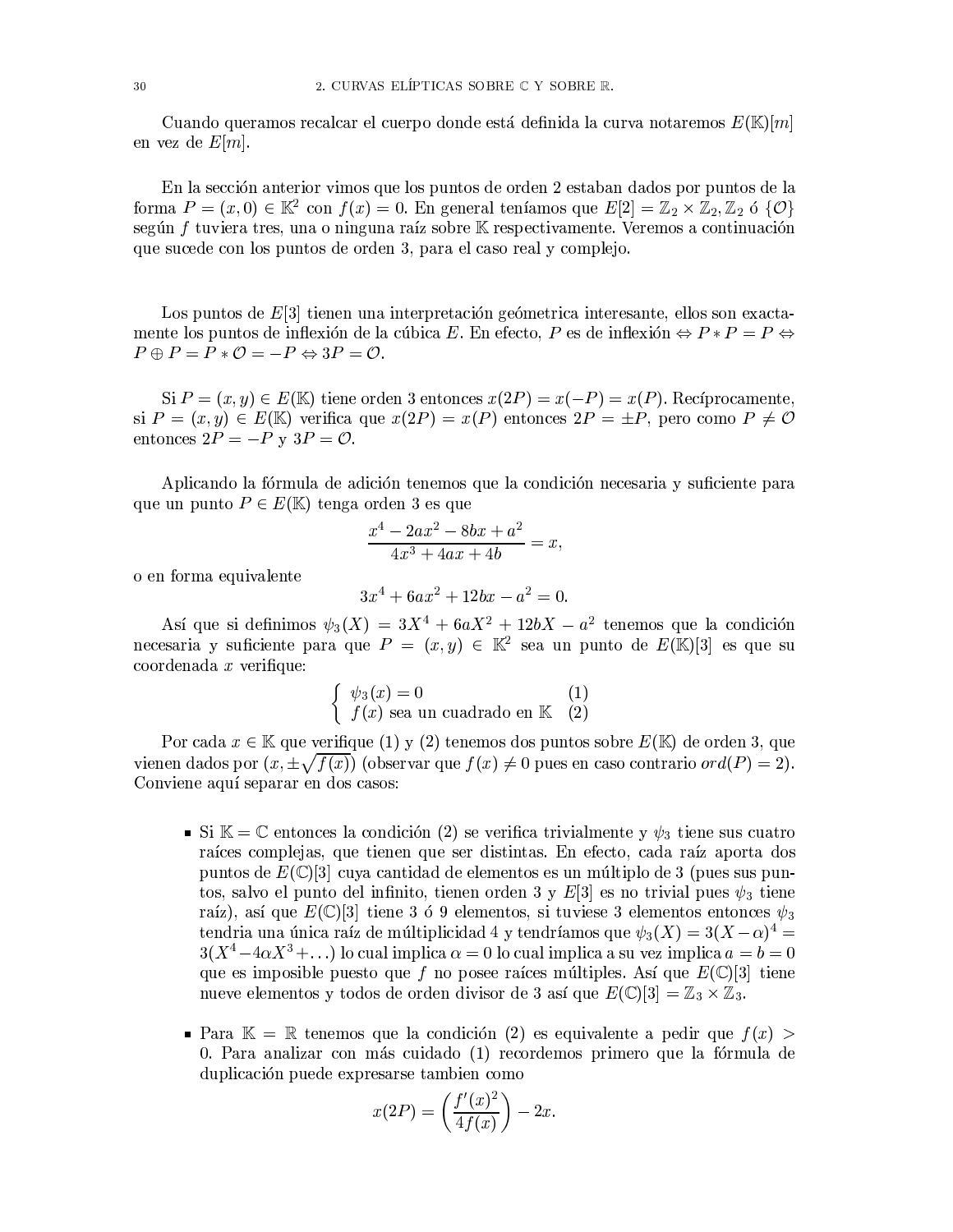Con la cual igualando a  $x$  y despejando todo para un lado, obtenemos la siguiente fórmula alternativa para  $\psi_3$ :

$$
\psi_3(X) = 12X f(X) - f'(X)^2.
$$

Observemos ahora que si  $\psi_3(x) = 0$  entonces  $f'(x)^2 = 12xf(x)$  y que como  $f'(X) = 3X^2 + a$ ,  $f'(0) = 0$  solo para el caso en que  $a = 0$ .

Caso  $a = 0$ : Aquí se tiene  $f(X) = X^3 + b$  con  $b \neq 0$  y  $\psi_3(X) = 3X^4 + 12bX$  $3X(X^3+4b)$  que tiene como raíces  $X=0$  y  $X=\sqrt[3]{-4b}$ . Como  $f(0)f(\sqrt[3]{-4b})=$  $-3b^2$  < 0 entonces existe un único valor de X que verifica (1) y (2) y por lo tanto  $E(\mathbb{R})[3]$  consta de exactamente 3 puntos, luego  $E(\mathbb{R}[3]) = \mathbb{Z}_3$ .

Caso  $a \neq 0$ : Aquí tenemos que  $f'(0) \neq 0$ , así que si  $x \in \mathbb{R}$  verifica  $\psi_3(x) = 0$ tenemos  $12xf(x) = f'(x)^2 > 0$ , luego la condición (2) puede cambiarse por (2)  $x > 0$ , en otras palabras las condiciones (1) y (2) son equivalente a encontrar una raíz positiva de  $\psi_3$  (i.e por cada raíz positiva de  $\psi_3$  tenemos dos puntos de  $E(\mathbb{R})[3]$ ). Como el producto de las raíces (reales y complejas) de  $\psi_3$  es  $-a^2 < 0$ entonces  $f$  no puede tener todas sus raíces complejas (pues estas vienen de a pares conjugados). Como  $\psi_3$  posee a lo sumo 4 raíces  $\#E(\mathbb{R})[3] \leq 2 \cdot 4 + 1 = 9$  y si  $E(\mathbb{R})[3]$  fuese no trivial, entonces su cardinal sería múltiplo de 3, tenemos que  $\#E(\mathbb{R})[3] = 1,3$  ó 9. Si fuese 9 esto quiere decir que  $\psi_3$  tiene sus cuatro raíces reales positivas, lo cual es imposible dado que su producto es $-a^2<0.$  Si $f$ posee dos raíces reales  $x_0$  y  $x_1$  (y por lo tanto dos complejas conjugadas z y  $\overline{z}$ ), como  $x_0x_1||z||^2 = -a^2 < 0$  entonces  $x_0x_1 < 0$  y por lo tanto  $\psi_3$  posee exactamente una raíz real positiva y tenemos que  $E(\mathbb{R})[3]$  tiene exactamente 3 elementos así que  $E(\mathbb{R})[3] = \mathbb{Z}_3$ . En el caso que  $\psi_3$  tuviese todas sus cuatro raíces reales, como su producto es  $-a^2 < 0$  entonces debe poseer al menos una raíz positiva, así que  $E(\mathbb{R})$ [3] es no trivial y como no puede tener 9 elementos, debe tener exactamente 3, así que también aquí  $E(\mathbb{R})[3] = \mathbb{Z}_3$ .

En resumen, los puntos de  $E[3]$  vienen dados según cada caso por:

- $E(\mathbb{C})[3] = \mathbb{Z}_3 \times \mathbb{Z}_3.$
- $E(\mathbb{R})[3] = \mathbb{Z}_3$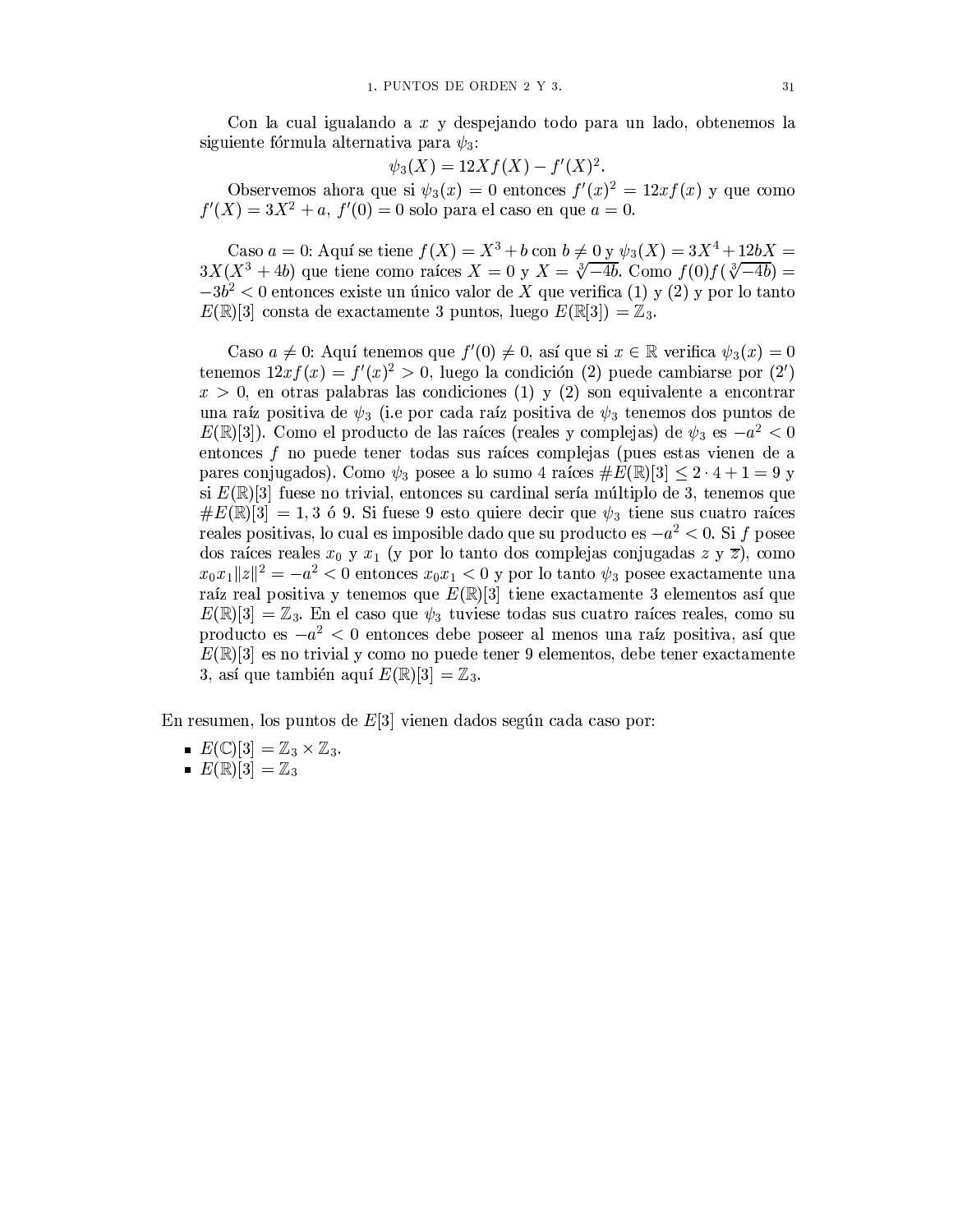#### $2.$ Puntos de orden finito en  $E(\mathbb{C})$ .

Para atacar el caso genérico ya surgen varias complicaciones. Para el caso que nuestra curva esté definida sobre  $\mathbb C$  (de aquí en mas supondremos siempre que  $\mathbb K = \mathbb C$ ) podemos utilizar las herramientas del análisis para clasificar los puntos de orden  $m$ .

Probaremos que  $E(\mathbb{C})$  es isomorfo al grupo de un toro, que surge de cocientar  $\mathbb{C}$  por cierto subgrupo especial llamado lattice:

DEFINICIÓN 2.1. Un retículo complejo es un subgrupo de  $\mathbb C$  de la forma  $\mathbb L = \omega_1 \mathbb Z + \omega_2 \mathbb Z$ donde  $\omega_1$  y  $\omega_2$  son dos complejos linealmente independientes (sobre R).

Así que el problema de hallar los puntos de orden m en  $E(\mathbb{C})$  se reduce al de hallar los puntos de orden m en el grupo cociente  $\mathbb{C}/\mathbb{L}$  lo cual es considerablemente mas fácil y es lo primero que haremos.

**PROPOSICIÓN 2.2.** Si denotamos  $(\mathbb{C}/\mathbb{L})[m]$  al conjunto de los puntos de  $\mathbb{C}/\mathbb{L}$  cuyo orden divide a m tenemos que  $(\mathbb{C}/\mathbb{L})[m] = \mathbb{Z}_m \times \mathbb{Z}_m$ .

DEMOSTRACIÓN. Sea  $\omega + \mathbb{L} \in \mathbb{C}/\mathbb{L}$  y supongamos que tenga orden m entonces  $m\omega \in \mathbb{L}$ , pongamos  $m\omega = a\omega_1 + b\omega_2$  con  $a, b \in \mathbb{Z}$ , entonces tenemos que  $\omega = (a/m)\omega_1 + (b/m)\omega_2$ , si ahora hacemos la divisón entera entre  $m, a = mq_1 + r_1$  y  $b = mq_2 + r_2$  con  $0 \le r_1, r_2 < m$ tenemos  $\omega + \mathbb{L} = (r_1/m)\omega_1 + (r_2/m)\omega_2 + (q_1\omega_1 + q_2\omega_2) + \mathbb{L} = (r_1/m)\omega_1 + (r_2/m)\omega_2 + \mathbb{L}$ Reciprocamente, todo punto de la forma  $(s/m)\omega_1 + (t/m)\omega_2 + \mathbb{L}$  con  $0 \leq s, t \leq m$  tiene orden  $m$ en  $\mathbb{C}/\mathbb{L}$ así que ellos son exactamente los elementos de  $(\mathbb{C}/\mathbb{L})[m].$  El isomorfismo con  $\mathbb{Z}_m \times \mathbb{Z}_m$  es el obvio  $(s/m)\omega_1 + (t/m)\omega_2 + \mathbb{L} \mapsto (s \pmod{m}, t \pmod{m}).$  $\Box$ 

Por la proposición anterior, si probamos que existe un isomorfismo de grupos entre  $E(\mathbb{C})$  y el toro  $\mathbb{C}/\mathbb{L}$  entonces tendremos que  $E(\mathbb{C})[m] = \mathbb{Z}_m \times \mathbb{Z}_m$ . El ingrediente principal para construir dicho isomorfismo es una función meromorfa  $\wp$  llamada la función de Weierstrass que se construye a partir de un retículo complejo y verifica una ecuación diferencial de la forma  $(\wp'(z))^2 = 4\wp^3(z) - g_2\wp(z) - g_3$  para ciertos complejos  $g_2$  y  $g_3$  (que dependen únicamente del retículo), es decir que para todo z donde  $\varphi$  sea analítica tenemos<br>que  $\phi(z) = (\varphi(z), \varphi'(z))$  es un punto de la cúbica  $E: Y^2 = 4X^3 - g_2X - g_3$ . Se puede probar que  $g_2$  y  $g_3$  verifican  $4g_2^3 + 27g_3^2 \neq 0$  y por lo tanto la cúbica E es en realidad una curva elíptica. Podemos extender el dominio de  $\phi$  a todo el plano complejo llevando los polos de  $\varphi$  al punto del infinito  $\mathcal O$  de nuestra curva elíptica E. La función  $\phi : \mathbb C \longrightarrow E$ resulta ser un morfismo sobrevectivo de grupos con kernel L, luego induce un isomorfismo entre el cociente  $\mathbb{C}/\mathbb{L}$  y los puntos de E. Luego todas las curvas elíptica que son asociadas a funciones de Weierstrass (y entonces a retículos) resultan isomorfas a toros complejos.

Recíprocamente dada una curva elíptica compleja  $E: Y^2 = 4X^3 - aX - b$  (toda curva elíptica puede escribirse de esa forma puesto que  $\sqrt[3]{4} \in \mathbb{C}$ , es posible elegir un retículo tal que  $g_2 = a$  y  $g_3 = b$ , así que toda curva elíptica es asociada a un retículo complejo y por lo tanto isomorfa a un toro.

Ahora manos a la obra con todo esto...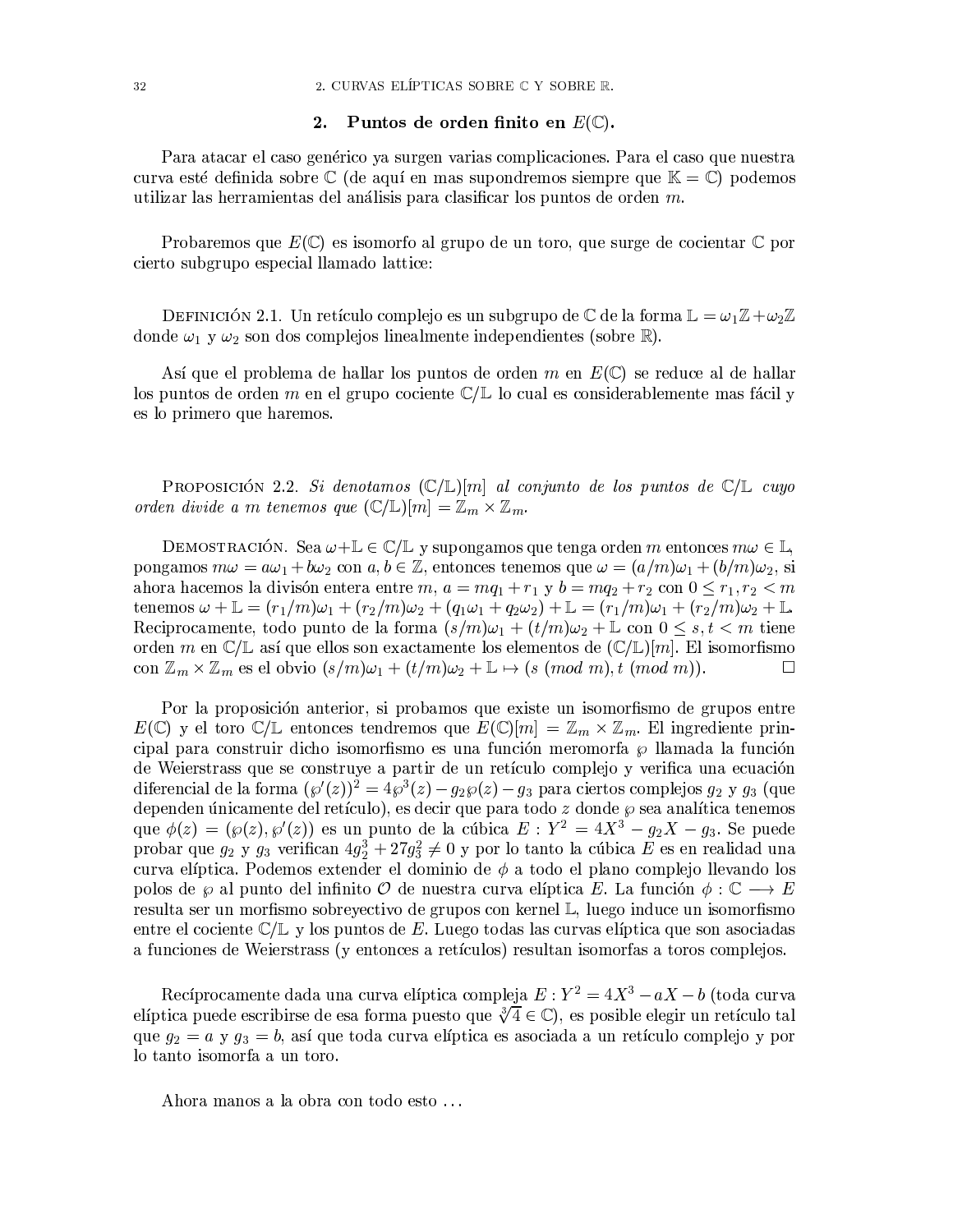Primero introduciremos ciertas funciones que nos serán de importancia, son las llamadas funciones elípticas.

DEFINICIÓN 2.3. Una función elíptica es una función meromorfa sobre  $\mathbb C$  que posee dos períodos linealmente independientes sobre R.

Un claro ejemplo de función elíptica son las constantes, de hecho estas son las únicas funciones elípticas enteras (o sea analítica en todo  $\mathbb{C}$ ) como veremos a continuación.

PROPOSICIÓN 2.4. Las únicas funciones elípticas sin polos son las constantes.

DEMOSTRACIÓN. En efecto, sea f una función entera con períodos  $\omega_1$  y  $\omega_2$  linealmente independientes (i.e  $\{\omega_1, \omega_2\}$  es una base de  $\mathbb C$  como R-espacio vectorial). Consideremos el paralelogramo  $P = \{s\omega_1 + t\omega_2 : 0 \leq s, t \leq 1\}$ , si  $\omega \in \mathbb{C}$  entonces existen  $x, y \in \mathbb{R}$  tal que  $\omega = x\omega_1 + y\omega_2$ , si escribimos  $x = [x] + s$  e  $y = [y] + t$  con  $0 \leq s, t \leq 1$  tenemos que  $f(\omega) = f((s\omega_1 + t\omega_2) + ([x]\omega_1 + [y]\omega_2)) = f(s\omega_1 + t\omega_2) \in f(P)$ , así que  $Im(f) = f(P)$ que es compacto (pues  $P$  lo es) y por lo tanto  $f$  es acotada, pero como es entera entonces debe ser constante (Teorema de Liuville).  $\Box$ 

Otra interesante propiedad de las funciones elípticas es la que relaciona los ceros con los polos en un paralelogramo periódico. Comenzemos definiendo esto último.

DEFINICIÓN 2.5. Si  $f$  es una función elíptica no nula, llamaremos paralelogramo periódico para f a un paralelogramo de la forma  $P(a) = \{a + s\omega_1 + t\omega_2 : 0 \le s, t \le 1\}$ donde  $\omega_1$  y  $\omega_2$  son períodos linealmente independientes para f y que cumpla que el borde de  $P(a)$  no contenga ni ceros ni polos de f.

Observemos que como los ceros y polos de una función meromorfa no nula es un conjunto discreto entonces toda función elíptica posee un paralelogramo periódico.

PROPOSICIÓN 2.6. Una función elíptica f posee la misma cantidad de ceros que de polos dentro de cada paralelogramo periódico P (contados con multiplicidades).

DEMOSTRACIÓN. Todo período de f también lo es de  $f'$  y por tanto de  $f/f'$ , la integral

$$
\frac{1}{2\pi i} \int_{\partial P} \frac{f(z)}{f'(z)} dz = 0,
$$

por causa de la periodicidad, pero esta integral cuenta la cantidad de ceros menos la cantidad de polos dentro de  $P$  lo que prueba la proposición.  $\Box$ 

Otra cosa que aparecerá mucho, son sumas armónicas sobre retículos, por lo que es preferible tener un criterio para clasificarlas desde ahora.

PROPOSICIÓN 2.7. Sea  $\mathbb{L} = \omega_1 \mathbb{Z} + \omega_2 \mathbb{Z}$  un retículo y denotamos por  $\mathbb{L}^* = \mathbb{L} - \{0\}$  $entonces$ 

$$
\sum_{\omega\in {\mathbb L}^*} \frac{1}{\omega^\alpha}
$$

converge absolutamente si y solo si  $\alpha > 2$ .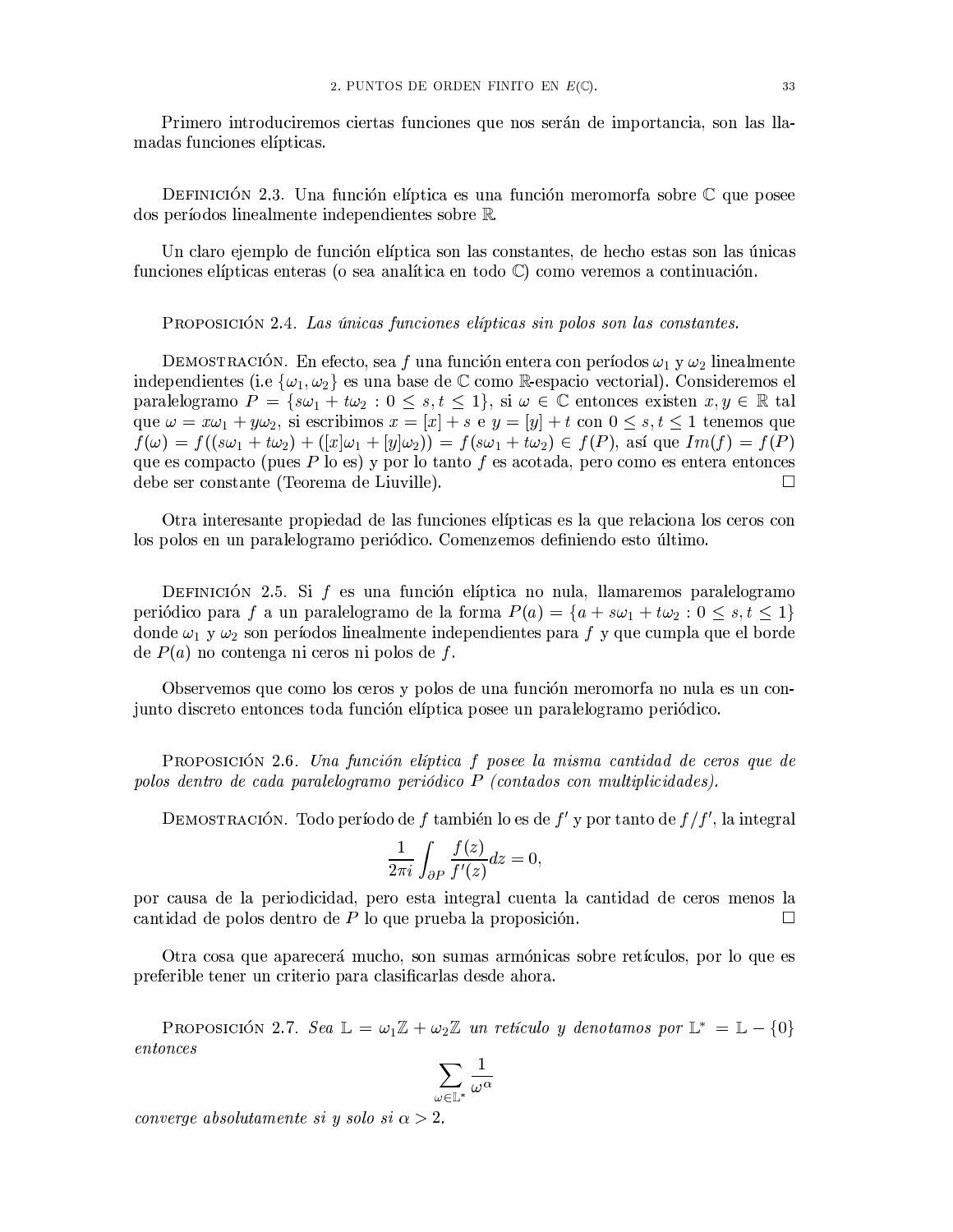DEMOSTRACIÓN. Consideremos el paralelogramo  $P = \{s\omega_1 + t\omega_2 : -1 \leq s, t, \leq 1\}$  y sean r y R la mínima y la máxima distancia de los puntos de  $\partial P$  al origen. Si denotamos por  $||x\omega_1 + y\omega_2|| = \max\{|x|, |y|\}$  y llamamos  $A(n) = \{\omega \in \mathbb{L} : ||\omega|| = n\}$ , es claro que  $A(n) \subset n\partial P = \partial(nP)$  y por lo tanto tendremos que  $nr \leq \omega \leq nR$ .

Como  $A(n)$  posee  $(2n+1) + (2(n-1)+1) = 4n$  puntos (los puntos de  $A(n)$  son de la forma  $\pm n\omega_1 + m\omega_2$  con  $-n \leq m \leq n$  ó  $m\omega_1 \pm n\omega_2$  con  $-(n-1) \leq m \leq n-1$  tenemos la siguiente acotación

$$
\sum_{k=1}^{n} \frac{4k}{(rk)^{\alpha}} \le \sum_{k=1}^{n} \sum_{\omega \in A(k)} \frac{1}{|\omega|^{\alpha}} \le \sum_{k=1}^{n} \frac{4k}{(Rk)^{\alpha}}
$$

Es decir:

$$
\frac{4}{r^{\alpha}} \sum_{k=1}^{n} \frac{1}{k^{\alpha-1}} \le \sum_{k=1}^{n} \sum_{\omega \in A(k)} \frac{1}{|\omega|^{\alpha}} \le \frac{4}{R^{\alpha}} \sum_{k=1}^{n} \frac{1}{k^{\alpha-1}}
$$

Claramente  $\bigcup_{k=1} A(k) = \mathbb{L}^*$ , así que la convergencia de  $\sum_{k=1}^n \frac{1}{k^{\alpha-1}}$  para  $\alpha > 2$  garantizan la convergencia absoluta de  $\sum_{\omega \in \mathbb{L}^*} \frac{1}{\omega^{\alpha}}$  para  $\alpha > 2$ . Análogamente, la divergencia de  $\sum_{k=1}^n \frac{1}{k^{\alpha-1}}$  para  $\alpha \leq 2$  implican la no convergencia absoluta de  $\sum_{k=1}^n \frac{1}{k^{\alpha-1}}$  para  $\alpha \leq 2$ .

DEFINICIÓN 2.8. En vista de la proposición anterior, conviene definir las llamadas series de Eisenstein  $G_n = \sum_{\omega \in \mathbb{L}^*} \frac{1}{\omega^n}$  para  $n = 3, 4, 5, \dots$ <sup>1</sup>

**2.1.** La función  $\varphi$  de Weierstrass. Aquí introduciremos la función  $\varphi$  de un retículo y probaremos que verifica la ecuación diferencial que hemos mencionado antes y para su curva elíptica asociada construiremos un isomorfismo entre el grupo de la curva elíptica y el grupo de un toro.

TEOREMA 2.9. Sea L un retículo complejo y  $\mathbb{L}^* = \mathbb{L} - \{0\}$ , la serie

$$
\wp(z) = \frac{1}{z^2} + \sum_{\omega \in \mathbb{L}^*} \left\{ \frac{1}{(z - \omega)^2} - \frac{1}{\omega^2} \right\}
$$

define una función meromorfa en  $\mathbb C$  con polos de orden 2 en los puntos de  $\mathbb L$ . Además esta función es par (o sea  $\wp(z) = \wp(-z)$   $\forall z \in \mathbb{C} - \mathbb{L}$ ).

Antes de probar esto necesitamos un par de lemas previos, el primero es un lemita de uniformización, el cual usaremos en reiteradas oportunidades para probar convergencias de algunas series, el segundo es prácticamente el teorema en si.

LEMA 2.10. Si  $R > 0$ , existe una constante  $M > 0$  tal que se verifica

$$
\frac{1}{|z-\omega|^{\alpha}} \le \frac{M}{|\omega|^{\alpha}}
$$

para todo  $z \in \mathbb{C} : |z| \leq R$   $y \omega \in \mathbb{L} : |\omega| > R$ 

<sup>&</sup>lt;sup>1</sup>Más adelante se prueba que  $G_n = 0$  para n impar, de donde algunos autores como en [6] le llaman  $G_n$  a lo que aquí le llamamos  $G_{2n}$ , nosotros seguiremos las notaciones de [4].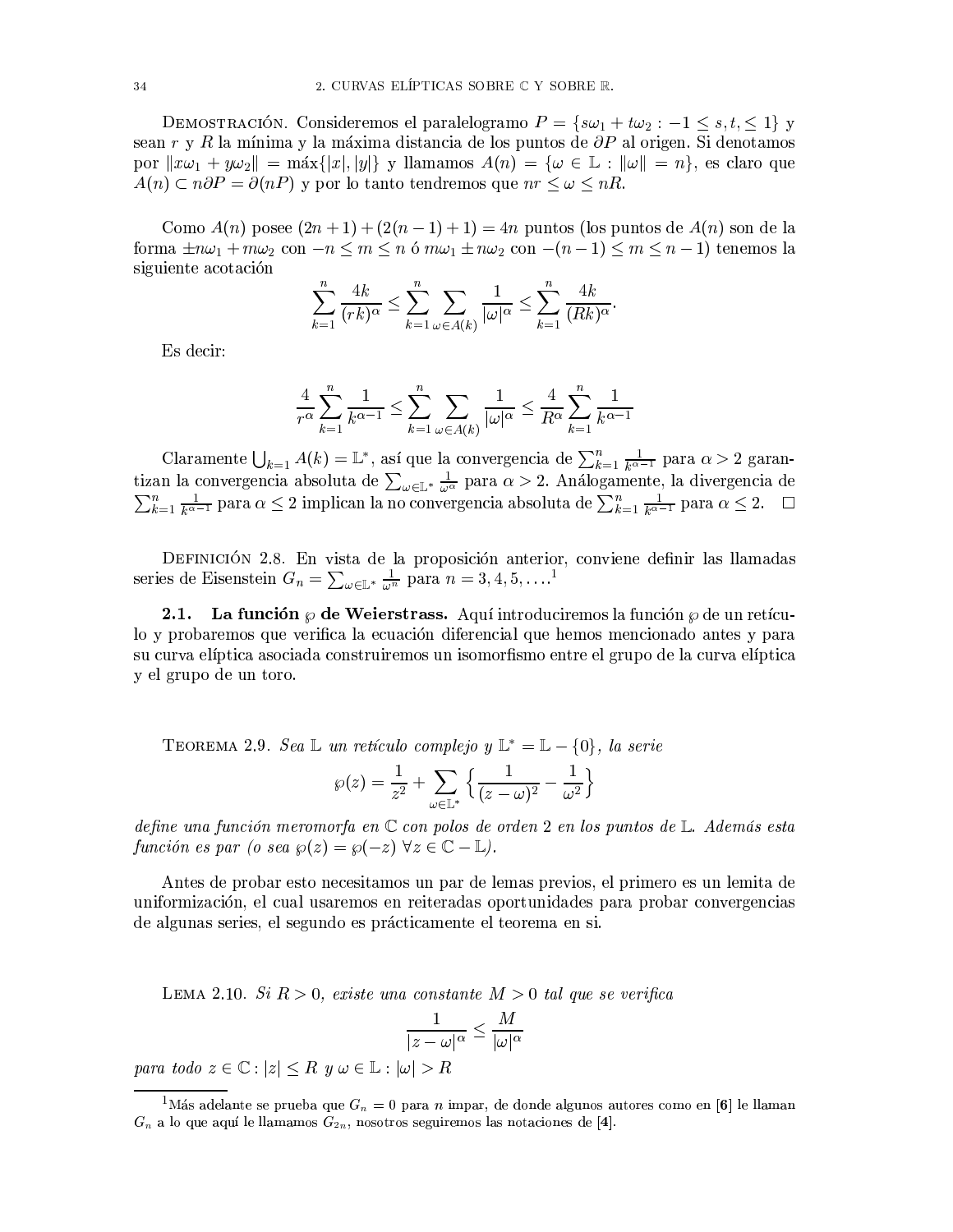DEMOSTRACIÓN DEL LEMA 2.10. Demostrar esa desigualdad es equivalente a probar que

$$
\left|\frac{z-\omega}{\omega}\right|^{\alpha} \ge \frac{1}{M}
$$

para todo  $z \in \mathbb{C} : |z| \leq R$  y  $\omega \in \mathbb{L} : |\omega| > R$ , para ello primero tomemos entre todos los  $\omega \in \mathbb{L}, |\omega| > R$  uno con norma minimal, llamémoslo  $\omega_0$  (existe porque  $\mathbb{L}$  es discreto) y pongamos que  $|\omega_0| = R + d$  con  $d > 0$ . Entonces para todo  $z : |z| \le R$  tenemos

$$
\left|\frac{z-\omega}{\omega}\right|^{\alpha} = \left|1-\frac{z}{\omega}\right|^{\alpha} \ge \left(1-\left|\frac{z}{\omega}\right|\right)^{\alpha} \ge \left(1-\frac{R}{R+d}\right)^{\alpha}.
$$

Luego podemos tomar por ejemplo  $M = (1 - \frac{R}{R+d})^{-\alpha}$ .

LEMA 2.11. Si  $R > 0$  entonces la serie

$$
\sum_{|\omega|>R} \left\{ \frac{1}{(z-\omega)^2} - \frac{1}{\omega^2} \right\}
$$

converge absoluta y uniformemente para  $|z| \leq R$ .

DEMOSTRACIÓN DEL LEMA 2.11. Si  $|\omega| > R$ , para todo  $z : |z| \le R$  tenemos

$$
\left|\frac{1}{(z-\omega)^2} - \frac{1}{\omega^2}\right| = \left|\frac{\omega^2 - (z-\omega)^2}{\omega^2 (z-\omega)^2}\right| = \left|\frac{z(z-2\omega)}{\omega^2 (z-\omega)^2}\right| \le \frac{|z|(|z|+2|\omega|)}{|\omega|^2} \cdot \frac{1}{|z-\omega|^2}
$$

$$
\le \frac{R(R+2|\omega|)}{|\omega|^2} \cdot \frac{M}{|\omega|^2} = \frac{MR(2+\frac{R}{|\omega|})}{|\omega|^3} \le \frac{3MR}{|\omega|^3}.
$$

Estos últimos términos mayorantes tienen serie convergente por la proposición 2.7, así que queda probada la convergencia absoluta y uniforme usando el criterio de Weier- $\Box$ strass.

DEMOSTRACIÓN DEL TEOREMA 2.9. Para cada  $\omega \in \mathbb{L} : |\omega| > R$ , la función  $z \mapsto$  $\frac{1}{(z-\omega)^2} - \frac{1}{\omega^2}$  es una función holomorfa en  $D(0,R)$  por lo tanto también lo será  $z \mapsto$  $\sum_{N>|\omega|>R} \left\{ \frac{1}{(z-\omega)^2} - \frac{1}{\omega^2} \right\}$ . Luego por la proposición anterior tenemos que  $\sim$   $\sim$  $1<sub>1</sub>$  $1<sup>1</sup>$  $\mathbf{1}$  $\overline{1}$ 

$$
\sum_{N>|\omega|>R}\left\{\frac{1}{(z-\omega)^2}-\frac{1}{\omega^2}\right\}\longrightarrow \wp_R(z)=\sum_{|\omega|>R}\left\{\frac{1}{(z-\omega)^2}-\frac{1}{\omega^2}\right\}
$$

Donde la convergencia es uniforme en  $\overline{D(0.R)}$  (y por lo tanto en subconjuntos compactos de  $D(0, R)$  luego la función límite  $\wp_R$  será también holomorfa en  $D(0, R)$ .

Además tenemos que

$$
\wp(z) = \wp_R(z) + \sum_{0 < |\omega| \leq R} \left\{ \frac{1}{(z - \omega)^2} - \frac{1}{\omega^2} \right\} + \frac{1}{z^2} \;,
$$

siendo esta última suma una función meromorfa en  $D(0,R)$  con polos de orden 2 en los puntos de  $D(0, R) \cap \mathbb{L}$ , luego  $\wp$  también lo será, pero como esto vale para todo  $R > 0$ tenemos que  $\wp$  es meromorfa en  $\mathbb C$  con polos de orden 2 en los puntos del retículo L.

Solo nos resta probar la paridad, para ello observemos que mientras  $\wp$  varia en  $\mathbb{L}^*$ lo mismo sucede con  $-\wp$ , en vista de la convergencia absoluta podemos reordenar los

 $\Box$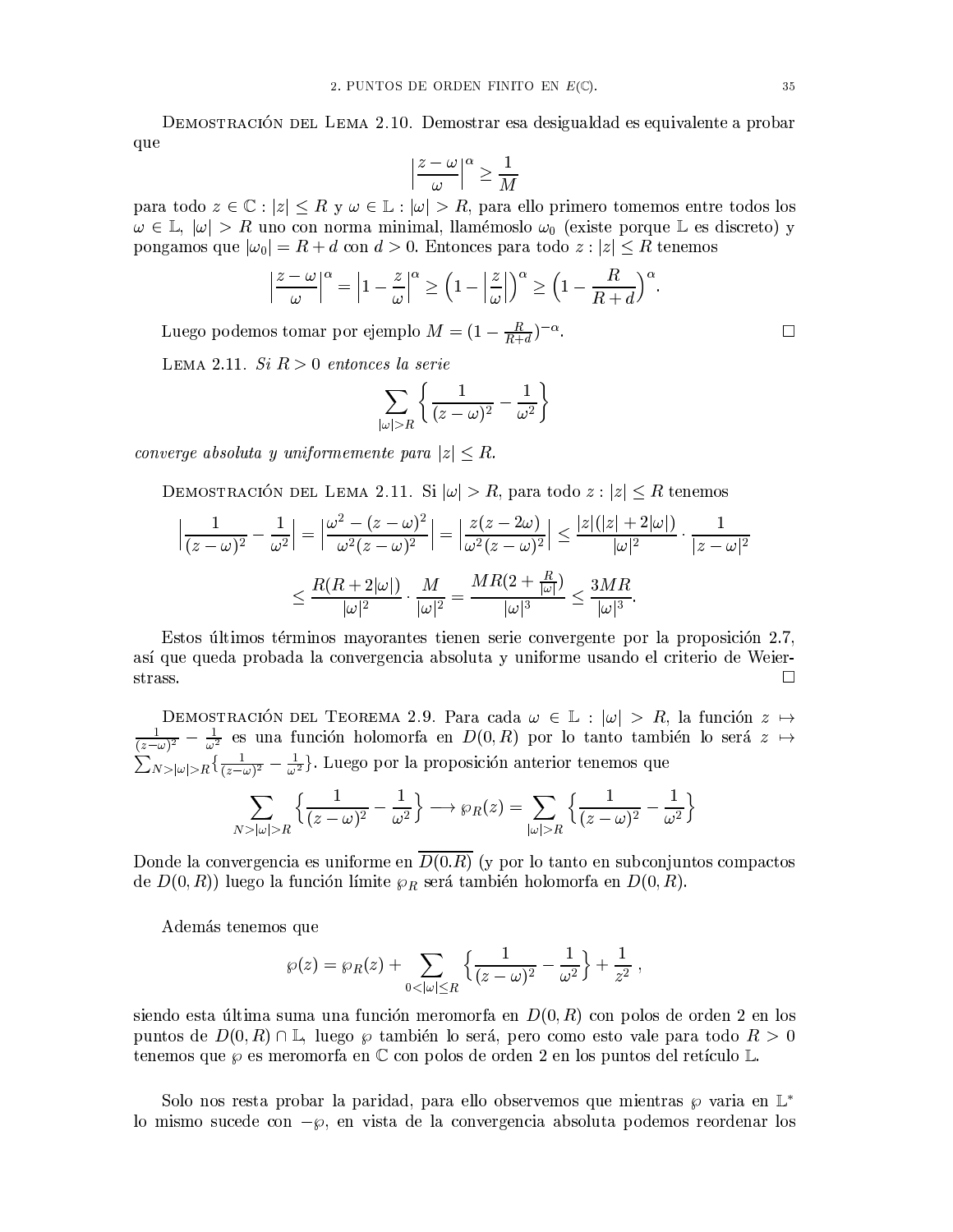términos quedándonos

$$
\wp(z) = \frac{1}{z^2} + \sum_{\omega \in \mathbb{L}^*} \left\{ \frac{1}{(z + \omega)^2} - \frac{1}{(-\omega)^2} \right\} = \frac{1}{(-z)^2} + \sum_{\omega \in \mathbb{L}^*} \left\{ \frac{1}{(-z - \omega)^2} - \frac{1}{\omega^2} \right\} = \wp(-z),
$$
  
e es iusto lo que queriamos probar.

que es justo lo que queriamos probar.

Ahora veremos que la fúnción  $\wp$  resulta una función elíptica donde los puntos de su retículo asociado  $\mathbb L$  son períodos para  $\wp$ .

TEOREMA 2.12. La función de  $\omega$  de Weierstrass y su derivada  $\omega'$  verifican

$$
\wp(z+\omega)=\wp(z)\qquad y\qquad \wp'(z+\omega)=\wp'(z)
$$

para todo  $z \in \mathbb{C} - \mathbb{L}$   $y \omega \in \mathbb{L}$ .

DEMOSTRACIÓN. Supongamos primero que la derivada de  $\wp$  se pudiera obtener derivando término a término la serie que define  $\varphi$  entonces nos quedaría que

$$
\wp'(z) = -2\Big\{\sum_{\omega \in \mathbb{L}} \frac{1}{(z-\omega)^3}\Big\}
$$

Como hay convergencia absoluta para la serie que define  $\wp$  en  $z \in \mathbb{C} - \mathbb{L}$ , también lo habrá para  $\sum_{\omega \in \mathbb{L}} \frac{1}{(z-\omega)^3}$  y por lo tanto es posible reordenar términos (sin alterar el resultado, claro). Si  $\omega_0 \in \mathbb{L}$ , la serie  $-2\{\sum_{\omega \in \mathbb{L}} \frac{1}{(z+\omega_0-\omega)^3}\} = \wp(z+\omega_0)$  es una reordenación de la serie que define  $\wp'(z)$  (pues  $\omega \mapsto -\omega_0 + \omega$  es una biyección de L en L), así que  $\wp'(z+\omega)=\wp'(z)$  para todo  $\omega\in\mathbb{L}$ .

Escribamos  $\mathbb{L} = \omega_1 \mathbb{Z} + \omega_2 \mathbb{Z}$ , donde  $\omega_1$  y  $\omega_2$  son dos complejos linealmente independientes, tenemos que

$$
0 = \wp'(z + \omega_i) - \wp'(z) = \frac{d}{dz} \Big( \wp(z + \omega_i) - \wp(z) \Big),
$$

para  $i = 1, 2$ , así que como  $\mathbb{C} - \mathbb{L}$  es conexo, han de existir constantes  $R_1$  y  $R_2$  tales que  $\wp(z+\omega_i)-\wp(z)=R_i$  para  $i=1,2$  y para todo  $z\in\mathbb{C}-\mathbb{L}$ . Claramente  $\frac{1}{2}\omega_i\notin\mathbb{L}$  (por la independencia lineal de los  $\omega_i$ 's), así que tomando  $z = -\frac{\omega_i}{2}$  y usando la paridad de  $\wp$ tenemos

$$
R_i = \wp(\omega - \frac{\omega_i}{2}) - \wp(-\frac{\omega_i}{2}) = \wp(\frac{\omega_i}{2}) - \wp(-\frac{\omega_i}{2}) = 0,
$$

para  $i = 1, 2$  así que  $R_1 = R_2 = 0$  lo que implica que  $\wp(z) = \wp(z + \omega_1) = \wp(z + \omega_2)$  que a su vez implica que  $\wp(z) = \wp(z + \omega)$  para todo  $\omega \in \mathbb{L}$ .

Así que solo resta probar la afirmación inicial, o sea que  $\wp'$  se puede obtener derivando término a término la serie que define  $\wp$ , para ello alcanza probar que la serie

$$
\sum_{\omega\in\mathbb{L}}\frac{1}{(z-\omega)^3}
$$

define una función holomorfa para  $z \in \mathbb{C} - \mathbb{L}$ . Pero por el lema 2.10, la proposición 2.7 y el criterio de Weierstrass tenemos la convergencia absoluta de

$$
\sum_{\omega: |\omega|>R} \frac{1}{(z-\omega)^3}
$$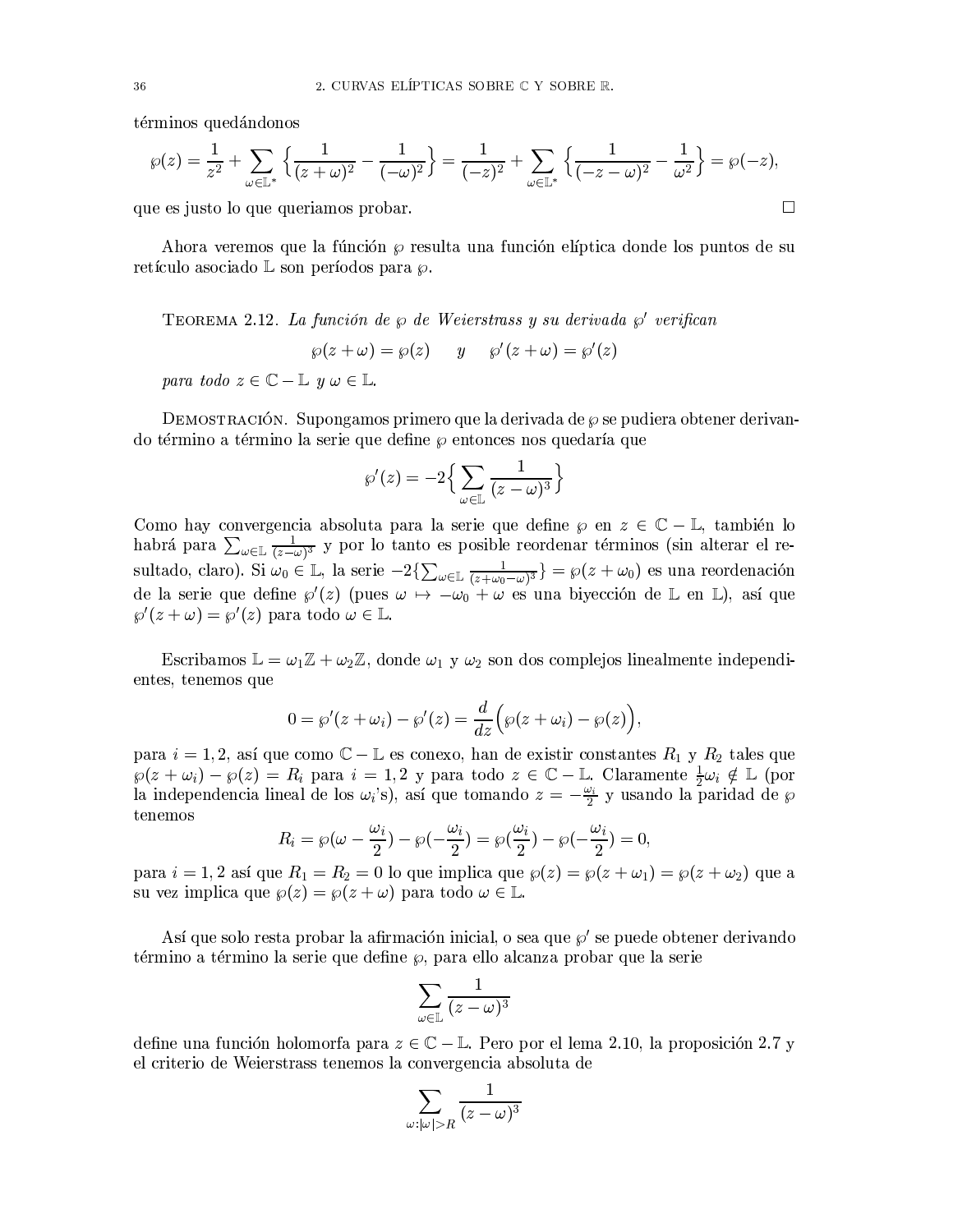para  $z \in \overline{D(0,R)}$ , luego define una función holomorfa en  $D(0,R)$  por ser límite uniforme en  $\overline{D(0,R)}$  de las funciones  $z \mapsto \sum_{\omega: N > |\omega| > R} \frac{1}{(z-\omega)^3}$  que son holomorfas en  $D(0,R)$ . Como

$$
\sum_{\omega \in \mathbb{L}} \frac{1}{(z - \omega)^3} = \sum_{\omega : |\omega| > R} \frac{1}{(z - \omega)^3} + \sum_{\omega : |\omega| \le R} \frac{1}{(z - \omega)^3}
$$

Tenemos que  $\sum_{\omega \in \mathbb{L}} \frac{1}{(z-\omega)^3}$ es una función meromorfa en  $D(0,R)$  con polos de orden 3 en los puntos de  $D(0, R) \cap \mathbb{L}$ , como esto vale para todo  $R > 0$  tenemos que  $\sum_{\omega : \omega \in \mathbb{L}} \frac{1}{(z - \omega)^3}$  es meromorfa en todo el plano con polos de orden 3 en los puntos del retículo.

El próximo teorema nos da un desarrollo en serie de Laurent de la función  $\wp$  alrededor  $de 0.$ 

TEOREMA 2.13. El desarrollo de Laurent de  $\wp$  alrededor de 0 viene dado por

$$
\wp(z) = \frac{1}{z^2} + \sum_{m=1}^{\infty} (2m+1)G_{2m+2}z^{2m}
$$

DEMOSTRACIÓN. Sea  $R = min\{|\omega| : \omega \in \mathbb{L}, \omega \neq 0\}$ , para cada  $\omega \neq 0$  y  $z : |z| < R$ tenemos

$$
\frac{1}{(z-\omega)^2} = \frac{1}{(\omega-z)^2} = \frac{1}{\omega^2} \left(\frac{1}{1-(z/\omega)}\right)^2 = \frac{1}{\omega} \frac{d}{dz} \left(\frac{1}{1-(z/w)}\right) = \frac{1}{\omega} \frac{d}{dz} \sum_{n=0}^{\infty} (z/\omega)^n
$$

$$
= \frac{1}{\omega^2} \sum_{n=1}^{\infty} n(z/\omega)^{n-1} = \frac{1}{\omega^2} \sum_{n=0}^{\infty} (n+1)(z/\omega)^n = \frac{1}{\omega^2} + \frac{1}{\omega^2} \sum_{n=1}^{\infty} (n+1)(z/\omega)^n
$$

Por lo tanto

$$
\wp(z)-\frac{1}{z^2}=\sum_{\omega\in\mathbb{L}^*}\Big\{\frac{1}{(z-\omega)^2}-\frac{1}{\omega^2}\Big\}=\sum_{\omega\in\mathbb{L}^*}\Big\{\frac{1}{\omega^2}\sum_{n=1}^\infty (n+1)(z/\omega)^n\Big\}.
$$

Por la convergencia absoluta, podemos intercalar las sumatorias y nos queda

$$
\wp(z) - \frac{1}{z^2} = \sum_{\omega \in \mathbb{L}^*} \left\{ \frac{1}{(z - \omega)^2} - \frac{1}{\omega^2} \right\} = \sum_{n=1}^{\infty} \left\{ \sum_{\omega \in \mathbb{L}^*} \frac{1}{\omega^2} (n+1)(z/\omega)^n \right\}
$$

$$
= \sum_{n=1}^{\infty} \left\{ (n+1) \left( \sum_{\omega \in \mathbb{L}^*} \frac{1}{\omega^{n+2}} \right) z^n \right\} = \sum_{n=1}^{\infty} (n+1) G_{n+2} z^n.
$$

 Para terminar la prueba basta ver que para  $n$ impar $G_n=0,$ esto es fácil pues si $\omega$ varia en el retículo, también lo hace  $-\omega$ , luego por convergencia absoluta de  $G_n$  para  $n > 2$ <br>podemos reordenar términos así que  $G_n = \sum_{\omega \in \mathbb{L}} \frac{1}{(-\omega)^n}$ , pero para n impar  $(-\omega)^n = -(\omega^n)$ así que  $G_n = \sum_{\omega \in \mathbb{L}} \frac{1}{-(\omega)^n} = -\sum_{\omega \in \mathbb{L}} \frac{1}{\omega^n} = -G_n$  y por lo tanto  $G_n = 0$ .  $\Box$ 

Observemos que una vez más queda de manifiesto la paridad de  $\wp$  dado que en su desarrollo de Laurent solo aparecieron términos pares.

El siguiente teorema establece una relación entre esta función con ciertas curvas elípticas.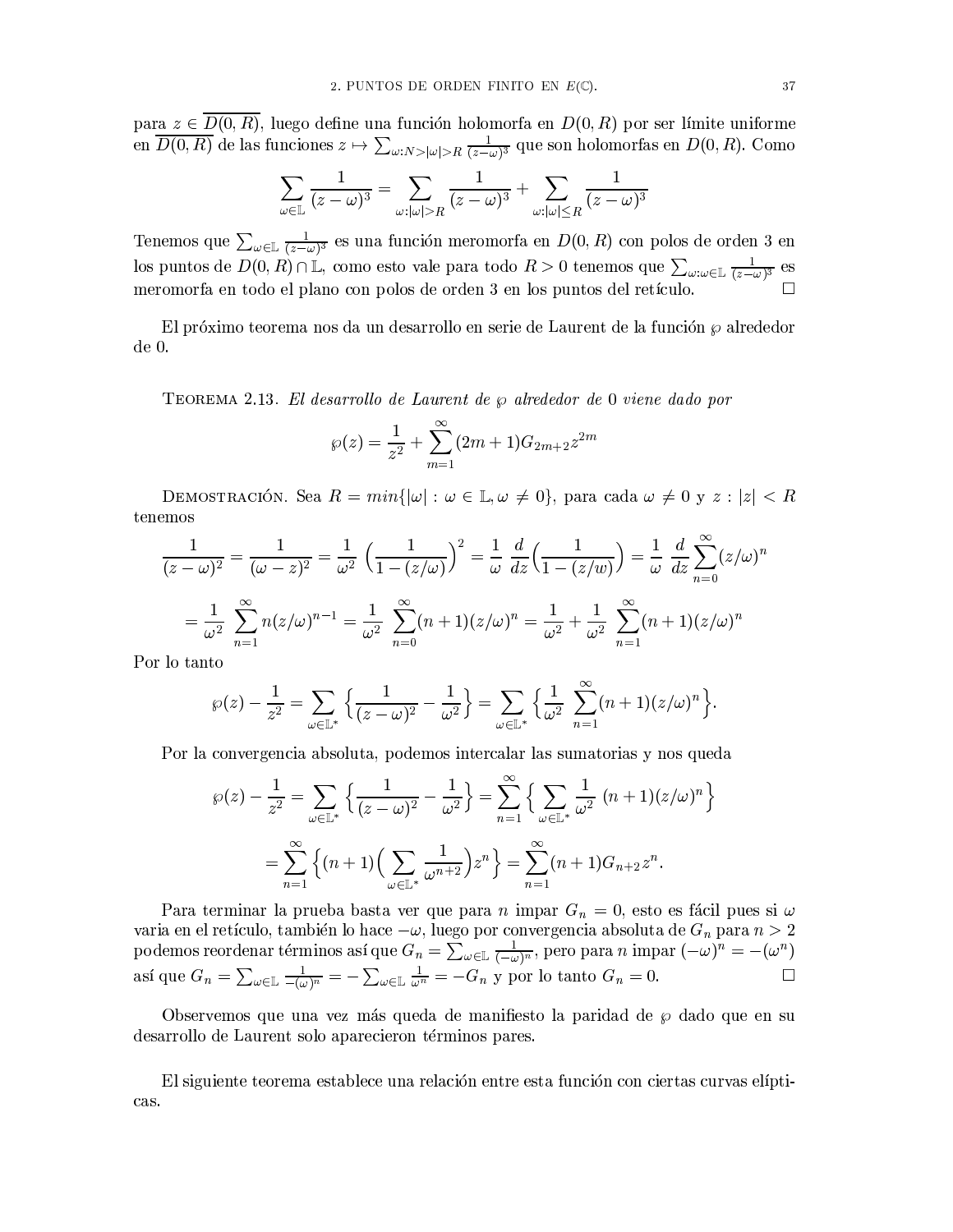TEOREMA 2.14. La función  $\wp$  de Weierstrass verifica la ecuación diferencial

$$
\wp'(z)^2 = 4\wp(z)^3 - 60G_4\wp(z) - 140G_6
$$

DEMOSTRACIÓN. Si llamamos  $\mathbb{L} = \omega_1 \mathbb{Z} + \omega_2 \mathbb{Z}$  al retículo que genera la función de Weierstrass, en la proposición anterior probamos que  $\wp$  y  $\wp'$  son funciones elípticas que tienen períodos linealmente independientes  $\omega_1$  y  $\omega_2$ , claramente lo mismo sucederá con  $(\wp')^2$  y con  $\wp^3$  así que la función

$$
f(z) = \wp'(z)^2 - 4 \wp(z)^3 + 60 G_4 \wp(z),
$$

es elíptica por ser combinación lineal de funciones elípticas con el par de períodos linealmente independiente común  $\omega_1$  y  $\omega_2$ . Así que por la proposición 2.4 para probar que es constante alcanza probar que es entera, y dado que cada sumando que componen f son holomorfas en  $\mathbb{C}-\mathbb{L}$ , f también lo será, luego el conjunto de polos de f (si los hay) han de estar contenidos en el retículo L. Por la periodicidad, para probar que f no tiene polos en L alcanza probar que no lo tiene en  $z=0$ .

Usaremos el desarrollo en Serie de Laurent de  $\varphi$  en  $z = 0$  (Teorema 2.13) para obtener el desarrollo de f en  $z = 0$ , aquí H representa una función holomorfa en  $z = 0$ :

$$
\wp'(z) = -\frac{2}{z^3} + \sum_{m=1}^{\infty} (2m+1)(2m)G_{2m+2}z^{2m-1}
$$

$$
\wp'(z)^2 = \frac{4}{z^6} - \frac{24G_4}{z^2} - 80G_6 + zH
$$

para  $\wp$  tenemos

$$
\wp(z) = \frac{1}{z^2} - 3\frac{G_4}{z^2} - 5G_6 z^4 + z^6 H
$$
  

$$
4\wp(z)^3 = \frac{4}{z^6} + 36\frac{G_4}{z^2} + 60G_6 + z^2 H.
$$

Así que tenemos que

$$
\wp'(z)^2 - 4\wp^3(z) = -\frac{60G_4}{z^2} - 140G_6 + zH.
$$

Así que

$$
f(z) = \wp'(z)^2 - 4\wp^3(z) + 60G_4\wp(z) = -140G_6 + zH.
$$

Por lo tanto f es analítica en  $z = 0$  y por lo tanto en todo  $\mathbb C$  así que debe ser constante. Como  $f(0) = -140g_6$  esa constante debe ser  $-140g_6$  así que  $f(z) + 140g_6 = 0$  que es lo que queriamos probar.  $\Box$ 

**Nota.** El teorema anterior prueba que para  $z \in \mathbb{C} - \mathbb{L}$  el punto  $\phi(z) = (\wp(z), \wp'(z)) \in \mathbb{C}^2$  pertenece a la cúbica  $E : Y^2 = 4X^3 - g_2X - g_3$  donde  $g_2 = 60G_4$  y  $g_3 = 140G_6$ . Así que cada retículo complejo  $\mathbb L$  tiene asociado una función de Weierstrass  $\wp$  y esta a su vez tiene asociada una cúbica E de forma que  $(\wp(z), \wp'(z)) \in E$ ,  $\forall z \in \mathbb{C} - \mathbb{L}$ , decimos en este caso que la cúbica E proviene del retículo  $\mathbb{L}$  y a veces notaremos  $E(\mathbb{L})$  cuando queramos recalcar que E proviene del retículo L (lo mismo para  $\varphi$ , notaremos  $\varphi(L, z)$  en vez de  $\wp(z)$  cuando queramos resaltar la dependencia de  $\wp$  con respecto a su retículo). Ahora veremos que las cúbicas asociadas a retículos son de hecho curvas elípticas.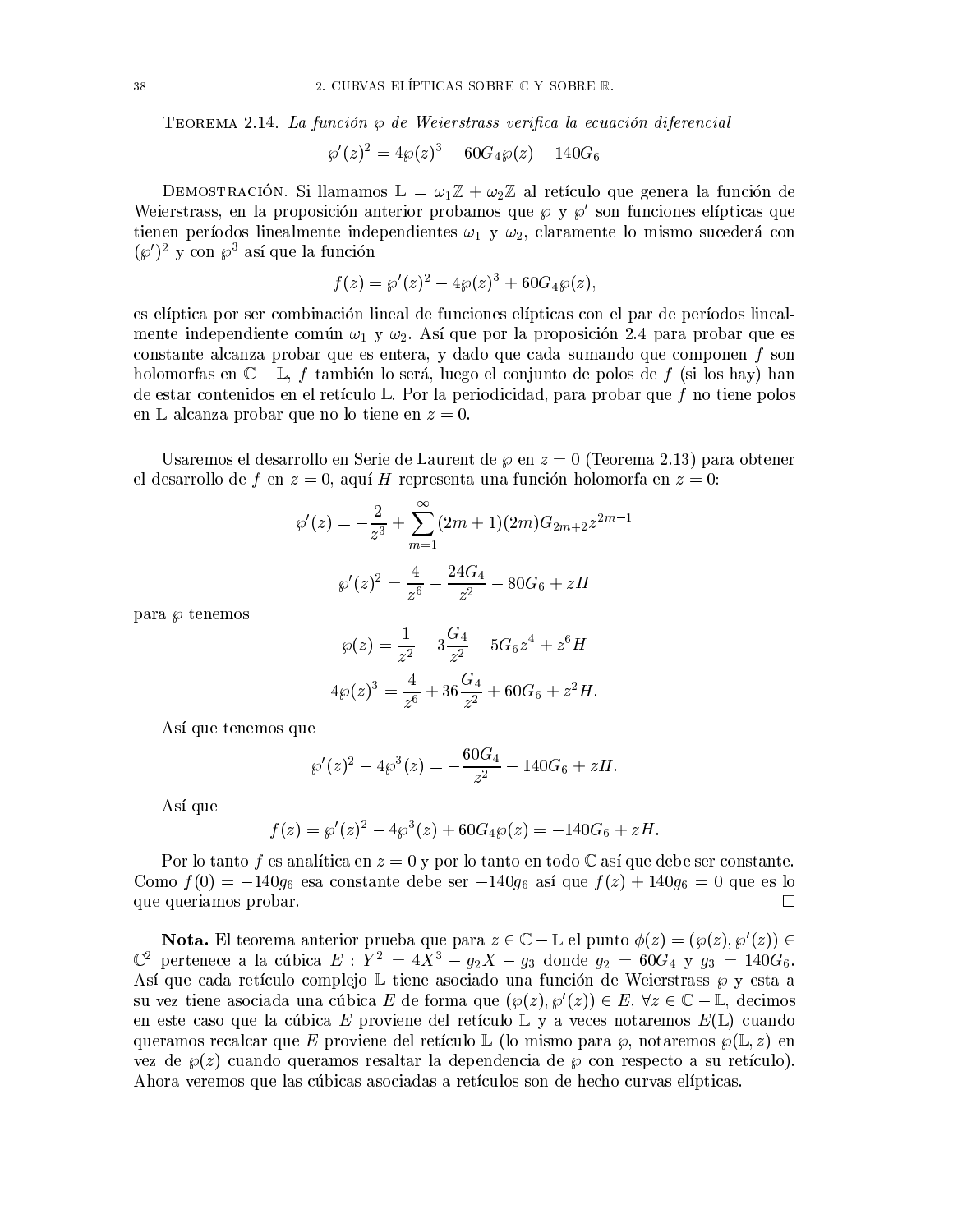TEOREMA 2.15. Si  $E: Y^2 = 4X^3 - g_2X - g_3$  es una cúbica asociada a un retículo  $\mathbb{L} = \omega_1 \mathbb{Z} + \omega_2 \mathbb{Z}$  entonces E es una curva elíptica. O equivalentemente, se verifica la  $condition$ 

$$
g_2^3(\mathbb{L})-27g_3^2(\mathbb{L})\neq 0
$$

para todo retículo complejo  $\mathbb{L}$ .

DEMOSTRACIÓN. Hay que probar que el polinomio  $f(X) = 4X^3 - g_2X - g_3$  no posee raíces múltiples. Denotemos por  $e_1, e_2$  y  $e_3$  los valores de  $\wp$  en los semiperiodos:

$$
e_1 = \wp\left(\frac{\omega_1}{2}\right) \quad e_2 = \wp\left(\frac{\omega_2}{2}\right) \quad e_3 = \wp\left(\frac{\omega_1 + \omega_2}{2}\right)
$$

Vamos a probar que  $e_1, e_2$  y  $e_3$  son las raíces de f y que son distintas dos a dos. Como  $\wp'$ es la derivada de una función par entonces debe ser impar, luego debe anularse en cada semiperíodo de  $\wp$  pues

$$
\wp'\left(\frac{\omega_1}{2}\right) = \wp'\left(\frac{\omega_1}{2} - \omega_1\right) = \wp'\left(-\frac{\omega_1}{2}\right) = -\wp'\left(\frac{\omega_1}{2}\right)
$$

por lo tanto  $\wp'(\frac{\omega_1}{2})=0$ , análogamente para los otros semiperíodos, pero por el Teorema 2.14, tenemos que

$$
f(e_1) = f\left(\wp\left(\frac{\omega_1}{2}\right)\right) = 4\wp^3\left(\frac{\omega_1}{2}\right) - g_2\wp\left(\frac{\omega_1}{2}\right) - g_3 = \wp'\left(\frac{\omega_1}{2}\right)^2 = 0
$$

y de igual forma se llega a  $f(e_2) = 0$  y  $f(e_3) = 0$ , basta considerar los otros semiperíodos.

Falta ver que son distintos, para ello consideremos la función  $g(z) = \wp(z) - \wp(\frac{\omega_1}{2}),$ claramente g posee el mismo conjunto de períodos que  $\wp$  así como polos de orden 2 en cada punto del retículo, consideremos un paralelogramo periódico  $P(a) = \{a + t\omega_1 + s\omega_2 :$  $0 \le t, s \le 1$  con  $a = x(\frac{\omega_1 + \omega_2}{2})$  y  $-1 \le x \le 0$  (esto es posible pues g es holomorfa y por lo tanto sus ceros son aislados). Por la Proposición 2.6 sabemos que dentro de  $P(a)$  hay la misma cantidad de ceros que de polos, pero  $z = 0$  es el único polo dentro de  $P(a)$  que es de orden 2 y como  $z = \frac{\omega_1}{2}$  es un cero doble de f (pues  $g'(\frac{\omega_1}{2}) = \wp'(\frac{\omega_1}{2}) = 0$ ) no pueden haber otros ceros dentro de  $P(a)$  de modo que  $g(\frac{\omega_2}{2}) \neq 0$  y  $g(\frac{\omega_1 + \omega_2}{2}) \neq 0$  o lo que es lo mismo  $\wp(\frac{\omega_1}{2}) \neq \wp(\frac{\omega_2}{2})$  y  $\wp(\frac{\omega_1}{2}) \neq \wp(\frac{\omega_1 + \omega_2}{2})$ . De la misma forma, considerando  $g(z) = \wp(z) - \wp(\frac{\omega_2}{2})$ llegamos a que  $\wp(\frac{\omega_2}{2}) \neq \wp(\frac{\omega_1 + \omega_2}{2})$ .  $\Box$ 

**Observación 1.** El teorema anterior prueba que el polinomio  $f(X) = 4X^2 - g_2X - g_3$ factoriza como  $f(X) = 4(X-e_1)(X-e_2)(X-e_3)$ , luego la ecuación diferencial del Teorema 2.14 puede ponerse en la forma:

$$
(\wp'(z))^2 = 4\left(\wp(z) - \wp\left(\frac{\omega_1}{2}\right)\right)\left(\wp(z) - \wp\left(\frac{\omega_2}{2}\right)\right)\left(\wp(z) - \wp\left(\frac{\omega_1 + \omega_2}{2}\right)\right)
$$

**Observación 2.** El paralelogramo periódico  $P(a)$  utilizado en el teorema contenia exactamente un punto del retículo  $\mathbb{L}$  y por lo tanto un único polo de  $\wp'$  que es de orden 3 y por la proposición 2.6, debe poseer tres ceros dentro de  $P(a)$ , así que los semiperíodos  $\frac{\omega_1}{2}$ ,  $\frac{\omega_2}{2}$  y  $\frac{\omega_1+\omega_2}{2}$  son los únicos ceros de  $\wp'$  dentro de  $P(a)$ , luego por la periodicidad los ceros de  $\varphi'$  están dados por

$$
Z(\wp') = \left(\frac{\omega_1}{2} + \mathbb{L}\right) \cup \left(\frac{\omega_2}{2} + \mathbb{L}\right) \cup \left(\frac{\omega_1 + \omega_2}{2} + \mathbb{L}\right).
$$

Esta observación es equivalente a pedir que  $2z \in \mathbb{L}$ , en efecto, claramente si z pertence al conjunto mencionado arriba verifica  $2z \in \mathbb{L}$ , recíprocamente, si  $2z \in \mathbb{L}$  entonces tomemos  $x \in P(a)$  tal que  $z = x + \omega$  con  $\omega \in \mathbb{L}$  (esto es posible pues con paralelogramos  $P(a) + \omega$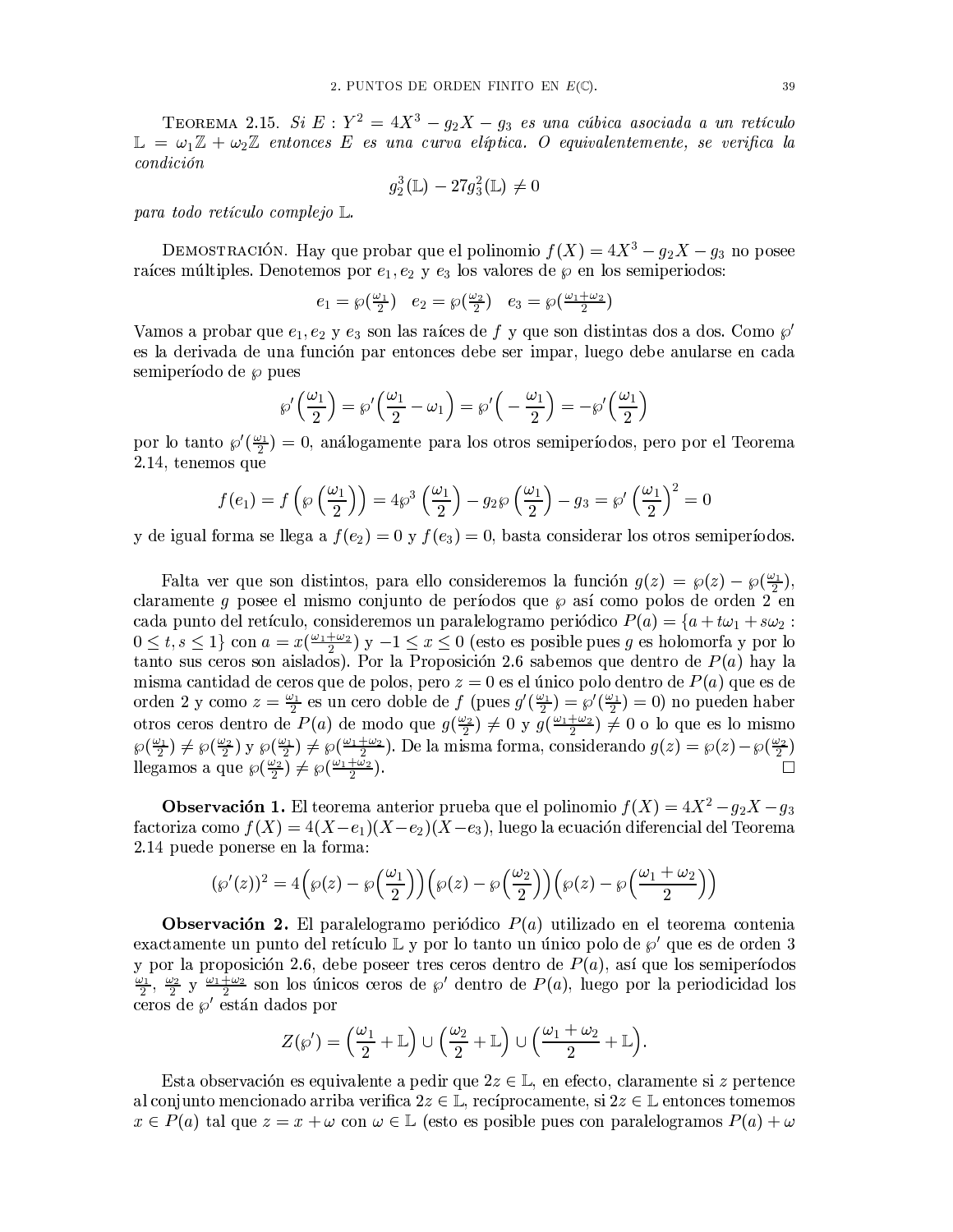donde $\omega$ varia en  $\mathbb L$ cubrimos el plano) luego $2z=2x+2\omega$ por lo cual $2x=2z-2\omega\in\mathbb L$ y como  $x \in P(a)$  entonces  $x \in \{\frac{\omega_1}{2}, \frac{\omega_2}{2}, \frac{\omega_1 + \omega_2}{2}\}.$  En resumen, también podemos escribir

$$
Z(\wp') = \{ z \in \mathbb{C} - \mathbb{L} : 2z \in \mathbb{L} \}.
$$

Si L es un retículo complejo,  $\wp(z) = \wp(\mathbb{L}, z)$  su función de Weierstrass asociada y  $E = E(\mathbb{L})$  su curva elíptica asociada, por el Teorema 2.14 tenemos definida una función  $\phi: \mathbb{C} - \mathbb{L} \longrightarrow E - \{ \mathcal{O} \}$  dada por  $\phi(z) = (\wp(z), \wp'(z))$  donde  $\mathcal{O} = [0:1:0]$  de la curva E. Extendemos esta función a todo el plano complejo definiéndola como  $\mathcal O$  en los puntos del retículo:

$$
\phi(z) = \begin{cases} [\wp(z) : \wp'(z) : 1] & \text{si } z \notin \mathbb{L} \\ [0 : 1 : 0] & \text{si } z \in \mathbb{L} \end{cases}
$$

Nuestro siguiente objetivo es probar que la función  $\phi : \mathbb{C} \longrightarrow E$  es un morfismo de grupos sobreyectivo, claro, los complejos con la suma habitual y los puntos de la curva elíptica con la suma  $P \oplus Q = (P * Q) * \mathcal{O}.$ 

TEOREMA 2.16. La función  $\phi : \mathbb{C} \longrightarrow E$  definida como antes es una función sobreyectiva.

Para probar esto, es conveniente probar un resultado previo en forma de lema.

LEMA 2.17. La función  $\wp$  es sobreyectiva. Además si  $c \in \mathbb{C}$  y  $\wp(z_0) = c$  tenemos que:

$$
\varphi^{-1}(c) = \mathbb{L} + z_0 \qquad \text{si } 2z_0 \in \mathbb{L}
$$
  

$$
\varphi^{-1}(c) = (\mathbb{L} + z_0) \cup (\mathbb{L} - z_0) \quad \text{si } 2z_0 \notin \mathbb{L}
$$

DEMOSTRACIÓN DEL LEMA 2.17. La demostración es parecida a la del teorema anterior, para  $c \in \mathbb{C}$  consideramos la función  $f(z) = \wp(z) - c$ , claramente f tiene polos de orden 2 en los puntos de  $\mathbb{L}$  y si  $\omega_1$  y  $\omega_2$  son generadores del retículo  $\mathbb{L}$  entonces son períodos linealmente independientes para f. Cada paralelogramo periódico de f de la forma  $P(a) = \{a + t\omega_1 + s\omega_2 : 0 \le t, s \le 1\}$  contiene exactamente un polo doble de f y por la proposición 2.6 contiene también un cero doble o dos ceros simples de f. Sea  $z_0 \in P(a)$  un cero de f, entonces  $\wp(z_0) = f(z_0) + c = c$ . Si  $z_0$  fuese un cero doble de f (i.e. si  $f'(z_0) = \wp'(z_0) = 0$  o lo que es lo mismo si  $2z_0 \in \mathbb{L}$  entonces no hay más ceros de f en  $P(a)$  y por la periodicidad los únicos ceros de f en  $\mathbb C$  van a ser de la forma  $z_0 + \omega$  con  $\omega \in \mathbb{L}$  y por lo tanto

$$
\varphi^{-1}(c) = f^{-1}(0) = \mathbb{L} + z_0.
$$

Ahora si  $z_0$  es un cero simple de f, por la proposición 2.6 debe haber otro cero simple de f en  $P(a)$ , como  $\wp$  es par,  $f(-z_0) = \wp(-z_0) - c = \wp(z_0) - c = 0$  asi que  $-z_0$  es otro cero de f. Claramente  $-z_0$  no tiene porque caer dentro de  $P(a)$  pero como los paralelogramos  $P(a)+\omega$ con  $\omega$  variando en L podemos encontrar  $\omega \in \mathbb{L}$  tal que  $-z_0 + \omega \in P(a)$ , si  $-z_0 + \omega = z_0$ entonces  $2z_0 = \omega \in \mathbb{L}$ , luego  $f'(z_0) = \wp'(z_0) = \wp(z_0 - \omega) = \wp(-z_0) = -\wp'(z_0)$  implica que  $\wp'(z_0) = 0$  y por lo tanto  $z_0$  sería un cero doble de f lo cual es absurdo, así que  $-z_0 + \omega$ es el otro cero simple de  $f$ , por la periodicidad tenemos que

$$
\wp^{-1}(c) = f^{-1}(0) = (z_0 + \mathbb{L}) \cup (-z_0 + \omega + \mathbb{L}) = (\mathbb{L} + z_0) \cup (\mathbb{L} - z_0).
$$

 $\Box$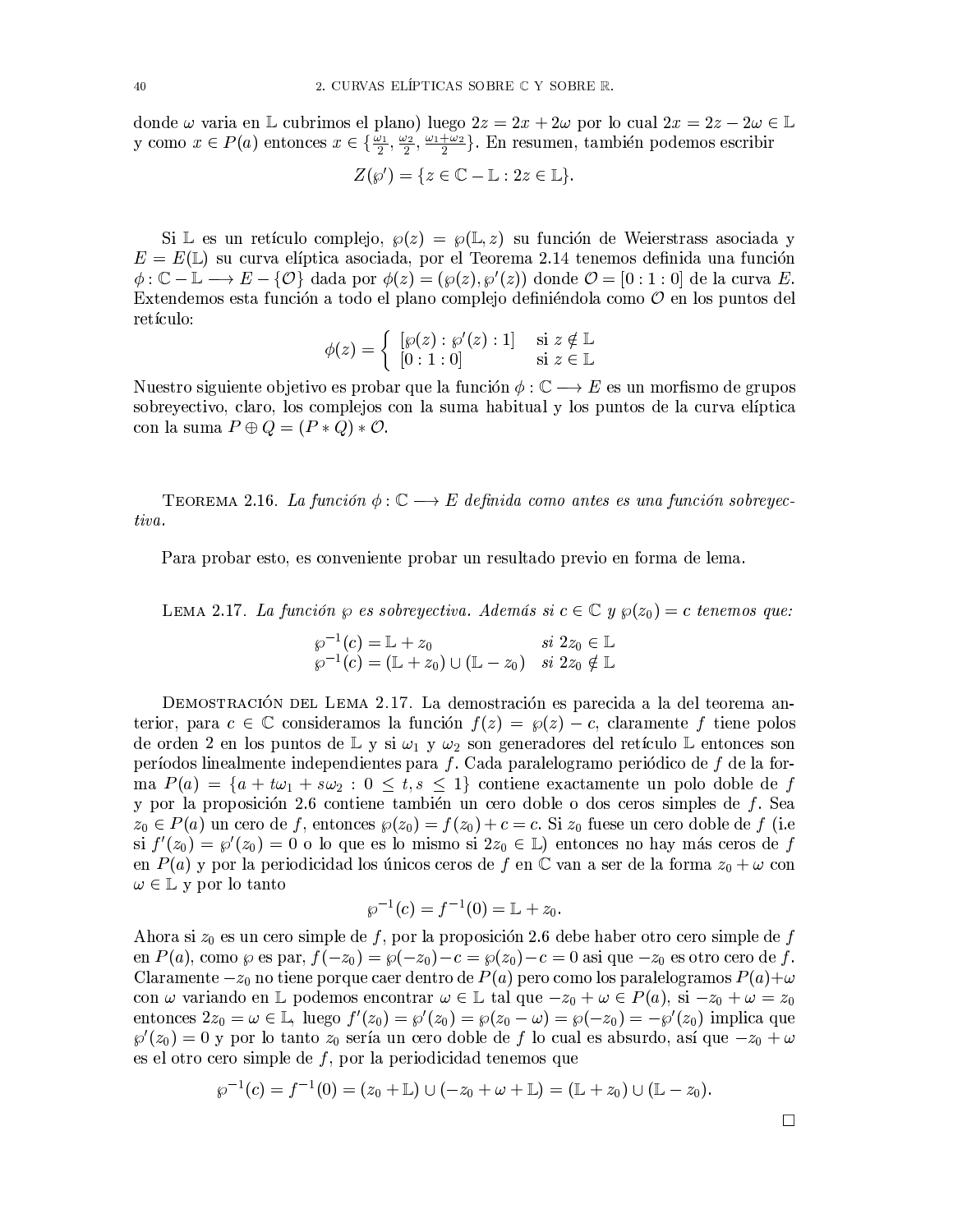DEMOSTRACIÓN DEL TEOREMA 2.16. Claramente  $\varphi \in Im(\phi)$  pues  $\varphi(\omega) = \varphi$  para todo  $\omega \in \mathbb{L}$ . Sea  $P \in E$ ,  $P \neq \varphi$  pongamos que  $P = (x, y)$ , por el lema 2.17 sabemos que existe  $z \in \mathbb{C}$  tal que  $\wp(z) = x$  y como  $(\wp(z), \wp'(z)) \in E$  tenemos que  $\wp'(z) = \pm y$ . Si  $\wp(z) = y$  entonces  $\phi(z) = (\wp(z), \wp'(z)) = (x, y) = P$ , en caso contrario  $\wp(z) = -y$  y como  $\wp$  es par y  $\wp'$  impartenemos que  $\phi(-z) = (\wp(-z), \wp'(-z)) = (\wp(z), -\wp'(z)) = (x, y) = P$ , en cualquier caso tenemos que  $P \in Im(\phi)$  y por lo tanto  $\phi$  es sobreyectiva.  $\Box$ 

Ahora solo resta probar que es un homeomorfismo, como lo establece el siguiente teorema.

TEOREMA 2.18. La función  $\phi : \mathbb{C} \longrightarrow E$  es un epimorfismo de grupos.

DEMOSTRACIÓN. Por el teorema anterior sabemos que es una función sobreyectiva así que solo resta probar que es un morfismo. Esto es, hay que probar que si  $z_1$  y  $z_2$  son dos complejos entonces  $\phi(z_1) \oplus \phi(z_2) = \phi(z_1 + z_2)$  y para ello separemos la prueba en varios casos.

**Caso 1.** Si  $z_1$  ó  $z_2$  pertencen a L:

Supongamos sin pérdida de generalidad que  $z_2 \in \mathbb{L}$  entonces  $z_2$  es período de  $\phi$  (por serlo de  $\wp$  y de  $\wp'$ ) luego  $\phi(z_1 + z_2) = \phi(z_1) = \phi(z_1) + \mathcal{O} = \phi(z_1) + \phi(z_2)$ .

**Caso 2.** Si ni  $z_1$  ni  $z_2$  pertencen a L pero  $z_1 + z_2 \in \mathbb{L}$ : Tenemos que  $z_1 \in \omega - z_2$  con  $\omega \in \mathbb{L}$ , como  $\varphi$  es par y  $\varphi$  impartenemos que  $\phi(z_1)$  $(\wp(z_1), \wp'(z_1)) = (\wp(\omega - z_2), \wp(\omega - z_2)) = (\wp(-z_2), \wp'(-z_2)) = (\wp(z_2), -\wp(z_2)) = -\phi(z_2)$ así que  $\phi(z_1) \oplus \phi(z_2) = \mathcal{O} = \phi(z_1 + z_2)$ .

**Caso 3.** Si ni  $z_1$  ni  $z_2$  pertenecen a  $\mathbb{L}$  pero  $2z_1 \in \mathbb{L}$  y  $2z_2 \in \mathbb{L}$ :

Consideremos los semiperíodos  $a_1 = \frac{\omega_1}{2}, a_2 = \frac{\omega_2}{2}$  y  $a_3 = \frac{\omega_1 + \omega_2}{2}$  y para x y y complejos, notemos  $x \sim y$  para decir que  $x - y \in \mathbb{L}$ , claramente por la periodicidad de  $\wp$  y  $\wp'$  tenemos que si  $x \sim y$  entonces  $\wp(x) = \wp(y)$  y  $\wp'(x) = \wp'(y)$ . En vista de la observación 2 del Teorema 2.15 tenemos que  $z_1 \sim a_i$  y  $z_2 \sim a_j$  para algunos i y j,  $1 \leq i, j \leq 3$ . Si  $z_1 \sim z_2$  la condición  $2z_1 \in \mathbb{L}$  implica que  $z_1 + z_2 \in \mathbb{L}$  y caemos en el caso 2. En caso contrario podemos asegurar que  $i \neq j$ , sea k tal que  $\{i, j, k\} = \{1, 2, 3\}$ , tenemos que  $z_1 + z_2 \sim a_i + a_j \sim a_k$  así que  $z_1 + z_2 \sim a_k$  luego  $\phi(z_1+z_2)=\phi(a_k)=(\phi(a_k),\phi'(a_k))=(\phi(a_k),0)(\phi'(a_k)=0)$  por la Observación 2 del Teorema 2.15) mientras que  $\phi(z_1) \oplus \phi(z_2) = \phi(a_i) \oplus \phi(a_j) = (\wp(a_i), 0) \oplus (\wp(a_j), 0) = (\wp(a_k), 0)$ esto último sale del hecho que al ser  $e_i = \wp(a_i)$  i = 1,2,3 las raíces del polinomio  $f(X) = 4X^3 - g_1X - g_2$  (Observación 1 del Teorema 2.15) entonces como ya habíamos estudiado antes los puntos  $P_i = (e_i, 0)$   $i = 1, 2, 3$  son los puntos de orden 2 del grupo de la curva elíptica y por lo tanto teníamos que  $P_i \oplus P_j = P_k$  si  $\{i, j, k\} = \{1, 2, 3\}.$ 

**Caso 4.** Si  $z_1, z_2, z_1 + z_2$  y  $2z_1$  pertenecen a  $\mathbb{C} - \mathbb{L}$ :

Como  $z_1, z_2$  y  $z_1 + z_2$  no pertenecen a L, podemos poner  $\phi(z_1) = (x_1, y_1), \phi(z_2) =$  $(x_2, y_2)$  y  $\phi(z_1) \oplus \phi(z_2) = (x, y)$ , en efecto, si  $\phi(z_1) \oplus \phi(z_2) = \mathcal{O}$  tendríamos que  $x_1 = x_2$  y  $y_1 = -y_2$ , lo cual implica que  $\wp(z_1) = \wp(z_2)$  y  $\wp'(z_1) = -\wp'(z_2)$ , pero la primera igualdad implica que  $z_1 \in (\mathbb{L} + z_2) \cup (\mathbb{L} - z_2)$  (Teorema 2.16) pero como  $z_1 + z_2 \notin \mathbb{L}$  tenemos que  $z_1 \in \mathbb{L} + z_2$ , pero por la periodicidad de  $\wp'$  tendriamos que  $\wp'(z_1) = \wp'(z_2)$ , luego no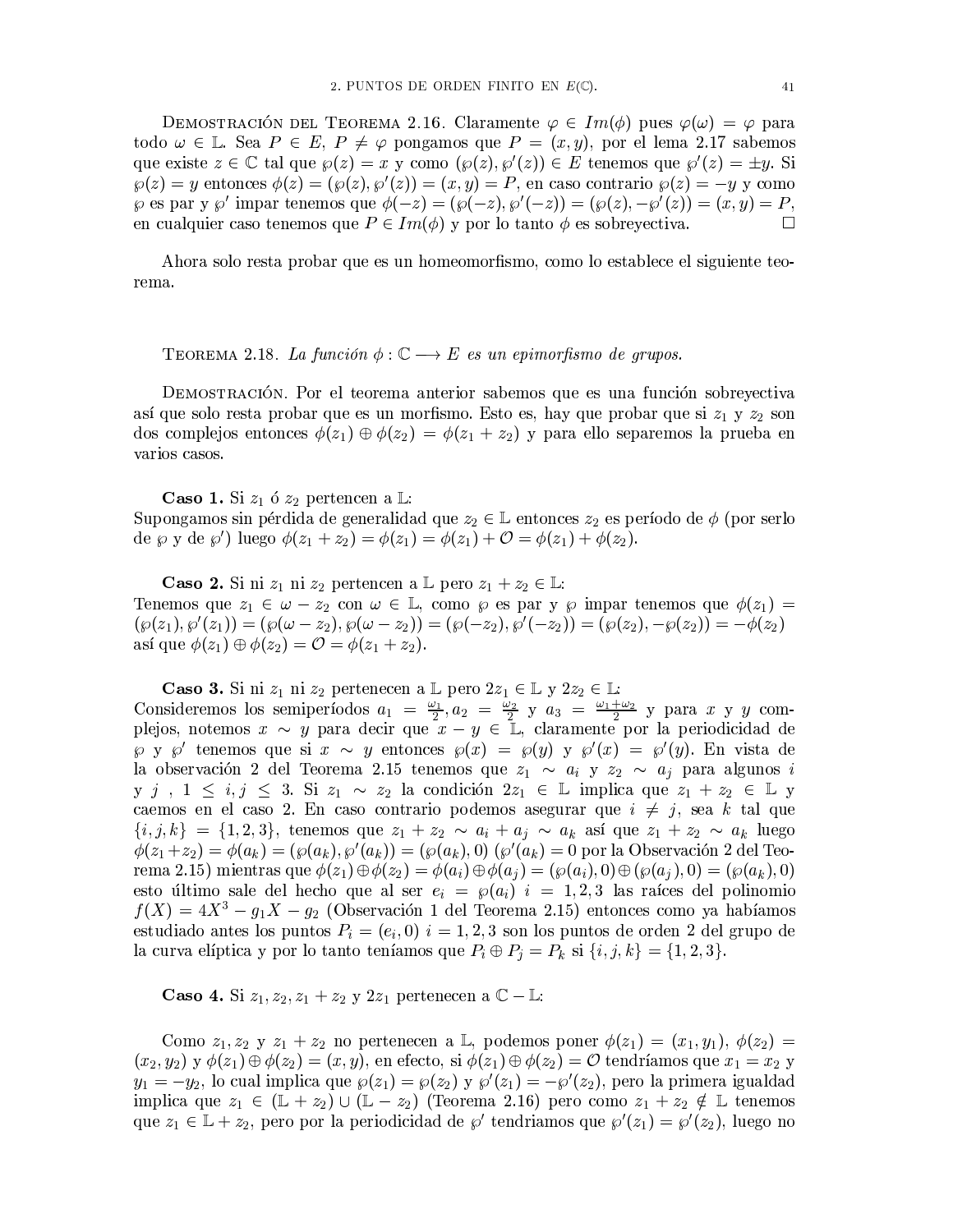hay otra que  $\wp'(z_1) = 0$  lo cual implica que  $2z_1 \in \mathbb{L}$  (Observavión 2 del Teorema 2.15) lo que contradice nuestra hipótesis. Separemos este caso en dos subcasos según  $z_1 - z_2$ pertenezcan o no a L:

**Primer subcaso:**  $z_1 - z_2 \in \mathbb{C} - \mathbb{L}$ .

Como ya teníamos además que  $z_1 + z_2 \in \mathbb{C}$  entonces  $x_1 = \wp(z_1) \neq \wp(z_2) = x_2$ . y la fórmula para sumar puntos en una curva elíptica queda en este caso:

$$
x = \frac{(y_1 - y_2)^2}{4(x_1 - x_2)^2} - (x_1 + x_2)
$$

$$
y = -\frac{(y_2 - y_1)x + (x_2y_1 - x_1y_2)}{x_2 - x_1},
$$

donde  $(x_1, y_1) \oplus (x_2, y_2) = (x, y).$ 

Así que todo se reduce a probar que  $x(\phi(z_1+z_2))=x$  y que  $y(\phi(z_1+z_2))=y$  (observar que como pedimos que  $z_1 + z_2 \notin \mathbb{L}$  entonces  $\phi(z_1 + z_2) \neq \mathcal{O}$ , probaremos la primera pues la segunda puede ser probada de forma similar.

Dado que  $x_i = \wp(z_i)$  y  $y_i = \wp'(z_i)$  para  $i = 1, 2$  hay que probar que

$$
\wp(z_1+z_2)=\frac{(\wp'(z_1)-\wp'(z_2))^2}{4(\wp(z_1)-\wp(z_2))^2}-(\wp(z_1)+\wp(z_2)).
$$

O equivalentemente (dado que  $\wp(z_1) \neq \wp(z_2)$ )

$$
4(\wp(z_1)+\wp(z_2)+\wp(z_1+z_2))(\wp(z_2)-\wp(z_1))^2-(\wp'(z_2)-\wp'(z_1))^2=0.
$$

Para probar esto vamos a usar la misma idea que para probar el Teorema 2.14, vamos a dejar fijo  $z_1$  y tomar  $z = z_2$  como variable esta resulta una función elíptica luego probaremos que es entera, luego por la proposición 2.4 debe ser constante, para ver que esa constante es cero evaluaremos en un valor conveniente de z. Definamos entonces la siguiente función

$$
F(z) = 4(\wp(z_1) + \wp(z) + \wp(z_1 + z))(\wp(z) - \wp(z_1))^2 - (\wp'(z) - \wp'(z_1))^2.
$$

Si llamamos como siempre  $\omega_1$  y  $\omega_2$  a un par de generadores del retículo L, estos son periodos linealmente independientes de  $z \mapsto \varphi(z), z \mapsto \varphi(z+z_0)$  y de  $z \mapsto \varphi'(z)$  así que también lo serán de F, así que F es una función elíptica. Ahora tanto  $\wp$  como su derivada tienen polos en los puntos de L, mientras que la función  $z \mapsto \varphi(z + z_0)$  tiene sus polos en los puntos de  $\mathbb{L} - z_0$ , así que los posibles polos de F estarían contenidos en el conjunto  $\mathbb{L} \cup (\mathbb{L} - z_0)$ . Por la L-periodicidad para probar que F es entera alcanza probar la analiticidad en  $z = 0$  (lo cual implica la analiticidad  $\forall z \in \mathbb{L}$ ) y en  $z = -z_0$  (lo cual implica la analiticidad  $\forall z \in \mathbb{L} - z_0$ .

Para sacar un desarrollo de Laurent en  $z = 0$  recordemos que el desarrollo de Laurent en  $z = 0$  para  $\wp$  viene dado por (Teorema 2.13):

$$
\wp(z) = \frac{1}{z^2} + 3G_4z^2 + 5G_6z^4 + 7G_8z^6 + \dots
$$

A partir de aquí obtenemos el desarrollo de Laurent para  $\wp'$ :

$$
\wp'(z) = -\frac{2}{z^3} + 6g_4z + 20G_6z^3 + 42G_8z^5 + \dots
$$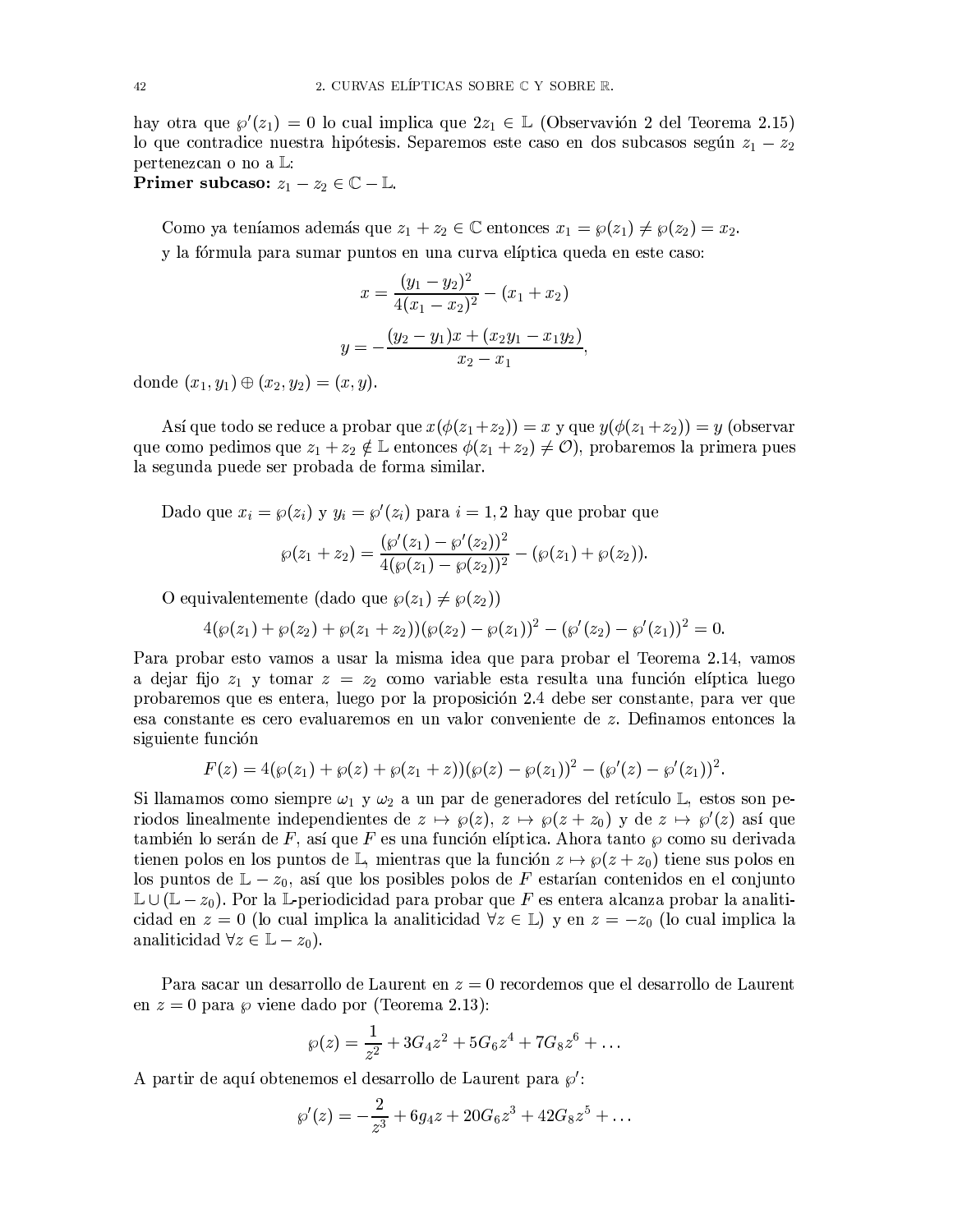Como  $\wp$  es analítica en  $z = z_1$  el desarrollo es serie de potencias de  $z \mapsto \wp(z + z_1)$  en  $z = 0$ viene dado por la fórmula de Taylor

$$
\wp(z+z_1)=\wp(z_1)+\wp'(z_1)z+\frac{\wp''(z_1)}{2}z^2+\frac{\wp^{(3)}(z)}{6}z^3+\ldots
$$

Si H indica una función analítica en  $z = 0$ , para F tenemos el siguiente desarrollo en serie de Laurent en  $z=0$ :

$$
F(z) = 4\left(\frac{1}{z^2} + 2\wp(z_1) + \wp'(z_1)z + \left(3G_4 + \frac{1}{2}\wp''(z_1)\right)z^2 + \frac{1}{6}\wp'''(z_1)z^3 + z^4H\right)\left(\frac{1}{z^2} - \wp(z_1) + 3G_4z^2 + z^4H\right)^2
$$

$$
- \left(-\frac{2}{z^3} - \wp'(z_1) + 6G_4z + z^3H\right)^2
$$

Haciendo cuentas y agrupando términos del mismo orden nos queda

$$
F(z) = \frac{A}{z^6} + \frac{B}{z^4} + \frac{C}{z^3} + \frac{D}{z^2} + \frac{E}{z} + H,
$$

donde:

$$
A = 4 - 4 = 0
$$
  
\n
$$
B = -8\wp(z_1) + 8wp(z_1) = 0
$$
  
\n
$$
C = 4\wp'(z_1) - 4\wp'(z_1) = 0
$$
  
\n
$$
D = 2\wp''(z_1) - 12\wp^2(z_1) + 60G_4
$$
  
\n
$$
E = -8\wp(z_1)\wp'(z_1) + \frac{2}{3}\wp'''(z_1)
$$

Para ver que  $D = E = 0$  recordemos la ecuación diferencial que verificaba  $\wp$  (Teorema  $2.14)$ 

$$
\wp'(z)^2 = 4\wp(z)^3 - 60G_4\wp(z) - 140G_6.
$$

Derivando de ambos lados nos queda

$$
2\wp'(z)\wp''(z) = 12\wp(z)^2\wp'(z) - 60G_4\wp'(z).
$$

Para todo  $z \in \mathbb{C} - \mathbb{L}$  tal que  $2z \notin \mathbb{L}$  tenemos que  $\wp'(z) \neq 0$  (Observación 2 del Teorema  $(2.15)$  y la ecuación diferencial anterior es equivalente para esos  $z$  a:

$$
\wp''(z) = 6\wp(z)^2 - 30G_4\tag{28}
$$

Como  $2z_1 \notin \mathbb{L}$  entonces esta ecuación es válida para  $z = z_1$  lo cual prueba que  $D = 0$ . Derivando nuevamente ambos miembros de (28) obtenemos

$$
\wp'''(z) = 12\wp(z)\wp'(z).
$$

En particular tomando  $z = z_1$  esto prueba que  $E = 0$ .

Como  $A = B = C = D = E = 0$  resulta que F es analítica en  $z = 0$  y por periodicidad en todo punto de L, por lo tanto sus polos están contenidos en el conjunto  $\mathbb{L} - z_1$ , para probar la analiticidad de F en  $z = -z_1$  observamos que en ese punto tanto la función  $\wp$ como  $\wp'$  son analíticas en  $z = -z_1$  así que alcanza probar la analíticidad de

$$
\wp(z+z_1)(\wp(z)-\wp(z_1))^2
$$

en  $z = -z_1$ . Como  $\wp(z)$  tiene en  $z = 0$  un polo de orden 2 entonces  $-z_1$  es un polo de orden 2 de  $\wp(z+z_1)$  así que hay que probar que  $-z_1$  es un cero de orden mayor o igual a dos para  $(\wp(z)-\wp(z_1))^2$  o equivalentemente que  $-z_1$  es un cero de  $\wp(z)-\wp(z_1)$  lo cual es cierto pues  $\wp$  es par.

Como F es analítica en  $-z_1$  por la periodicidad también lo será en todo  $\mathbb{L} - z_0$ , luego hemos probado que la función  $F$  es una función entera de  $z$  y como es elíptica ha de ser constante (prop 2.4) y como  $F(z_1) = 0$  tenemos que F es la función nula y en particular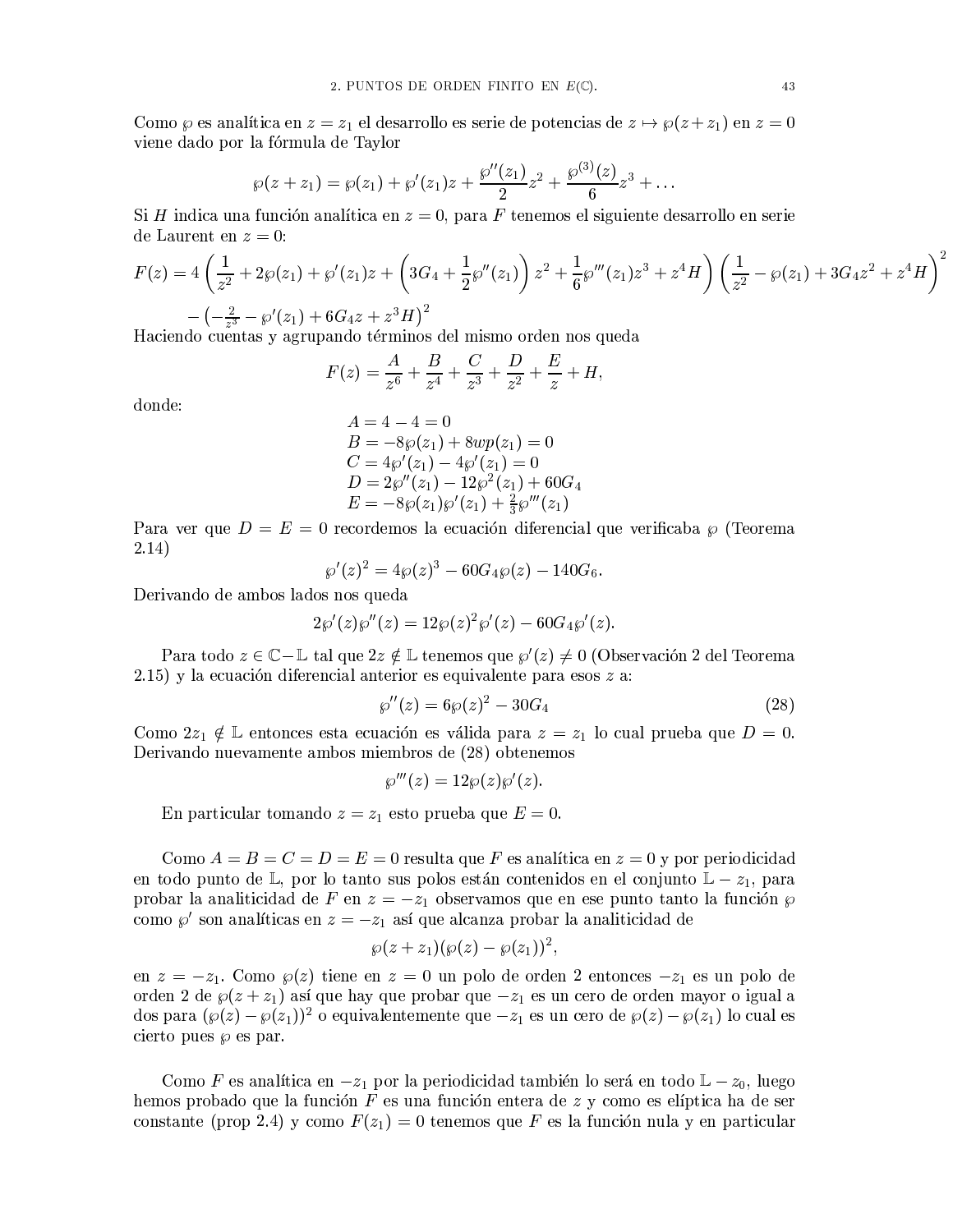$F(z_2)=0.$ 

## **Segundo subcaso:**  $z_1 - z_2 \in \mathbb{L}$ .

En este caso por la periodicidad de  $\varphi$  tenemos que

$$
x_1 = \wp(z_1) = \wp(z_2) = x_2
$$

y también

$$
-y_1 = \wp'(z_1) = \wp'(z_2) = y_2,
$$

aquí la fórmula para sumar puntos queda (duplicación)

$$
x = \frac{1}{4} \left( \frac{f'(x_1)}{4y_1^2} \right) - 2x_1 = \frac{(12x_1^2 - 60G_4)^2}{16y_1^2} - 2x_1,
$$
  

$$
y = y_1 + 6 \frac{(x_1^2 - 5G_4)(x - x_1)}{y_1},
$$

donde  $f(X) = 4X^3 - g_2X - g_3$  (observar que  $y_1 \neq 0$  pues  $2z_1 \notin \mathbb{L}$ ). Queremos probar que  $x(\phi(z_1 + z_2)) = x$  y que  $y(\phi(z_1 + z_2)) = y$  y al igual que en el caso anterior probaremos solo la primera. La demostración es análoga a la del subcaso anterior pero más fácil. Hay que probar que

$$
\wp(2z_1)=\frac{(12\wp(z_1)_1^2-60G_4)^2}{16\wp'(z_1)^2}-2\wp(z_1),
$$

o equivalentemente (puesto que  $\wp'(z_1) \neq 0$ )

$$
16\wp'(z_1)^2(\wp(2z_1)+2\wp(z_1))-(12\wp^2(z_1)-60G_4)^2=0.
$$

Así que consideramos la función

$$
F(z) = 16\wp'(z)^{2}(\wp(2z) + 2\wp(z)) - (12\wp^{2}(z) - 60G_{4})^{2},
$$

que como es elíptica para ver que es constante basta ver que es entera y como sus posibles polos están contenidos en  $\mathbb L$  por la periodicidad alcanza ver que es analítica en  $z=0$ . Al igual que en el caso anterior usando los desarrollos en serie de Laurent de  $\wp$  y  $\wp'$  en  $z=0$ podemos ver que los términos correspondientes a  $z^n$  con  $n \leq 1$  se cancelan de forma que  $F$  resulta constante y esa constante debe ser cero.  $\Box$ 

**Comentario.** Como comentamos en la demostración se puede seguir un procedimiento análogo del que hicimos para probar que  $x(\phi(z_1+z_2))=x$  para probar que  $y(\phi(z_1+z_2))=y$ esta vez sustituyendo x por su valor ya probado  $x = \wp(z_1 + z_2)$ , construir una función elíptica adecuada etc. Otra cosa que podemos hacer es dado que  $x(\phi(z_1 + z_2)) = x$  y como  $\phi(z_1+z_2) \in E$  entonces solo tenemos dos posibilidades  $y(\phi(z_1+z_2)) = y$  (en cuyo caso ya no hay nada que probar) o  $y(\phi(z_1 + z_2)) = -y$ , podemos considerar la función meromorfa  $z \mapsto \frac{y}{\wp'(z_1+z_1)}$  (donde y se saca de la fórmula que queda en función de  $\wp(z_1), \wp'(z_1), \wp(z)$  y de  $\varphi'(z)$  que toma a lo sumo dos valores entonces ha de ser constante, considerando los primeros términos del desarrollo de Laurent es fácil probar que el límite de esa función tiende a 1 cuando  $z \to 0$ .

Para culminar esta sección estableceremos el teorema que establece el objetivo principal de esta sección.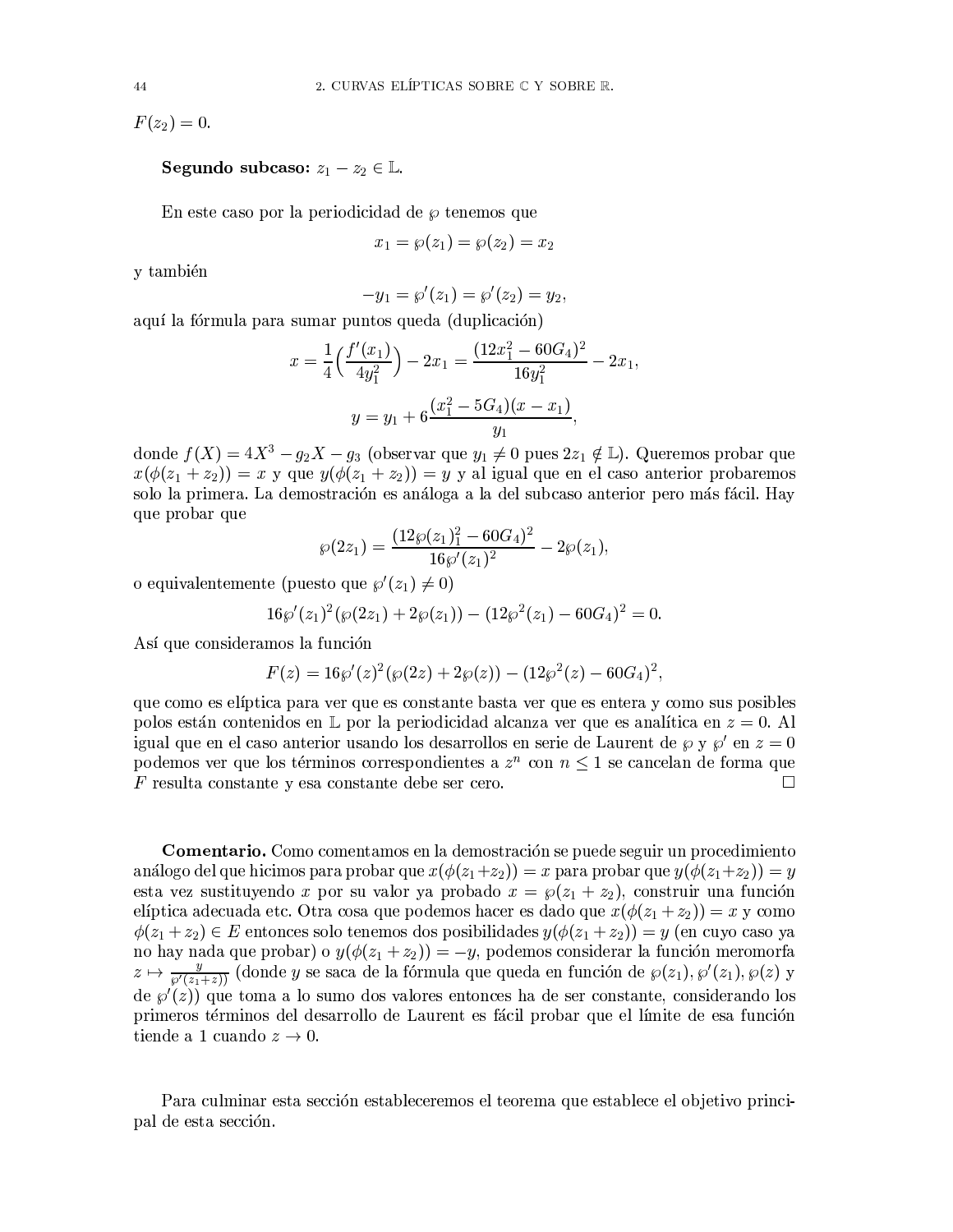TEOREMA 2.19. Si E es una curva elíptica que proviene de un retículo  $\mathbb L$  entonces el grupo de la curva elíptica  $(E, \oplus)$  es isomorfo al grupo del toro  $(\frac{\mathbb{C}}{\mathbb{L}}, +)$ .

DEMOSTRACIÓN. El teorema anterior nos da un epimorfismo  $\phi : \mathbb{C} \longrightarrow E$  cuyo kernel viene dado justamente por los puntos del retículo L así que por la propiedad universal del cociente para grupos tenemos inducido un isomorfismo  $\widetilde{\phi}: \frac{\mathbb{C}}{\mathbb{L}} \longrightarrow E$ .  $\Box$ 

Hemos probado que toda curva elíptica que proviene de un retículo es isomorfa (como grupo) a un toro. Es posible probar que la  $\phi$  que construimos también resulta ser un homeomorfismo e incluso un isomorfismo de superficies de Riemann como puede verse por ejemplo en el libro de Frances Kirwan "Complex algebraic curves".

En la próxima sección probaremos un resultado sorprendente, de hecho que toda curva elíptica proviene de un retículo complejo y de esa manera culminaría la prueba de que el grupo de toda curva elíptica es isomorfo al grupo de algún toro construido a partir de un retículo adecuado.

Curvas elípticas y retículos. Ya vimos que las curvas elípticas que provienen  $2.2.$ de retículos complejos son isomorfas como grupo a un toro. El objetivo de esta sección es probar que toda curva elíptica puede obtenerse de esa forma.

Si llamamos L al retículo complejo, su curva elíptica asociada venía dada por

$$
E(\mathbb{L}):Y^2=4X^3-60G_4X-140G_6
$$

donde las constantes  ${\cal G}_4$  y  ${\cal G}_6$  dependen únicamente del retículo y vienen dadas por

$$
G_4(\mathbb{L})\, = \sum_{\omega \in \mathbb{L}} \frac{1}{\omega^4} \hspace{1cm} \text{ y} \hspace{1cm} G_6(\mathbb{L})\, = \sum_{\omega \in \mathbb{L}} \frac{1}{\omega^6}.
$$

Como hicimos antes denotaremos por  $g_2 = 60G_4$  y  $g_3 = 140G_6$ , así que el objetivo de esta sección la podríamos expresar de la siguiente manera: Dada una curva elíptica  $E: Y^2 =$  $4X^3 - aX - b$  (i.e tal que  $a^3 + 27b^2 \neq 0$ ) probar que existe un retículo complejo L tal que

$$
g_2(\mathbb{L})=a \hspace{1cm} \text{ y } \hspace{1cm} g_3(\mathbb{L})=b
$$

Si L es un retículo complejo y  $\omega_1$  y  $\omega_2$  son dos complejos que verifican que L =  $\omega_1 \mathbb{Z} + \omega_2 \mathbb{Z}$  entonces decimos que  $\omega_1$  y  $\omega_2$  son un generador del retículo L. Claramente el retículo queda determinado a partir de una pareja de generadores  $(\omega_1, \omega_2) \in \mathbb{C}^2$  y asi podemos trabajar con  $g_2$  y  $g_3$  como funciones de  $(\omega_1, \omega_2)$  que vistas asi, resultan funciones homogeneas de grado  $-4y -6$  respectivamente. Esto quiere decir que

$$
g_2(\lambda\omega_1,\lambda\omega_2)=\lambda^{-4}g_2(\omega_1,\omega_2) \qquad \text{y} \qquad g_3(\lambda\omega_1,\lambda\omega_2)=\lambda^{-6}g_3(\omega_1,\omega_2),
$$

para todo  $\lambda \neq 0$ . Esto es inmediato a partir de las fórmulas para  $G_4$  y  $G_6$ .

También el discriminante  $\Delta = g_2^3 - 27g_3^2$  podemos verlo como función de  $(\omega_1, \omega_2)$  y resulta una función homogenea de grado -12, es decir, para todo  $\lambda \neq 0$  se tiene que

$$
\Delta(\lambda\omega_1, \lambda\omega_2) = \lambda^{-12}\Delta(\omega_1, \omega_2).
$$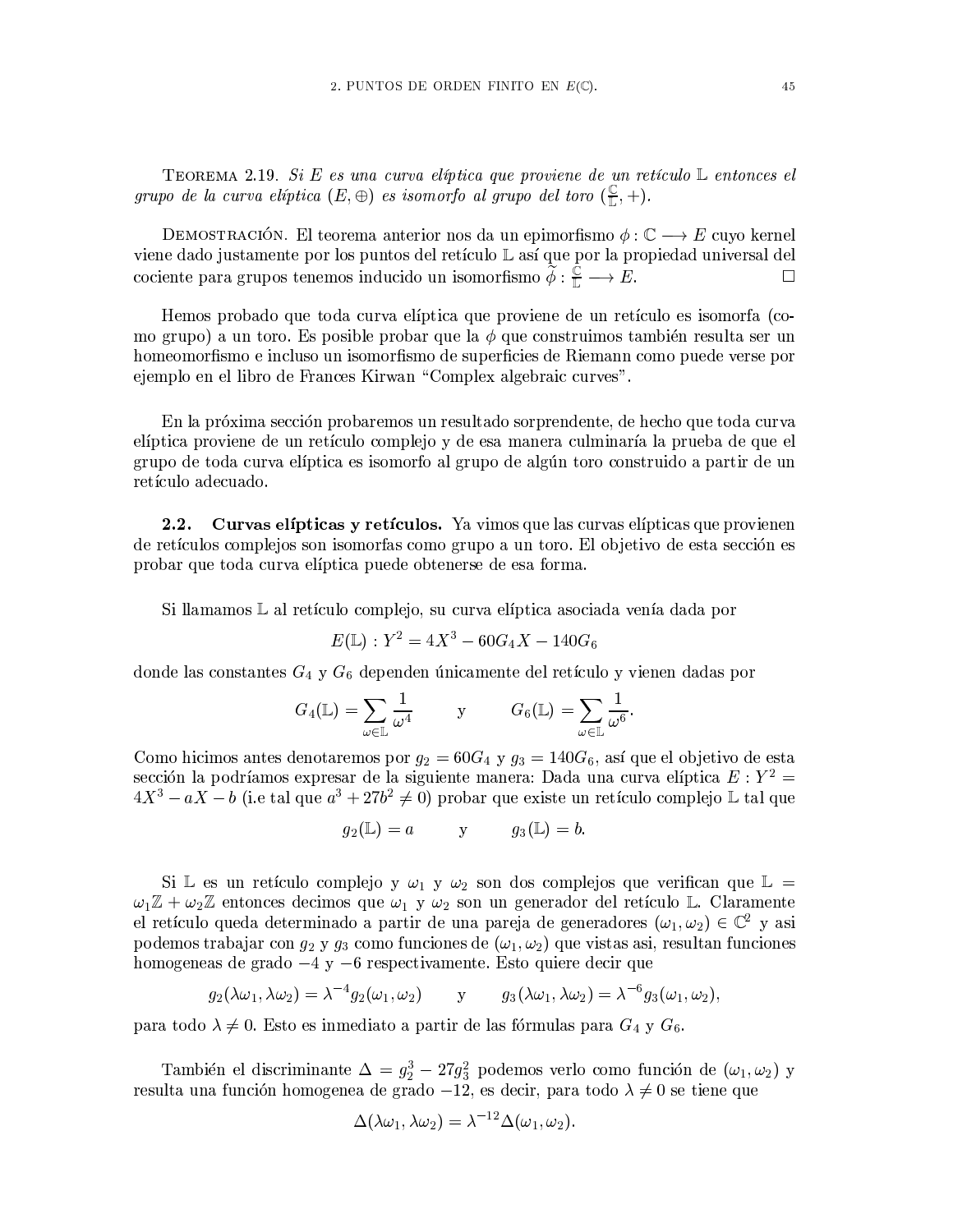Por último introduciremos una función de retículo que nos será de gran ayuda, definimos la función J por la fórmula

$$
J(\omega_1, \omega_2) = \frac{g_2^3(\omega_1, \omega_2)}{\Delta(\omega_1, \omega_2)}.
$$

J está bien definida pues por el Teorema 2.15 tenemos que  $\Delta(\omega_1, \omega_2) \neq 0$ , además J resulta homogenea de grado 0 por ser cociente de dos homogeneas del mismo grado. Por lo tanto, si llamamos  $\tau = \omega_2/\omega_1$  tenemos que

$$
J(\omega_1, \omega_2) = J(1, \tau),
$$

donde podemos suponer sin pérdida de generalidad que  $Im(\omega_2/\omega_1) > 0$  (pues  $\omega_1/\omega_2$  y  $\omega_2/\omega_1$  son dos complejos no reales inversos uno del otro, por lo tanto tienen parte imaginaria opuestas entonces puedo elegirlos para que la razón entre el segundo y el primero tenga parte real positiva), luego podemos pensar  $J$  como función del semiplano positivo  $\mathbb{H} = \{z \in \mathbb{C} : Im(z) > 0\}$  en los complejos y la notaremos simplemente como  $J(\tau)$  en vez de  $J(1, \tau)$ .

Aunque las funciones  $g_2, g_3 \, y \, \Delta$  no dependen únicamente de la razón  $\tau = \omega_2/\omega_1$  igualmente nos resultará útil trabajar con ellas como fuciones de  $\mathbb H$  definiéndolas para  $\tau \in \mathbb H$ como  $g_2(\tau) = g_2(1, \tau), g_3(\tau) = g_3(1, \tau)$  y  $\Delta(\tau) = \Delta(1, \tau)$ .

El hecho de que toda curva elíptica sobre los complejos provenga de un retículo radica esencialmente en la sobreyectividad de la función J, veamos como probar lo primero asumiendo como hipótesis dicha sobreyectividad.

TEOREMA 2.20. Si a y b son complejos tales que  $a^3 - 27b^2 \neq 0$  entonces existe un par de complejos  $(\omega_1, \omega_2)$  linealmente independientes con  $Im(\omega_2/\omega_1) > 0$  tales que

$$
g_2(\omega_1, \omega_2) = a \qquad \qquad y \qquad \qquad g_3(\omega_1, \omega_2) = b.
$$

DEMOSTRACIÓN. Como estamos asumiendo la sobreyectividad de J y dado que  $a^3$  –  $27b^2 \neq 0$  podemos tomar  $\tau \in \mathbb{H}$  tal que

$$
J(\tau) = \frac{a^3}{a^3 - 27b^2}.
$$

Para ese valor de  $\tau$ , elijamos un  $\omega_1 \in \mathbb{C}$  de forma tal que

$$
\frac{g_2(1,\tau)}{\omega_1^4}=a.
$$

La existencia de tal  $\omega_1$  es inmediata si  $a \neq 0$ , si  $a = 0$  observemos que por la elección de  $\tau$  tenemos  $J(\tau) = 0$  y por lo tanto  $g_2(\tau) = 0$  así que en este caso cualquier valor complejo no nulo sirve para  $\omega_1$ .

Luego tenemos que

$$
J(\tau)=\frac{g_2^3(\tau)}{g_2^3(\tau)-27g_3^2(\tau)}=\frac{a^3}{a^3-27b^2}
$$

Así que  $g_3^2(\tau) = b^2 \omega_1^{12}$ , si tomamos  $\omega_2 = \tau \omega_1$ , aplicando la homogeneidad de  $g_3$  tenemos que

$$
g_3^2(\omega_1, \omega_2) = \frac{g_3^2(1, \tau)}{\omega_1^{12}} = b^2.
$$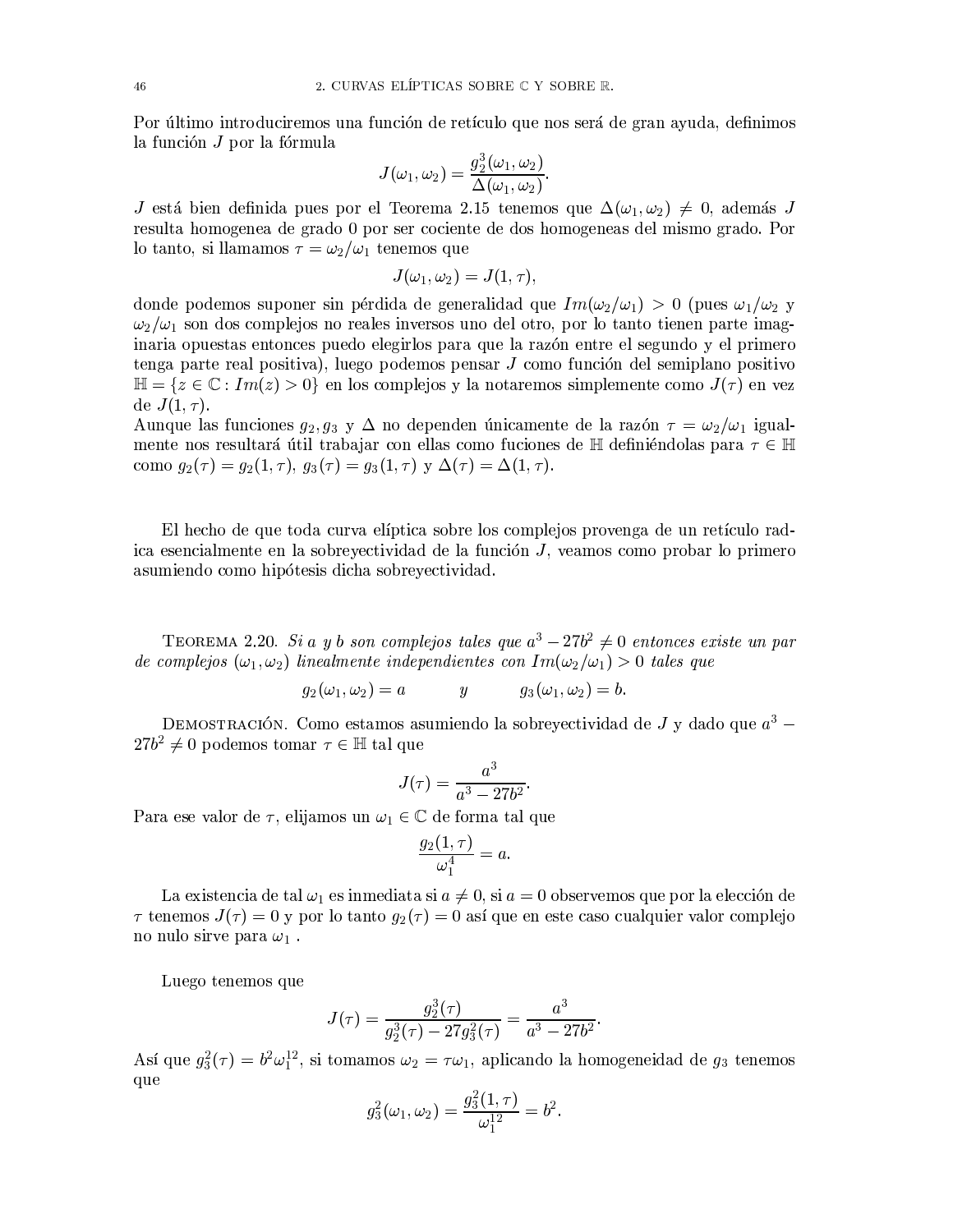Así que  $g_3(\omega_1, \omega_2) = \pm b$ , como

$$
g_2(\omega_1,\omega_2)=\frac{1}{\omega_1^4}\;g_2(1,\tau)=a
$$

Si  $g_3(\omega_1, \omega_2) = b$  ya tenemos lo que queriamos, en caso contrario  $g_3(\omega_1, \omega_2) = -b$  y tenemos que

$$
g_3(i\omega_1, i\omega_2) = \frac{1}{i^6} g_3(\omega_1, \omega_2) = (-1)(-b) = b,
$$

y ademas

$$
g_2(i\omega_1,i\omega_2)=\frac{1}{i^4}\,\,g_2(\omega_1,\omega_2)=a.
$$

Así que en este otro caso, es el par  $(i\omega_1, i\omega_2)$  el que nos sirve.

**Observación.** Con los  $\omega_1$  y  $\omega_2$  del teorema anterior, nos construimos el retículo  $\mathbb{L} = \omega_1 \mathbb{Z} + \omega_2 \mathbb{Z}$ , para este retículo tendremos  $g_2(\mathbb{L}) = a$  y  $g_3(\mathbb{L}) = b$ .

Así que todo se reduce a probar la sobreyectividad de la función J, veremos que J pertence a un grupo de funciones llamadas funciones modulares. Las funciones modulares son funciones muy importantes en el estudio analítico de las curvas elíptica que poseen propiedades muy importantes. No le sacaremos mayor provecho a tales funciones, más bien enfocaremos nuestra atención a probar lo que necesitamos, que es simplemente la sobrevectividad.

Comenzemos definiendo el grupo modular.

DEFINICIÓN 2.21. El grupo modular es el subgrupo formado por transformaciones de Mobius de la forma

$$
A(z) = \frac{az+b}{cz+d},
$$

donde a, b, c y d son enteros tales que  $ad - bc = 1$ . El grupo modular lo notaremos por  $\Gamma$ .

Como los coeficientes de A son reales, deja invariante al eje real y la condición que  $ad - bc = 1 > 0$  implica que lleva al semiplano superior en si mismo. Así que las transformaciones del grupo modular se las pueden pensar como funciones en H

El grupo modular está generado por las funciones  $T(\tau) = \tau + 1$  y  $S(\tau) = -\frac{1}{\tau}$ , si bien es elemental la prueba no la haremos aquí y de hecho lo único que usaremos es que tales funciones pertenecen al grupo modular lo cual es evidente.

Observemos que si una función  $f$  es invariante por el grupo modular (es decir si  $f(A\tau) = f(\tau)$  para todo  $A \in \Gamma$  y  $\tau \in \mathbb{H}$  entonces en particular es periódica de período 1 (basta tomar  $A\tau = \tau + 1$ ). Las funciones periódicas poseen desarrollo en serie de Fourier como veremos a continuación.

### Desarrollo de Fourier.

 $\Box$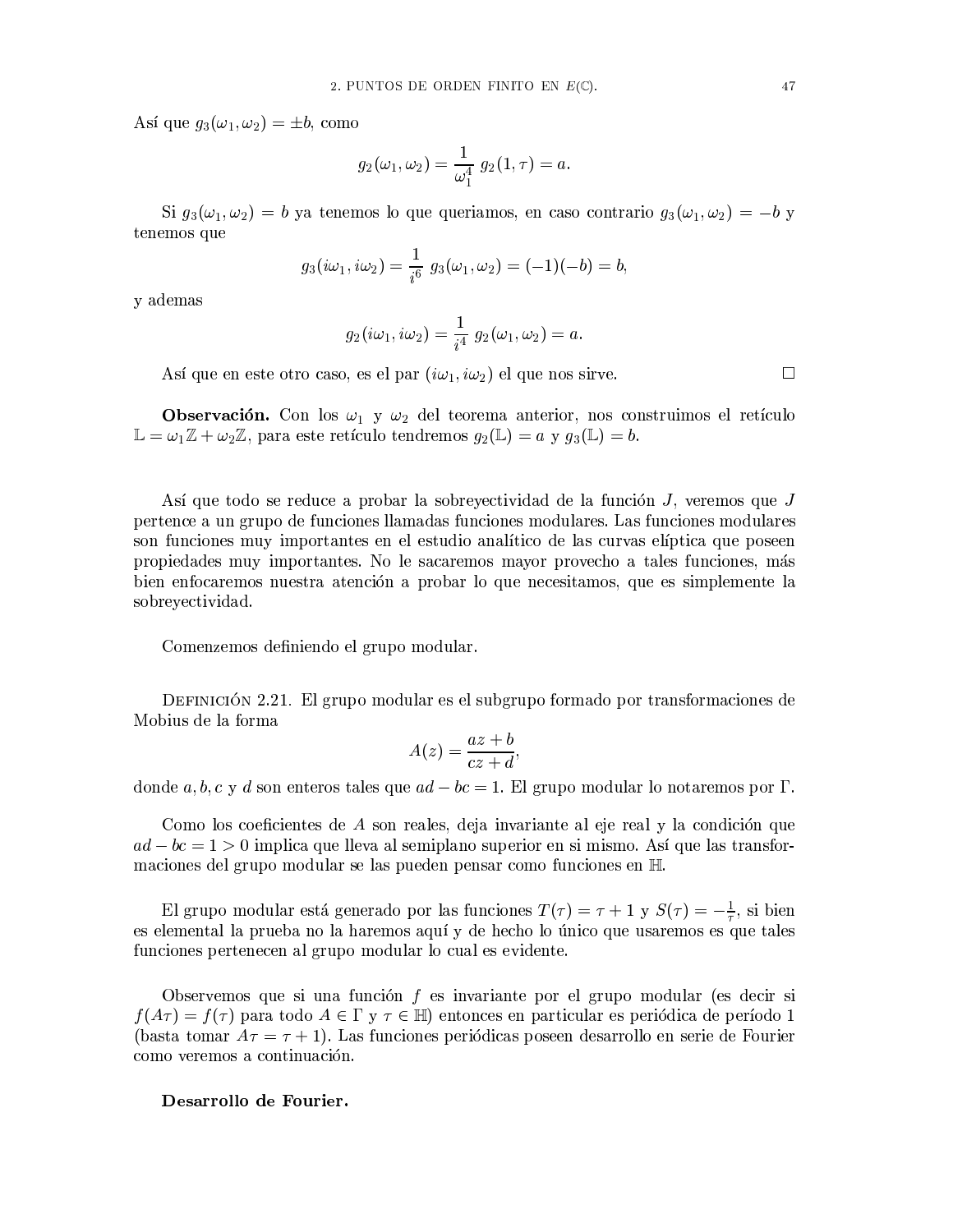PROPOSICIÓN 2.22. Si  $f : \mathbb{H} \longrightarrow \mathbb{C}$  es analítica con  $f(\tau + 1) = f(\tau)$  para todo  $z \in \mathbb{H}$  $entonces$ 

$$
f(\tau) = \sum_{n=-\infty}^{\infty} a_n e^{2\pi i n \tau}
$$

donde la convergencia es absoluta y uniforme en subconjuntos compactos de  $\mathbb H$ .

DEMOSTRACIÓN. Definamos  $q : \mathbb{H} \longrightarrow \mathbb{D}^*, \tau \mapsto e^{2\pi i \tau}$ . Veamos que existe una función analítica  $\hat{f} : \mathbb{D}^* \longrightarrow \mathbb{C}$  tal que el siguiente diagrama conmute



En efecto, para cada  $z \in \mathbb{D}$ , tomemos  $\tau \in q^{-1}(z)$  y definimos  $\widehat{f}(z) = f(\tau)$ . Observemos que  $\hat{f}$  está bien definida pues si tomásemos otro  $\tau'$  tal que  $q(\tau') = q(\tau) \Rightarrow e^{2\pi i \tau'} = e^{2\pi i \tau} \Rightarrow$  $\tau' - \tau \in \mathbb{Z} \Rightarrow f(\tau') = f(\tau).$ 

Como  $q : \mathbb{H} \longrightarrow \mathbb{D}^*$  es localmente conforme,  $\widehat{f}$  resulta ser una función analítica en  $\mathbb{D}^*$  y por lo tanto posee desarrollo en serie de Laurent alrededor de  $q = 0$ :  $\hat{f}(q) = \sum_{n=-\infty}^{\infty} a_n q^n$ válido para todo  $q \in \mathbb{D}^*$ .

Luego para  $\tau \in \mathbb{H}$ , tomando  $q = q(\tau)$ , nos queda que

$$
f(\tau) = \widehat{f}(q) = \sum_{n=-\infty}^{\infty} a_n q^n = \sum_{n=-\infty}^{\infty} a_n e^{2\pi i \tau},
$$
  
D.

 $\Box$ 

válido para todo  $\tau \in \mathbb{D}$ 

**Nota.** Definiremos el valor de  $f$  en  $\tau = \infty$  como el valor de  $\hat{f}$  en  $q = 0$ . El orden de zero o polo de f en  $\tau = \infty$  lo definimos como el orden de cero o polo de  $\hat{f}$  en  $q = 0$ . Diremeos que f es holomorfa ó meromorfa en  $\infty$  cuando  $\hat{f}$  sea holomorfa ó meromorfa respectivamente en cero.

Estamos listos ahora para definir las transformaciones modulares:

DEFINICIÓN 2.23. Sea  $f : \mathbb{H} \longrightarrow \mathbb{C}$  una función meromorfa, decimos que f es modular si verifica las dos siguientes condiciones:

- 1.  $f(A\tau) = f(\tau)$  para todo  $A \in \Gamma$  y  $\tau \in \mathbb{H}$ .
- 2. f posee polo (o cero) en  $\tau = \infty$ , es decir si posee desarrollo de Fourier de la forma

$$
\sum_{n=-m}^{\infty} a_n q^n,
$$

donde  $q = e^{2\pi i \tau}$  y  $m \in \mathbb{Z}$ .

Veremos a continuación un teorema sobre funciones modulares. Antes introduciremos un conjunto asociado al grupo modular: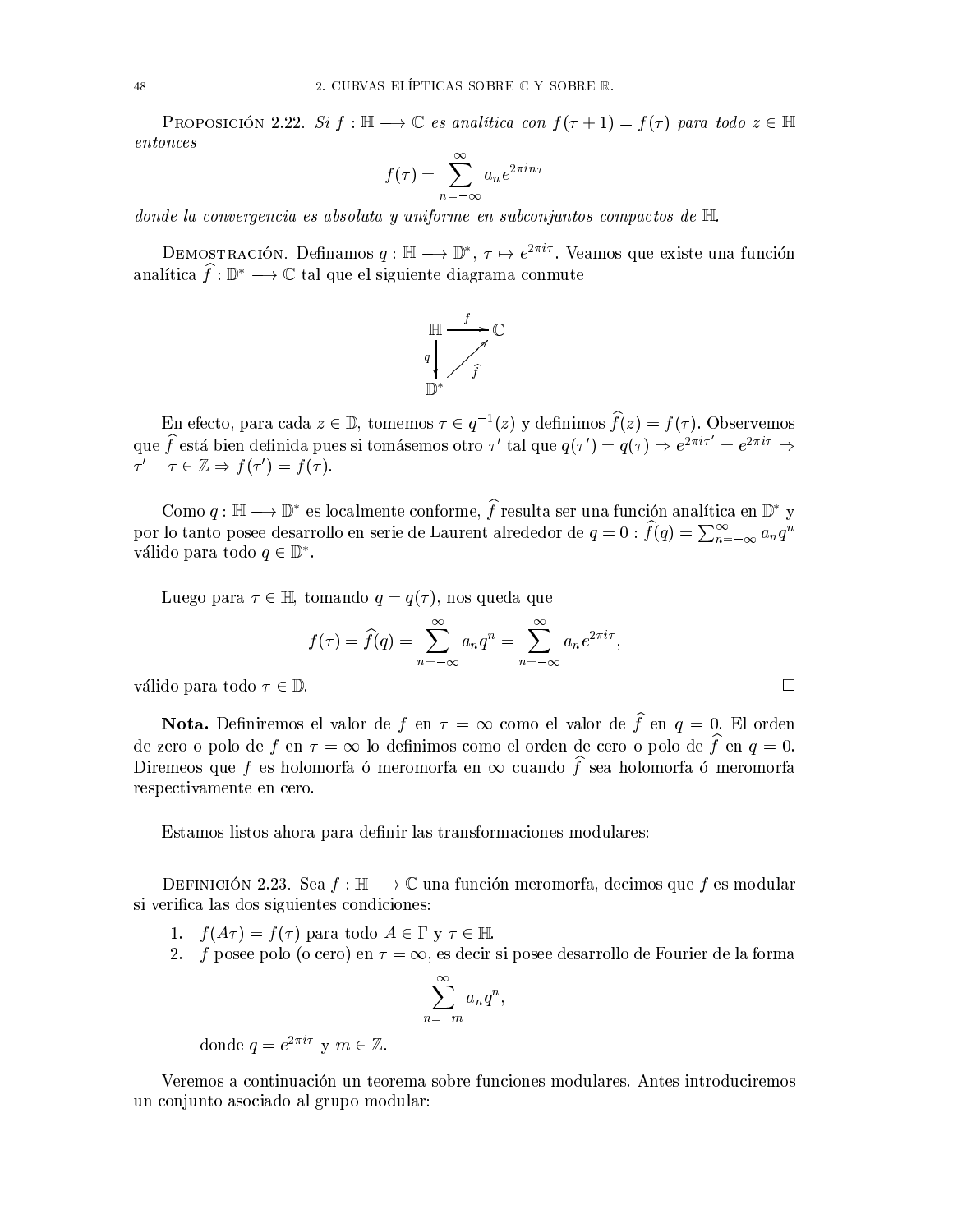DEFINICIÓN 2.24. El conjunto  $R(\Gamma) \subset \mathbb{H}$  es el conjunto definido por  $R(\Gamma) = \{ \tau \in \mathbb{H} : -1/2 \leq Re(\tau) \leq 1/2, ||z|| \geq 1 \} \cup \{ \infty \}.$ 



FIGURA 1. Region Fundamental.

Al conjunto  $R(\Gamma)$  lo llamaremos región fundamental para el grupo modular  $\Gamma$ , este conjunto cumple la propiedad de ser conexo y compacto (con la topologia de  $S<sup>2</sup>$  restricta) y que para todo punto  $\tau \in \mathbb{H}$ , existe una transformación A del grupo modular que cumple que  $A\tau \in R(\Gamma)$ ; esto último se expresa diciendo que el conjunto  $R(\Gamma)$  es una clase de representantes del conjunto cociente  $\mathbb{H}/\Gamma$ . Además dados dos puntos del interior de  $R(\Gamma)$ , no existe ninguna transformación de  $\Gamma$ que lleve uno en el otro. A los puntos  $\rho, i, \rho + 1$  e  $\infty$  se le llaman los vértices de  $R(\Gamma)$ , donde  $\rho = e^{\frac{2\pi i}{3}}$ .

Observemos también que  $R(\Gamma)$  por ser una clase de representantes para  $\Gamma$ , una función modular queda determinada conociendo sus valores en la región fundamental.

TEOREMA 2.25. Si  $f : \mathbb{H} \to \mathbb{C}$  es una función modular no nula entonces la cantidad de ceros de f en  $R(\Gamma)$  coincide con la cantidad de polos de f en  $R(\Gamma)$ .

Antes de demostrarlo una convención en cuanto al conteo de ceros y polos, consideremos el borde de  $R(\Gamma)$  dividido en cuatro partes según la figura 2, a cada una de las cuales llamaremos lados de  $R(\Gamma)$ . El lado (1) se identifica con el lado (4) por la transformación del grupo modular  $T(\tau) = \tau + 1$ , de modo que si f posee algún cero o polo en el lado (1) también lo tendrá en el lado (4), a estos ceros o polos los contaremos una sola vez. La misma observación para los lados (2) y (3) que se corresponden através de la transformación del grupo modular  $S(\tau) = -1/\tau$ , los contaremos una sola vez. Si f posee cero o polo en i lo contaremos doble y si f posee cero o polo en  $\rho$ , lo contaremos triple (por ejemplo un polo de orden 2 en  $\rho$  lo contariamos seis veces), el orden de polo de f en  $\infty$  es el m de la definición y el orden como cero es  $-m$ .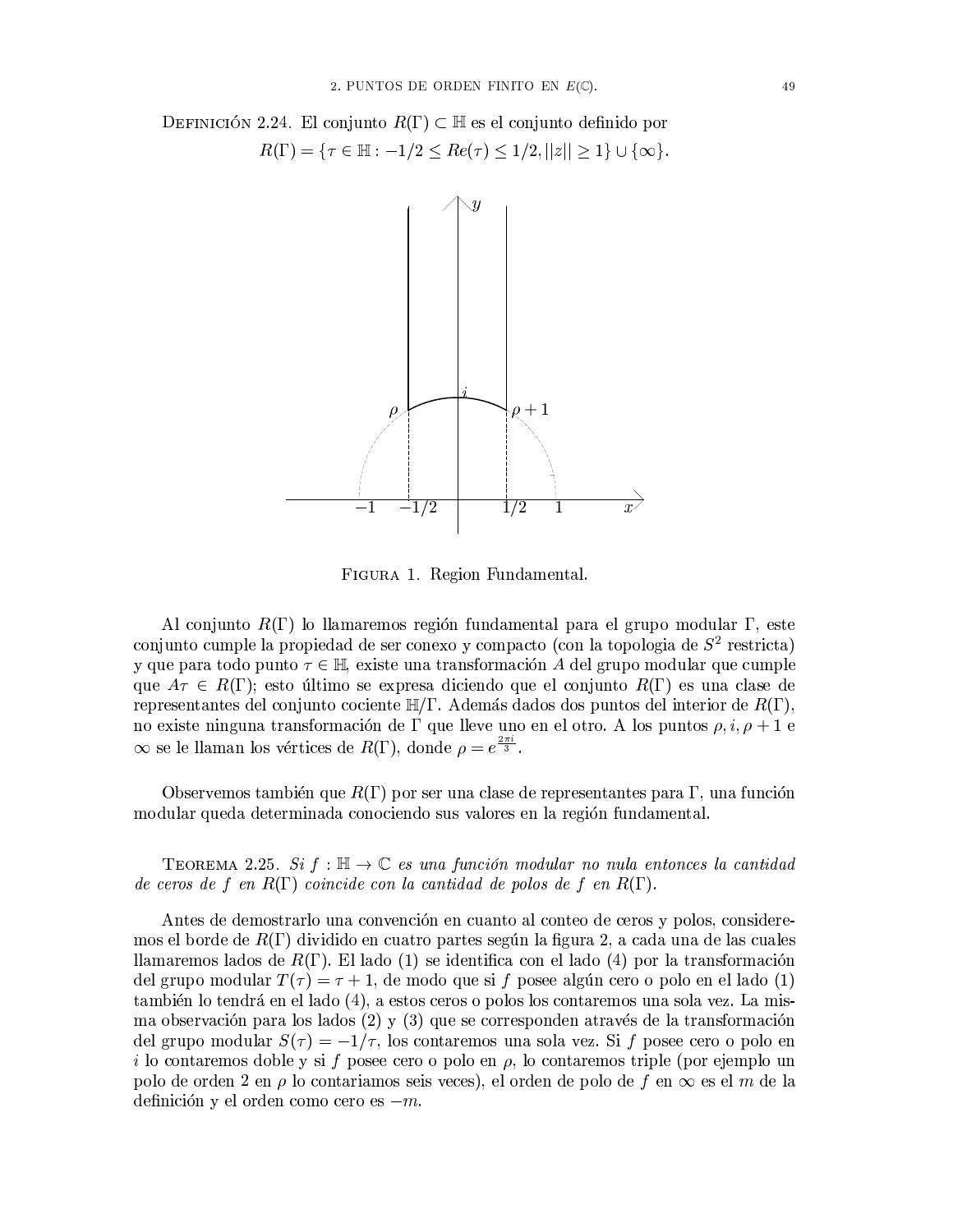DEMOSTRACIÓN. Consideremos la región fundamental  $R(\Gamma)$  con su borde dividido en cuatro partes según la siguiente figura:



FIGURA 2. Region Fundamental.

Observemos que si hubiesen infinitos ceros o polos de f en  $R(\Gamma)$  entonces acumularian, no pueden acumular en la zona finita de  $R(\Gamma)$  pues f es meromorfa en  $\mathbb{H}$ , tampoco pueden acumular en  $\infty$  pues implicaría que los ceros o polos de  $\hat{f}$  (definida como en la proposición anterior) acumularian en  $q = 0$ , pero por la segunda condición de función modular tenemos que esto es imposible pues  $\hat{f}$  tiene cero o polo en  $q = 0$ , en ninguno de los casos los ceros o polos pueden acumular cerca de  $q=0$ .

En conclusión la función f solo posee una cantidad finita de ceros o polos en  $R(\Gamma)$ , luego existe un  $M > 0$  tal que todo cero o polo complejo de f en  $R(\Gamma)$  tiene parte imaginaria menor que  $M$ .

Consideremos entonces la integral sobre una curva cerrada como en la figura 3.

Se ha deformado el lado (1) con pequeños arcos de circunferencias con centro en los polos y ceros de f que se encuentran en ese lado y no son vértices, de modo que quedan fuera de la curva. Como son finitos podemos elegir los radios de tales circunferencias que sean tan pequeñas como para que el centro sea el único cero o polo de f dentro de tales circunferencias. En el lado (4) también se ha deformado el lado con pequeñas circunferencias que corresponden a las del lado (1) translada por  $T(\tau) = \tau + 1$ . De está forma los polos en el lado (1) y (4) están contados una sola vez en el interior de la curva de la figura.

Con respecto al lado (2) también se ha deformado con pequeños arcos de circunferencias centradas en los ceros y polos de f que se encuentran sobre ese lado y no son vértices de forma de excluirlos del interior de la curva de la figura, se trazaron sus correspondientes arcos en el lado (3) que son los transformados de los del lado (2) por la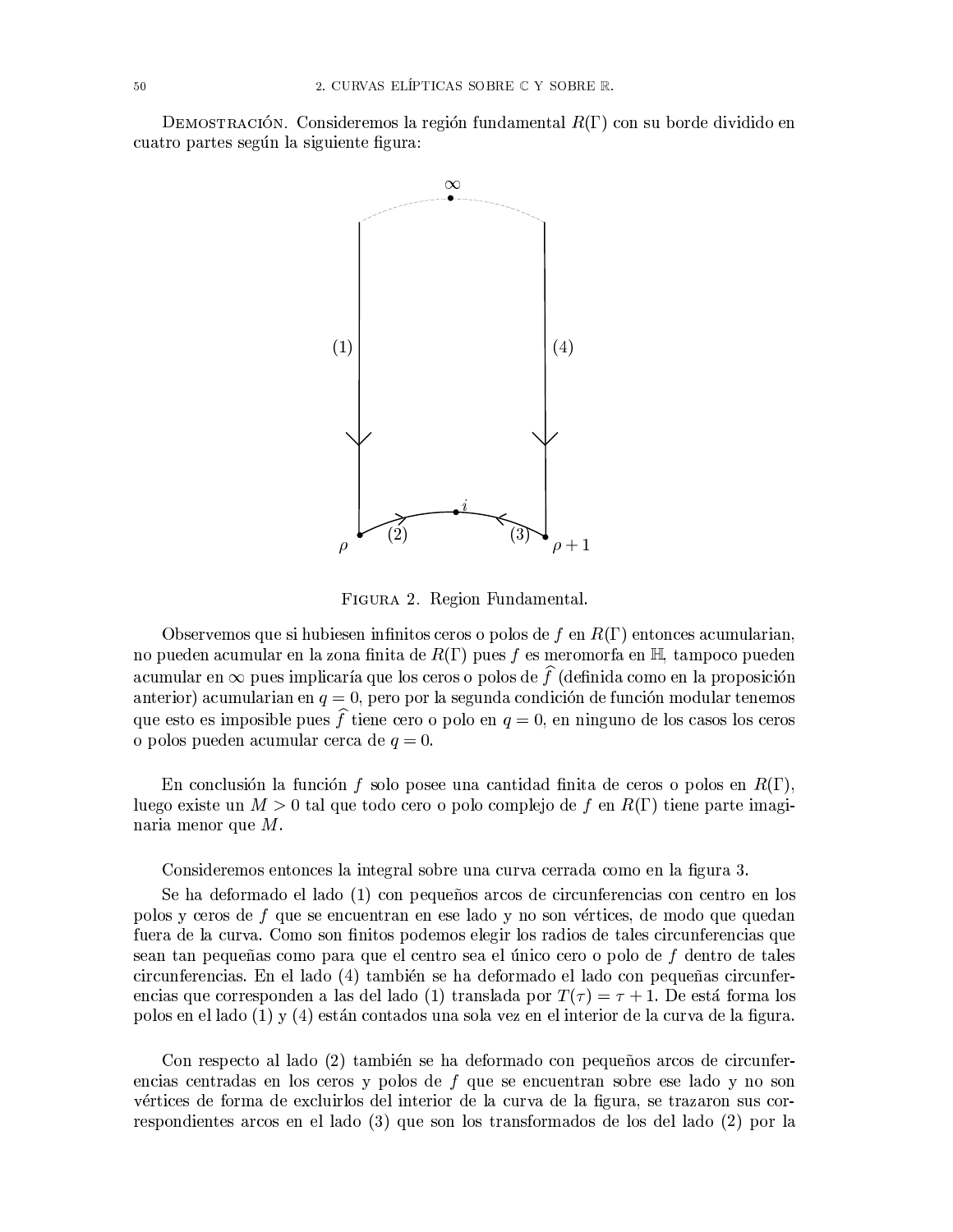

FIGURA 3. Curva de Integración.

transformación del grupo modular  $S(\tau) = -1/\tau$ , los ceros y polos que aparecian en el lado (2) quedaron en el exterior de la curva mientras que los del lado (3) quedaron en el interior. o sea estamos contando una sola vez los ceros y polos de (2) y (3) en el interior de la curva.

Centrado en  $\rho=e^{2\pi i/3}$ se ha trazado un pequeño arco de circunferencia $C_1$ con extremos en  $z_1$  en el lado (1) y  $z_2$  en el lado (2) de forma que no contenga ningún cero ni polo (ni ningún otro vértice) en su interior con excepción quizas de su centro. Se traza con centro en el vértice  $\rho + 1$  un arco de circunferencia  $C_3$  con extremos en  $-1/z_2$  en el lado (3) y  $z_1 + 1$  en el lado (4), podemos suponer que no contiene ceros ni polos de f salvo quizas su centro (de no ser así achicamos el radio de  $C_1$  de forma que esto acontezca).

Por la elección de M, si integramos sobre la curva de la figura anterior, nos queda que

$$
\frac{1}{2\pi i} \oint f(z)dz = Z' - P',\tag{29}
$$

donde  $Z'$  y  $P'$  cuenta los ceros y los polos de f respectivamente que se encuentra en la región  $R(\Gamma)$ , con excepción de sus vértices (principio del argumento).

Observemos que la integral sobre el lado (1) deformado, se cancela con la integral sobre el lado (4) deformado dado que están recorrido en sentidos opuestos y  $f(\tau) = f(\tau + 1)$ . También cancela la integral sobre el lado (2) deformado y el lado (3) deformado, pues  $S(\tau) = -1/\tau$  mapea (2) en (3) con la dirección reversa y f es invariante por S. Así que la ecuación (29) nos queda

$$
\frac{1}{2\pi i} \left\{ \int_{C_1} f + \int_{C_2} f + \int_{C_3} f + \int_{(5)} f \right\} = Z' - P'.
$$

Ahora vamos a calcular cada una de esas integrales, escribamos cerca de  $\rho$  a f como  $f(\tau)=(\tau-\rho)^{k}g(\tau)$  con  $g$  analítica en  $\rho$  y  $g(\rho)\neq 0$ . Si  $f$  tiene un cero en  $\rho$  queda  $m>0$ y si tiene polo queda  $m < 0$ . La curva  $C_1$  se parametriza como  $\tau = \rho + re^{2\phi i \theta}$  donde r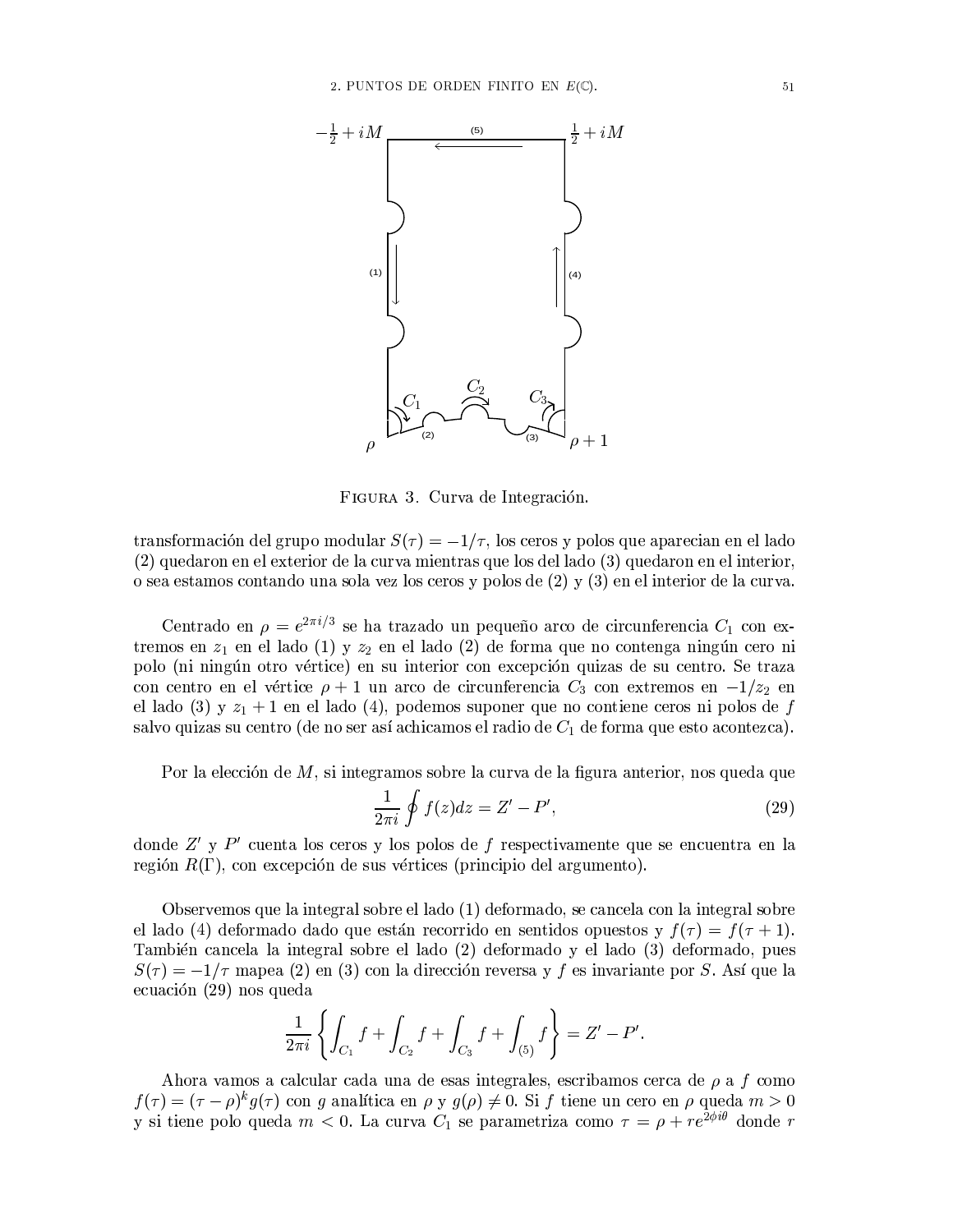es fijo, y  $\theta$  varia desde  $\phi/2$  hasta un ángulo  $\alpha$  (que depende de r). La primer integral nos queda entonces

$$
\frac{1}{2\pi i} \int_{C_1} \frac{f'(\tau)}{f(\tau)} d\tau = \frac{1}{2\pi i} \int_{C_1} \left(\frac{k}{\tau - \rho} + \frac{g'(\tau)}{g(\tau)}\right) d\tau =
$$
\n
$$
= \frac{1}{2\pi i} \int_{\pi/2}^{\alpha} \left(\frac{k}{r e^{\theta i}} + \frac{g'(\rho + re^{i\theta})}{g(\rho + re^{i\theta})}\right) r i e^{\theta i} d\theta = \frac{-(\frac{\pi}{2} - \alpha)k}{2\pi} + \frac{r}{2\pi} \int_{\frac{\pi}{2}}^{\alpha} \frac{g'(\rho + re^{\theta i})}{g(\rho + re^{\theta i})} d\theta
$$

pero el último término tiende a 0 cuando  $r \to 0$  pues la integral está acotada, por otro lado  $\alpha \to \frac{\pi}{6}$  cuando  $r \to 0$  así que nos queda

$$
\lim_{r \to 0} \frac{1}{2\pi i} \int_{C_1} \frac{f'(\tau)}{f(\tau)} d\tau = -\frac{k}{6}.
$$

De forma similar se prueba que

$$
\lim_{r \to 0} \frac{1}{2\pi i} \int_{C_3} \frac{f'(\tau)}{f(\tau)} d\tau = -\frac{k}{6}.
$$

Y escribiendo cerca de *i* a f como  $f(\tau) = (\tau - i)^l h(\tau)$  con *h* analítica en *i* y  $h(i) \neq 0$ , operando de forma similar a como hicimos antes, nos queda que

$$
\lim_{r \to 0} \frac{1}{2\pi i} \int_{C_2} \frac{f'(\tau)}{f(\tau)} d\tau = -\frac{l}{2}.
$$

En cuanto a la integral sobre el lado (5) realizando el cambio de variables  $q = e^{2\pi i \tau}$ ,<br>como  $\tau = s + Mi$  donde s varia desde 1/2 hasta  $-1/2$ , entonces  $q = e^{-2\pi M + 2\pi i s}$  $e^{-2\pi M}e^{2\pi i s}$  recorre la circunferencia C con centro en el origen y radio  $e^{-2\pi M}$  en sentido horario. Dado que  $f(\tau) = \hat{f}(q)$  entonces  $f'(\tau) d\tau = \hat{f}'(q) \frac{dq}{d\tau}$ , nos queda que

$$
\frac{1}{2\pi i} \int_{(5)} \frac{f'(\tau)}{f(\tau)} d\tau = \frac{1}{2\pi i} \int_C \frac{\widehat{f}'(q)}{\widehat{f}(q)} dq = ind_C(0) (Z_C - P_C) = -(Z_C - P_C) = P_C - Z_C,
$$

donde  $Z_C$  y  $P_C$  denotan la cantidad de ceros y la cantidad de polos respectivamente de  $\widehat{f}$ dentro de la circunferencia C. Pero dada la elección de M tenemos que la región de  $R(\Gamma)$ de los puntos con parte imaginaria mayor que  $M$  son mapeados dentro de la circunferencia C através del mapa q así que el único posible cero o polo de  $\hat{f}$  dentro de C es en  $q = 0$ . Ahora, si f tiene un desarrollo de Fourier de la forma

$$
f(\tau) = \sum_{n=-m}^{\infty} a_n e^{2\pi i \tau}
$$

entonces  $\widehat{f}$ posee un desarrollo de potencias alrededor de  $q=0$  de la forma

$$
\widehat{f}(q) = \sum_{n=-m}^{\infty} a_n q^n,
$$

así que en todo caso que  $P_C - Z_C = m$ .

Reuniendo todos los resultados nos queda que

$$
\frac{-k}{6} + \frac{-l}{2} + \frac{-k}{6} + m = Z - P
$$

O lo que es lo mismo

$$
P + m = Z + \frac{k}{3} + \frac{l}{2}
$$

lo cual termina la demostración.

 $\Box$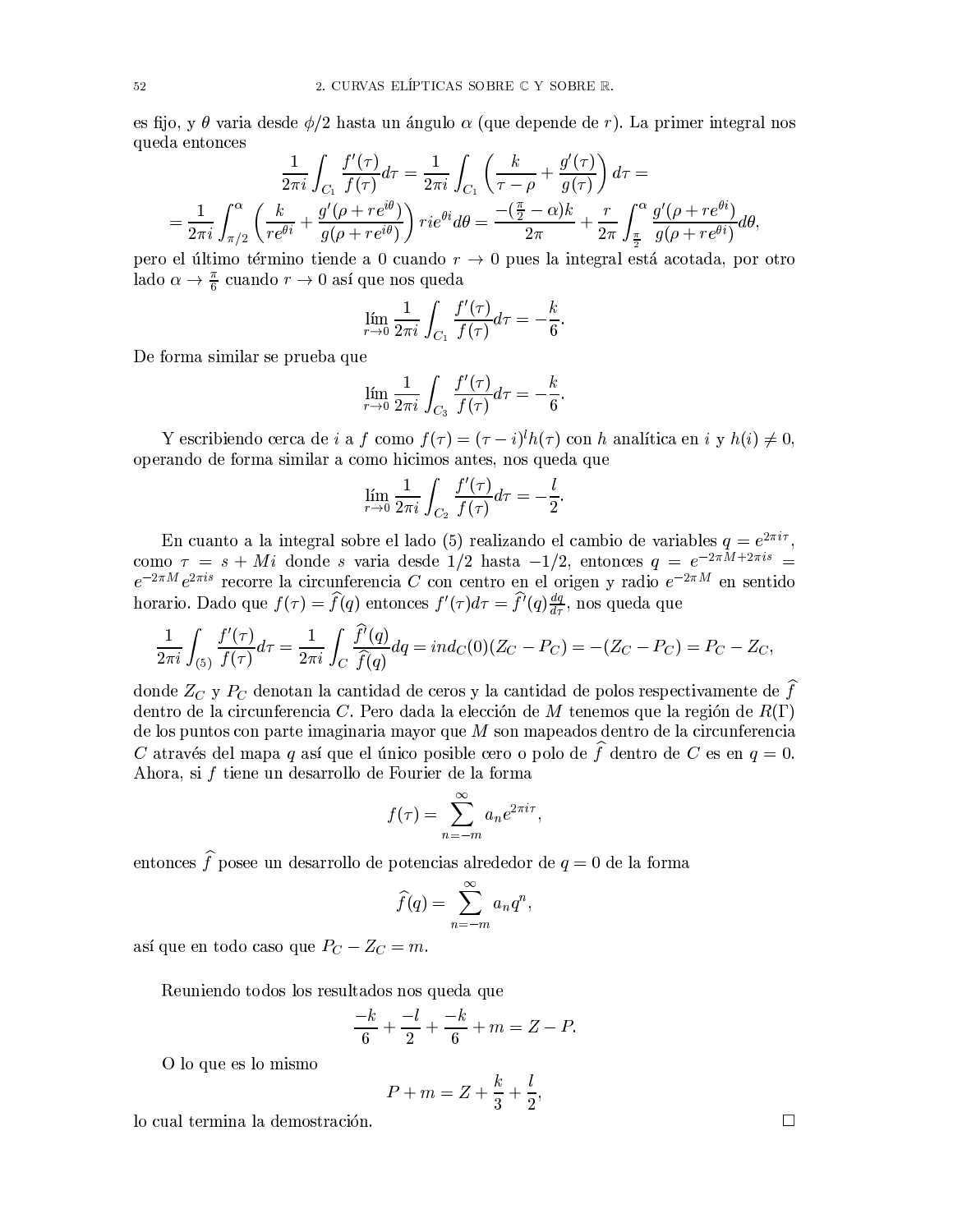**Corolario 1.** Si f es modular y no constante entonces, denotando con  $Z$  la cantidad de ceros de f en  $R(\Gamma)$  entonces para cada complejo c, la ecuación  $f(\tau) = c$  posee exactamente Z soluciones en  $R(\Gamma)$  (contados con multiplicidades).

DEMOSTRACIÓN. Si P denota la cantidad de polos de f en  $R(\Gamma)$ , la función  $f - c$ también tendrá P polos en  $R(\Gamma)$  y al ser f modular también lo es  $f - c$ , aplicando el teorema nos queda  $Z(f-c) = P(f-c) = P(f) = Z(f) = Z$ .  $\Box$ 

**Corolario 2.** Si  $f$  es modular y no constante entonces  $f$  es sobreyectiva.

DEMOSTRACIÓN. Si no fuese sobreyectiva omite algún valor  $c_0 \in \mathbb{H}$ , si f no fuese constante entonces por el corolario anterior  $0 = Z(f - c_0) = Z(f) = Z(f - c)$   $\forall \tau \in \mathbb{H}$ , lo que significa que  $f$  no toma ningún valor lo cual es absurdo.  $\Box$ 

En particular como  $J$  no es constante, si probamos que es modular entonces estaremos probando la sobreyectividad de J. Más aún, probaremos que J es una función analítica en H con un polo de primer orden en  $\infty$  (es decir que  $\widehat{J}$  posee un polo de primer orden en 0), así que  $1 = P(J) = Z(J)$ , luego por el corolario 1 tenemos que  $J: R(\Gamma) - {\infty} \rightarrow \mathbb{C}$ es una bivección analítica (claro, contando los puntos de lados equivalentes una sola vez).

Ahora probaremos que J es modular, en primer lugar veamos que es analítica en  $\mathbb H$ 

 $2.2.1.$ *Analiticidad de J.* Recordemos que

$$
J(\tau)=\frac{g_2(\tau)}{\Delta(\tau)}
$$

donde  $\Delta(\tau) = g_2^3(\tau) + 27g_3^2(\tau) \neq 0$   $\forall \tau \in \mathbb{H}$ . Así que alcanza probar que  $g_2$  y  $g_3$  son analíticas como funciones del semiplano superior.

TEOREMA 2.26. Si  $\alpha > 2$  entonces

$$
\sum_{(m,n)\in\mathbb{Z}^*}\frac{1}{(m+n\tau)^\alpha}
$$

converge absolutamente y uniformemente en subconjuntos compactos de  $H$ .

**Obs.** Asumiendo el teorema, como  $\tau \mapsto \frac{1}{(m+n\tau)^4}$  y  $\tau \mapsto \frac{1}{(m+n\tau)^6}$  son analíticas en Hentonces  $g_2$  y  $g_3$  resultan ser funciones analíticas y por el comentario inicial también J lo será.

DEMOSTRACIÓN. La convergencia absoluta ya la tenemos probada por la proposición 3, pues es una suma armónica sobre el láttice con bases  $(1, \tau)$ ,  $\tau \in \mathbb{H}$  con  $\alpha > 2$ .

Consideremos conjuntos rectángulos de la forma  $K(A, B) = [-A, A] \times [\frac{1}{B}, B]$  como se muestra en la figura debajo, con  $A, B > 0$ .

Para probar la convergencia uniforme en subconjuntos compactos alcanza probar la convergencia en los rectangulos  $K(A, B)$  pues todo compacto está contenido en algunos de estos rectángulos con  $A \, y \, B$  suficientemente grandes.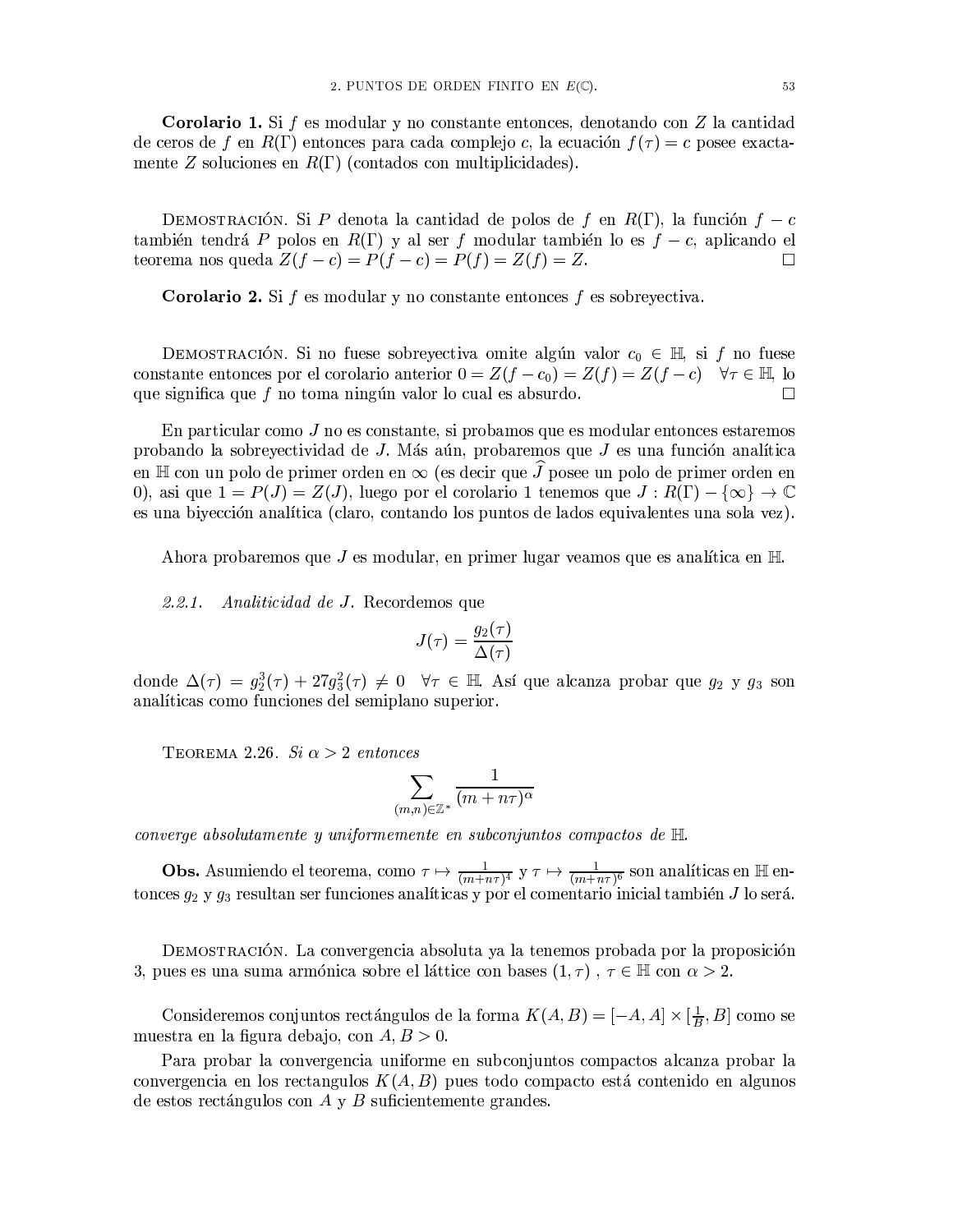

FIGURA 4. Rectángulos  $K(A, B)$ .

Sea  $K = K(A, B)$  con A y B reales positivos fijos, queremos probar la convergencia uniforme sobre  $K$ . Como la serie

$$
\sum_{(m,n)\in\mathbb{Z}^*}\frac{1}{(m+ni)^\alpha},
$$

converge absolutamente por ser una armónica sobre un láttice con  $\alpha > 2$ , alcanza probar que existe algún  $M = M(K) > 0$  tal que

$$
\frac{1}{|m+n\tau|^{\alpha}} \le \frac{M}{|m+ni|^{\alpha}},
$$

para todo $\tau \in K$ y para todo $(m,n) \in \mathbb{Z}^*,$ o equivalentemente que

$$
\frac{|m+n\tau|^2}{|m+ni|^2} \ge \left(\frac{1}{M}\right)^{\frac{2}{\alpha}}.
$$

Escribiendo a  $\tau = x + yi$  y  $z = m/n$  tenemos que

$$
\frac{|m+n\tau|^2}{|m+ni|^2} = \frac{(m+nx)^2 + y^2n^2}{m^2+n^2} = \frac{(z+x)^2 + y^2}{z^2+1} = \frac{z^2+2xz+x^2+y^2}{z^2+1} \ge
$$
  

$$
\frac{z^2-|2x||z|-|x^2+y^2|}{z^2+1} \ge \frac{|z|^2-2A|z|-(A^2+B^2)}{|z|^2+1} \to 1 \quad \text{cuando } |z| \to \infty.
$$

Por lo tanto existe  $C > 0$  tal que si  $|z| = |m/n| > C$  entonces se cumple que

$$
\frac{|m+n\tau|^2}{|m+ni|^2} \ge \frac{1}{2}
$$

Para cuando  $|z| \leq C$  consideremos la función

$$
f: [-A, A] \times [1/B, B] \times [-C, C] \longrightarrow \mathbb{R}: (x, y, z) \mapsto \frac{(z+x)^2 + y^2}{z^2 + 1},
$$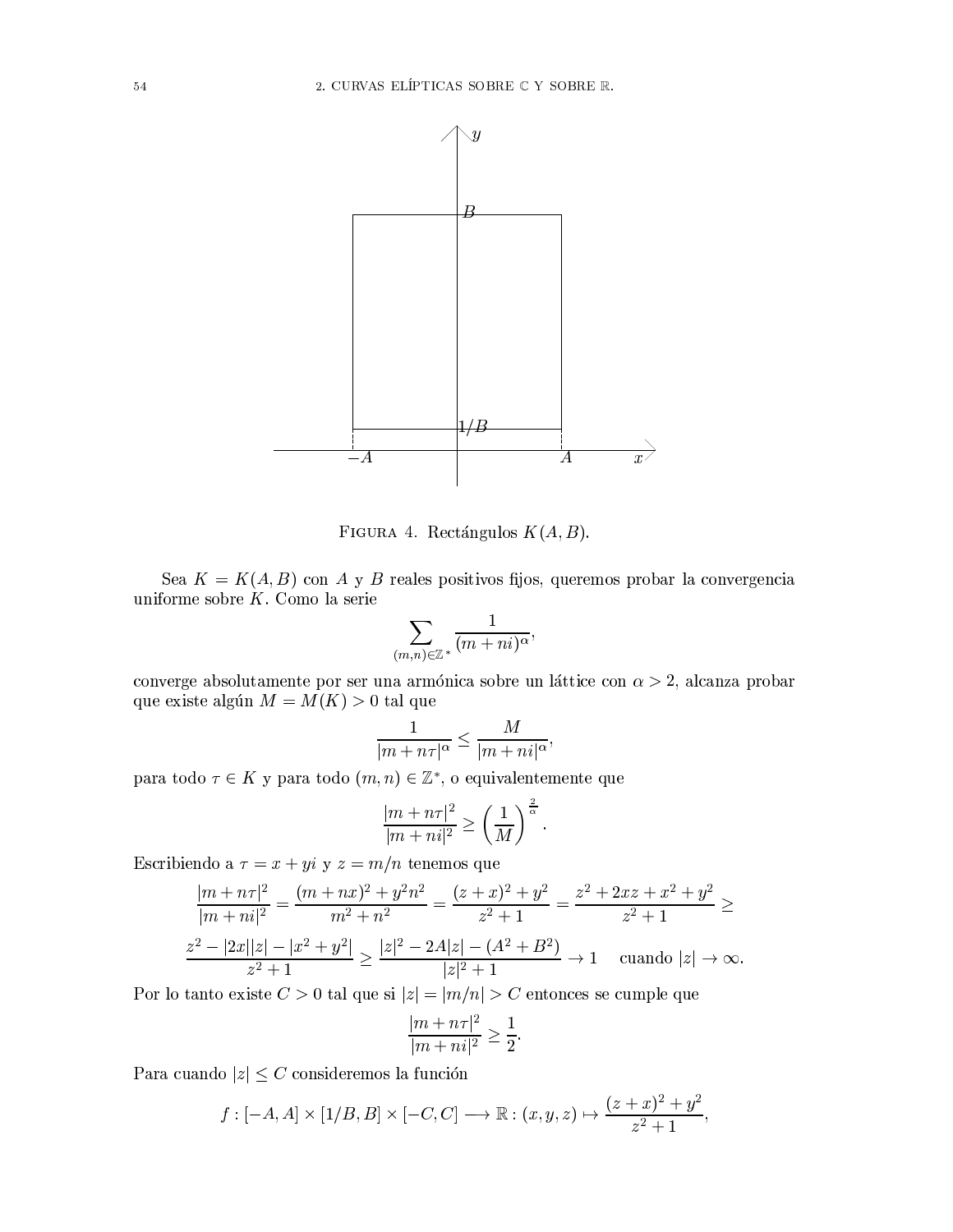f es una función continua con dominio compacto, por lo tanto  $Im(f)$  es un subconjunto compacto de R así que la función f tiene mínimo m, como f es una función no negativa y que no se anula (pues  $f(x, y, z) = 0 \Rightarrow y = 0$ ) entonces  $m > 0$ .

Por lo tanto alcanza elegir  $M > 0$  tal que

$$
\left(\frac{1}{M}\right)^{\frac{2}{\alpha}} = \min\left\{\frac{1}{2}, m\right\},\,
$$

por ejemplo  $M = min\left\{\frac{1}{2}, m\right\}^{-\frac{\alpha}{2}}$  lo cual termina la prueba.

Como observamos este teorema prueba la analiticidad de  $J$  como función del semiplano superior. El siguiente paso para probar la modularidad de  $J$  es probar que es una función invariante por la acción del grupo modular.

2.2.2. Invariancia de J por la acción de  $\Gamma$ . Como las funciones  $g_2$  y  $g_3$  son funciones de retículos, también  $\Delta$  lo es y por lo tanto también J.

PROPOSICIÓN 2.27. J es invariante por la acción del grupo modular.

DEMOSTRACIÓN. Sea  $\tau \in \mathbb{H}$  y  $A \in \Gamma$ , escribamos:

$$
A = \begin{pmatrix} a & b \\ c & d \end{pmatrix}
$$

con a, b, c y d enteros tales que  $ab - cd = 1$ . Se quiere probar que  $J(A\tau) = J(\tau)$  donde la acción por el grupo modular venia dada por

$$
A\tau = \frac{a\tau + b}{c\tau + d}.
$$

Sea L el retículo generado por 1 y  $\tau$ , y L' el retículo generado por  $\omega_1 = c\tau + d$  y  $\omega_2 = a\tau + b.$ 

Tenemos que

$$
J(\tau) = J(1, \tau) = J(\mathbb{L})
$$

y por otra parte que:

$$
J(A\tau) = J(1, A\tau) = J(c\tau + d, a\tau + b) = J(\omega_1, \omega_2) = J(\mathbb{L}'),
$$

donde en el segundo igual se usó el hecho de que  $J$  es homogenea de grado 0. Así que para probar que  $J(A\tau) = J(\tau)$  alcanza probar que los retículos  $\mathbb{L} \times \mathbb{L}'$  coinciden.

Es inmediato ver que  $\mathbb{L}' \subset \mathbb{L}$  puesto que

 $\mathbf{1}$ 

$$
\omega_1 = c \cdot \tau + d \cdot 1 \in \mathbb{L} \quad \text{y} \quad \omega_2 = a \cdot \tau + b \cdot 1 \in \mathbb{L}.
$$

Por otra parte tenemos que

$$
a\omega_1 - c\omega_2 = ac\tau + ad - ac\tau - bc = ad - bc = 1
$$

y que

$$
-b\omega_1 + d\omega_2 = -bc\tau - bd + ad\tau + bd = (ad - bc)\tau = \tau.
$$

Asi que

$$
= a\omega_1 - c\omega_2 \in \mathbb{L}' \quad \text{y} \quad \tau = -b\omega_1 + d\omega_2 \in \mathbb{L}',
$$

de donde obtenemos la otra inclusión  $\mathbb{L} \subset \mathbb{L}'$  y por lo tanto la igualdad que queriamos.  $\Box$ 

 $\Box$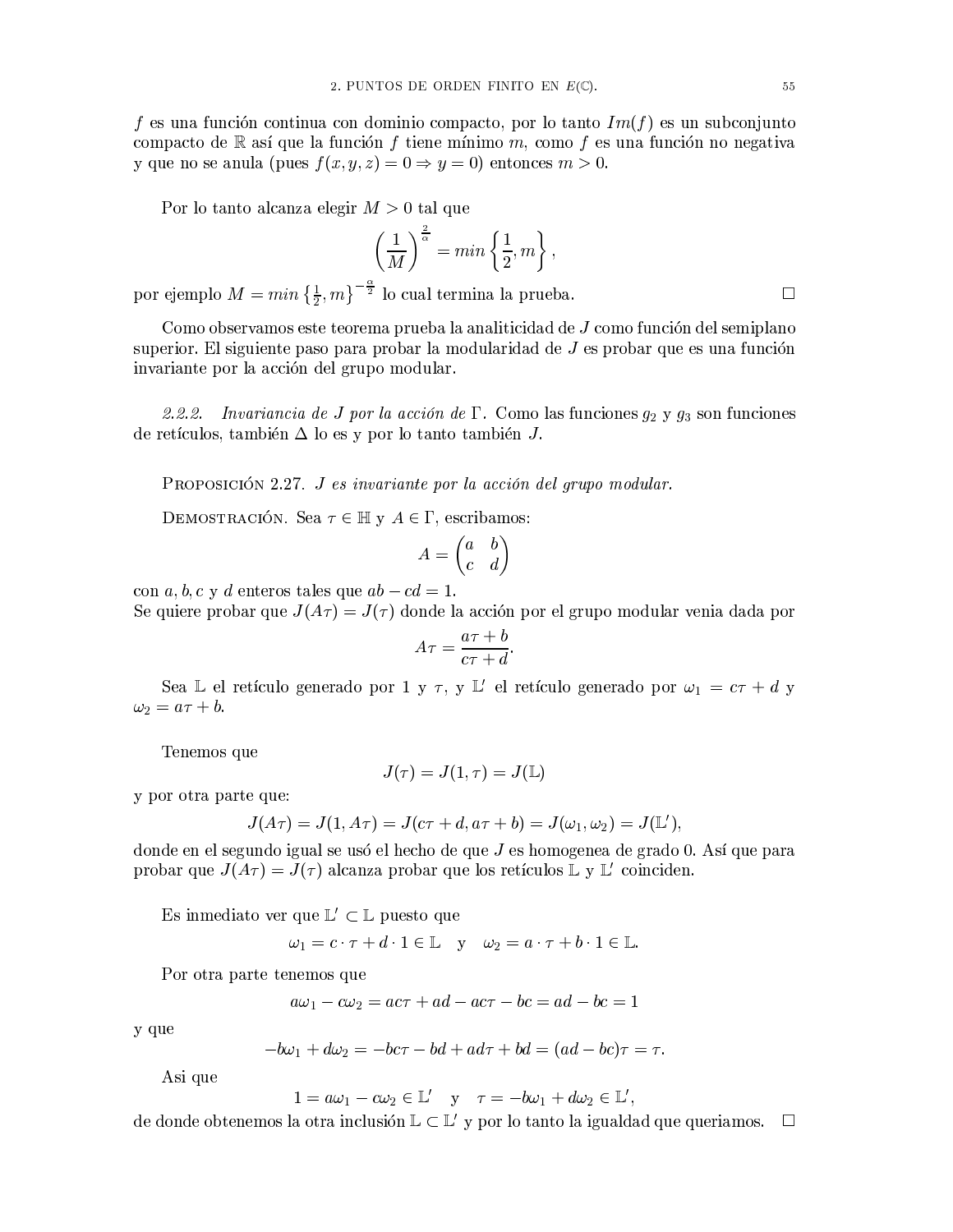Como último paso para probar la modularidad probaremos que J es meromorfa en  $\infty$ , más aún probaremos que J tiene un polo de primer orden en  $\infty$ .

2.2.3. Desarrollo de Fourier de J. Observemos que

$$
g_2(\tau+1) = 60 \sum_{(m,n)\in\mathbb{Z}^2-\{(0,0)\}} \frac{1}{(m+n(\tau+1))^{\alpha}} = 60 \sum_{(m,n)\in\mathbb{Z}^*} \frac{1}{((m+n)+n\tau)^{\alpha}}
$$

pero mientras  $(m, n)$  recorre todo  $\mathbb{Z}^2 - \{(0, 0)\}\)$  también lo hace  $(m+n, n)$  así que  $g_2(\tau+1) =$  $q_2(\tau)$ .

De manera similar se vé que  $g_3(\tau + 1) = g_3(\tau)$ , así que ambas tienen un desarrollo de Fourier.

LEMA 2.28. Si  $m \in \mathbb{Z}$  con  $m > 1$  y consideramos  $f : \mathbb{H} \to \mathbb{C}$  dada por

$$
f(\tau) = \sum_{n=-\infty}^{+\infty} \frac{1}{(n+\tau)^m},
$$

entonces f es periódica de período 1 y posee un desarrollo en serie de Fourier de la forma

$$
f(\tau) = (-1)^m \frac{(2\pi i)^m}{(m-1)!} \sum_{n=1}^{\infty} n^{m-1} q^n,
$$

donde  $q = e^{2\pi i \tau}$ .

DEMOSTRACIÓN. Partimos de una identidad para la cotagente:

$$
\pi \cot \left(\pi \tau\right) = \frac{1}{\tau} + \sum_{n=-\infty}^{+\infty} \frac{1}{n \neq 0} \left(\frac{1}{n+\tau} - \frac{1}{n}\right) \tag{30}
$$

Por otra parte tenemos que

$$
\pi \cot g(\pi \tau) = \pi \frac{\cos(\pi \tau)}{\sec(n \pi \tau)} = \pi i \frac{e^{\pi \tau i} + e^{-\pi \tau i}}{e^{\pi \tau i} e^{-\pi \tau i}} = -\pi i \frac{e^{2\pi i \tau} + 1}{e^{2\pi i \tau} - 1} = -\pi i \frac{1+q}{1-q} = \pi (1+q) \sum_{n=0}^{\infty} q^n = -\pi i \left( \sum_{n=0}^{\infty} q^n + \sum_{n=1}^{\infty} q^n \right) = -\pi i \left( 1 + 2 \sum_{n=1}^{\infty} q^n \right).
$$

Observemos que como  $\tau \in \mathbb{H}$  entonces  $q = e^{2\pi i \tau}$  pertence al disco unidad, luego es válido el desarrollo en serie de potencias de  $q$  en la quinta igualdad.

Sustituyendo en (30) nos queda que

$$
\frac{1}{\tau} + \sum_{n=-\infty}^{+\infty} \frac{1}{n\neq 0} \left( \frac{1}{n+\tau} - \frac{1}{n} \right) = -\pi i \left( 1 + 2 \sum_{n=1}^{\infty} q^n \right),
$$

derivando ambos lados respecto de  $\tau$  nos queda

$$
\frac{1}{\tau^2} - \sum_{n=-\infty}^{+\infty} \frac{1}{(n+\tau)^2} = -2\pi i \sum_{n=1}^{\infty} nq^{n-1} (2\pi i q),
$$

o bien

$$
\sum_{n=-\infty}^{+\infty} \frac{1}{(n+\tau)^2} = -(2\pi i)^2 \sum_{n=1}^{\infty} nq^n.
$$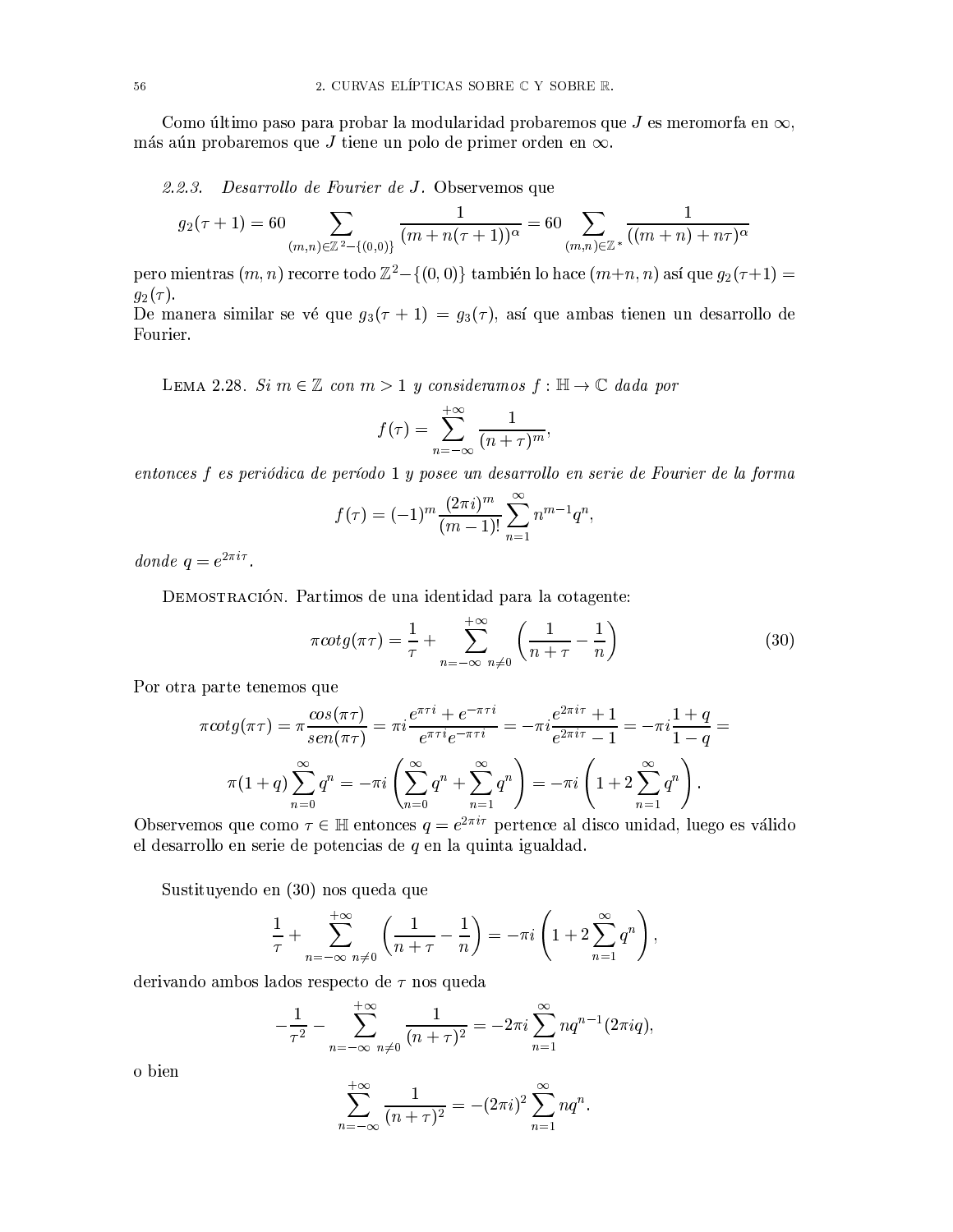Continuamos derivando con respecto de  $\tau$  de ambos lados hasta  $m$  veces

$$
2\sum_{n=-\infty}^{+\infty} \frac{1}{(n+\tau)^3} = -(2\pi i)^3 \sum_{n=1}^{\infty} n^2 q^n
$$
  

$$
-3! \sum_{n=-\infty}^{+\infty} \frac{1}{(n+\tau)^4} = -(2\pi i)^4 \sum_{n=1}^{\infty} n^3 q^n
$$
  

$$
4! \sum_{n=-\infty}^{+\infty} \frac{1}{(n+\tau)^3} = -(2\pi i)^5 \sum_{n=1}^{\infty} n^4 q^n
$$
  

$$
\vdots
$$
  

$$
(-1)^{m-1} (m-1)! \sum_{n=-\infty}^{+\infty} \frac{1}{(n+\tau)^m} = -(2\pi i)^m \sum_{n=1}^{\infty} n^{m-1} q^n
$$

Despejando de la última ecuación tenemos

$$
f(\tau) = \sum_{n=-\infty}^{+\infty} \frac{1}{(n+\tau)^m} = (-1)^m \frac{(2\pi i)^m}{(m-1)!} \sum_{n=1}^{\infty} n^{m-1} q^n.
$$

Ahora podemos calcular el desarrollo de Fourier para  $g_2$  y  $g_3$ .

TEOREMA 2.29. Las funciones  $g_2$  y  $g_3$  poseen un desarrollo de Fourier de la forma

$$
g_2(\tau) = \frac{4\pi^4}{3} \left( 1 + 240 \sum_{k=1}^{\infty} \theta_3(k) q^k \right) \qquad y \qquad g_3(\tau) = \frac{8\pi^6}{27} \left( 1 - 504 \sum_{k=1}^{\infty} \theta_5(k) q^k \right),
$$

válidos para todo  $\tau \in \mathbb{H}$  donde  $q = e^{2\pi i \tau}$  y  $\theta_n(k) = \sum_{d|k} d^n$  es la función divisor de orden  $\overline{n}$ .

DEMOSTRACIÓN. Recordemos que

$$
\frac{1}{60} g_2(\tau) = \sum_{(m,n)\in\mathbb{Z}^2 - \{(0,0)\}} \frac{1}{(m+n\tau)^4}
$$

En virtud de la convergencia absoluta podemos partir la suma en dos sumas según los índices pertenezcan o no al conjunto  $A = \{(m, 0) : m \in \mathbb{Z}, m \neq 0\}$ , nos queda

$$
\frac{1}{60}g_2(\tau) = \sum_{(m,n)\in A} \frac{1}{(m+0\cdot\tau)^4} + \sum_{n=1}^{+\infty} \sum_{m=-\infty}^{+\infty} \left\{ \frac{1}{(m+n\tau)^4} + \frac{1}{(m-n\tau)^4} \right\}.
$$
 (31)

Ahora por un lado tenemos

$$
\sum_{(m,n)\in A} \frac{1}{(m+0\cdot\tau)^4} = \sum_{m=1}^{+\infty} \left(\frac{1}{m^4} + \frac{1}{(-m)^4}\right) = 2\sum_{m=1}^{\infty} \frac{1}{m^4} = 2\zeta(4) = \frac{2\pi^4}{90}.
$$
 (32)

Por otra parte

$$
\sum_{n=1}^{+\infty} \sum_{m=-\infty}^{+\infty} \left\{ \frac{1}{(m+n\tau)^4} + \frac{1}{(m-n\tau)^4} \right\} = 2 \sum_{n=1}^{+\infty} \sum_{m=-\infty}^{+\infty} \frac{1}{(m+n\tau)^4} =
$$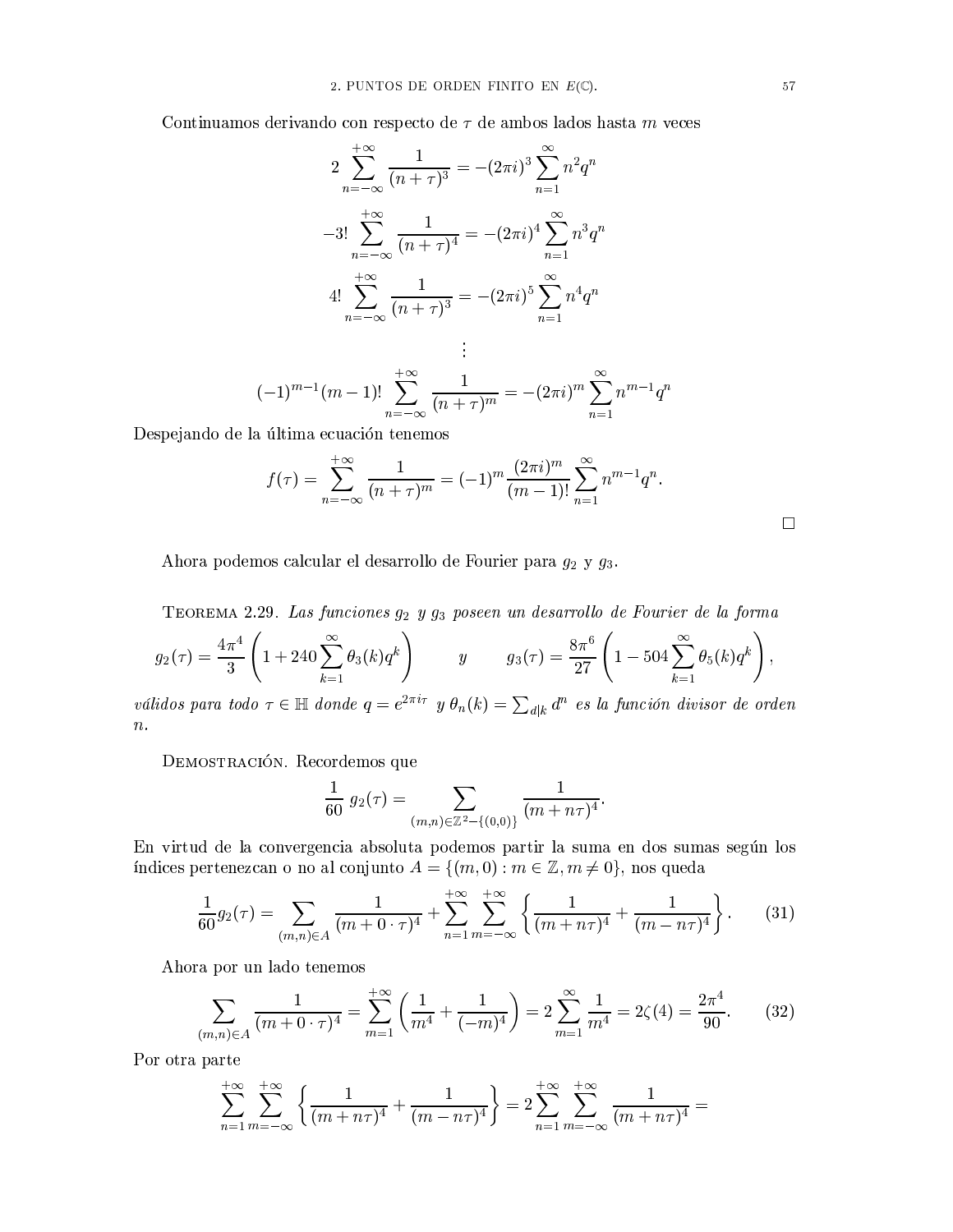$$
= \frac{16\pi^4}{3} \sum_{n=1}^{\infty} \sum_{r=1}^{\infty} r^3 q^{nr} = \frac{16\pi^4}{3} \sum_{k=1}^{\infty} \left( \sum_{d|k} d^3 \right) q^k,
$$
 (33)

donde el primer igual es porque  $1/(m - n\tau)^4 = 1/(-m + n\tau)^4$  y mientras  $(m, n)$  recorre  $\mathbb{Z} \times \mathbb{Z}^+$  también lo hace  $(-m, n)$ , luego reordeno la serie lo cual es posible por la convergencia absoluta; en el segundo igual hemos usado el lema anterior y en la última igualdad hemos reordenado en potencias de  $q$  lo cual es posible también gracias a la convergencia absoluta.

Finalmente, multiplicando ambos miembros de la ecuación (31) por 60 y sustituyendo cada sumando por los resultados de (32) y (33) nos queda

$$
g_2(\tau) = 60 \left( \frac{2\pi^4}{90} + \frac{16\pi^4}{3} \sum_{k=1}^{\infty} \theta_3(k) q^k \right) = \frac{4\pi^4}{3} + 20.16\pi^4 \sum_{k=1}^{\infty} \theta_3(k) q^k = \frac{4\pi^4}{3} \left( 1 + 240 \sum_{k=1}^{\infty} \theta_3(k) q^k \right)
$$

De forma análoga tenemos un resultado similar para  $q_3$ :

$$
g_3(\tau)=\frac{8\pi^6}{27}\left(1-504\sum_{k=1}^\infty \theta_5(k)q^k\right)
$$

 $\Box$ 

Observemos que hemos probado la analiticidad de  $q_2$  y  $q_3$  en el infinito lo cual implica a su vez la analiticidad de  $\Delta = g_2^3 - 27g_3^2$  y por lo tanto  $J = g_2^3/\Delta$  será una función meromorfa en el infinito que era lo que faltaba ver para probar que  $f$  es una función modular v por lo tanto sobrevectiva.

Para culminar esta sección probaremos que J posee un polo de primer orden en el infinito que como habíamos observado anteriormente esto implica la invectividad de J (restricta a  $R(\Gamma) - \{\infty\}$  con la convención sobre los bordes).

PROPOSICIÓN 2.30. J es una función modular con un polo de primer orden en el infinito (es decir  $\widehat{J}$  posee un polo de primer orden en cero).

 $D$ EMOSTRACIÓN. La modularidad de  $J$  ya la tenemos probada como mencionamos en la observación anterior. Como  $J = g_2^3/\Delta$  entonces  $\hat{J} = \hat{g}_2^3/\hat{\Delta}$ , como  $\hat{g}_2$  es analítica en el origen y  $\hat{g}_2(0) = \frac{4\pi^4}{3} \neq 0$  entonces para probar que  $\hat{J}$  posee un polo de primer orden en  $q=0$  alcanza probar que  $\widehat{\Delta}$  posee un cero de primer orden en  $q=0$ .

Tenemos que  $\hat{\Delta} = \hat{g_2}^3 - 27\hat{g_3}^2$  ahora utilizamos los desarrollos en serie de Fourier de  $g_2$  y  $g_3$  cuyos coeficientes son por definición los del desarrollo alrededor del origen de  $\widehat{g_2}$  y  $\widehat{g}_3$  tenemos entonces

$$
\widehat{g_2}(q) = \frac{4\pi^4}{3} \left( 1 + 240 \sum_{k=1}^{\infty} \theta_3(k) q^k \right) \qquad \text{y} \qquad \widehat{g_3}(q) = \frac{8\pi^6}{27} \left( 1 - 504 \sum_{k=1}^{\infty} \theta_5(k) q^k \right),
$$

así que

$$
\widehat{g}_2(0) = \frac{4\pi^4}{3}
$$
 y  $\widehat{g}_3(0) = \frac{8\pi^6}{27}$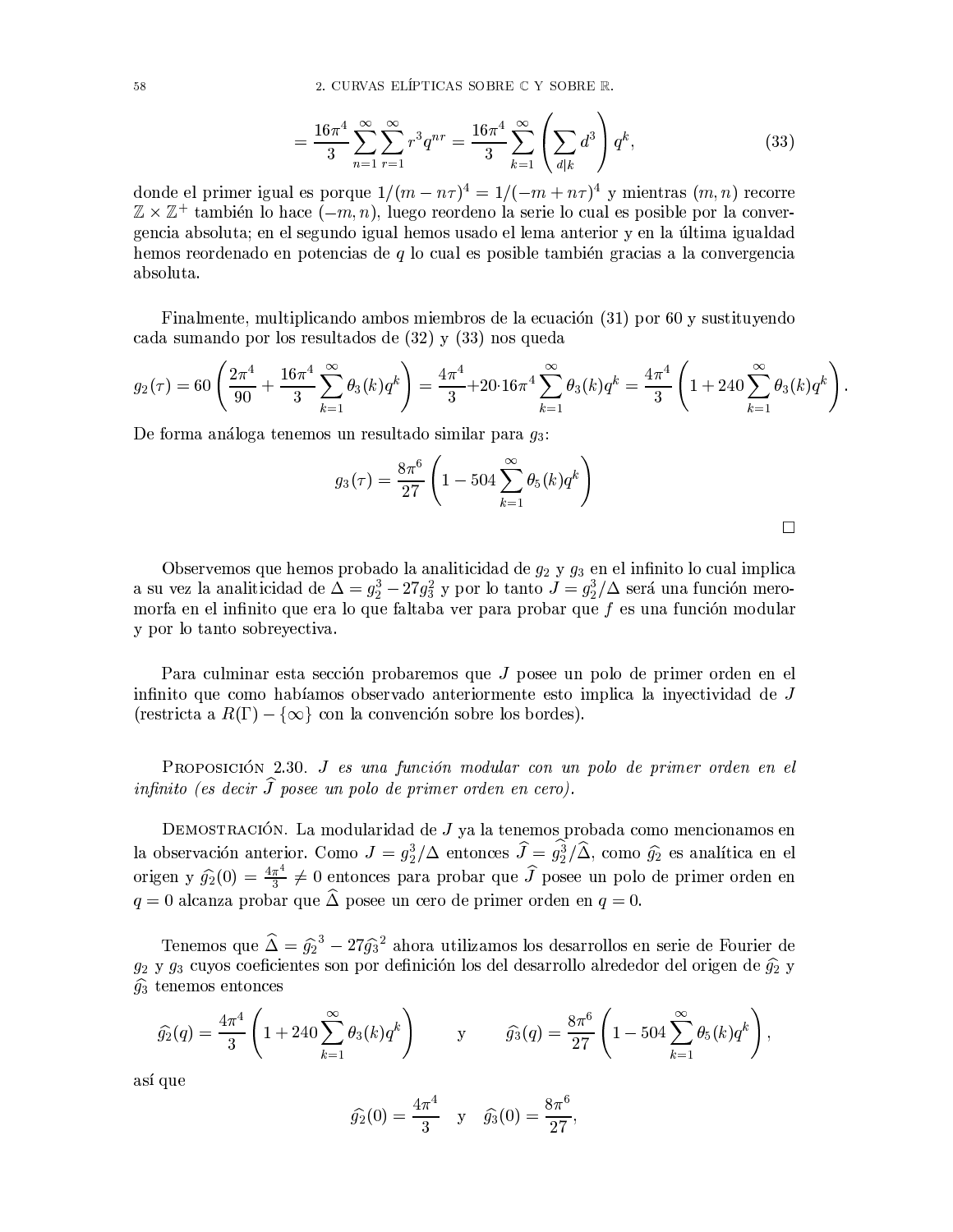luego

$$
\widehat{\Delta}(0) = \widehat{g_2}^3(0) - 27 \widehat{g_3}^2(0) = \left(\frac{4\pi^4}{3}\right)^3 - 27\left(\frac{8\pi^6}{27}\right)^2 = 0.
$$

Para ver que el cero es de primer orden calculemos primero los valores de  $\hat{g_2}'$  y  $\hat{g_3}$  en el origen:

$$
\widehat{g_2}'(0) = \frac{4\pi^4}{3} \cdot 240\theta_3(1) = 320\pi^4 \widehat{g_3}'(0) = \frac{8\pi^6}{27} \cdot (-504)\theta_5(1) = -\frac{448\pi^6}{3}
$$

puesto que  $\theta_n(1) = 1^n = 1$  para todo  $n \ge 1$ .

Finalmente el cero es de primer orden puesto que

$$
\widehat{\Delta}'(0) = 3\widehat{g_2}^2(0)\widehat{g_2}'(0) - 27 \cdot 2\widehat{g_3}(0)\widehat{g_3}'(0) = 3\left(\frac{4\pi^4}{3}\right)^2 \cdot 320\pi^4 - 27 \cdot 2\left(\frac{8\pi^6}{27}\right) \cdot \left(-\frac{448\pi^6}{3}\right) > 0.
$$

### Puntos de orden finito en  $E(\mathbb{R})$ .  $3.$

Aquí estudiaremos los puntos de orden finito sobre una curva elíptica definida sobre los reales, probaremos que los puntos de orden m forman o bien un grupo cíclico de m elementos o bien es el producto de un grupo cíclico por un grupo de dos elementos.

La herramienta que usaremos aquí para atacar este problema son los grupos de Lie. Un grupo de Lie es una variedad diferenciable  $\mathcal G$  con una operación binaria que le da estructura de grupo, se le pide además que la operación de suma y tomar inverso sean funciones diferenciables.

Sea  $E: Y^2 = X^3 + aX + b$  una curva elíptica con  $a, b \in \mathbb{R}, E$  posee estructura de variedad diferenciable unidimensional, en efecto si  $F(X, Y) = X^3 + aX + b - Y^2$  tenemos que  $\nabla F(x, y) \neq (0, 0)$  para todo  $(x, y) \in E$  pues E es no singular (y por lo tanto el polinomio  $f(X) = X^3 + aX + b$  no posee raíces dobles) así que por el Teorema de la función implícita E se parametriza con una variable alrededor de todo punto  $(x, y) \in E$ . Para el punto  $[0:1:0]$ tomemos la ecuación proyectiva de la cúbica  $E: Y^2Z = X^3 + aXZ^2 + bZ^3$  y la miramos nuevamente en el plano afín  $Y = 1$ , nos queda  $E: Z = X^3 + aXZ^2 + bZ^3$ , aquí tenemos que el polinomio  $F(X, Z) = X^3 + aXZ^2 + bZ^3 - Z$  que verifica  $\nabla F(0, 0) = (0, -1) \neq (0, 0)$ así que F se puede parametrizar diferenciablemente con una variable alrededor de  $(0,0)$ (que corresponde al punto  $[0:1:0]$  de E).

La operación de suma en la curva elíptica resulta una función diferenciable al igual que tomar opuesto, esto se deduce observando las fórmulas explícitas para la ley de grupo (que resultan funciones racionales de sus variables).

Llamemos  $f(X) = X^3 + aX + b$ , la curva elíptica  $E: Y^2 = f(X)$  tendrá una o dos componentes conexas según  $f$  posea una o tres raíces reales (ver figura).

Como todo grupo de Lie unidimensional compacto es isomorfo a  $S<sup>1</sup>$  con la multiplicación compleja, para el caso en que f posea una única raíz real tenemos que  $(E, \oplus)$  es isomorfo a  $(S^1, \cdot)$ , así que los puntos de orden divisor de m en E es isomorfo al de los puntos de orden divisor de  $m$  en  $S^1$  que es el grupo de las raíces  $m$ -ésimas de la unidad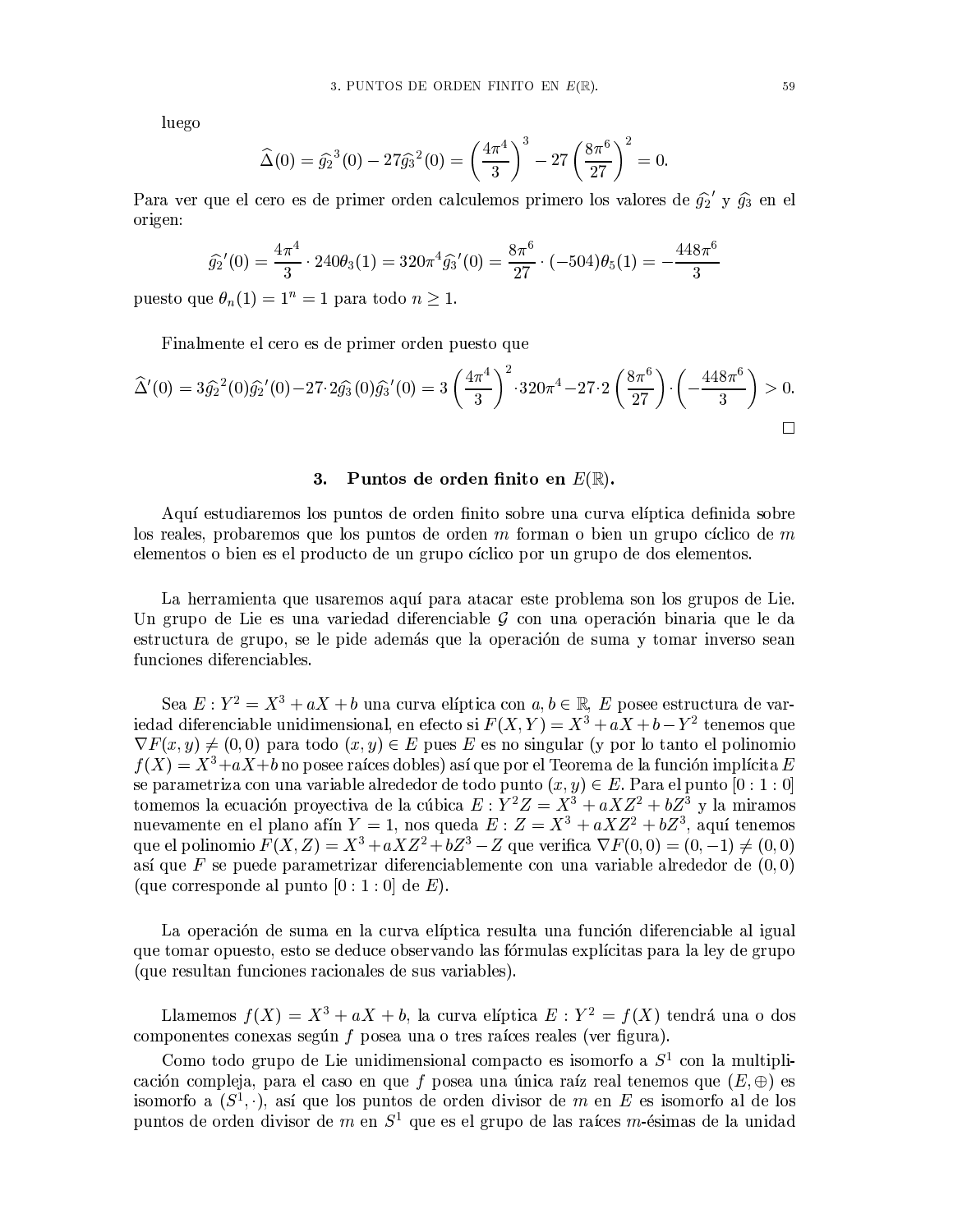

FIGURA 5. Curvas elípticas sobre R

que es a su vez isomorfo a  $\mathbb{Z}_m$ .

Para el caso en que f se escinda en  $\mathbb R$  tenemos que  $E(\mathbb R)$  posee dos componentes conexas, llamemos  $E_0$  la componente que contiene al elemento neutro del grupo  $\mathcal{O} = \begin{bmatrix} 0 \\ \end{bmatrix}$ 1 : 0. Si  $x, y \in E_0$ , como la función  $S_x : E \to E$ :  $S_x(a) = x + a$  es continua entonces lleva la componente conexa  $E_0$  es otra componente conexa que contiene a  $S_x(\mathcal{O}) = x$  y por lo tanto es la misma  $E_0$ , esto prueba que  $x + y = S_x(y) \in E_0$ . De la misma manera tenemos que  $I: E \to E$  lleva  $E_0$  a  $E_0$  y por lo tanto tenemos que  $E_0$  es un subgrupo de E.

Si  $x \notin E_0$  entonces  $x + E_0$  es la componente conexa de  $E$  que no contiene al neutro, en efecto,  $a \mapsto x + a$  es continua, entonces lleva la componente conexa  $E_0$  en otra componente conexa que contiene a  $x + \mathcal{O} = x \in E_0$ , entonces  $E = E_0 \oplus x + E_0$  para todo  $x \notin E_0$  y por lo tanto el grupo cociente  $E/E_0 = \{E_0, x + E_0\}$  es isomorfo a  $\mathbb{Z}_2$ .

El isomorfismo que lleva  $E/E_0$  en  $\mathbb{Z}_2$  es la función que lleva  $E_0 \rightarrow 0$  y  $E_1 \rightarrow 1$  donde  $E_1$  es la componente conexa de E que no contiene a la identidad.

Ahora definimos la función

$$
\varphi: E \longrightarrow \frac{E}{E_0} \times E_0 : \varphi(x) = \left\{ \begin{array}{l} (C(x), x) \\ (C(x), x - c) \end{array} \right.
$$

donde  $C(x)$  denota la componente conexa de E que contiene a x y c es cualquiera de los dos puntos de corte del eje real con E que pretenecen a la componente conexa de E que no contiene al punto  $\mathcal{O}$  (la coodenada en X de c es nula y por lo tanto  $2c = \mathcal{O}$ ).

Veamos que es un morfismo: en la primera coordenada es claro pues es la proyección sobre el cociente, en la segunda solo queda chequear el caso en que  $x, y \in E_1$  (los otros son claros), para este caso tenemos que  $x+y \in E_1+E_1=E_0$  y por lo tanto  $\varphi(x+y)=(E_0,x+y)$ mientras que  $\varphi(x) + \varphi(y) = (E_1, x - c) + (E_1, y - c) = (E_1 + E_1, (x - c) + (y - c)) =$  $(E_0, x + y - 2c) = (E_0, x + y).$ 

Es claramente inyectiva, para ver que es sobre tomemos  $a \in \rightarrow E/E_0 \times E_0$ , si  $a = (E_0, x)$  tenemos que  $a = \varphi(x)$  pues  $x \in E_0$ , si  $a = (E_1, x)$  tenemos que  $x - c \in E_1$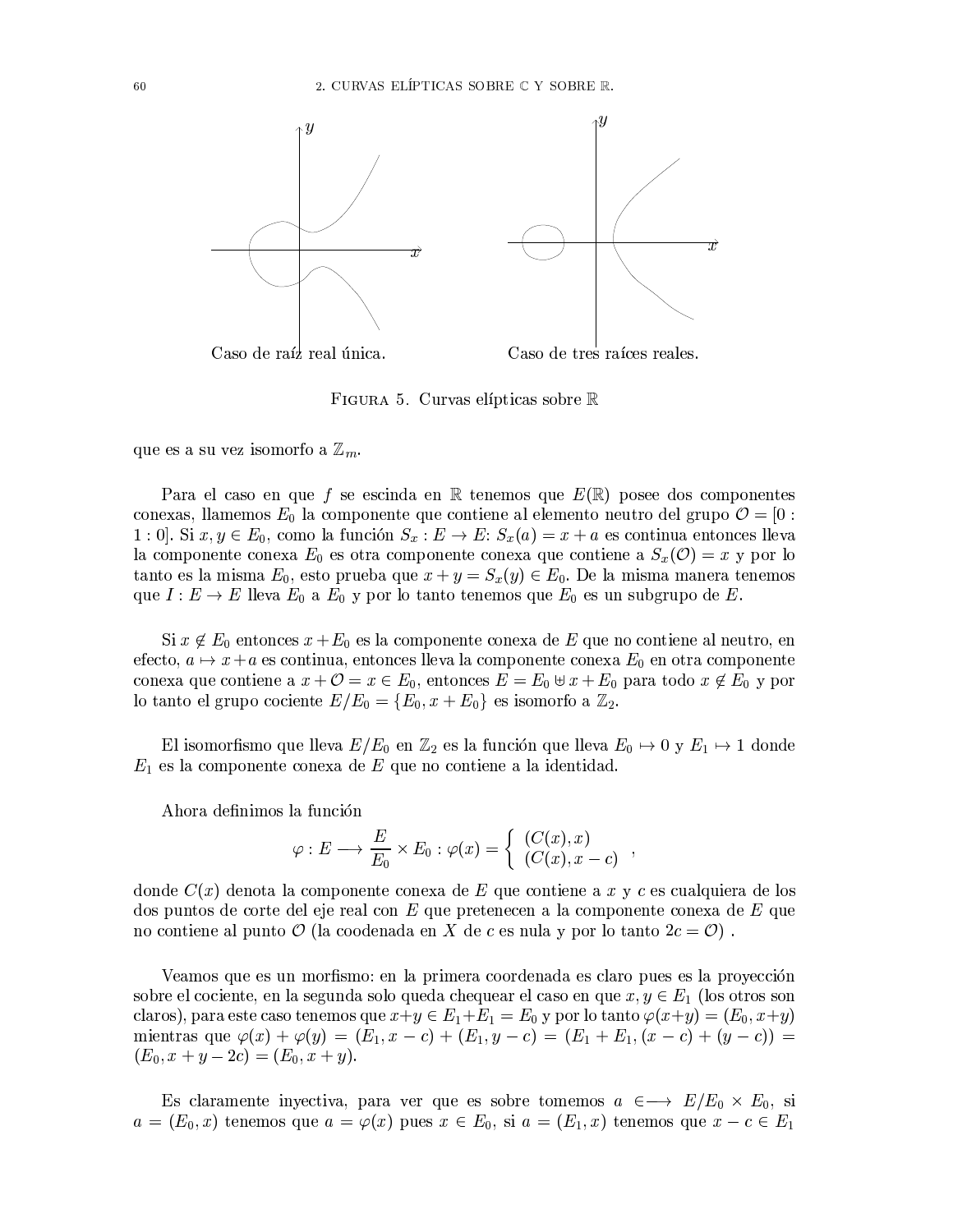(pues  $x \in E_0$  y  $c \in E_1$ ) y por lo tanto  $\varphi(x-c) = (E_1, (x-c) - c) = (E_1, x - 2c) = (E_1, x)$ .

Como  $E_0$  es un subgrupo de Lie de  $E$  que es conexo, compacto y unidimensional entonces es isomorfo al grupo  $S^1$  con la multiplicación compleja y por lo tanto  $\varphi$  induce un isomorfismo entre  $(E, \oplus)$  con el grupo producto  $(\mathbb{Z}_2, +) \times (S^1, \cdot)$ .

Observemos que un punto de orden divisor de m en  $\mathbb{Z}_2 \times S^1$  es de la forma  $(\epsilon, x)$  donde  $m\epsilon = 0$  (mód 2) y  $x^m = 1$ ; si m es par la primer condición se verifica trivialmente y solo se requiere que  $x$  pertenezca al grupo de las raíces  $m$ -ésimas de la unidad y por lo tanto los elementos de orden divisor de m forman un grupo isomorfo a  $\mathbb{Z}_2 \times \mathbb{Z}_m$ . Para el caso en que m sea impar, la condición  $m\epsilon = 0 \pmod{2}$  es equivalente a pedir que  $\epsilon = 0 \pmod{2}$  y por lo tanto el subgrupo de los elementos de orden divisor de m forman un grupo isomorfo a  $\mathbb{Z}_m$ .

En resumen, tenemos dos casos:

- Si f posee una única raíz real entonces  $E(\mathbb{R})[m] \simeq \mathbb{Z}_m$ . 1.
- Si f posee this time rate from the motion  $\sum_{n=1}^{\infty}$  of  $\mathbb{Z}_m$  is m es impartions  $E(\mathbb{R})[m] \simeq \begin{cases} \mathbb{Z}_m$  si m es impartions  $\mathbb{Z}_2 \times \mathbb{Z}_m$  si m es particles particles rates rates rates rates entonces  $E(\math$  $2.$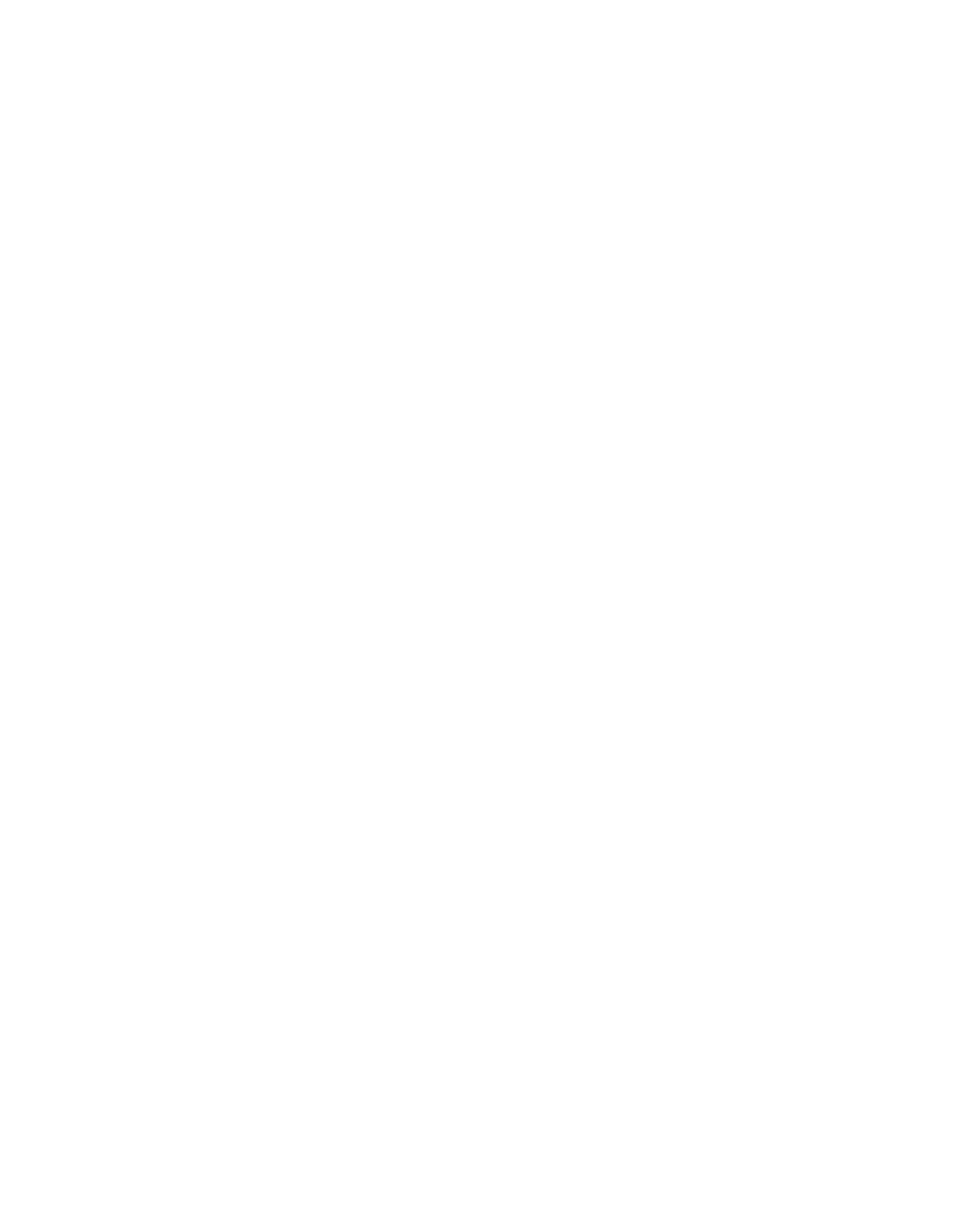# CAPíTULO 3

# Puntos de orden finito en  $E(\mathbb{Q})$ .

#### Puntos de orden finito en  $E(\mathbb{Q})$ . 1.

En las secciones anteriores nos hemos encargado de estudiar los puntos de orden finito en  $E(\mathbb{C})$  y  $E(\mathbb{R})$ , ahora nos encargaremos de ver que pasa para el caso racional.

Partamos con una curva elíptica  $E/\mathbb{Q}$ , supongamos que venga dada por una ecuación  $E: Y^2 = X^3 + aX + b$  con  $a, b \in \mathbb{Q}$ , si m es el mínimo común múltiplo de los denominadores de *a* y *b* entonces la ecuación que define E puede escribirse como  $m^6Y^2 = m^6X^3 + m^6aX + m^6b$  o equivalentemente  $(m^2Y)^3 = (m^2X)^3 + am^4(m^2X) + bm^6$  con el cambio de variable  $(A, B) = (m^2 X, m^2 Y)$  podemos escribir la curva  $B^2 = A^3 + sA + t$ donde los coeficientes  $s = am^4$ ,  $t = bm^6$  son enteros. De aquí en más supondremos que la curva viene dada en su forma de Weiestrass reducida y que los coeficientes además son enteros.

El objetivo de esta sección es probar el Teorema de Nagell-Lutz que enunciaremos a continuación:

TEOREMA 3.1 (Teorema de Nagell-Lutz.). Sea E :  $Y^2 = f(X)$ , donde  $f(X) =$  $X^3 + aX + b \in \mathbb{Z}[X].$ 

 $Si P = (x, y)$  es un punto de orden finito de  $E(\mathbb{Q})$  entonces:

- 1. El punto P tiene coordenadas enteras.
- $y = 0$  (para el caso ord(P) = 2) ó y |  $\Delta$  (para el caso ord(P) > 2), donde  $\Delta$  es  $2.$ el discriminante de f.

El discriminante. Si  $f(X) = X^3 + aX + b \in \mathbb{Z}$ , su discriminante viene dado  $1.1.$ por

$$
\Delta=(\alpha_1-\alpha_2)^2(\alpha_1-\alpha_3)^2(\alpha_2-\alpha_3)^2,
$$

donde  $\alpha_1, \alpha_2$  y  $\alpha_3$  son las raíces complejas de f. Utilizando las relaciones entre coeficientes y raíces también puede escribirse

$$
\Delta = -(4a^3+27b^2)
$$

La propiedad que necesitaremos del discriminante es que puede ser escrito como combinación lineal de  $f y f'$ .

PROPOSICIÓN 3.2. Existen polinomios r y s con coeficientes enteros tales que  $r(x) f(x) + s(x) f'(x) = \Delta.$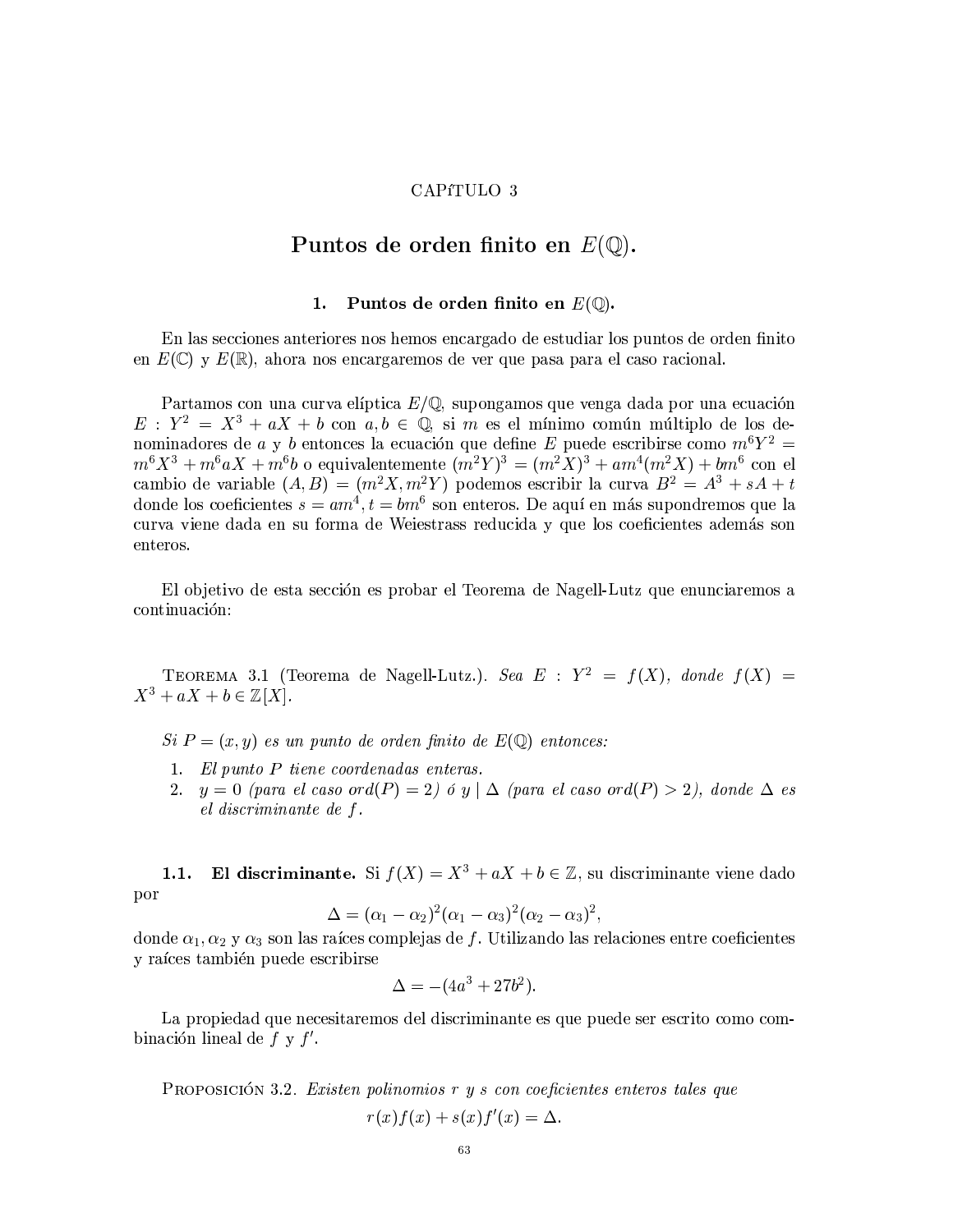DEMOSTRACIÓN. Tomar  $r(X) = 18aX - 27b$  y  $s(x) = -6aX^2 + 9bX - 4a^2$ .  $\Box$ 

Esta proposición es un caso particular de un teorema más general, pero para este caso resulta más sencillo dar fórmulas explícitas para r y s.

La condición de divisibilidad. Supongamos que tenemos probada la primera  $1.2.$ parte de Nagell-Lutz, si P fuese un punto de orden finito entonces también 2P lo será, luego tanto P como  $2P$  tienen coordenadas enteras. La siguiente proposición reduce entonces la prueba del Teorema de Nagell-Lutz a probar solo la primera parte.

PROPOSICIÓN 3.3. Si  $P = (x, y)$  y 2P tienen coordenadas enteras entonces  $y = 0$  o  $y\mid \Delta$ .

DEMOSTRACIÓN. Si  $2P = \mathcal{O}$  entonces  $y = 0$ .

Si  $2P \neq \mathcal{O}$  entonces  $y \neq 0$  y aplicamos la fórmula de duplicación

$$
x(2P) = \left(\frac{f'(x)}{2y}\right)^2 - 2x.
$$

Como  $2P \neq \mathcal{O}$ , por hipótesis  $x(2P) \in \mathbb{Z}$ , luego  $2y | f'(x)$ , así que y |  $f'(x)$ . Por otro lado  $y | y^2 = f(x)$  así que

$$
y | r(x)f(x) + s(x)f'(x) = D,
$$

donde los polinomios  $r, s \in \mathbb{Z}[X]$  son los de la proposición anterior.

**Teorema de Nagell-Lutz.** En esta sección probaremos que los puntos de or- $1.3.$ den finito de la curva elíptica  $E: Y^2 = X^3 + aX + b$  con  $a, b \in \mathbb{Z}$ , tienen coordenadas enteras completando la demostración de Nagell-Lutz.

Sea  $P = (x, y) \in E(\mathbb{Q})$  un punto de orden finito, la idea central para probar que x e y son enteros es probar que sus denominadores no son divisibles por ningún primo  $p$ . Comenzamos escribiendo

$$
x = \frac{m}{np^{\mu}} \quad e \quad y = \frac{u}{wp^{\theta}}
$$

donde m, n, u y w son enteros con mcd{ $mnu, p$ } = 1, y haremos la prueba por absurdo, suponiendo que  $\mu > 0$  ó  $\theta > 0$ .

Como  $(x, y) \in E(\mathbb{Q})$  tenemos que sus coordenadas verifican  $y^2 = x^3 + ax + b$ , sustituyendo  $x \in y$  por sus expresiones como fracciones, nos queda

$$
\frac{u^2}{w^2 p^{2\theta}} = \frac{m^3 + an^2 p^{2\mu} m + n^3 p^{3\mu} b}{n^3 p^{3\mu}}.
$$
\n(34)

 $\Box$ 

Observamos aquí que si  $\mu > 0$  como p no divide a m tenemos que también  $\theta > 0$ . Ahora supongamos que  $\mu < 0$ , multiplicando por  $p^{-3\mu}$  al numerador y denominador del segundo miembro de la ecuación (34) tenemos

$$
\frac{u^2}{w^2p^{2\theta}} = \frac{p^{-3\mu}m^3 + an^2p^{-\mu}m + n^3b}{n^3},
$$

como *n* no es divisible por *p* tenemos  $\theta \leq 0$ .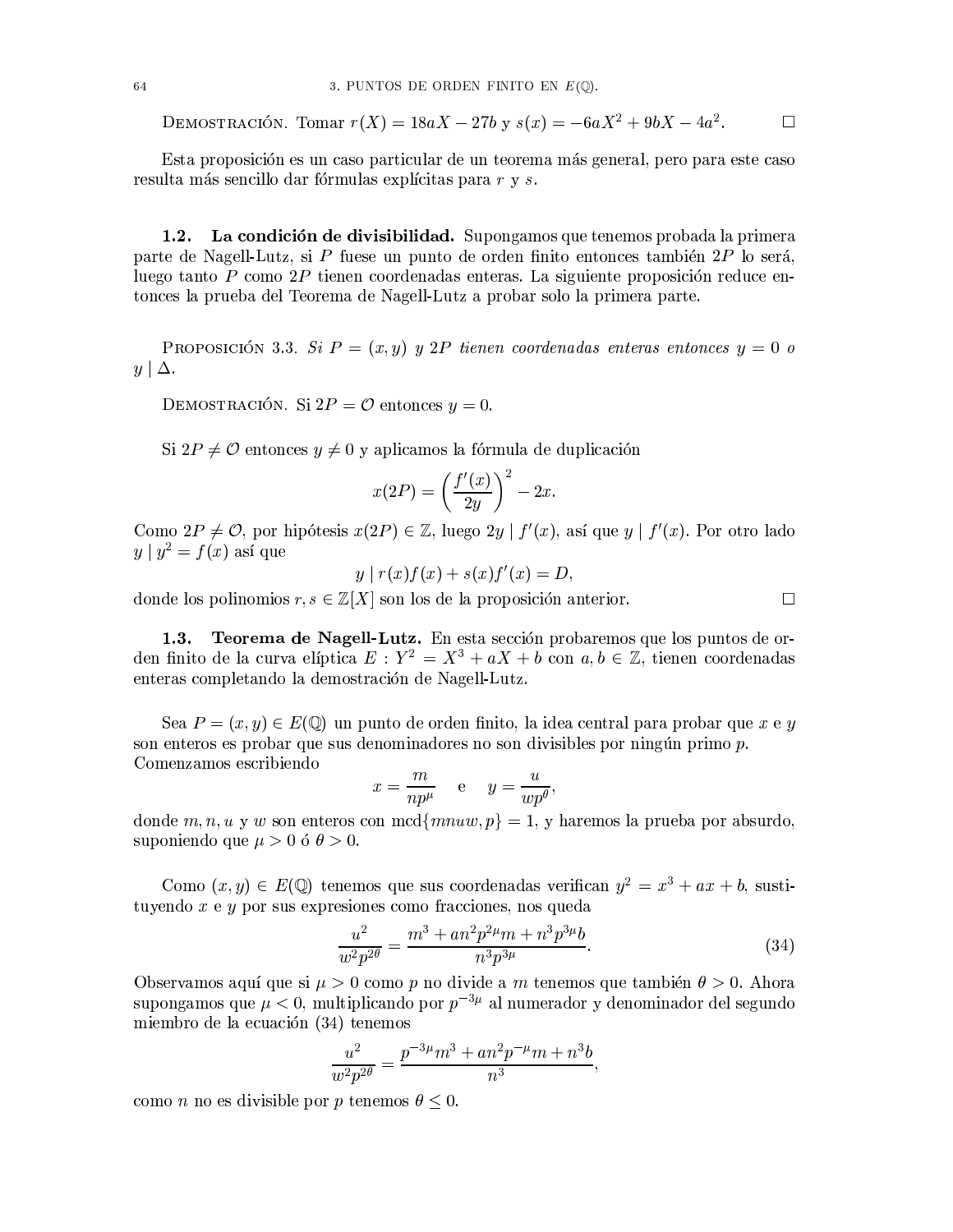Esto prueba que  $\mu > 0 \Leftrightarrow \theta > 0$ , así que tenemos entonces que  $\mu y \theta$  son ambos positivos (y en particular x e y son no nulos) y de la ecuación (34) como mcd $\{m^3 +$  $an^2 p^{2\mu} m + n^3 p^{3\mu} b, p$  = mcd{ $m^3, p$ } = mcd{ $m, p$ } = 1 tenemos  $2\theta = 3\mu > 0$ , así que  $\theta = 3\nu$  y  $\mu = 2\nu$  para algún entero positivo  $\nu$ . Luego los puntos  $P = (x, y) \in E(\mathbb{Q})$  pueden escribirse de la forma

$$
x = \frac{m}{np^{2\nu}} \quad \text{e} \quad y = \frac{u}{wp^{3\nu}}.
$$
 (35)

Consideremos los siguientes subconjuntos de  $E(\mathbb{Q})$ :

$$
C(p^{\nu}) = \{ P = (x, y) \in E(\mathbb{Q}) : \nu_p(x) \leq -2\nu , \nu_p(y) \leq -3\nu \} \cup \{ \mathcal{O} \}
$$

donde para  $z \in \mathbb{Q}$ ,  $z \neq 0$ ,  $\nu_p(z)$  es la valuación p-ádica definida como el único entero k tal que  $z = p^k \frac{m}{n}$  con mcd $\{mn, p\} = 1$  (cuya existencia y unicidad es inmediata a partir de la descomposición única en los enteros). Tenemos una cadena de subconjuntos de  $E(\mathbb{Q})$ :

$$
C(p) \supset C(p^2) \supset C(p^3) \supset \ldots \supset C(p^{\nu}) \supset \ldots
$$

Probamos hasta ahora que si  $P = (x, y) \in E(\mathbb{Q})$  es un punto tal que  $\nu_p(x) < 0$  ó  $\nu_p(y) < 0$ entonces ambos son negativos y pertence a algún  $C(p^{\nu})$  para algún  $\nu \in \mathbb{Z}^{+}$ . Como p solo puede dividir una cantidad finita de veces a los númeradores de  $x e y$  tenemos que existe un  $\nu$  máximo para el cual  $P \in C(p^{\nu}).$ 

La prueba del Teorema de Nagell-Lutz consiste en dos partes que enunciaremos como proposiciones:

PROPOSICIÓN 3.4. Los subconjuntos  $C(p^{\nu})$  para  $\nu \geq 1$  son subgrupos de  $E(\mathbb{Q})$ .

PROPOSICIÓN 3.5. Si denotamos por R al conjunto de racionales con valuación pádica no negativa (o sea tales que p no divida al denominador) tenemos que para cada  $\nu = 1, 2, \ldots$  la función

$$
t_{\nu}: C(p^{\nu}) \longrightarrow \frac{p^{\nu}R}{p^{3\nu}R}
$$
,  $t_{\nu}(P) = \begin{cases} x/y & \text{si } P = (x, y) \\ 0 & \text{si } P = \mathcal{O} \end{cases}$ 

es un morfismo de grupos de kernel  $C(p^{3\nu})$ .

DEMOSTRACIÓN DE NAGELL-LUTZ A PARTIR DE LAS PROPOSICIONES ANTERIORES: Comenzemos tomando un punto  $P = (x, y)$  de orden finito y supongamos que para algún primo p tenemos  $\nu_p(x) < 0$  ó  $\nu_p(y) < 0$ , como ya vimos esto implica que  $\nu_p(x) = -2\nu$  y  $\nu_p(y) = -3\nu$  para algún  $\nu \in \mathbb{Z}^+$ .

Esto implica que  $P \in C(p^{\nu})$  pero  $P \notin C(p^{\nu+1})$ . Sea  $m = \text{ord}(P)$ , conviene separar en dos casos:

Si  $p$  no divide a  $m$  tenemos

$$
0 = t_{\nu}(\mathcal{O}) = t_{\nu}(mP) \equiv mt(p) \pmod{p^{3\nu}}.
$$

Por lo tanto

$$
t_{\nu}(P) \equiv 0 \pmod{p^{3\nu}}
$$

Así que  $P \in \text{Ker}(t_{\nu}) = C(p^{3\nu})$  lo cual es absurdo puesto que  $3\nu > \nu$ .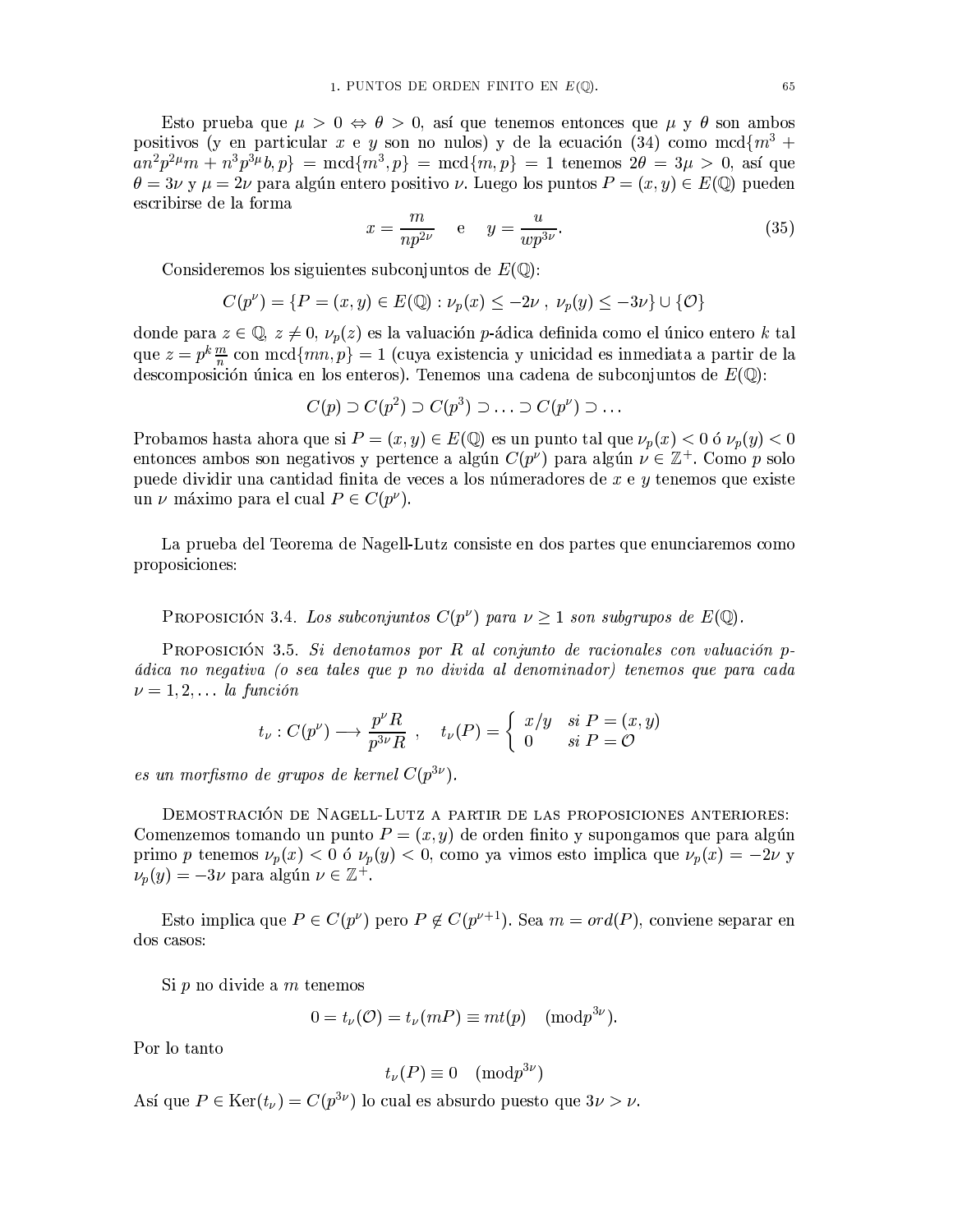Si p divide a m podemos escribir  $m = np$  con  $n \in \mathbb{Z}^+$  y considerar el punto  $P' = nP \in$  $C(p)$  (puesto que  $P \in C(p)$  y  $C(p)$  es un grupo). Consideremos el mayor entero  $\nu$  tal que  $P' \in C(p^{\nu})$ , tenemos

$$
0 = t_{\nu}(\mathcal{O}) = t_{\nu}(pP') \equiv pt_{\nu}(P') \pmod{p^{3\nu}}.
$$

Así que

$$
t_{\nu}(P') \equiv 0 \pmod{p^{3\nu-1}}
$$

Pero  $P = (x, y) \in C(p^{\nu})$  así que  $x' = ap^{-2\nu}$  e  $y' = bp^{-3\nu}$  donde a y b son racionales con valuación p-ádica nula, luego

$$
t_{\nu}(P') = \frac{x}{y} = \frac{a}{b}p^{\nu} \equiv 0 \pmod{p^{3\nu-1}},
$$

como  $\nu_p(\frac{a}{b}) = \nu_p(a) - \nu_p(b) = 0 - 0 = 0$  esto implica que  $\nu \ge 3\nu - 1$  lo cual es absurdo pues  $\nu \ge 1$ .

DEMOSTRACIÓN DE LAS PROPOSICIONES:

Comenzemos considerando el cambio de coordenadas

$$
\varphi: P^2(\mathbb{Q}) \longrightarrow P^2(\mathbb{Q}), \quad [x:y:z] \mapsto [y:z:x].
$$

Es claro que el punto  $[x:y:z] \in P^2(\mathbb{Q})$  verifica la ecuación

$$
E: Y^2Z = X^3 + aXZ^2 + bZ^3
$$

si y solo si el punto  $[z:x:y]$  verifica la ecuación

$$
E' : Z^2 X = Y^3 + aYX^2 + bX^3
$$

de modo que  $\varphi$  resulta un isomorfismo entre las curvas elípticas E y E'. La ecuación afin de esta nueva curva E' (con  $Z = 1$ ) toma la forma

$$
E' : X = Y^3 + aYX^2 + bX^3
$$

Si  $P = (x, y) \in E$  con  $y \neq 0$  entonces  $\varphi(P) = [1 : x : y] = (1/y, x/y)$ . Denotando por  $s = 1/y$  y por  $t = x/y$  tenemos que el punto  $(x, y)$  con  $y \neq 0$  de E le corresponde através de  $\varphi$  el punto  $(s, t)$  de la curva elíptica

$$
E': S = T^3 + aTS^2 + bS^3.
$$

Observemos que esta nueva curva  $E'$  consiste de puntos  $(s, t)$  como arriba, el punto del infinito  $\mathcal{O} \in E$  fue a parar al origen  $(0,0) \in E'$  que es el neutro del grupo de la curva elíptica E' y los puntos de orden 2 de E que son de la forma  $(\alpha, 0) = [\alpha : 0 : 1]$  con  $\alpha$ raíz racional del polinomio  $f(X) = X^3 + aX + b$ , van a parar a los puntos  $[1 : \alpha : 0] \in E'$ que son los puntos de orden 2 de  $E'$  (que llamaremos los puntos del infinito de la curva  $E'$ ).

Como el grupo de  $E'(\mathbb{Q})$  es isomorfo a  $E(\mathbb{Q})$  tenemos que  $O = (0,0)$  es de inflexión de  $E'$  así que se sigue cumpliendo que tres puntos suman cero si y solo si están alineados, luego si  $P = (s, t) \in E'$  tenemos que  $-P = P * O = (-s, -t)$  pues E' es simétrica respecto del origen.

PROPOSICIÓN 3.6. Si denotamos por  $C(p^{\nu})'$  los puntos de  $E'(\mathbb{Q})$  de la forma  $C(p^{\nu})' = \{(s, t) \in E'(\mathbb{Q}) : \nu_n(t) > \nu\} \cup \{(0, 0)\},\$ tenemos que  $\varphi^{-1}(C(p^{\nu})') = C(p^{\nu}) \subset E(\mathbb{Q}).$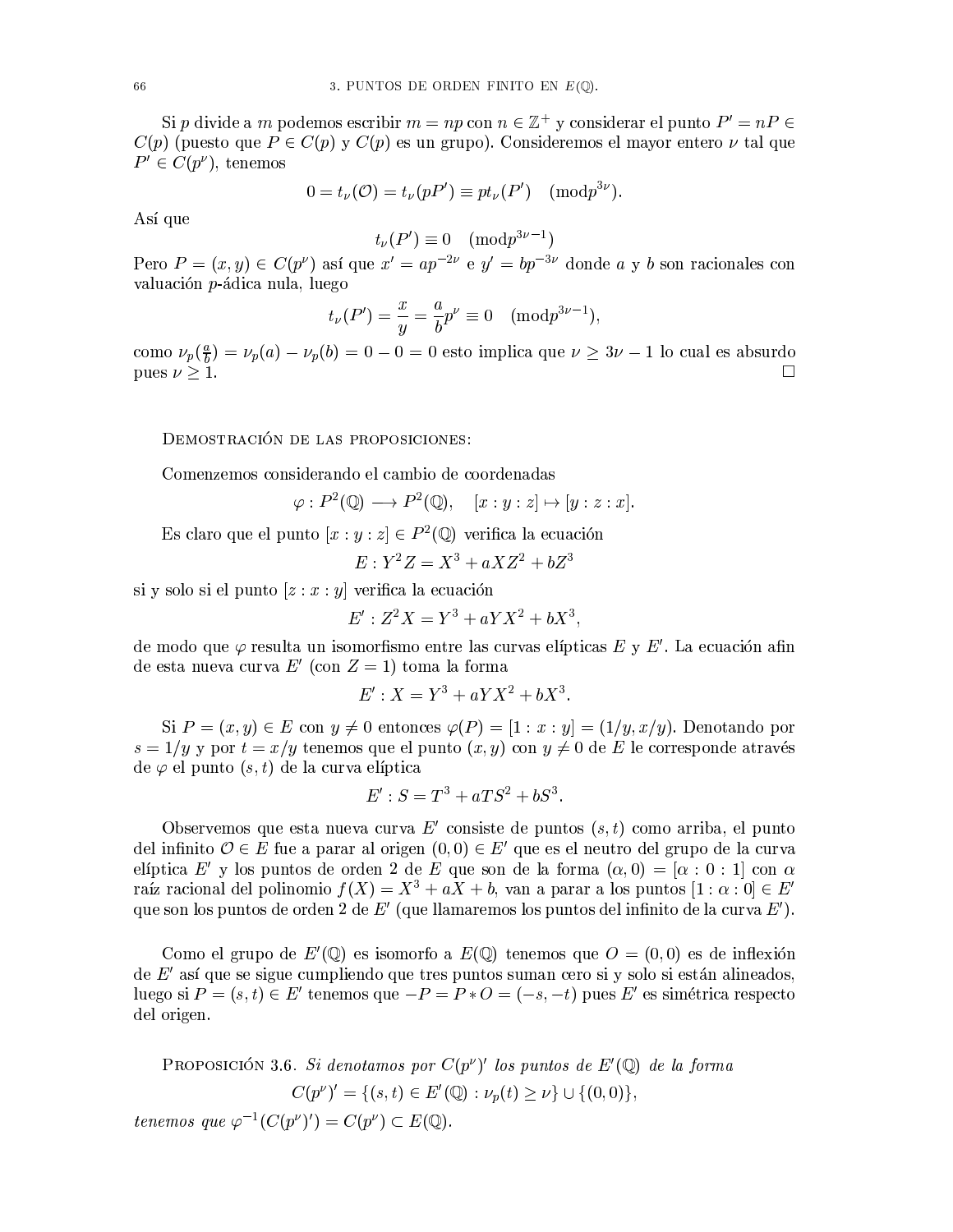Luego para probar que  $C(p^{\nu})$  es un subgrupo de  $E(\mathbb{Q})$  alcanza con probar que  $C(p^{\nu})'$ lo es de  $E'(\mathbb{Q})$ .

DEMOSTRACIÓN. Sea  $P = (x, y) \in E$  con  $y \neq 0$ , en virtud de la ecuación (35) las coordenadas pueden ponerse en forma reducida de la siguiente manera

$$
x = \frac{m}{np^{2\nu_0}} \qquad e \qquad y = \frac{u}{wp^{3\nu_0}}.
$$

Observemos que si P verifica que  $\varphi(P) \in C(p^{\nu})'$  entonces  $\nu_p(t) = \nu_p(x/y) = \nu_p(x)$  $\nu_p(y) = \nu_0$  con  $\nu_0 \geq \nu$ .

Habíamos probado que  $\nu_p(x) = \frac{2}{3}\nu_p(y)$ , luego tenemos

$$
\nu_0 = \nu_p(x) - \nu_p(y) = 2/3 \nu_p(y) - \nu_p(y) = -1/3 \nu_p(y)
$$

Luego

$$
\nu_p(y) = -3\nu_0 \le -3\nu,
$$

y además

$$
\nu_p(x) = 2/3 \, \nu_p(y) = 2/3 \, (-3\nu_0) = -2\nu_0 \le -2\nu.
$$

Luego  $P \in C(p^{\nu}).$ 

Para los puntos de la forma  $P = [\alpha : 0 : 1]$  tenemos  $\varphi(P) = [1 : \alpha : 0] \nsubseteq C(p^{\nu})'$ .

Para  $P = \mathcal{O}$  tenemos que  $\varphi(P) = (0,0) \in C(p^{\nu})'$ .

Recíprocamente, si  $P = (x, y) \in C(p^{\nu})$ ,  $P \neq \mathcal{O}$  tenemos que  $\nu_p(x) = -2\nu_0$  y  $\nu_p(y) =$  $-3\nu_0$  para algún  $\nu_0 \ge \nu$ . Luego  $\nu_p(t) = \nu_p(x/y) = \nu_p(x) - \nu_p(y) = \nu_0 \ge \nu$  y por lo tanto  $\varphi(P) \in C(p^{\nu})'$ , lo cual prueba la proposición 3.6.  $\Box$ 

Con las mismas notaciones que arriba observemos que

$$
\nu_p(s) = \nu_p(1/y) = -\nu_p(y) = 3\nu_0 = 3\nu_p(t),
$$

pero como ya vimos, todo punto de  $C(p^{\nu})'$  distinto de  $(0,0)$  proviene de un punto de  $C(p^{\nu})$ distinto de  $\mathcal O$  así que para todo punto  $P = (s, t) \in C(p^{\nu})'$  distinto del origen, tenemos que

$$
\nu_p(s) = 3\nu_p(t),\tag{36}
$$

esta última observación nos será de utilidad más adelante.

Ahora probemos que efectivamente,  $C(p^{\nu})'$  es un subgrupo de E'.

PROPOSICIÓN 3.7. El subconjunto  $C(p^{\nu})'$  de  $E'(\mathbb{Q})$  es además un subgrupo.

DEMOSTRACIÓN. Tomemos entonces dos puntos  $P_1 = (s_1, t_1)$  y  $P_2 = (s_2, t_2)$  tales que  $\nu_p(t_1) \geq \nu$  y  $\nu_p(t_2) \geq \nu$ , podemos suponer que  $P_1$  y  $P_2$  son distintos del origen (si alguno o ambos son  $(0,0)$  es claro que  $P_1 \oplus P_2 \in C(p^{\nu})'$  pues  $(0,0)$  es el neutro de  $E'(\mathbb{Q})$ .

Queremos probar que  $P_1 \oplus P_2$  no es uno de los puntos del infinito y que  $\nu_p(t(P_1 \oplus P_2)) \ge$  $\nu$ .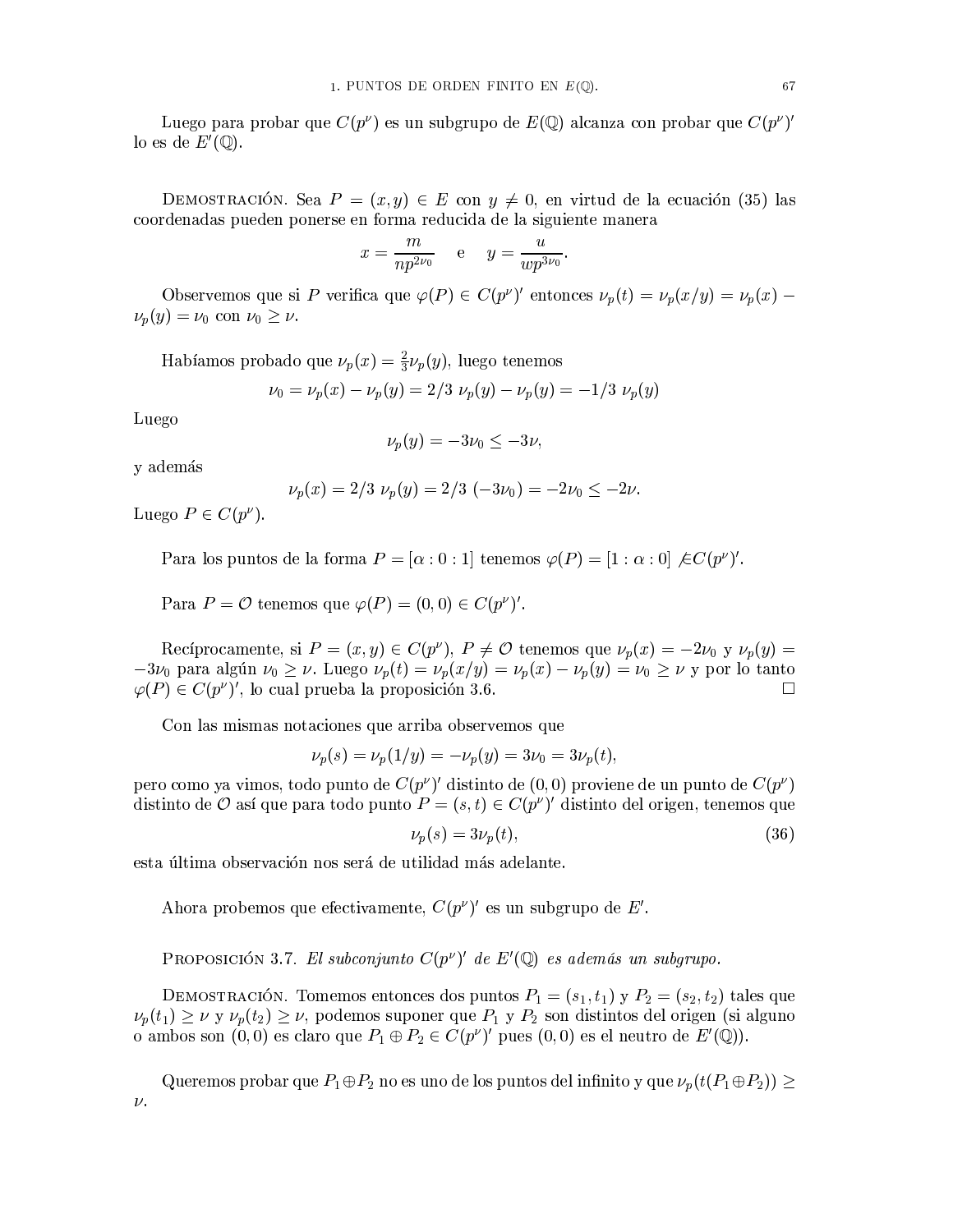Sea  $S = mT + n$  la recta que pasa por  $P_1$  y por  $P_2$  (o la recta tangente a  $E'(\mathbb{Q})$  por  $P_1$  si  $P_1 = P_2$ ).

Comenzemos hallando  $m = \frac{s_2 - s_1}{t_2 - t_1}$  para el caso en que  $P_1 \neq P_2$ , como ambos puntos están sobre la cúbica  $E'(\mathbb{Q})$  se tiene

$$
s_1 = t_1^3 + at_1 s_1^2 + bs_1^3
$$
  

$$
s_2 = t_2^3 + at_2 s_2^2 + bs_2^3.
$$

Restamos ambas ecuaciones:

 $s_2 - s_1 = (t_2 - t_1)(t_2^2 + t_2t_1 + t_1^2) + a(t_2(s_2^2 - s_1^2) + s_1^2(t_2 - t_1)) + b(s_2 - s_1)(s_2^2 + s_2s_1 + s_1^2)$ Pasamos los términos que contienen  $s_2 - s_1$  para la izquierda y agrupamos en  $s_2 - s_1$  y  $t_2 - t_1$ :

$$
(s_2 - s_1)(1 - at_2(s_1 + s_2) - b(s_2^2 + s_2s_1 + s_1^2)) = (t_2 - t_1)(t_2^2 + t_2t_1 + t_1^2 + s_1^2a)
$$
 (37)

Como  $\nu_p(t_1) \geq \nu > 0$  y  $\nu_p(t_2) \geq \nu > 0$ , por la ecuación (36) tenemos que también  $\nu_p(s_1) \geq \nu$  y  $\nu_p(s_2) \geq \nu$ , como a y b son enteros entonces también  $\nu_p(at_2(s_1 + s_2) + b(s_2^2 + s_1))$  $(s_2s_1 + s_1^2) > 0$  lo cual implica

$$
\nu_p(1 - at_2(s_1 + s_2) - b(s_2^2 + s_2s_1 + s_1^2)) = 0 \tag{38}
$$

y en particular  $1 - at_2(s_1 + s_2) - b(s_2^2 + s_2s_1 + s_1^2) \neq 0$ .

Si  $t_2 - t_1 = 0$  por la ecuación (37) también  $s_2 - s_1 = 0$  lo cual implica  $P_1 = P_2$ , como supusimos que eran distintos entonces  $t_2 - t_1 \neq 0$  luego

$$
m = \frac{s_2 - s_1}{t_2 - t_1} = \frac{t_2^2 + t_2 t_1 + t_1^2 + s_1^2 a}{1 - at_2(s_1 + s_2) - b(s_2^2 + s_2 s_1 + s_1^2)}.
$$
(39)

Para el caso en que  $P_1 = P_2$ , m es la pendiente de la tangente a la cúbica por  $P_1 = (s_1, t_1)$ , comenzamos por la ecuación de  $E'(\mathbb{Q})$ 

$$
s = t^3 + ats^2 + bs^3,
$$

derivando formalmente:

$$
\frac{ds}{dt} = 3t^2 + as^2 + 2ats\frac{ds}{dt} + 3bs^2\frac{ds}{dt}
$$

de donde

$$
\frac{ds}{dt} = \frac{3t^2 + as^2}{1 - 2ats - 3bs^2}.
$$

Luego en el caso que  $P_1 = P_2$ , m viene dada por

$$
m = \frac{3t_1^2 + as_1^2}{1 - 2at_1s_1 - 3bs_1^2}
$$

que es la misma fórmula dada para m en (39) con  $s_1 = s_2$  y  $t_1 = t_2$ , así que para ambos casos podemos usar (39).

Calculemos ahora la valuación p-ádica de m utilizando la fórmula (39). La ecuación  $(38)$  nos dice que el denominador de m tiene valuación p-ádica nula, mientras que para el numerador, dado que a es entero y que la valuación p-ádica de  $t_1, t_2$  y  $s_1$  es mayor o igual que  $\nu$  ( $t_1$  y  $t_2$  por hipótesis y  $s_1$  por (36)) tenemos que

$$
\nu_p(t_2^2 + t_2t_1 + t_1^2 + s_1^2a) \ge 2\nu.
$$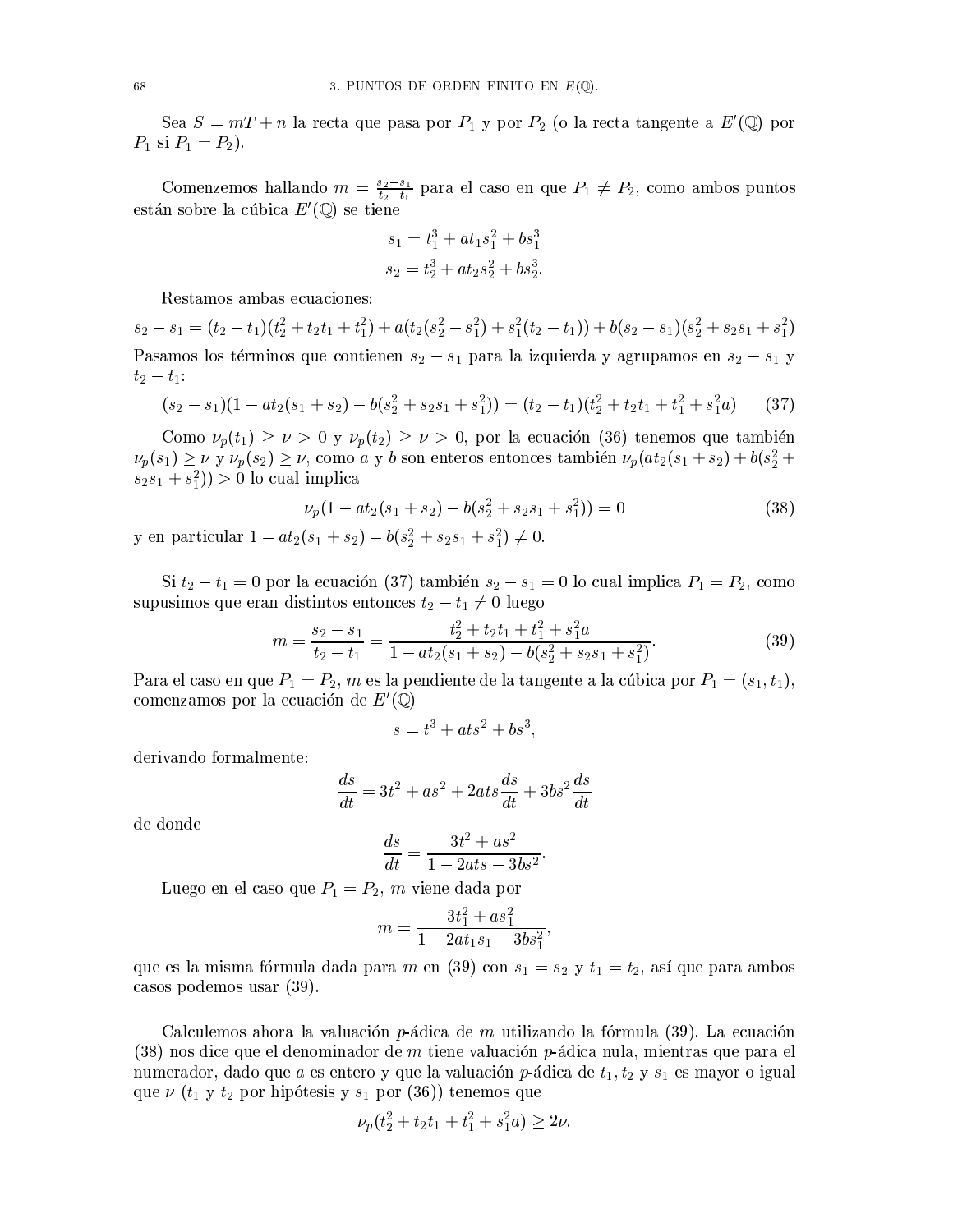Por lo tanto

$$
\nu_p(m) \ge 2\nu \tag{40}
$$

La recta  $S = mT + n$  intersecta a la cúbica

$$
E'(\mathbb{Q}): S = T^3 + aTS^2 + bS^3
$$

 $en$ 

$$
P_1 = (s_1, t_1), P_2 = (s_2, t_2) \mathbf{y} - (P_1 \oplus P_2)
$$

Veamos a continuación que  $-(P_1 \oplus P_2)$  no es un punto del infinito, si lo fuese, sería de orden 2 así que como vimos  $P_1 \oplus P_2 = -(P_1 \oplus P_2) = [1 : \alpha : 0]$  donde  $\alpha$  es una raíz racional del polinomio  $f(X) = X^3 + aX + b$ . Luego el punto  $[S : T : U] = [1 : \alpha : 0]$  sería solución  $\mathrm{d}\mathrm{e}$ 

$$
\left\{\begin{array}{l} S = mT + nU \\ 0 = T^3 + aTS^2 + bS^3 \end{array}\right.
$$

por lo tanto  $1 = m\alpha$  y  $\alpha^3 + a\alpha + b = 0$  lo cual implica que  $m \neq 0$  y que

$$
\left(\frac{1}{m}\right)^3 + a\left(\frac{1}{m}\right) + b = 0,
$$

multiplicando por  $m^3$  de ambos lados:

$$
1 + am^2 + bm^3 = 0
$$

lo cual es absurdo pues por (40)  $\nu_p(m) \ge 2\nu$  y como *a* y *b* son enteros  $\nu_p(am^2 + bm^3) \ge 4\nu > 0$  así que  $\nu_p(1 + am^2 + bm^3) = 0$  por lo tanto  $1 + am^2 + bm^3 \ne 0$ .

Concluimos que el tercer punto de corte  $-(P_1 \oplus P_2)$  debe ser afin así como  $P_1 \oplus P_2 =$  $(s, t)$  (y por lo tanto  $-(P_1 \oplus P_2) = (P_1 \oplus P_2) * (0, 0) = (-s, -t)$ ).

Así que  $t_1, t_2$  y  $-t$  son raíces de la ecuación

$$
nT + n = T3 + aT(mT + n)2 + b(mT + n)3,
$$

que es una ecuación de tercer grado en  $T$ , agrupando en potencias de  $T$  nos queda

$$
(1 + am2 + bm3)T3 + (2a + 3bm)mnT2 + (an2 + 3bmn2 - m)T + (bn2 - 1)n = 0.
$$
 (41)

Usando las relaciones entre coeficientes y raíces y que  $1 + am^2 + bm^3 \neq 0$  tenemos que

$$
t_1 + t_2 - t = -\frac{(2an + 3bmn)m}{1 + am^2 + bm^3},\tag{42}
$$

de donde

$$
t = t_1 + t_2 + \frac{(2an + 3bmn)m}{1 + am^2 + bm^3}.
$$
\n(43)

Nuestro objetivo era probar que  $\nu_p(t) \geq \nu$ , partimos de que  $\nu_p(t_1) \geq \nu$  y que  $\nu_p(t_2) \geq \nu$ , que por (36) tenemos también que  $\nu_p(s_1) \geq \nu$  y  $\nu_p(s_2) \geq \nu$ .

Recordemos que por (40) teniamos que  $\nu_p(m) \geq 2\nu$ , dado que  $\nu_p(t_1) \geq \nu$  y  $\nu_p(s_1) \geq \nu$ , para *n* también tenemos que

$$
\nu_p(n) = \nu_p(s_1 - mt_1) \ge \nu.
$$

Ahora miramos la ecuación (43), dado que  $\nu_p(m) \geq \nu$  y que a y b son enteros entonces

$$
\nu_p(am^2 + bm^3) \ge \nu > 0,
$$

luego

$$
\nu_p(1+am^2+bm^3)=0,
$$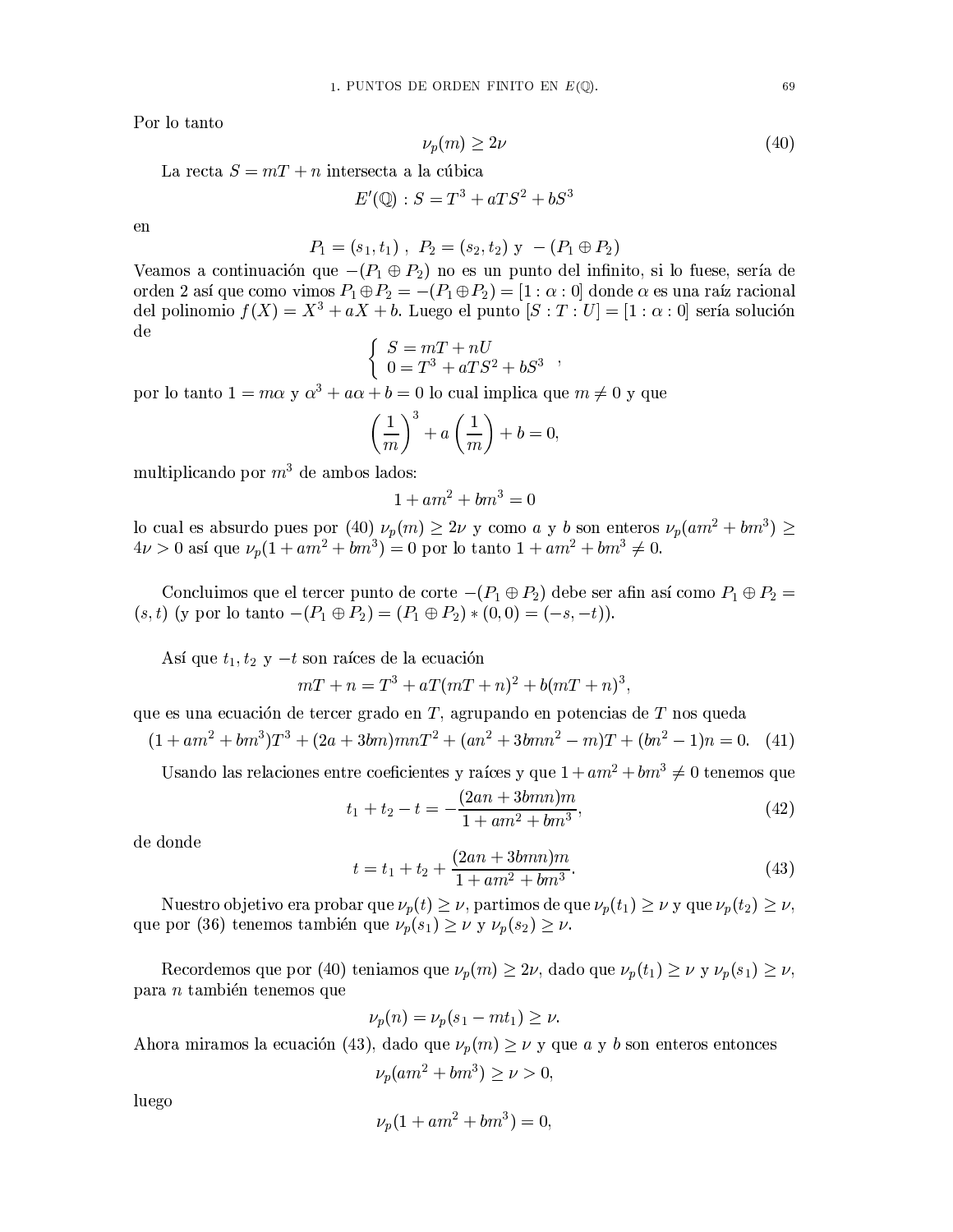y como  $\nu_p(m) \geq 2\nu$  y  $\nu_p(n) \geq \nu$ :

$$
\nu_p((2an + 3bmn)m) = \nu_p((2a + 3bm)mn) \ge \nu_p(m) + \nu_p(n) \ge 3\nu_p(m)
$$

lo cual prueba que

$$
\nu_p\left(\frac{(2an+3bmn)m}{1+am^2+bm^3}\right) \ge 3\nu
$$

y dado que  $\nu_p(t_1)$  y  $\nu_p(t_2)$  son mayores o iguales a  $\nu$  también  $\nu_p(t)$  lo será; no solo eso si no que hemos probado además que

$$
t \equiv t_1 + t_2 \pmod{Rp^{3\nu}},\tag{44}
$$

 $\Box$ 

donde  $R = \{q \in \mathbb{Q} : \nu_p(q) > 0\}$  y  $t = t(P_1 \oplus P_2)$ .

Como vimos, esta última proposición culmina además con la demostración de la proposición 3.4.

DEMOSTRACIÓN DE LA PROPOSICIÓN 3.5. Tomemos dos puntos  $P_1, P_2 \in C(p^{\nu}) \subset$  $E(\mathbb{Q})$  distintos de  $\mathcal{O}$ . Sea  $\varphi(P_1) = (s_1, t_1)$  y  $\varphi(P_2) = (s_2, t_2)$ , por la proposición 3.4, estos puntos han de estar en  $C(p^{\nu})'$ . Sea  $\varphi(P_1 \oplus P_2) = \varphi(P_1) \oplus \varphi(P_2) = (s,t)$ , por la ecuación (44) de la proposición anterior tenemos que

$$
t \equiv t_1 + t_2 \pmod{Rp^{3\nu}}
$$

donde  $t = t_{\nu}(P_1 \oplus P_2)$ ,  $t_{\nu}(P_1) = t_1$  y  $t_{\nu}(P_2) = t_2$  lo cual prueba que  $t_{\nu}$  es un está bien definida y es un morfismo de  $E(\mathbb{Q})$  a  $p^{\nu}R/p^{3\nu}R$ . Si  $P_1$  ó  $P_2$  fuese  $\mathcal{O}$ , la ecuación anterior se verifica trivialmente puesto que  $t_{\nu}(\mathcal{O})=0$ .

Para ver el kernel del morfismo tomemos un punto  $P \in C(p^{\nu})$  tal que  $t_{\nu}(P) = 0$ (mód  $p^{3\nu}R$ ). Por definición  $t_{\nu}(\mathcal{O})=0$  así que  $\mathcal{O} \in \text{Ker}(t_{\nu})$  así que supongamos que  $P=(x, y)$  no sea el punto del infinito. Por la ecuación (44) podemos escribir

$$
x = \frac{m}{np^{2\nu_0}} \qquad e \qquad y = \frac{u}{wp^{3\nu_0}}
$$

con  $\nu_0 \geq \nu$  y mcd $(mnu, p) = 1$ , así que

$$
t_{\nu}(P) = x/y = (mw/nu)p^{\nu_0} \equiv 0 \pmod{p^{3\nu}R}
$$

si y solo si  $\nu_0 \geq 3\nu$  lo cual es equivalente a que  $P \in C(p^{3\nu})$  como queriamos probar.  $\Box$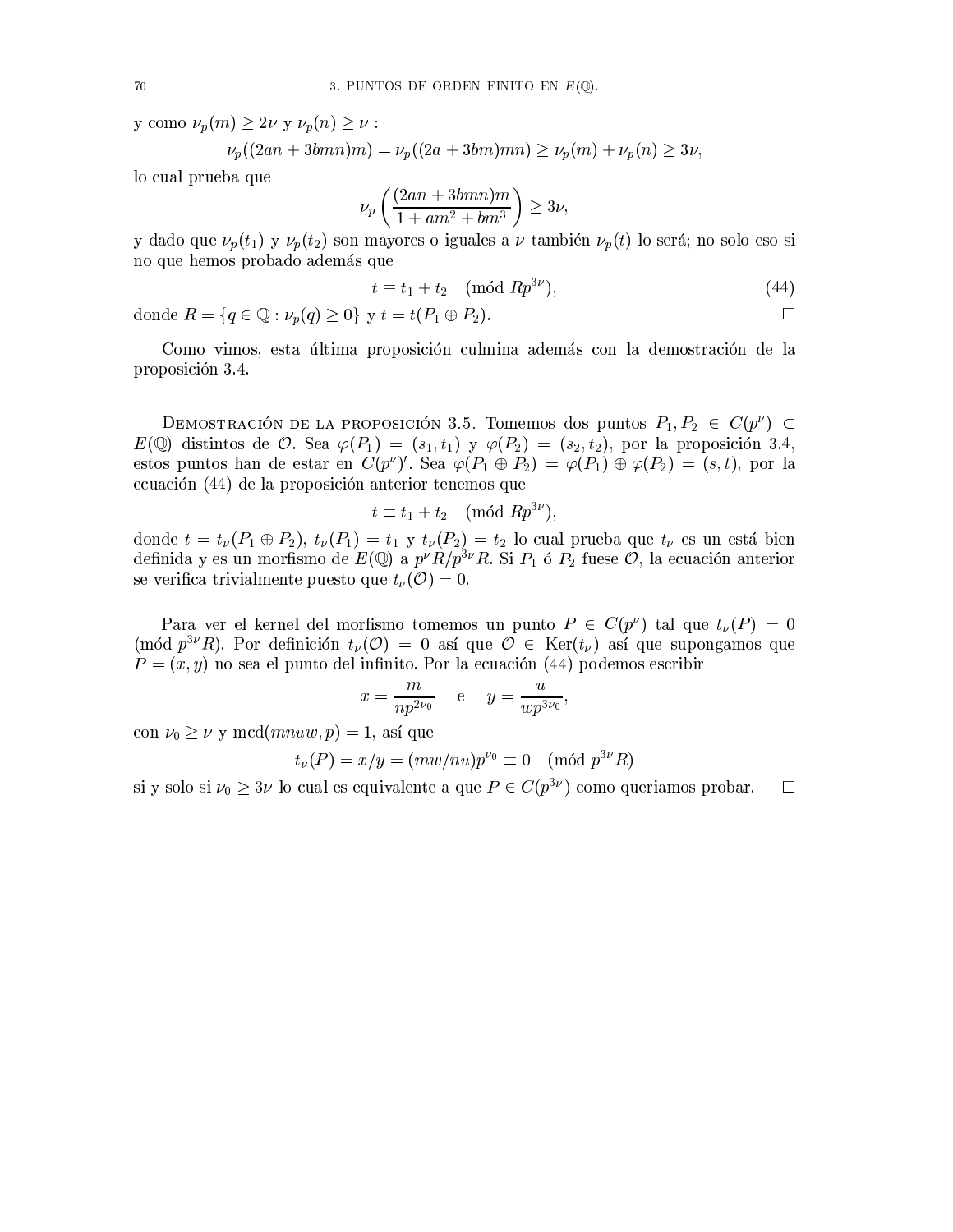### CAPíTULO 4

## Curvas elípticas sobre Q - El teorema de Mordell.

#### Estructura del grupo de una curva elíptica 1.

Este capítulo estará enfocado a probar el Teorema de Mordell: "El grupo de los puntos racionales de una curva elíptica es finitamente generado".

#### Alturas sobre un grupo.  $1.1.$

DEFINICIÓN 4.1. Sea G un grupo abeliano, una altura en G es una función  $h: G \rightarrow$  $[0, +\infty)$  que verifica las siguientes tres propiedades:

- 1. Para todo  $r \in \mathbb{R}^+$  el conjunto  $h^{-1}[0,r)$  es finito.
- 2. Si  $P_0 \in G$ , entonces existe una constante  $\kappa(P_0) > 0$  tal que:

$$
h(P + P_0) \le 2h(P) + \kappa(P_0) \quad \forall P \in G
$$

3. Existe una constante  $\kappa$  tal que :

$$
h(2P) \ge 4h(P) - \kappa \quad \forall P \in G
$$

La existencia de una altura sobre un grupo, nos asegura la existencia de un generador finito, a partir de la finitud de cierto cociente, como veremos a continuación:

TEOREMA 4.2. Si G posee altura y  $G/2G$  es finito entonces G es finitamente generado.

DEMOSTRACIÓN. Como  $G/2G$  es finito entonces existe un conjunto finito  $A = \{a_1, a_2, \ldots, a_n\} \subset$  $G$  tal que

$$
G/2G = \{a_1 + 2G, a_2 + 2G, \ldots, a_n + 2G\}.
$$

Para cada  $x \in G$ , construimos dos sucesiones  $(a_{i_n}) \subset A$  y  $(x_n) \subset G$  de la siguiente manera:

Primero tomamos  $a_{i_1} \in A$  tal que  $x \in a_{i_1} + 2G$  y tomamos  $x_1 \in G$  tal que  $x - a_{i_1} = 2x_1$ . Ahora tomamos  $a_{i_2} \in A$  tal que  $x_1 \in a_{i_2} + 2G$  y tomamos  $x_2 \in G$  tal que  $x_1 - a_{i_2} = 2x_2$ .

Reiterando este proceso obtenemos dos sucesiones  $(a_{i_n}) \subset A$  y  $(x_n) \subset G$  con la propiedad que  $x_k - a_{i_{k+1}} = 2x_{k+1}$  para todo  $k \geq 1$ .

Luego se tendrá  $x = a_{i_1} + 2x_1 = a_{i_1} + 2a_{i_2} + 4x_2 = \ldots = a_{i_1} + 2a_{i_2} + \ldots + 2^{m-1}a_{i_m} + 2^m x_m$ .<br>Luego alcanza probar que existen  $m = m(x) \in \mathbb{Z}$  y  $r \in \mathbb{R}^+$  (que no depende de x) tales que  $h(x_m) < r$  (pues esto probaria que  $A \cup h^{-1}[0,r)$  es un generador de G y como tanto A como  $h^{-1}[0,r)$  son finitos, su unión tambien lo será).

Primero comparemos las alturas de  $x_m$  y  $x_{m+1}$ : Observemos que  $h(2P) \ge 4h(P) + \kappa$  es equivalente a que  $h(P) \le \frac{h(2P)}{4} + \frac{\kappa}{4}$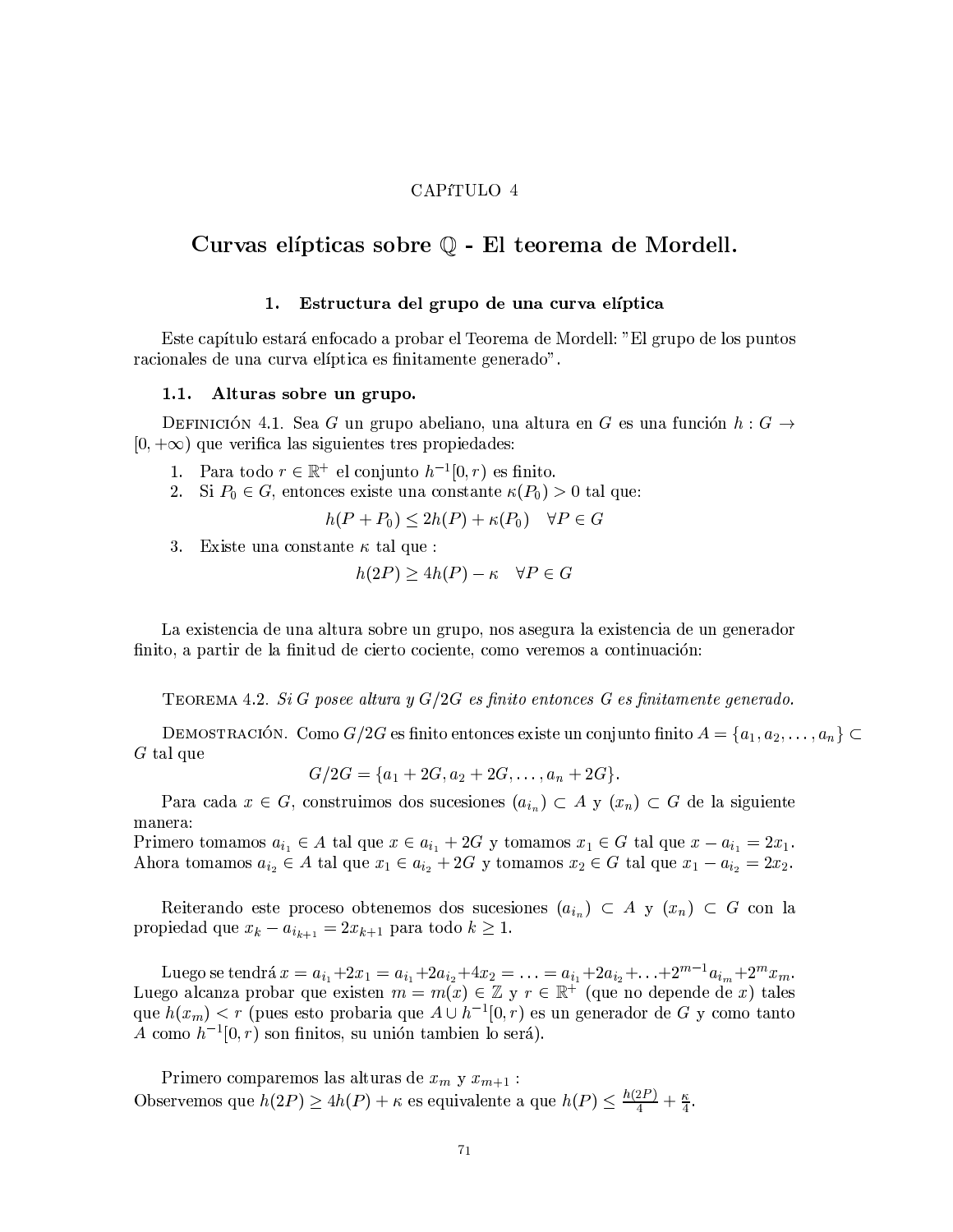Por lo tanto  $\forall m \geq 1$  se tendrá

$$
h(x_{m+1}) \le \frac{h(2x_{m+1})}{4} + \frac{\kappa}{4} = \frac{h(x_m - a_{m+1})}{4} + \frac{\kappa}{4} \le \frac{2h(x_m) + \kappa(-a_{m+1})}{4} + \frac{\kappa}{4}
$$

$$
\le \frac{h(x_m)}{2} + \frac{\kappa + \kappa(-a_{m+1})}{4} \le \frac{1}{2}h(x_m) + \widehat{\kappa},
$$

donde  $\hat{\kappa} = \max\{\frac{\kappa + \kappa(-a_i)}{4} : 1 \le i \le n\}$ , observemos que  $\hat{\kappa} > 0$  puesto que  $\kappa > 0$  y  $\kappa(-a_i) > 0$  para  $i = 1, 2, ..., m$ .

En particular  $h(x_{m+1}) \leq \frac{3}{4}h(x_m) - \frac{1}{4}h(x_m) + \hat{\kappa} = \frac{3}{4}h(x_m) - \frac{h(x_m) - 4\hat{\kappa}}{4}$   $\forall m \geq 1$ <br>Supongamos que para todo  $m \geq 1$  se tiene que  $h(x_m) \geq 4\hat{\kappa} > 0$  entonces para todo  $m \geq 1$  se tendrá también que  $h(x_{m+1}) \leq \frac{3}{4}h(x_m)$  lo cual implica que  $h(x_m) \longrightarrow 0$  cuando  $m \longrightarrow \infty$  lo cual contradice que  $h(x_m) \geq 4\hat{\kappa} > 0$ .

Luego existe algún  $m \geq 0$  para el cual  $h(x_m) \leq 4\hat{\kappa}$ . Observemos que  $r = 4\hat{\kappa}$  no depende del x inicial, puesto que ni  $\kappa$  ni  $\kappa(-a_i)$  dependen para  $i = 1, 2, ..., n$ , por lo tanto hemos probado que el conjunto finito  $A \cup h^{-1}[0,r)$  es un generador finito de G.  $\Box$ 

1.2. Altura sobre el grupo de una curva elíptica. En esta sección construiremos una altura sobre el grupo de una curva elíptica. Comenzemos definiendo algunas funciones previas:

DEFINICIÓN 4.3. Si  $x \in \mathbb{Q}$  podemos escribir a  $x = \frac{a}{b}$  con a y b enteros coprimos, definimos  $H(x) = \max\{|a|, |b|\}.$ 

Ahora extendemos nuestra definición de H para puntos racionales de una curva eliptica racional y definiremos una nueva función h.

DEFINICIÓN 4.4. Si  $E: y^2 = x^3 + ax^2 + bx + c$  es una curva elíptica racional y<br>  $P = (x, y) \in E(\mathbb{Q})$  definimos  $H(P) = \begin{cases} H(P) = H(x) & \text{si } P \neq \infty \\ H(P) = 1 & \text{si } P = \infty \end{cases}$ 

DEFINICIÓN 4.5. Si  $E: y^2 = x^3 + ax^2 + bx + c$  es una curva elíptica racional, definimos la función  $h: E(\mathbb{Q}) \to [0, +\infty) : h(P) = \log H(P)$ .

Las siguientes proposiciónes estarán enfocadas a probar que h es una altura sobre el grupo de una curva elíptica racional.

**PROPOSICIÓN** 4.6. Para todo real r se tiene que  $h^{-1}(r) = \{P \in E(\mathbb{Q}) : h(P) < r\}$  es finito.

DEMOSTRACIÓN. Si  $P = (x, y) \neq \mathcal{O}$  entonces como  $H(P) = e^{h(P)} < e^r$  tenemos que  $x \in \{m/n : m \in \mathbb{Z}, n \in \mathbb{Z}, |m| < e^r, |n| < e^r, n \neq 0\}$  asi que solo hay una cantidad finita<br>de posibilidades para x. Como  $y^2 = x^3 + ax^2 + bx + c$  entonces por cada x hay a lo sumo dos valores de  $\boldsymbol{v}$ . Luego la cantidad de posibilidades para  $\boldsymbol{P}$  es finita.  $\Box$ 

Antes de la siguiente proposición demostraremos un lema que nos será de utilidad.

LEMA 4.7. Si  $P = (x, y) \neq 0$  es un punto de  $E(\mathbb{Q})$  entonces existen enteros m, n y s tales que

$$
x = \frac{m}{s^2}
$$
,  $y = \frac{n}{s^3}$ ,  $mcd(m, s) = mcd(n, s) = 1$ .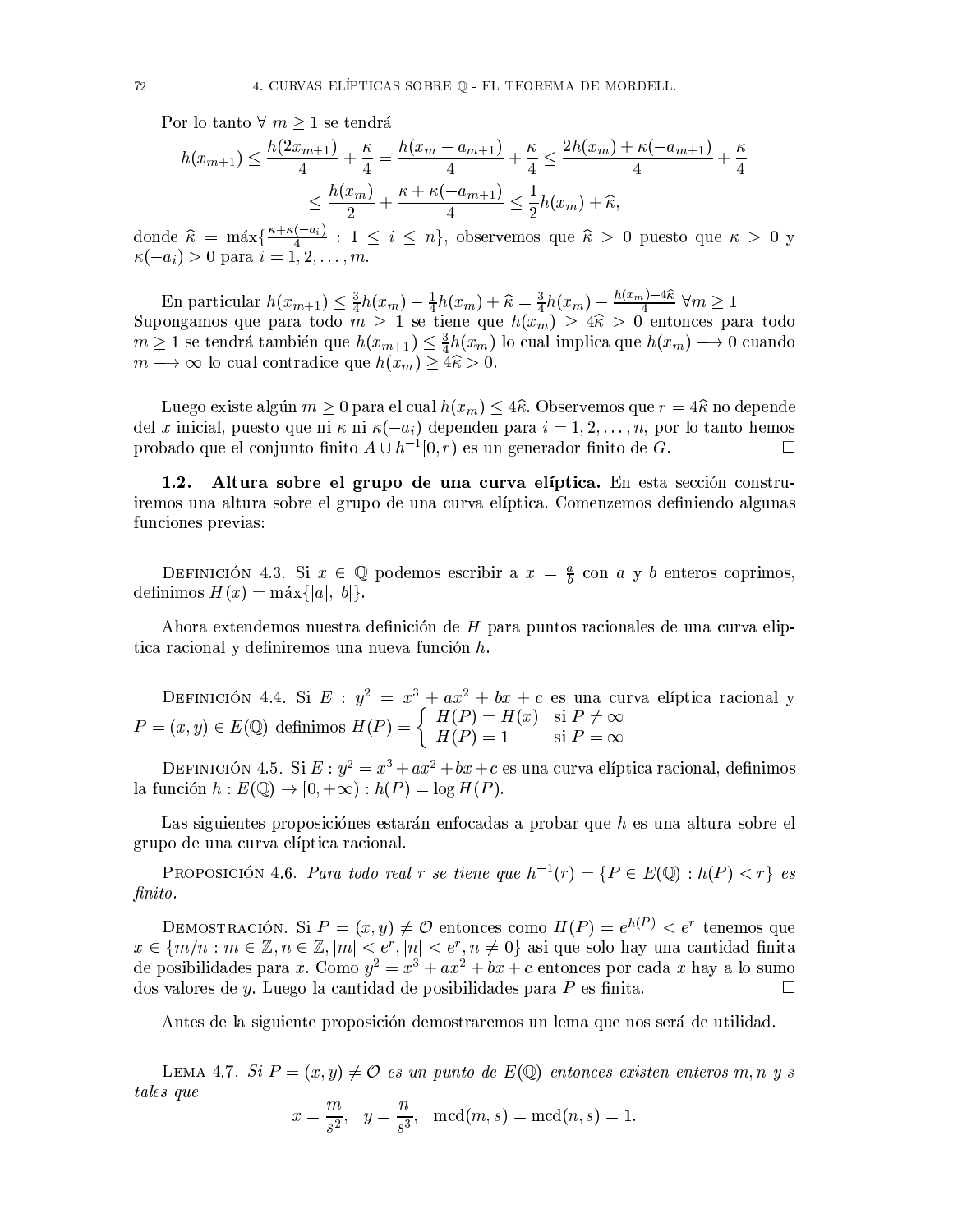Y además se tienen que  $n \leq KH(P)^{\frac{3}{2}}$  para cierta constante K que no depende de P.

DEMOSTRACIÓN. Sea entonces  $P = (x, y) \in E(\mathbb{Q}), P \neq \mathcal{O}$  y pongamos  $x = \frac{m}{M}$  e  $y = \frac{n}{N}$ con mcd $(m, M) = \text{mcd}(n, N) = 1, M > 0$  y  $N > 0$ .

Sustituyendo en la ecuación  $y^2 = x^3 + ax^2 + bx + c$  y multiplicando ambos miembros de la igualdad por  $M^3N^2$  nos queda

$$
M^{3}n^{2} = N^{2}m^{3} + aMN^{2}m^{2} + bM^{2}N^{2}m + cM^{3}N^{2}.
$$
 (45)

Luego  $N^2|M^3n^2$  y como mcd $(N, n) = 1$  entonces  $N^2|M^3$ . Recíprocamente de la ecuación (45) deducimos que  $M^2|N^2m^2(m+aM)$  pero como mcd $(M, m+aM)$  $aM$  = mcd $(M, m) = 1$  y mcd $(M, m^2) = 1$  entonces  $M^2|N^2$ , luego  $M|N$ . Regresando a la ecuación (45) se tendrá que  $M^3|N^2m^3$  por dividir al resto de los sumandos, pero como M y m son coprimos concluimos que también  $M^3|N^2$ , luego  $M^3 = N^2$  por ser asociados<br>y positivos. Como 2 y 3 son coprimos entonces existe  $s > 0$  tal que  $M^3 = N^2 = s^6$  lo que prueba la primer parte del lema.

Para probar la segunda parte basta sustituir  $x = \frac{m}{s^2}$  e  $y = \frac{n}{s^3}$  en la ecuación  $y^2 =$  $x^3 + ax^2 + bx + c$  y multiplicar por  $s^6$  para obtener

$$
n^2 = m^3 + as^2m^2 + bs^4m + cs^6.
$$
 (46)

Tomamos valor absoluto en (46) y aplicamos la desigualdad triangular para obtener

$$
|n|^2 \le |m|^3 + |a||sm|^2 + |b||s|^4|m| + |c||s|^6. \tag{47}
$$

Como  $H(P) = H(x) = \max\{|m|, |s|^2\}$ , se tienen las desigualdades

$$
H(P) \ge |m| \quad H(P)^{1/2} \ge |s|
$$

Acotando con estas desigualdades en (47) obtenemos

$$
|n|^2 \le |m|^3 + |a||sm|^2 + |b||s|^4|m| + |c||s|^6 \le H(P)^3 + |a|H(P)^3 + |b|H(P)^3 + |c|H(P)^3.
$$

Llamando  $K = 1 + |a| + |b| + |c|$  y extrayendo raíz cuadrada se obtiene la segunda parte del lema.  $\Box$ 

Ahora estamos listos para demostrar la siguiente proposición.

PROPOSICIÓN 4.8. Dado  $P_0 \in E(\mathbb{Q})$  existe una constante  $\kappa(P_0)$  tal que para todo  $P \in E(\mathbb{Q})$  se tiene la siquiente desigualdad

$$
h(P + P_0) \le 2h(P) + \kappa(P_0).
$$

DEMOSTRACIÓN. Para  $P_0 = \mathcal{O}$  la desigualdad es inmediata, basta elegir como constante cualquiera  $\kappa > 0$ , sea pues  $P = (x_0, y_0) \in E(\mathbb{Q}) - \{ \mathcal{O} \}.$ 

Sin pérdida de generalidad, podemos probar la desigualdad salvo para una cantidad finita de puntos, supongamos entonces que  $P = (x, y) \in E(\mathbb{Q}) - \{P_0, -P_0, \mathcal{O}\}\,$ entonces podemos aplicar la fórmula para sumar puntos con  $x \neq x_0$ , si  $P + P_0 = (\xi, \eta)$  se tiene:

$$
\xi = \lambda - (x + x_0 + a) \quad \text{donde } \lambda = \frac{y - y_0}{x - x_0}
$$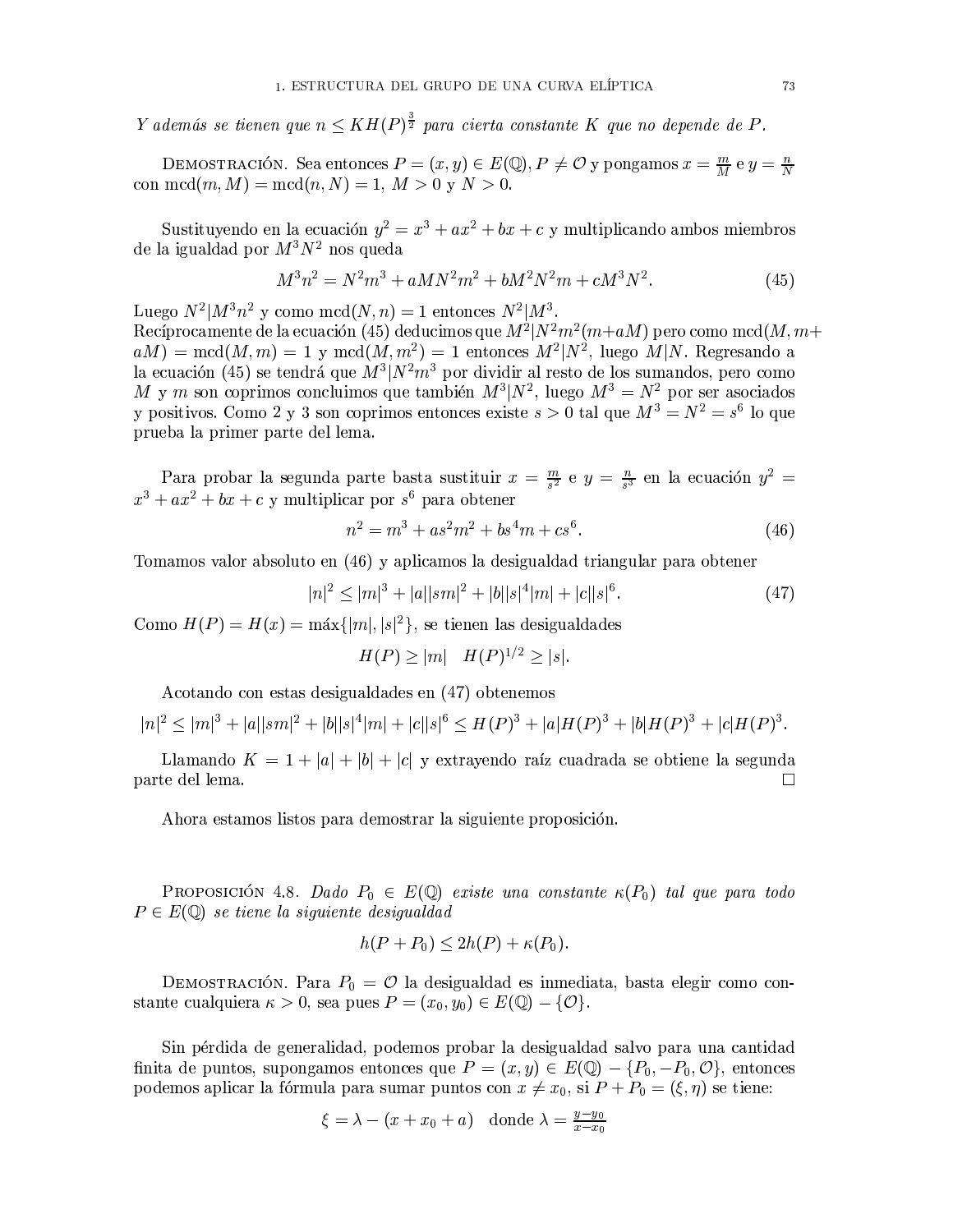Sustituyendo el valor de  $\lambda$ 

$$
\xi = \frac{(y - y_0)^2 - (x + x_0 + a)(x - x_0)^2}{(x - x_0)^2}
$$

Aplicando distributiva y que  $y^2 - x^3 = ax^2 + bx + c$  podemos poner a  $\xi$  en la forma

$$
\xi = \frac{Ay + Bx^2 + Cx + D}{Ex^2 + Fx + G}.\tag{48}
$$

Para ciertas constantes  $A, B, ..., G$  racionales, que solo dependen de  $a, b, c, x_0$  e  $y_0$ . Multiplicando por un entero adecuado podemos suponer que tales constantes son números enteros. Por el lema anterior sabemos que  $x = m/s^2$  y que  $y = n/s^3$  con m, n y s enteros. Sustituyendo en (4) y multiplicando numerador y denominador por  $s<sup>4</sup>$  nos queda

$$
\xi = \frac{Asn + Bm^2 + Cs^2m + Ds^4}{Em^2 + Fs^2m + Gs^4}.\tag{49}
$$

Luego tenemos escrito en  $(5)$  a  $\xi$  como cociente de dos enteros que no necesariamente serán coprimos entre si, al reducirla achicamos el numerador y denominador, por lo que tenemos la siguiente cota

$$
H(P + P_0) = H(\xi) \le \max\{|Asn + Bm^2 + Cs^2m + Ds^4|, |Em^2 + Fs^2m + Gs^4|\}.
$$
 (50)

Recordemos las acotaciones

$$
|n| \leq KH(P)^{3/2}, \qquad |m| \leq H(P), \qquad |s| \leq H(P)^{1/2}
$$

y las usamos para acotar el numerador y denominador de  $\xi$ :

$$
|Asn + Bm2 + Cs2m + Ds4| \le |AK|H(P)2 + |B|H(P)2 + |C|H(P)2 + |D|H(P)2
$$
  
= (|AK| + |B| + |C| + |D|)H(P)<sup>2</sup>

 $|Em^2 + Fs^2m + Gs^4| \leq |E|H(P)^2 + |F|H(P)^2 + |G|H(P)^2 = (|E| + |F| + |G|)H(P)^2$ Llamando  $e^{k} = \max\{|AK| + |B| + |C| + |D|, |E| + |F| + |G|\}$ , tenemos:

$$
H(P + P_0) = H(\xi) \le e^{\kappa} H(P)^2 \quad \text{tomando logarithno } h(P + P_0) = h(\xi) = 2h(P) + \kappa
$$

 $\Box$ 

Antes de pasar a la próxima proposición, probaremos un par de lemas previos.

LEMA 4.9. Sean  $\phi \, y \varphi$  dos polinomios con coeficientes enteros y sin raíces complejas comunes, entonces

$$
mcd\left(n^d\phi\left(\frac{m}{n}\right),n^d\varphi\left(\frac{m}{n}\right)\right)|R,
$$

para alguna constante  $R > 0$  y m,  $n \in \mathbb{Z}$  coprimos  $(d = \max\{deg(\phi), deg(\varphi)\}).$ 

DEMOSTRACIÓN. Sean

$$
\phi(X) = a_d X^d + a_{d-1} X^{d-1} + \ldots + a_0
$$

 $\mathbf y$ 

$$
\varphi(X) = b_e X^e + b_{e-1} X^{e-1} + \ldots + b_0
$$

podemos suponer sin pérdida de generalidad que  $d \geq e$ , definamos además para m y n enteros coprimos:

$$
\phi(m,n) = \phi(m)n^d = a_d m^d + a_{d-1} m^{d-1} n + \ldots + a_0 n^d
$$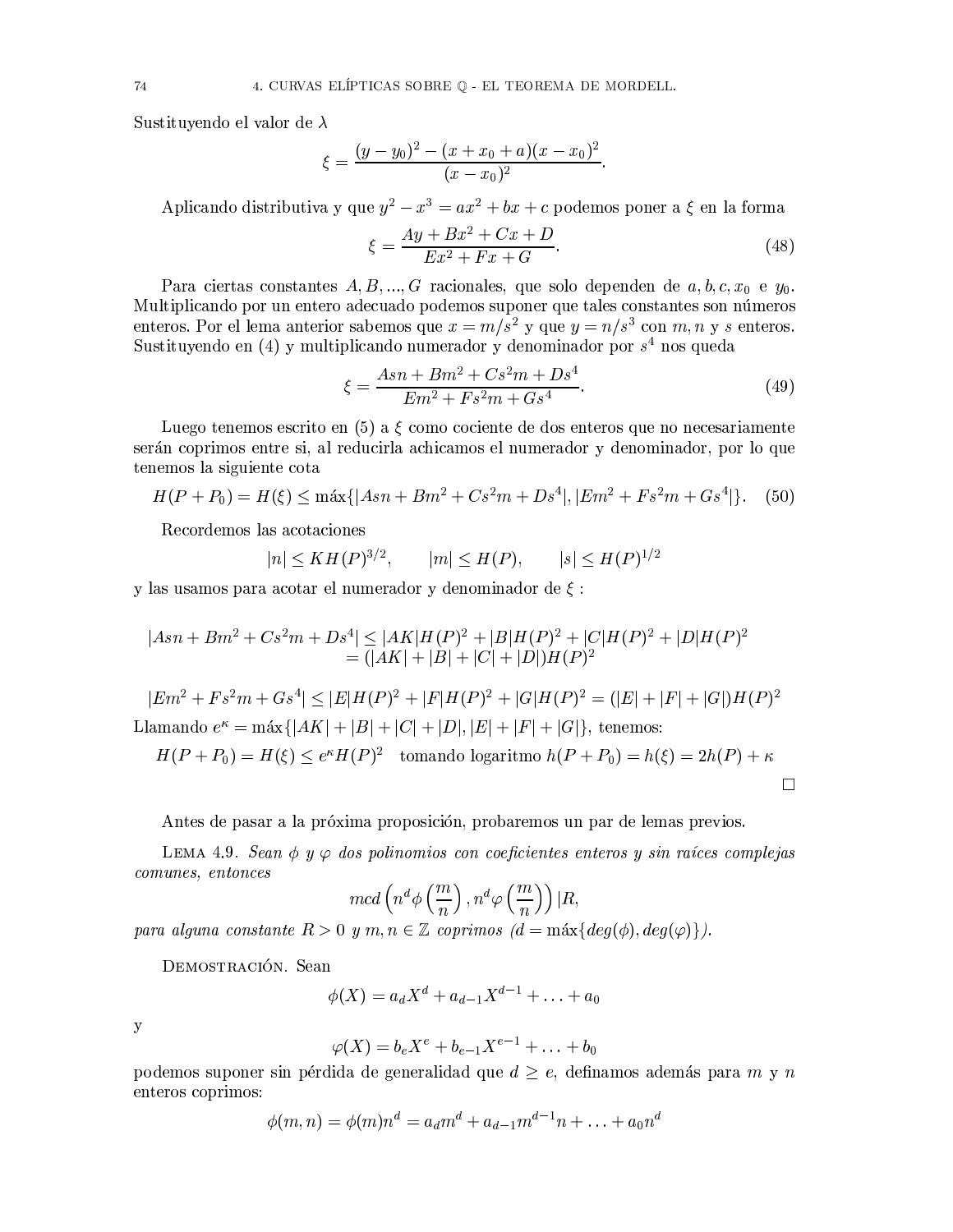$\mathbf y$ 

$$
\varphi(m,n) = b_e m^e n^{d-e} + b_{e-1} m^{e-1} n^{d-e+1} + \ldots + b_0 n^d
$$

y sea  $\gamma(m,n) =$ 

 $mcd{\phi(m,n),\phi(m,n)}$ , afirmamos que alcanza con probar que  $\gamma(m,n)|n^t K$  para algún t fijo (que no dependa de  $m \nvert y \nvert n$ ).

Para probar la afirmación observemos que claramente  $\gamma(m, n)$  divide a

$$
n^{t-1} K \phi(m, n) = a_d m^d n^{t-1} K + a_{d-1} m^{d-1} n^t K + \ldots + a_0 n^{d+t-1} K
$$

pues todos los términos salvo quizas el primero, es múltiplo de  $Kn<sup>t</sup>$  así que  $\gamma(m, n)$  divide al primer término que es  $a_d m^d n^{t-1} K$ . Luego  $\gamma(m, n)$  divide a

$$
\operatorname{mcd}(n^t K, a_d m^d n^{t-1} K) = K n^{t-1} \operatorname{mcd}(n, a_d m^d) = K n^{t-1} \operatorname{mcd}(n, a_d) | K n^{t-1} a_d |
$$

para el segundo igual se ha usado la coprimalidad de  $n \, y \, m$ . Y así sucesivamente, suponiendo que  $\gamma(m,n)$  divida a  $Kn^{t-i}a_d^i$  con  $i>1$ , como  $\gamma(m,n)$  divide a  $n^{t-i-1}a_d^iK\phi(m,n)$  $a_d^{i+1} m^d n^{t-i-1} K + \ldots$  y divide a todos los términos excepto quizas al primero, entonces divide al primero luego  $\gamma(m, n)$  divide a

$$
\operatorname{mcd}(a_d^{i+1}m^d n^{t-i-1}K, K n^{t-i} a_d^i) = K a_d^i n^{t-i-1} \operatorname{mcd}(a_d, n) |K a_d^{1+1} n^{t-(i+1)}
$$

. Se concluye entonces que  $\gamma(m,n)|Ka_d^t$  que no depende de n y m.

Ahora a probar el lema, por inducción en  $q = qr(\phi) + qr(\varphi)$ .

Para  $q = 0$  tenemos que  $qr(\phi) = qr(\varphi) = 0$  y por lo tanto  $\phi \circ \varphi$  son polinomios constantes y el lema es evidente en este caso.

Supongamos que  $q > 0$  entonces  $qr(\phi) = d > 0$  y consideramos el nuevo polinomio

$$
\psi(X) = b_e \phi(X) - a_d \varphi(X) X^{d-e} \tag{51}
$$

Observemos que toda raíz (compleja) común de  $\psi$  y de  $\varphi$  también ha de ser raíz de  $\phi$  en virtud de la ecuación (51); dado que  $\phi \vee \varphi$  no tenían raíces comunes,  $\psi \vee \varphi$  tampoco la tendrán.

Observemos además que  $qr(\psi) < d \leq qr(\phi)$  lo cual implica que  $qr(\varphi) + qr(\psi)$  $gr(\phi) + gr(\phi)$  así que podemos aplicar nuestra hipótesis inductiva con los polinomios  $\psi$  y  $\varphi$  para obtener la existencia de una constante K' tal que

$$
\mathrm{mcd}\left(\varphi\left(\frac{m}{n}\right)n^s, \psi\left(\frac{m}{n}\right)n^s\right)|K|
$$

donde  $s = \max \{qr(\varphi), qr(\psi)\} < d$ Como

$$
\psi\left(\frac{m}{n}\right)n^d = \left(b_e\phi\left(\frac{m}{n}\right) - a_d\varphi\left(\frac{m}{n}\right)\left(\frac{m}{n}\right)^{d-e}\right)n^d = b_e\phi(m,n) - a_d\varphi\left(\frac{m}{n}\right)n^e m^{d-e},
$$

tenemos que

$$
\operatorname{mcd}(\phi(m, n), \psi(m, n)) | \operatorname{mcd}(b_e \phi(m, n), \psi(m, n))
$$
\n
$$
= \operatorname{mcd}\left(\psi\left(\frac{m}{n}\right) n^d - a_d \varphi\left(\frac{m}{n}\right) n^e m^{d-e}, \varphi\left(\frac{m}{n}\right) n^d\right)
$$
\n
$$
n^{d-e} \operatorname{mcd}\left(\psi\left(\frac{m}{n}\right) n^d - a_d \varphi\left(\frac{m}{n}\right) n^e m^{d-e}, \varphi\left(\frac{m}{n}\right) n^e\right)
$$
\n
$$
= n^{d-e} \operatorname{mcd}\left(\psi\left(\frac{m}{n}\right) n^d, \varphi\left(\frac{m}{n}\right) n^e\right)
$$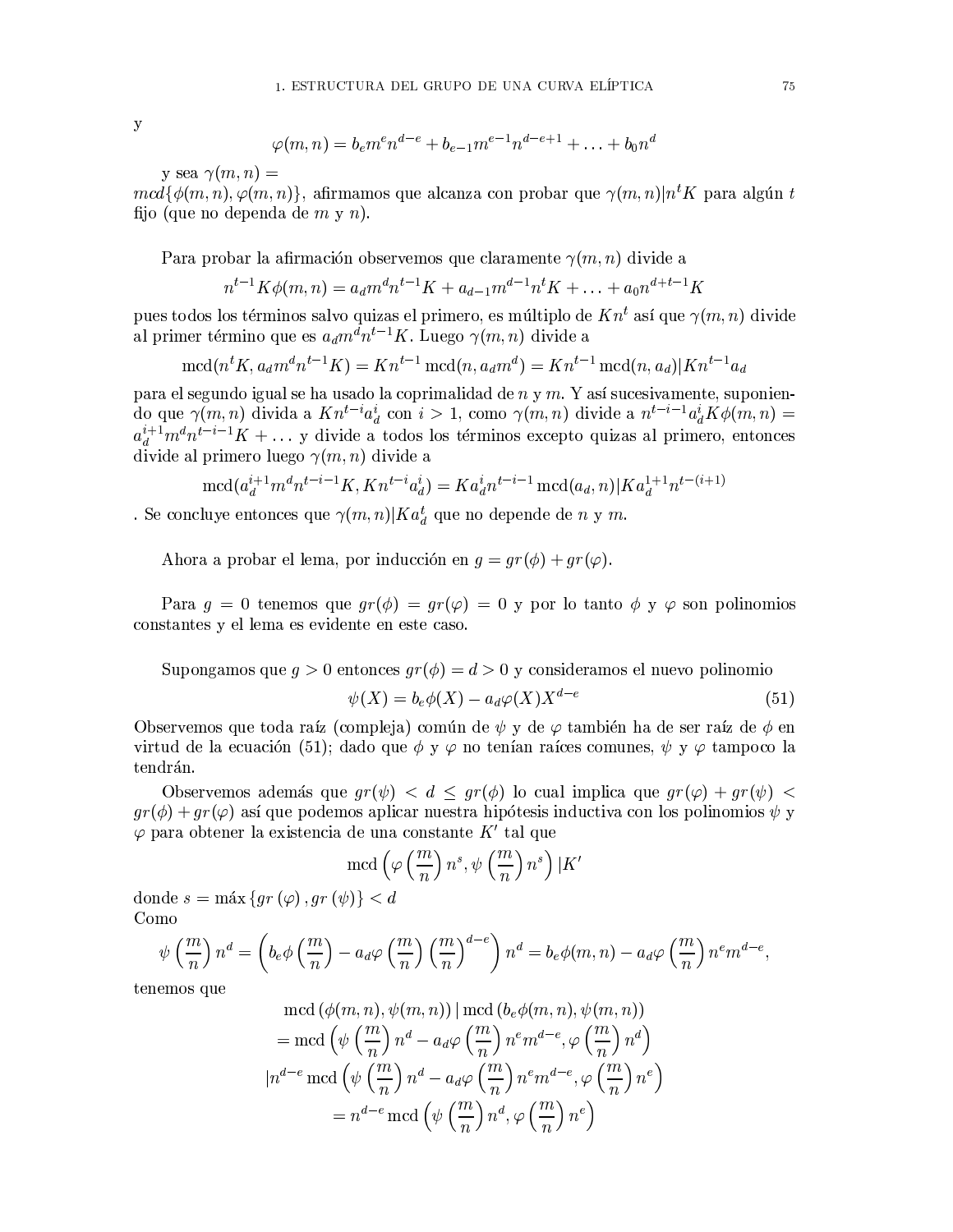$$
|n^{d-e} \bmod \left(\psi\left(\frac{m}{n}\right) n^d, \varphi\left(\frac{m}{n}\right) n^s\right) |n^{d-e}n^{d-s} \bmod \left(\psi\left(\frac{m}{n}\right) n^s, \varphi\left(\frac{m}{n}\right) n^s\right) |n^{2d-e-s} K'|n^{2(d-e)} K'.
$$

Pero en virtud de la afirmación, dado que  $d-e$  no dependen de m ni de n, tenemos que existe una constante  $K$  tal que

$$
\text{mcd}\left(\phi(m,n),\psi(m,n)\right)|K
$$

lo que da por culminado el lema.

Ahora a continuación damos una cota para la altura de una función racional:

LEMA 4.10. Si  $\phi$  y  $\psi$  son funciones racionales sin raíces comunes entonces

$$
dh\left(\frac{m}{n}\right) - \kappa_1 \le h\left(\frac{\phi(m,n)}{\varphi(m,n)}\right) \le dh\left(\frac{m}{n}\right) + \kappa_2
$$

 $para$  todo  $m$   $y$   $n$  enteros coprimos.

DEMOSTRACIÓN. Podemos aplicar exponencial para obtener otra desigualdad equivalente

$$
H\left(\frac{m}{n}\right)^d e^{-\kappa_1} \le H\left(\frac{\phi(m,n)}{\varphi(m,n)}\right) \le H\left(\frac{m}{n}\right)^d e^{\kappa_2}
$$

Como  $H\left(\frac{m}{n}\right) > 0$  esta desigualdad es equivalente a

$$
e^{-\kappa_1} \le \frac{H\left(\frac{\phi(m,n)}{\varphi(m,n)}\right)}{H\left(\frac{m}{n}\right)^d} \le e^{\kappa_2}.\tag{52}
$$

Si  $\gamma(m, n) = \text{mcd}(\phi(m, n), \varphi(m, n))$  entonces

$$
H\left(\frac{\phi(m,n)}{\varphi(m,n)}\right) = \max\left\{ \left|\frac{\phi(m,n)}{\gamma(m,n)}\right|, \left|\frac{\varphi(m,n)}{\gamma(m,n)}\right|\right\} = \frac{\max\left\{ |\phi(m,n)|, |\varphi(m,n)| \right\}}{\gamma(m,n)}
$$

De donde

$$
\frac{H\left(\frac{\phi(m,n)}{\varphi(m,n)}\right)}{H\left(\frac{m}{n}\right)^d} = \frac{\max\left\{ |\phi(m,n)| \, , |\varphi(m,n)| \right\}}{\gamma(m,n) \max\left\{ |m|^d, |n|^d \right\}}
$$

$$
= \frac{\max\left\{ \left| \phi\left(\frac{m}{n}\right) \right| , \left| \varphi\left(\frac{m}{n}\right) \right| \right\}}{\gamma(m,n) \cdot \max\left\{ \left| \frac{m}{n} \right|^{d}, 1 \right\}}.
$$

Eso nos lleva a considerar la función de variable real

$$
f(x) = \frac{\max \{ |\phi(x)|, |\varphi(x)| \}}{\max \{ |x|^{d}, 1 \}}.
$$

Como  $\phi$  y  $\varphi$  son polinomios y el valor absoluto y la función máximo son continuas entonces la función f es continua en todo el eje real. Además para todo  $x : |x| > 1$  tenemos que

$$
f(x) = \max \left\{ \left| \frac{\phi(x)}{x^d} \right|, \left| \frac{\varphi(x)}{x^d} \right| \right\}.
$$

Como  $\phi$  es un polinomio de grado  $d \gamma \varphi$  un polinomio de grado menor o igual a d nos queda que:

$$
\lim_{x \to \infty} f(x) = \begin{cases} |a_d| & \text{si } e < d \\ \max \{ |a_d|, |b_d| \} & \text{si } e = d \end{cases}
$$

 $\Box$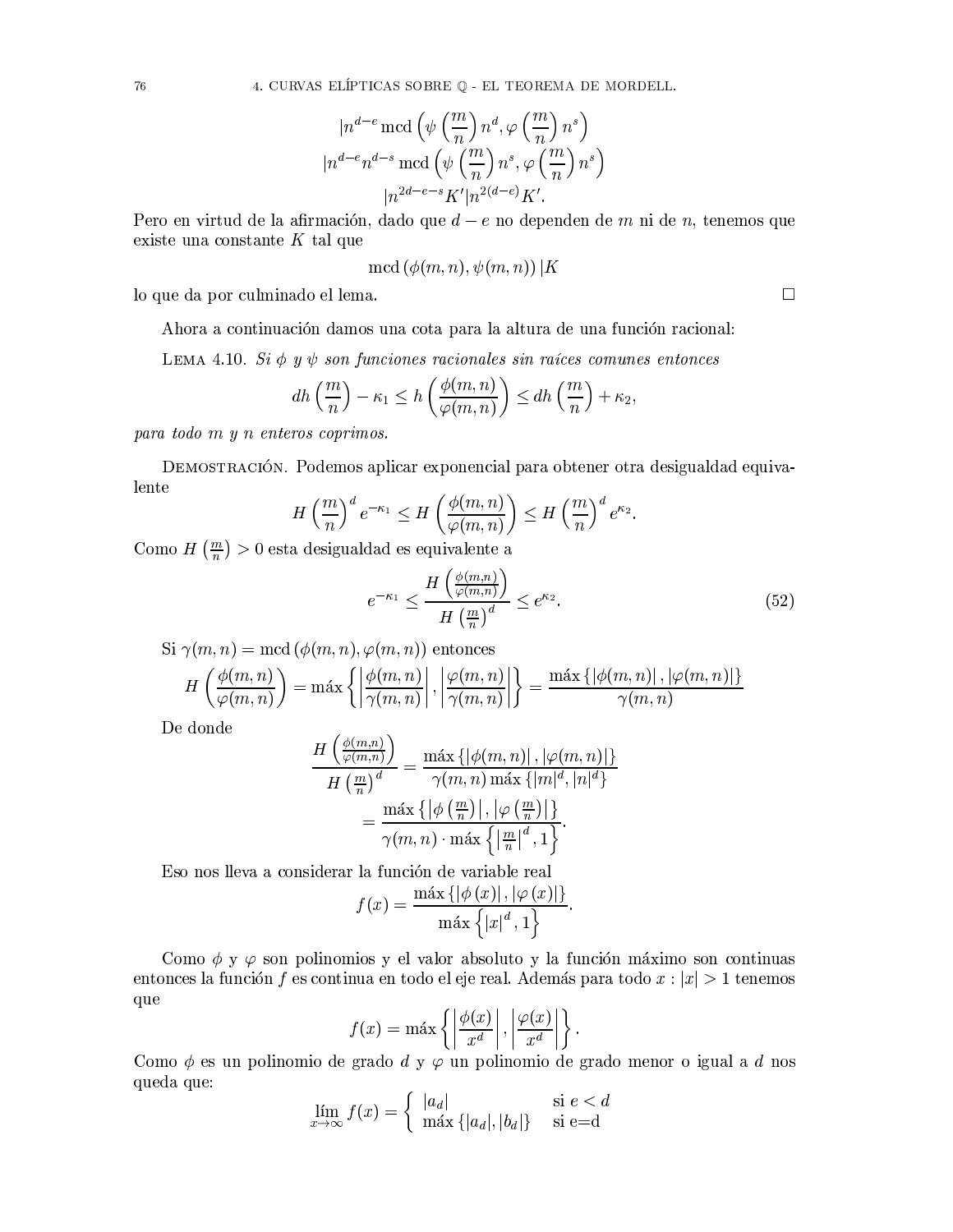Definiendo  $f(\infty) = \lim_{x\to\infty} f(x)$  tenemos que f es una función continua en toda la recta real extendida que es un compacto (pues es homeomorfo a  $S^1$ ) así que tiene máximo M y mínimo m en  $\overline{\mathbb{R}}$ . Observemos que  $m > 0$  pues por una parte  $a_d$  es no nulo, lo cual implica que  $f(\infty) \neq 0$  y por otra parte f no puede anularse en la recta real (una raíz real de f sería una raíz común de  $\phi$  y  $\varphi$ ), por lo tanto, para todo  $x \in \mathbb{R}$ .

$$
0<\frac{m}{K}\leq \frac{m}{\gamma(m,n)}\leq \frac{f\left(\frac{m}{n}\right)}{\gamma(m,n)}=\frac{H\left(\frac{\phi(m,n)}{\varphi(m,n)}\right)}{H\left(\frac{m}{n}\right)^d}\leq \frac{M}{\gamma(m,n)}\leq M,
$$

donde  $K$  es como en el lema anterior.

Para obtener la desigualdad (52) podemos tomar por ejemplo  $\kappa_1 = -\log\left(\frac{m}{K}\right)$  y  $\kappa_2 =$  $log(M).$ 

PROPOSICIÓN 4.11. Existe una constante  $\kappa$  (solo dependiendo de la cúbica) tal que

$$
h(2P) \ge 4h(P) - \kappa
$$

para todo  $P \in E(\mathbb{Q})$ .

DEMOSTRACIÓN. Es claro que alcanza probar la desigualdad excepto para una cantidad finita de puntos y luego acomodar la constante para dichos puntos para que valga en general, así que ignoraremos aquellos puntos tales que  $2P = \mathcal{O}$  (que son a lo sumo 4 puntos). Para aquellos puntos  $P = (x, y)$  tales que  $2P \neq 0$  tenemos la fórmula de duplicación

$$
x(2P) + 2x = \lambda^2 - a, \qquad \text{donde } \lambda = \frac{f'(x)}{2y}
$$

despejando  $x(2P)$  donde  $y^2 = f(x)$  tenemos que

$$
x(2P) = \frac{(f'(x))^2 - (8x + 4a)f(x)}{4f(x)} = \frac{x^4 + \dots}{4x^3 + \dots},
$$

como f y f' no tienen raíces complejas comunes (pues E es elíptica) entonces los polinomios en x en el numerador y el denominador de  $x(2P)$  no tienen raíces complejas comunes, luego el lema 4.10 nos asegura la existencia de una constante  $\kappa$  tal que

$$
h(x(2P)) \ge 4h(x) - \kappa
$$

Pero por definición  $h(P) = h(x)$  y  $h(2P) = h(x(2P))$  sustituyendo en la desigualdad anterior obtenemos la ecuación deseada.  $\Box$ 

Factorización del morfismo multiplicación por 2. En la sección anterior  $1.3.$ hemos probado que el grupo de puntos raciones en nuestra cúbica está dotado de altura h, así que para probar la generación finita alcanza probar que  $[E(\mathbb{Q}) : 2E(\mathbb{Q})] < \infty$  a eso enfocaremos nuestra atención a partir de ahora.

Es natural considerar el morfismo

$$
m: E(\mathbb{Q}) \longrightarrow E(\mathbb{Q}), \qquad P \mapsto 2P,
$$

la imagen de ese morfismo es justamente el subgrupo  $2E(\mathbb{Q})$ . La idea que se utilizará para probar la finitud del subgrupo  $Im(m)$  es factorizar el morfismo m como composición de dos morfismos  $m = \psi \phi$ .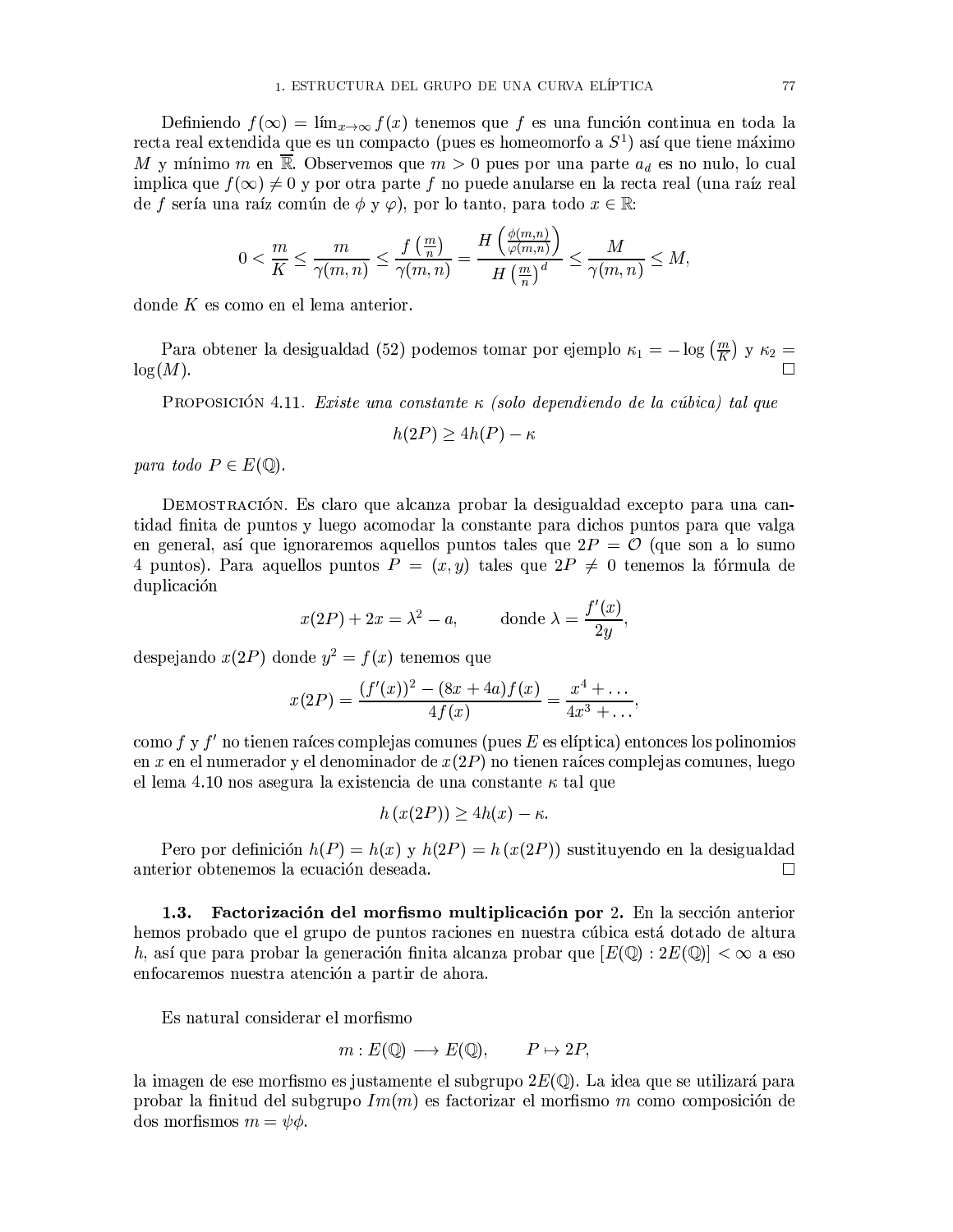

La idea es que las imágenes de tales morfismos sean más fácil de controlar, luego para probar la finitud de  $E/Im(m)$  es suficiente probar la finitud de  $\overline{E}/Im(\phi)$  y de  $E/Im(\psi)$ donde  $\overline{E}$  es el dominio de  $\psi$ . Este resultado general sobre grupos abelianos será probado a continuación.

**PROPOSICIÓN** 4.12. Si  $\phi: G \longrightarrow H$  y  $\psi: H \longrightarrow K$  son morfismos de grupos abelianos tales que  $[H:Im(\phi)]$  y  $[K:Im(\psi)]$  son finitos entonces  $[K:Im(\psi\phi)]$  es finito y además se verifica que

 $[K: Im(\psi \phi)] < [H: Im(\phi)][K: Im(\psi)].$ 

DEMOSTRACIÓN. Sea  $\{h_1, h_2, \ldots, h_n\}$  una conjunto de representantes del cociente  $H/Im(\phi)$  y  $\{k_1, k_2, \ldots, k_m\}$  un conjunto de representantes del cociente  $K/Im(\psi)$ . Alcanza ver que

 $S = \{k_i + \psi(h_i) : 1 \leq i \leq n, 1 \leq j \leq m\},\$ 

es un conjunto de representantes del cociente  $K/Im(\psi\phi)$ .

En efecto, sea  $k \in K$ , queremos probar que existe algún elemento  $s \in S$  tal que  $k-s \in Im(\psi \phi)$ . Como  $k \in K$  entonces existe  $i: 1 \leq i \leq n$  tal que  $k - k_i \in Im(\psi)$ , sea  $h \in H : k - k_i = \psi(h)$ . Como  $h \in H$  entonces existe  $j : 1 \leq j \leq m$  tal que  $h - h_j \in Im(\phi)$ , luego existe  $g \in G$  tal que  $h - h_j = \phi(g)$  o lo que es lo mismo  $h = h_j + \phi(g)$ . Luego  $k - k_i =$  $\psi(h) = \psi(h_i + \phi(g)) = \psi(h_i) + \psi(\phi(g))$  y por lo tanto  $k - (k_i + \psi(h_i)) = \psi(\phi(g)) \in Im(\psi(\phi))$ con  $k_i + \psi(h_i) \in S$  como queriamos probar.  $\sqrt{ }$ 

Vamos a probar el Teorema de Mordell con una hipótesis adicional que es la existencia de algún punto racional de orden 2 (que equivale a que f tenga raíz racional). Si  $P=(x_0,0)$ es un punto racional de orden 2, entonces através del cambio de variable  $(x, y) \mapsto (x-x_0, y)$ nuestra cúbica toma la forma

$$
E(\mathbb{Q}): Y^2 = X^3 + aX^2 + bX
$$

con este cambio de variable tenemos que el punto  $T = (0,0)$  es un punto de orden 2 de la cúbica.

Observemos que la condición de no singularidad para la cúbica anterior es que  $f(X)$  $X^3 + aX^2 + bX = (X^2 + aX + b)X$  no tenga raíces dobles, lo cual equivale a que  $b \neq 0$  y que  $a^2 - 4b \neq 0$ .

Asociado a la curva elíptica  $E/\mathbb{Q}$  tenemos asociado un par  $(\overline{E}/\mathbb{Q}, \phi_E)$  donde  $\overline{E}$  es otra curva elíptica definida por la ecuación

$$
\overline{E}: X^3 + \overline{a}X^2 + \overline{b}X,
$$

donde  $\overline{a} = -2a$ ,  $\overline{b} = a^2 - 4b$  y  $\phi : E \longrightarrow \overline{E}$  es un morfismo entre las curvas elípticas definido por la ecuación:

$$
\phi(P) = \begin{cases} \left(\frac{y^2}{x^2}, \frac{y(x^2 - b)}{x^2}\right), & \text{si } P = (x, y) \neq \mathcal{O}, T \\ \mathcal{O}, & \text{si } P = \mathcal{O} \text{ o } P = T \end{cases}
$$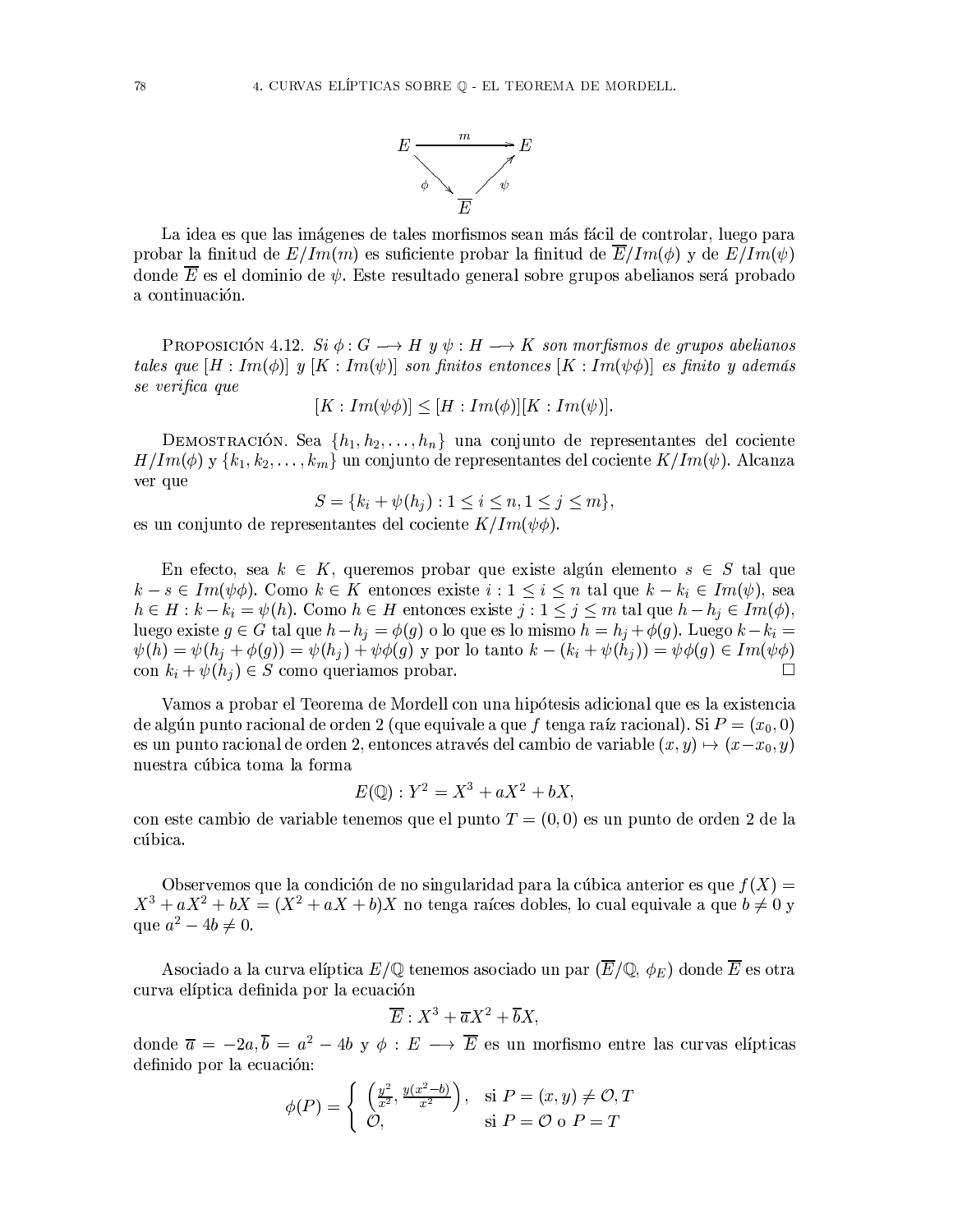OBSERVACIÓN 4.13. Como  $b \neq 0$  y  $a^2 - 4b \neq 0$  tenemos que  $\overline{b} = a^2 - 4b \neq 0$  y  $\overline{a}^2 - 4\overline{b} = 4a^2 - 4(a^2 - 4b) = 16b \neq 0$  así que efectivamente la ecuación de  $\overline{E}$  define una curva elíptica.

Veremos a continuación que  $\phi_E(E(\mathbb{Q})) \subset \overline{E}(\mathbb{Q})$  y que es un morfismo.

PROPOSICIÓN 4.14. La función  $\phi = \phi_E$  definida anteriormente está bien definida y es un morfismo de curvas elípticas.

DEMOSTRACIÓN. Veamos primero que  $\phi(E(\mathbb{Q})) \subset \overline{E}(\mathbb{Q})$ .

Observemos primero que por definición  $\phi(\mathcal{O}) = \overline{\mathcal{O}} \in \overline{E}(\mathbb{Q})$ .

Sea  $P = (x, y) \in E(\mathbb{Q})$  y  $\overline{P} = (\overline{x}, \overline{y}) = \phi(P)$  su correspondiente imagen por el mapa  $\phi_E$ . Si  $P = T$  entonces  $\phi(T) = \overline{\mathcal{O}} \in \overline{E}(\mathbb{Q}).$ 

Para  $P = (x, y) \neq T$  claramente  $\phi(P) \in \mathbb{Q}^2$  y además tenemos que

$$
\overline{x}^{3} + \overline{ax}^{2} + \overline{b}\overline{x} = \frac{y^{6}}{x^{3}} - \frac{2ay^{4}}{x^{4}} + \frac{(a^{2} - 4b)y^{2}}{x^{2}} = \frac{y^{2}}{x^{2}} \left(\frac{y^{4}}{x^{4}} - 2a\frac{y^{2}}{x^{2}} + a^{2} - 4b\right)
$$

$$
= \frac{y^{2}}{x^{2}} \left(\frac{y^{4} - 2ax^{2}y^{2} + (a^{2} - 4b)x^{4}}{x^{4}}\right)
$$

$$
= \frac{y^{2}}{x^{2}} \left(\frac{y^{4} - 2ax^{2}y^{2} + a^{2}x^{4} - 4bx^{4}}{x^{4}}\right) = \frac{y^{2}}{x^{2}} \left(\frac{(y^{2} - ax^{2})^{2} - 4bx^{4}}{x^{4}}\right)
$$

$$
= \frac{y^{2}}{x^{6}} \left((x^{3} + bx)^{2} - 4bx^{4}\right) = \frac{y^{2}}{x^{4}} \left((x^{2} + b)^{2} - 4bx^{2}\right) = \frac{y^{2}}{x^{4}}(x^{2} - b)^{2}
$$

$$
= \left(\frac{y(x^{2} - b)}{x}\right)^{2} = \overline{y}^{2},
$$

así que  $\phi(P) \in E(\mathbb{Q})$ .

Ahora nos resta ver que es un morfismo, es decir que para todo par de puntos  $P, Q \in$  $E(\mathbb{Q})$  se tiene que

$$
\phi(P) \oplus \phi(Q) = \phi(P \oplus Q) \tag{53}
$$

donde  $\phi = \phi_E$ .

Observemos primero que para  $P = \mathcal{O}$  la ecuación (53) se verifica trivialmente puesto que  $\phi(\mathcal{O}) = \overline{\mathcal{O}}$  es el neutro en  $\overline{E}(\mathbb{Q})$ , lo mismo sucede si  $Q = \mathcal{O}$ .

Si P ó Q fuese  $T = (0,0)$ , supongamos  $Q = T$ , para probar (53) debemos probar que

$$
\phi(P) = \phi(P \oplus T) \tag{54}
$$

puesto que  $\phi(T) = \overline{\mathcal{O}}$ . Si  $P = T$  se verifica (54) pues  $T \oplus T = \mathcal{O}$  y  $\phi(T) = \overline{\mathcal{O}}$ .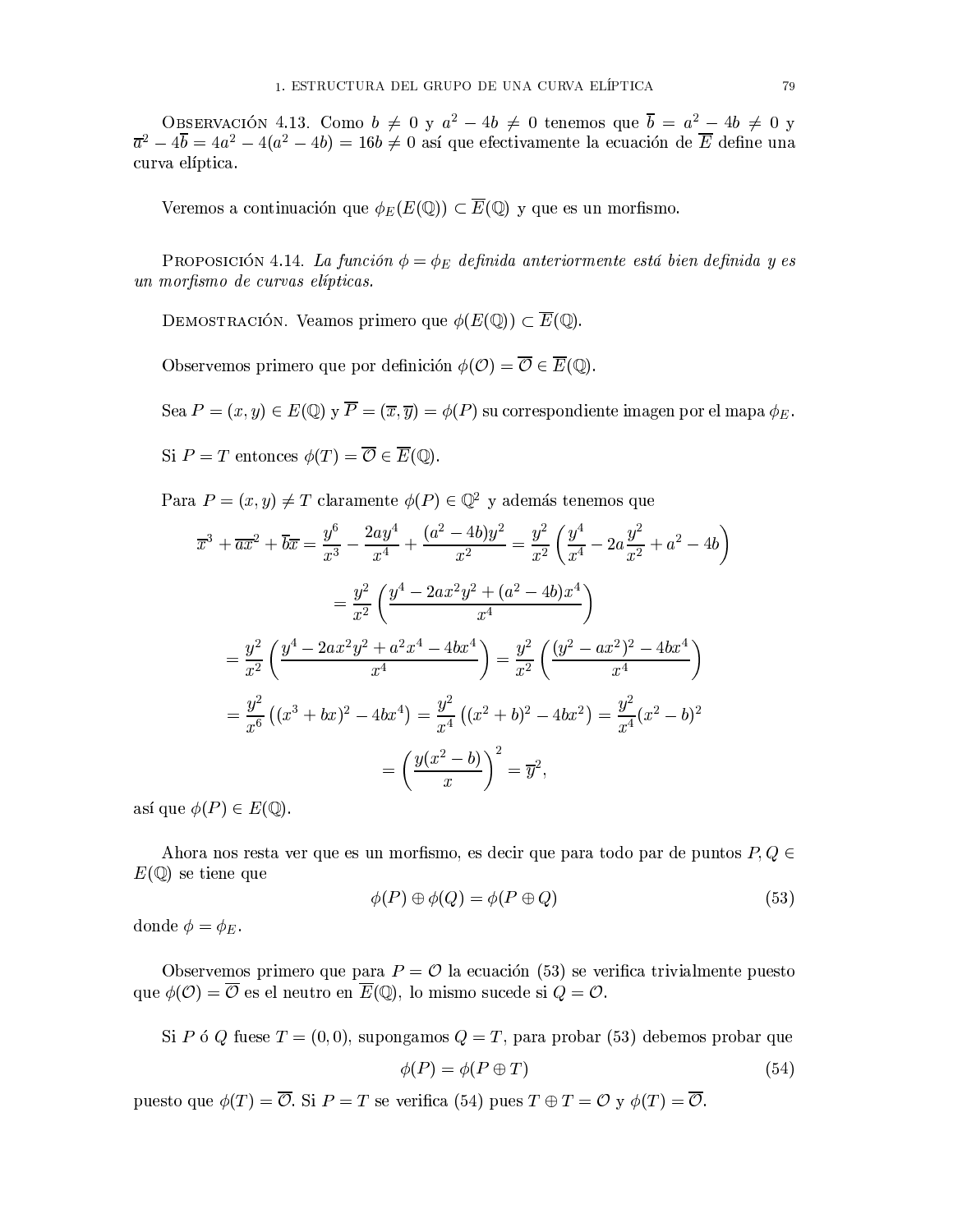Sea  $P = (x_0, y_0) \in E(\mathbb{Q})$  con  $P \neq T$ , calculemos  $P \oplus T$ : la recta que pasa por T y P viene dada por  $Y = (y_0/x_0)X$  (observar que  $x_0 \neq 0$  pues  $P \neq T$ ), las coordenadas en X de los puntos  $T, P, Y, T * P$  son las raíces de la ecuación

$$
\left(\left(\frac{y_0}{x_0}\right)X\right)^2 = X^3 + aX^2 + bX,
$$

o equivalentemente

$$
X^{3} + \left(a - \frac{y_{0}^{2}}{x_{0}^{2}}\right)X^{2} + bX = 0,
$$

por relaciones entre coeficientes y raíces tenemos que

$$
0+x_0+x(P*T)=-\left(a-\frac{y_0^2}{x_0^2}\right)=-\left(a-\frac{x_0^3+ax_0^2+bx_0}{x_0^2}\right)=-\left(a-x_0-a-\frac{b}{x_0}\right)=x_0+\frac{b}{x_0}
$$

De donde

$$
x(P*T) = \frac{b}{x_0},
$$

sustituimos en la ecuación de la recta para obtener  $y(P \ast Q)$ :

$$
y(P*Q) = \frac{y_0}{x_0} \cdot \frac{b}{x_0} = \frac{y_0 b}{x_0^2}
$$

Si  $\phi(P \oplus T) = (\overline{x}(P \oplus T), \overline{y}(P \oplus T))$  y  $\phi(P) = (\overline{x}(P), \overline{y}(P))$  por lo tanto

$$
P \oplus T = -(P * T) = (\frac{b}{x_0}, \frac{-by_0}{x_0^2})
$$

Así que tenemos que

$$
\overline{x}(P \oplus T) = \left(\frac{y(P \oplus T)}{x(P \oplus T)}\right)^2 = \frac{\left(\frac{-by}{x^2}\right)^2}{\left(\frac{b}{x}\right)^2} = \frac{y^2}{x^2} = \overline{x}(P),
$$

 $\lambda$  $\sim 100$  km s  $^{-1}$ 

lo mismo para las coordenadas en Y:

$$
\overline{y}(P \oplus T) = \frac{y(P \oplus T) (x(P \oplus T)^2 - b)}{x(P \oplus T)^2} = \frac{\left(\frac{-by}{x^2}\right) \left(\left(\frac{b}{x}\right)^2 - b\right)}{\left(\frac{b}{x}\right)^2} = \frac{(-by)(b^2 - bx^2)}{b^2 x^2} = \frac{y(x^2 - b)}{x^2} = \overline{y}(P)
$$

Lo cual demuestra que efectivamente la ecuación (54) es cierta.

Para analizar el caso general observemos que  $\phi(\mathcal{O}) = \overline{\mathcal{O}}$  y que para todo  $P = (x, y) \in$  $E(\mathbb{Q})$  se tiene que

$$
\phi(-P) = \phi(x, -y) = \left(\frac{(-y)^2}{x^2}, \frac{(-y)(x^2 - b)}{x^2}\right) = \left(\frac{y^2}{x^2}, -\frac{y(x^2 - b)}{x^2}\right) = -\phi(x, y) = \phi(P).
$$

Así que para probar (53) es suficiente probar que

$$
P_1 \oplus P_2 \oplus P_3 = \mathcal{O} \Rightarrow \phi(P_1) \oplus \phi(P_2) \oplus \phi(P_3) = \overline{\mathcal{O}},\tag{55}
$$

para todo  $P_1, P_2, P_3 \in E(\mathcal{Q})$ , en efecto si se cumple (55) entonces

$$
\phi(P_1 \oplus P_2) = \phi(-P_3) = -\phi(P_3) = \phi(P_1) \oplus \phi(P_2).
$$

Así que vamos a probar (55), además podemos suponer que  $P_1, P_2$  y  $P_3$  son distintos de  $\mathcal O$  y de T pues estos casos ya fueron analizados previamente.

Supongamos que  $P_1 \oplus P_2 \oplus P_3 = \mathcal{O}$  entonces tenemos que los puntos  $P_1, P_2$  y  $P_3$  están alineados, sea  $Y = \lambda X + \nu$  la recta que pasa por esos puntos, queremos hallar una recta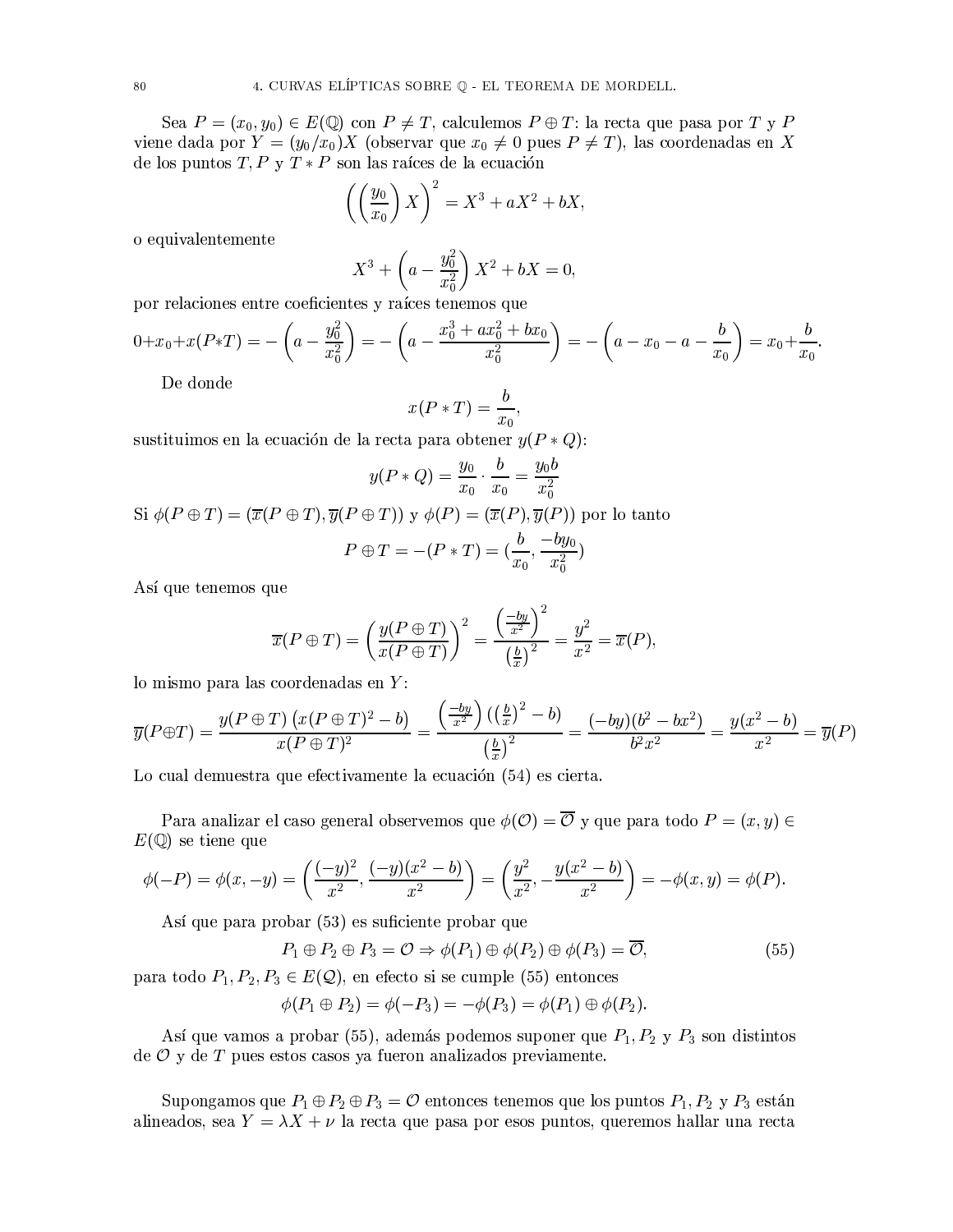$Y = \overline{\lambda}X + \overline{\nu}$  que pase por  $\phi(P_1), \phi(P_2)$  y  $\phi(P_3)$ .

Supongamos que  $P = (x, y) \in \mathbb{Q}^2$  con  $P \neq T$  un punto que verifique:

$$
\begin{cases}\n y^2 = x^3 + ax^2 + bx \\
 y = \lambda x + \nu\n\end{cases}
$$
\n(56)

sea  $\phi(P) = (\overline{x}, \overline{y})$  entonces se tiene que

$$
\overline{y} = \frac{y(x^2 - b)}{x^2} = \frac{yx^2 - by}{x^2} = \frac{(\lambda x + \nu)x^2 - by}{x^2} = \frac{\lambda x^3 + \nu x^2 - by}{x^2} = \frac{\lambda(x^3 + bx) + \nu x^2 - b(y + \lambda x)}{x^2}
$$

$$
= \frac{\lambda(y^2 - ax^2) + \nu x^2 - b(y + \lambda x)}{x^2} = \frac{\lambda \nu(y^2 - ax^2) + \nu^2 x^2 - b(y - \lambda x)(y + \lambda x)}{\nu x^2}
$$

$$
= \frac{\lambda \nu(y^2 - ax^2) + \nu^2 x^2 - b(y^2 - \lambda^2 x^2)}{\nu x^2} = \frac{(\lambda \nu - b)y^2 + (-a\lambda \nu + \nu^2 + b\lambda^2)x^2}{\nu x^2}
$$

$$
= \left(\frac{\lambda \nu - b}{\nu}\right) \left(\frac{y}{x}\right)^2 + \left(\frac{-a\lambda \nu + \nu^2 + b\lambda^2}{\nu}\right) = \overline{\lambda x} + \overline{\nu},
$$
donde

$$
\overline{\lambda} = \frac{\lambda \nu - b}{\nu} \qquad \text{y} \qquad \overline{\nu} = \frac{-a\lambda \nu + \nu^2 + b\lambda^2}{\nu}.
$$
 (57)

Esto quiere decir que  $\phi$  lleva puntos alineados en la cúbica  $E(\mathbb{Q})$  en puntos alineados de la cúbica  $\overline{E}(\mathbb{Q})$  lo cual prueba (55) para el caso en que los puntos  $P_1, P_2 \vee P_3$  sean distintos dos a dos. Para el caso genérico hay un tema de multiplicidades que chequear, lo cual haremos a continuación. Volvamos a considerar las rectas

$$
r: Y = \lambda X + \nu \qquad \text{y} \qquad \overline{r}: Y = \overline{\lambda}X + \overline{\nu}
$$

donde r es la recta que pasa por  $P_1 = (x_1, y_1), P_2 = (x_2, y_2)$  y  $P_3 = (x_3, y_3),$  y  $\bar{r}$  es la recta cuyos coeficientes están determinados por las fórmulas de (57), que como vimos, ha de pasar por los puntos  $\phi(P_1) = (\overline{x_1}, \overline{y_1})$ ,  $\phi(P_2) = (\overline{x_2}, \overline{y_2})$  y  $\phi(P_3) = (\overline{x_3}, \overline{y_3})$ .

Queremos probar que

$$
\phi(P_1) \oplus \phi(P_2) \oplus \phi(P_3) = \overline{\mathcal{O}},\tag{58}
$$

observemos que ningunos de los tres puntos va a ser  $\overline{\mathcal{O}}$  porque estamos suponiendo que ni  $P_1$ , ni  $P_2$ , ni  $P_3$  es  $\overline{\mathcal{O}}$  o T, así que la recta  $\overline{r}$  no es vertical, es decir, si un punto  $\overline{P}$  de la cúbica  $\overline{E}(\mathbb{Q})$  pertenece a  $\overline{r}$  entonces  $-\overline{P}$  no puede pertenecer, excepto que  $\overline{P} = -\overline{P}$  así que alcanza con probar que  $\overline{x_1}, \overline{x_2}$  y  $\overline{x_3}$  son las tres raíces de la ecuación

$$
(\overline{\lambda}X + \overline{\nu})^2 = X^3 + \overline{a}X^2 + \overline{b}X,\tag{59}
$$

lo cual es equivalente a

$$
X^{3} + (\overline{a} - \overline{\lambda}^{2})X^{2} + (\overline{b} - 2\overline{\lambda}\overline{\nu})X - \overline{\nu}^{2} = 0.
$$
 (60)

Pero como ya sabemos que  $x_1, x_2, y_3$  son raíces, para probar que están dadas con las multiplicidades correctas es suficiente probar que

$$
\overline{x_1} + \overline{x_2} + \overline{x_3} = \overline{\lambda}^2 - \overline{a}.\tag{61}
$$

Recordando que  $\overline{x_i} = x_i + a + b/x_i$  para  $i = 1, 2, 3$  y los valores para  $\overline{\lambda}$  y  $\overline{a}$ , tenemos que (61) es equivalente a

$$
x_1 + x_2 + x_3 + 3a + b\left(\frac{1}{x_1} + \frac{1}{x_2} + \frac{1}{x_3}\right) = \frac{(\lambda\nu - b^2)^2}{\nu^2} + 2a,
$$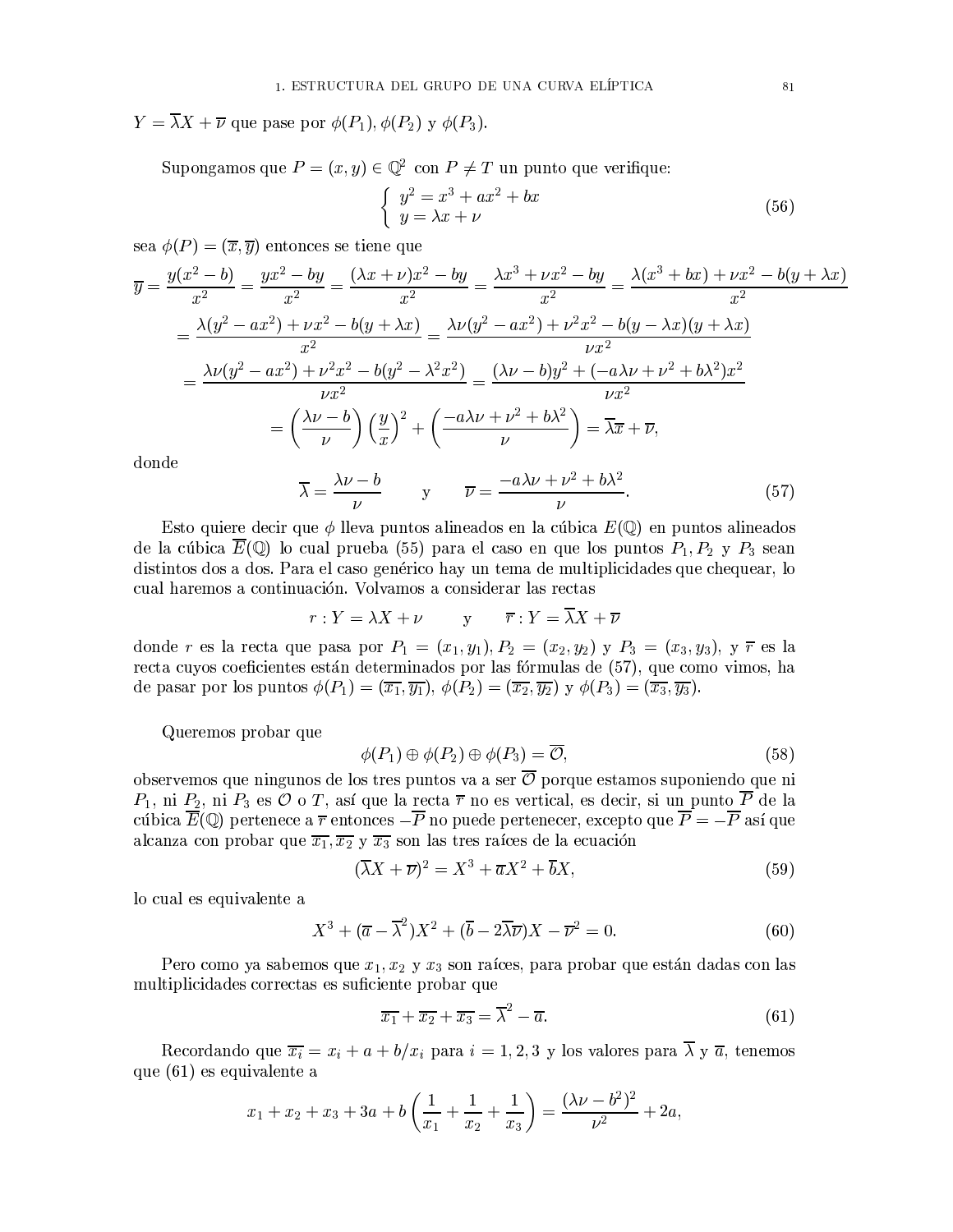lo cual a su vez es equivalente a

$$
x_1 + x_2 + x_3 + b\left(\frac{1}{x_1} + \frac{1}{x_2} + \frac{1}{x_3}\right) = \frac{(\lambda\nu - b^2)^2}{\nu^2} - a.
$$
 (62)

Pero como  $P_1 \oplus P_2 \oplus P_3 = \mathcal{O}$  entonces  $x_1, x_2$  y  $x_3$  son las tres raíces de

$$
(\lambda X + \nu)^2 = X^3 + aX^2 + bX,
$$

o equivalentemente, de la ecuación

$$
X^{3} + (a - \lambda^{2})X^{2} + (b - 2\lambda\nu)X - \nu^{2} = 0,
$$
\n(63)

usamos entonces las relaciones entre coeficientes y raíces para deducir (62) :

$$
x_1 + x_2 + x_3 + b\left(\frac{1}{x_1} + \frac{1}{x_2} + \frac{1}{x_3}\right) = x_1 + x_2 + x_3 + b\left(\frac{x_1x_2 + x_1x_3 + x_2x_3}{x_1x_2x_3}\right)
$$
  
=  $\lambda^2 - a + b\left(\frac{b - 2\lambda\nu}{\nu^2}\right) = \frac{\lambda^2\nu^2 + b^2 - 2b\lambda\nu}{\nu^2} - a = \frac{(\lambda\nu - b^2)^2}{\nu^2} - a$   
1 prueba (62) v por lo tanto (58).

lo cual prueba  $(62)$  y por lo tanto  $(58)$ .

La siguiente proposición dice que al aplicar dos veces la operación techo a una curva elíptica obtenemos otra curva elíptica isomorfa a la original.

PROPOSICIÓN 4.15. Las curvas elípticas  $\overline{\overline{E}}(\mathbb{Q})$  y  $E(\mathbb{Q})$  son isomorfas, el isomorfismo viene dado por

$$
\eta : \overline{\overline{E}}(\mathbb{Q}) \longrightarrow E(\mathbb{Q}) : (x, y) \mapsto \left(\frac{1}{4}x, \frac{1}{8}y\right).
$$

DEMOSTRACIÓN. Recordemos que si  $E: Y^2 = X^3 + aX^2 + bX$  entonces

$$
\overline{E}: Y^2 = X^3 + \overline{a}X^2 + \overline{b}X
$$
 donde  $\overline{a} = -2a, \overline{b} = a^2 - 4b$ 

así que

$$
\overline{\overline{E}}: Y^2 = X^3 + \overline{a}X^2 + \overline{b}X \text{ donde } \overline{a} = -2\overline{a} = 4a, \ \overline{b} = \overline{a}^2 - 4\overline{b} = 4a^2 - 4(a^2 - 4b) = 16b
$$
  
es decir

$$
\overline{E}: Y^2 = X^3 + 4aX^2 + 16bX.
$$

Busquemos ahora un isomorfismo  $\eta : \overline{\overline{E}}(\mathbb{Q}) \longrightarrow E(\mathbb{Q})$  de la forma  $\eta(x, y) = (\lambda x, \mu y)$ con  $\lambda$  y  $\mu$  racionales no nulos.

Sea  $(x, y) \in \overline{\overline{E}}(\mathbb{Q})$ , tenemos que

$$
\eta(x, y) \in E \Leftrightarrow (\mu y)^2 = (\lambda x)^3 + a(\lambda x)^2 + b(\lambda x) \Leftrightarrow \mu^2 y^2 = \lambda^3 x^3 + a \lambda^2 x^2 + b \lambda x,
$$

pero como  $(x, y) \in \overline{E}(\mathbb{Q})$  verifica la ecuación

$$
\mu^2 Y^2 = \mu^2 X^3 + 4a\mu^2 x^2 + 16b\mu^2,
$$

así que alcanza con que

$$
\begin{cases}\n\mu^2 = \lambda^3 \\
4a\mu^2 = a\lambda^2 \\
16b\mu^2 = b\lambda\n\end{cases}
$$
\n(64)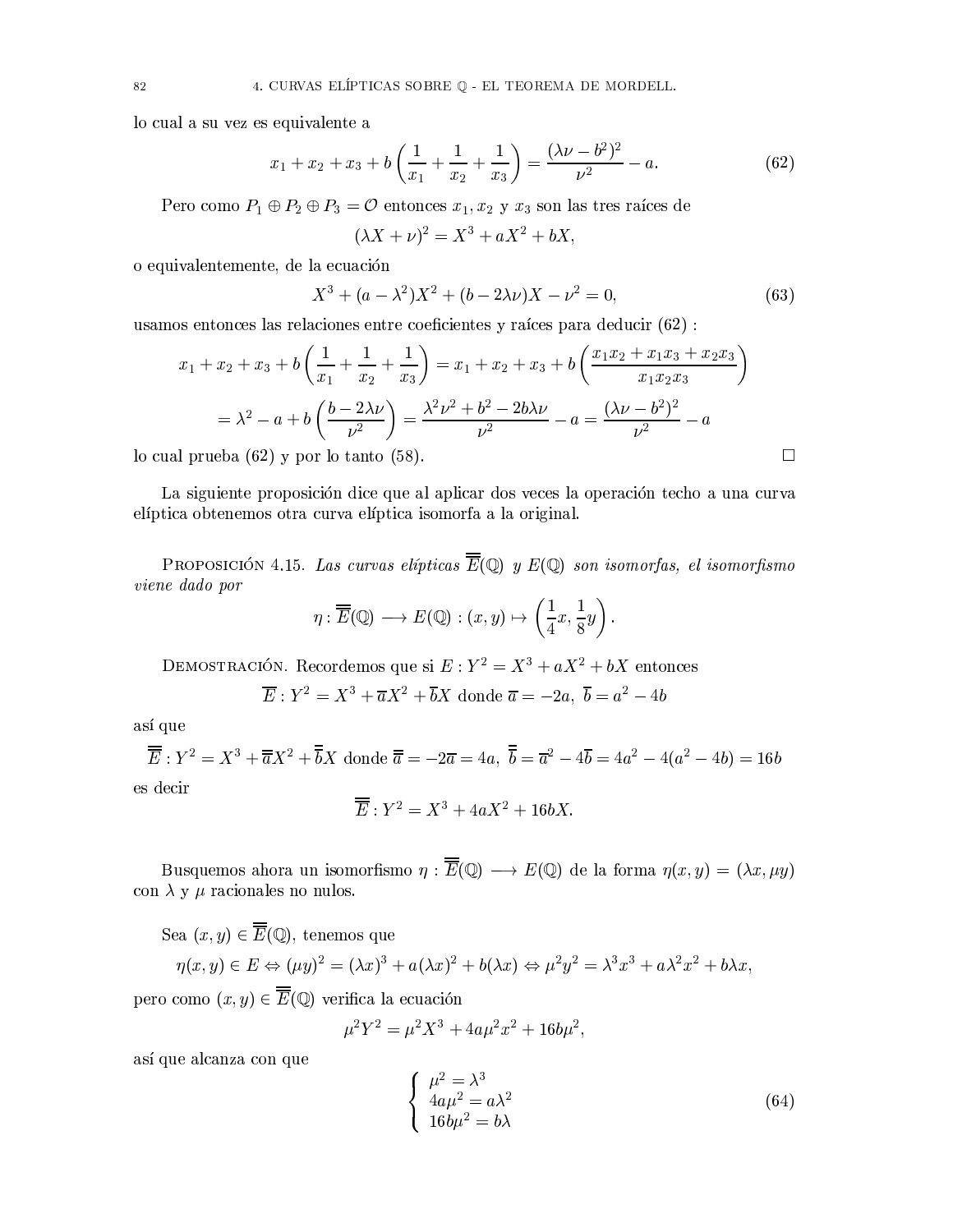Sustituyendo el  $\mu^2$  de la primer ecuación en la segunda nos queda que  $4a\lambda^3 = a\lambda^2$  lo cual se verifica si  $4\lambda = 1$  o sea si  $\lambda = 1/4$ , luego para que se verifique la primer ecuación tenemos que  $\mu = \sqrt{\lambda^3} = \sqrt{1/64} = 1/8$ , por chequeo directo esos valores verifican el sistema

Reciprocamente si  $P = (u, v) \in E(\mathbb{Q})$  tenemos que el punto  $Q = (4u, 8v) \in \overline{E}(\mathbb{Q})$  pues  $(8v)^2 = 64v^2 = 64(u^3 + au^2 + bu) = (4u)^3 + 4a(4u)^2 + 16b(4u),$ 

 $\gamma$   $\eta(Q) = P$  así que  $\eta$  es sobrevectivo, claramente es invectivo y es un cambio de coordenadas, así que es un isomorfismo entre las curvas elípticas  $\overline{\overline{E}}$  y E.  $\Box$ 

Dada una curva elíptica  $E/\mathbb{Q}$ , denotamos por  $\phi = \phi_E$  y por  $\psi$  el morfismo de  $\overline{E}$  a E definido como  $\psi = \eta \circ \phi_{\overline{E}}$ , dado que las funciones  $\phi_E, \phi_{\overline{E}}$  y  $\eta$  son morfismos, entonces tenemos definido un automorfismo  $m: E \longrightarrow E$  tal que hace conmutar el diagrama



La siguiente proposición prueba que ese morfismo m definido por el diagrama anterior no es otra cosa que la multiplicación por 2.

PROPOSICIÓN 4.16. Si  $m : E(\mathbb{Q}) \to E(\mathbb{Q})$  es el morfismo  $m(P) = 2P$  entonces los morfismos  $\phi$  y  $\psi$  definidos anteriormente verifican la propiedad

$$
\phi(\phi(P)) = m(P) = 2P,
$$

para todo  $P \in E(\mathbb{Q})$ .

DEMOSTRACIÓN. Si  $P = \mathcal{O}$  tenemos que

$$
\psi(\phi(\mathcal{O})) = \psi(\overline{\mathcal{O}}) = \mathcal{O} = 2 \cdot \mathcal{O}
$$

Si  $P = T$  tenemos que

$$
\psi(\phi(T)) = \psi(\overline{\mathcal{O}}) = \mathcal{O} = 2 \cdot T
$$

Si  $P = (x, 0) \in E(\mathbb{Q})$  fuese otro punto de orden 2 distinto de T entonces  $\phi_E(x, 0) =$  $(0,0) = \overline{T}, \ \phi_{\overline{F}}(\overline{T}) = \overline{O} \ \overline{y} \ \eta(\mathcal{O}) = \overline{O}$  así que en la composición  $\psi(\phi(P)) = \overline{O} = 2 \cdot P$ .

Si  $P = (x, y) \neq 0$  no es un punto de orden 2 de  $E(\mathbb{Q})$  tenemos la siguiente fórmula de duplicación:

$$
2P = 2(x, y) = \left(\frac{(x^2 - b)^2}{4y^2}, \frac{(x^2 - b)(x^4 + 2ax^3 + 6bx^2 + 2abx + b^2)}{8y^3}\right)
$$

Ahora conviene recordar la fórmula explícita para  $\phi = \phi_E$  y de  $\psi = \eta \circ \phi_{\overline{E}}$  obtenemos también una fórmula explícita para  $\psi$ :

$$
\phi(P) = \begin{cases} \left(\frac{y^2}{x^2}, \frac{y(x^2 - b)}{x^2}\right), & \text{si } P = (x, y) \neq \mathcal{O}, T \\ \mathcal{O}, & \text{si } P = \mathcal{O} \text{ o } P = T \end{cases}
$$

$$
\psi(\overline{P}) = \begin{cases} \left(\frac{\overline{y}^2}{4\overline{x}^2}, \frac{\overline{y}(\overline{x}^2 - \overline{b})}{8\overline{x}^2}\right), & \text{si } \overline{P} = (\overline{x}, \overline{y}) \neq \overline{\mathcal{O}}, \overline{T} \\ \overline{\mathcal{O}}, & \text{si } \overline{P} = \overline{\mathcal{O}} \text{ o } \overline{P} = \overline{T} \end{cases}
$$

y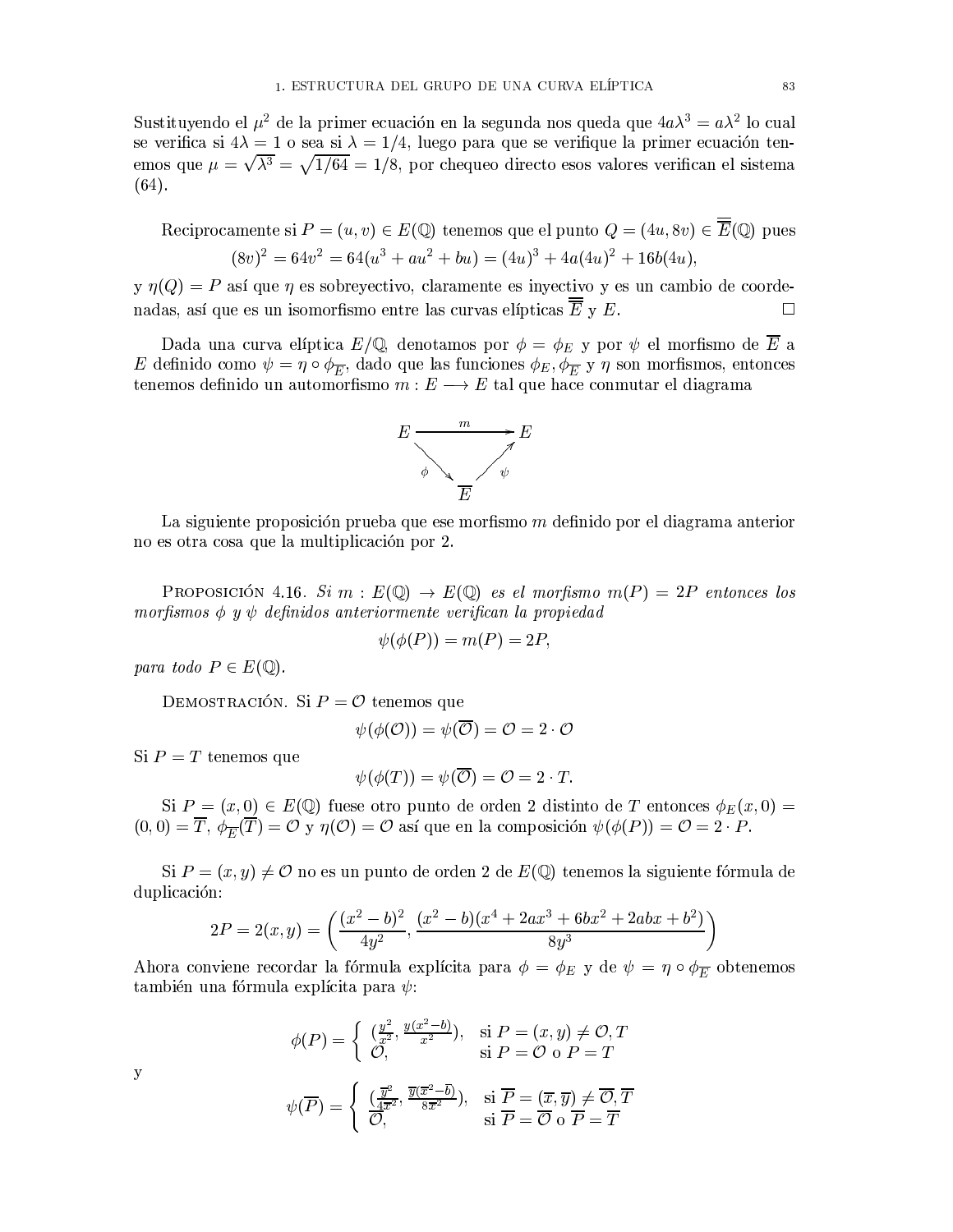Así que tenemos

$$
\psi \circ \phi(x, y) = \psi\left(\frac{y^2}{x^2}, \frac{y(x^2 - b)}{x^2}\right) = \left(\frac{y^2(x^2 - b)^2}{x^4} \cdot \frac{x^4}{4y^4}, \frac{\frac{y(x^2 - b)}{x^2} \cdot \left(\frac{y^4}{x^4} - (a^2 - 4b)\right)}{8\left(\frac{y^2}{x^2}\right)^2}\right)
$$

$$
= \left(\frac{(x^2 - b)^2}{4y^2}, \frac{(x^2 - b)\left(y^4 - (a^2 - 4b)x^4\right)}{8y^3x^2}\right) \tag{65}
$$

Pero como  $P = (x, y) \in E(\mathbb{Q})$  tenemos que  $y^2 = x(x^2 + ax + b)$  de donde

$$
\frac{(x^2 - b) (y^4 - (a^2 - 4b)x^4)}{8y^3x^2} = \frac{(x^2 - b) ((x^2 + ax + b)^2 - (a^2 - 4b)x^2)}{8y^3}
$$

$$
= \frac{(x^2 - b)(x^4 + 2ax^3 + 6bx^2 + 2abx + b^2)}{8y^3}.
$$
(66)

Sustituyendo (66) en (65) obtenemos la fórmula de duplicación.

 $\Box$ 

1.4. El Teorema de Mordell. En la sección anterior hemos construido morfismos  $\phi$  y  $\psi$  tales que compuestos eran el morfismo multiplicación por 2 en la curva elíptica  $E/\mathbb{Q}$ . Para probar el Teorema de Mordell faltaba probar que

$$
[E(\mathbb{Q}) : 2E(\mathbb{Q})] < \infty \tag{67}
$$

por la proposición 4.12 es suficiente probar que

$$
[\overline{E}(\mathbb{Q}):\phi(E(\mathbb{Q}))]<\infty \quad y \quad [E(\mathbb{Q}):\psi(\overline{E}(\mathbb{Q}))]<\infty. \tag{68}
$$

De hecho, como  $\psi = \eta \circ \phi_{\overline{E}}$  donde  $\eta : \overline{\overline{E}}(\mathbb{Q}) \to E(\mathbb{Q})$  es un isomorfismo tenemos que

$$
[E(\mathbb{Q}) : \psi(\overline{E}(\mathbb{Q}))] = [\overline{\overline{E}}(\mathbb{Q}) : \phi_{\overline{E}}(\overline{E}(\mathbb{Q}))]. \tag{69}
$$

En virtud de (69), para probar (68) y por lo tanto el Teorema de Mordell es suficiente probar que para toda curva elíptica  $E/\mathbb{Q}$ , se tiene que

$$
[\overline{E}(\mathbb{Q}):\phi_E(E(\mathbb{Q}))]<\infty
$$

Para probar esto último, es necesario conocer como es la imagen del morfismo  $\phi = \phi_E$ , la siguiente proposición nos ayudará a entender como es este conjunto imagen.

PROPOSICIÓN 4.17. Sean  $E: Y^2 = X^3 + aX^2 + bX y \overline{E}: Y^2 = X^3 + \overline{a}X^2 + \overline{b}X$  donde  $\overline{a} = -2a \, y \, \overline{b} = a^2 - 4b$  dos curvas elíptica definidas sobre Q, sean  $\Gamma = E(\mathbb{Q}) \, y \, \overline{\Gamma} = \overline{E}(\mathbb{Q})$ . Consideremos el morfismo  $\phi = \phi_E : \Gamma \to \overline{\Gamma}$  definido en la sección anterior. Tenemos que:

- 1.  $\overline{\mathcal{O}} \in \phi(\Gamma)$ .
- 2.  $\overline{T} = (0,0) \in \phi(\Gamma) \Leftrightarrow \overline{b} = a^2 4b$  es un cuadrado de un racional.
- 3. Si  $\overline{P} = (\overline{x}, \overline{y}) \in \overline{\Gamma}$  con  $\overline{x} \neq 0$  entonces  $\overline{P} \in \phi(\Gamma) \Leftrightarrow \overline{x}$  es un cuadrado de un racional.

DEMOSTRACIÓN. Por definición  $\phi(\mathcal{O}) = \overline{\mathcal{O}}$  lo cual prueba la primera observación. Para la segunda, observemos que  $\phi(\mathcal{O}) = \phi(T) = \overline{\mathcal{O}} \neq \overline{T}$  así que  $\overline{T} = (0,0) \in \phi(\Gamma)$  si y solo si existe  $P = (x, y)$  con  $x \neq 0$  tal que

$$
\phi(P) = \left(\frac{y^2}{x^2}, \frac{y(x^2 - b)}{x^2}\right) = (0, 0)
$$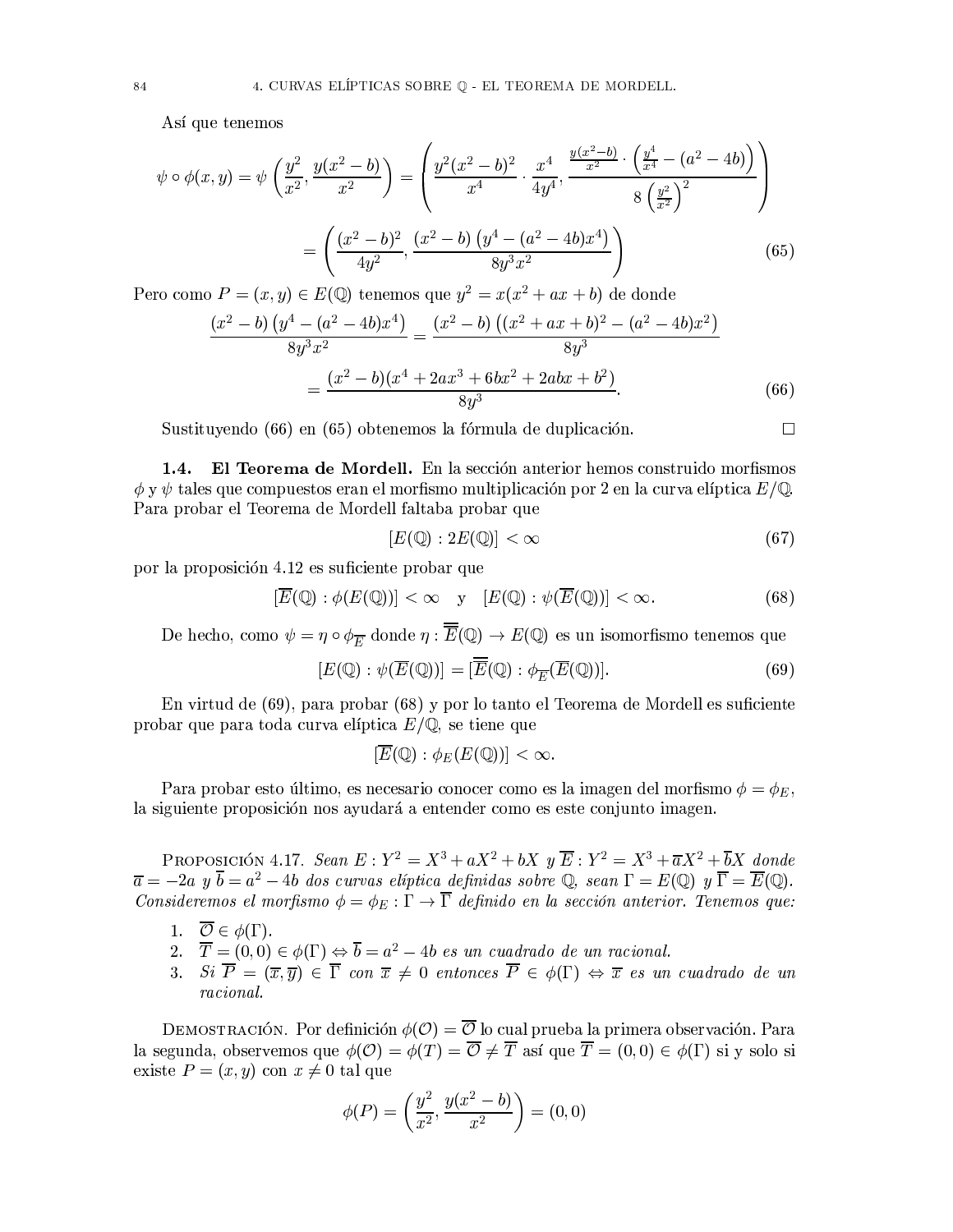esto es equivalente a la existencia de un punto  $P = (x, y) \in \Gamma$  con  $x \neq 0$  e  $y = 0$  lo cual equivale la existencia de una raíz racional no nula de

$$
X^3 + aX^2 + bX = (X^2 + aX + b)X = 0
$$

esto equivale a que el discriminante  $\Delta = a^2 - 4b$  sea el cuadrado de un número racional.

Para probar la tercera afirmación, tomemos  $\overline{P} = (\overline{x}, \overline{y}) \in \overline{\Gamma}$  con  $x \neq 0$ , observemos que si  $\overline{P} \in \phi(\Gamma)$  entonces  $\overline{x}$  es un cuadrado de un racional (directo de la fórmula de  $\phi$ ), para probar el recíproco supongamos que  $\overline{x} = s^2$  donde s es un racional no nulo, queremos hallar  $P = (x, y)$  tal que

$$
\phi(P) = \phi(x, y) = \left(\frac{y^2}{x^2}, \frac{y(x^2 - b)}{x^2}\right) = (\overline{x}, \overline{y}) = (s^2, \overline{y})
$$

Alcanza con que  $(x, y) \in \Gamma$  verifique  $y = sx$  donde x verique

$$
\frac{(sx)(x^2 - b)}{x^2} = \overline{y}
$$

Para lo cual alcanza con que x verifique  $s(x^2 - b) = \overline{y}x$  o sea que x sea una raíz racional del polinomio

$$
sX^2 - \overline{y}X - bs = 0,\t(70)
$$

una condición necesaria y suficiente para la existencia de dicha raíz racional es que el discriminante

$$
\Delta = \overline{y}^2 - 4s(-bs) = \overline{y}^2 + 4s^2b = \overline{y}^2 + 4\overline{x}b,
$$

sea cuadrado perfecto. Pero dado que el punto  $\overline{P} = (\overline{x}, \overline{y}) \in \overline{\Gamma}$  entonces satisface la ecuación

$$
\overline{y}^2 = \overline{x}^3 - 2a\overline{x}^2 + (a^2 - 4b)\overline{x}
$$

por lo tanto:

$$
\overline{y}^2 + 4\overline{x}b = \overline{x}^3 - 2a\overline{x}^2 + a^2\overline{x} = \overline{x}(\overline{x}^2 - 2a\overline{x} + a^2) = (s(\overline{x} - a))^2
$$

Luego los dos puntos racionales  $P = (x, y)$  donde

$$
x = \frac{\overline{y} \pm s(\overline{x} - a)}{2s}, \qquad y = \frac{\overline{y} \pm s(\overline{x} - a)}{2}
$$

verifican que

$$
\left(\frac{y^2}{x^2}, \frac{y(x^2 - b)}{x^2}\right) = (\overline{x}, \overline{y})\tag{71}
$$

solo falta chequear que  $(x, y) \in \Gamma$ , sean x e y como arriba con los signos positivos

$$
x^{2} + ax + b = \left(\frac{\overline{y} + s(\overline{x} - a)}{2s}\right)^{2} + a\left(\frac{\overline{y} + s(\overline{x} - a)}{2s}\right) + b = \frac{\overline{y}^{2} + 2s\overline{x}\overline{y} + s^{2}\overline{x}^{2} + a^{2}s^{2} - 2s^{2}a^{2} + 4bs^{2}}{4s^{2}}
$$
  

$$
= \frac{\overline{x}^{3} - 2a\overline{x}^{2} + (a^{2} - 4b)\overline{x} + 2s\overline{yx} + s^{2}\overline{x}^{2} - a^{2}s^{2} + 4bs^{2}}{4s^{2}}
$$
  

$$
= \frac{s^{6} - 2as^{4} + a^{2}s^{2} - 4bs^{2} + 2\overline{y}s^{3} + s^{6} - a^{2}s^{2} + 4bs^{2}}{4s^{2}}
$$
  

$$
= \frac{s\overline{y} + s^{4} - as^{2}}{2} = \frac{s\overline{y} + s^{2}(\overline{x} - a)}{2} = sy = \frac{y^{2}}{x},
$$

lo cual prueba que efectivamente  $P = (x, y) \in \Gamma$  y por la ecuación (71) verifica  $\phi(P)$  $\overline{P}$ .  $\Box$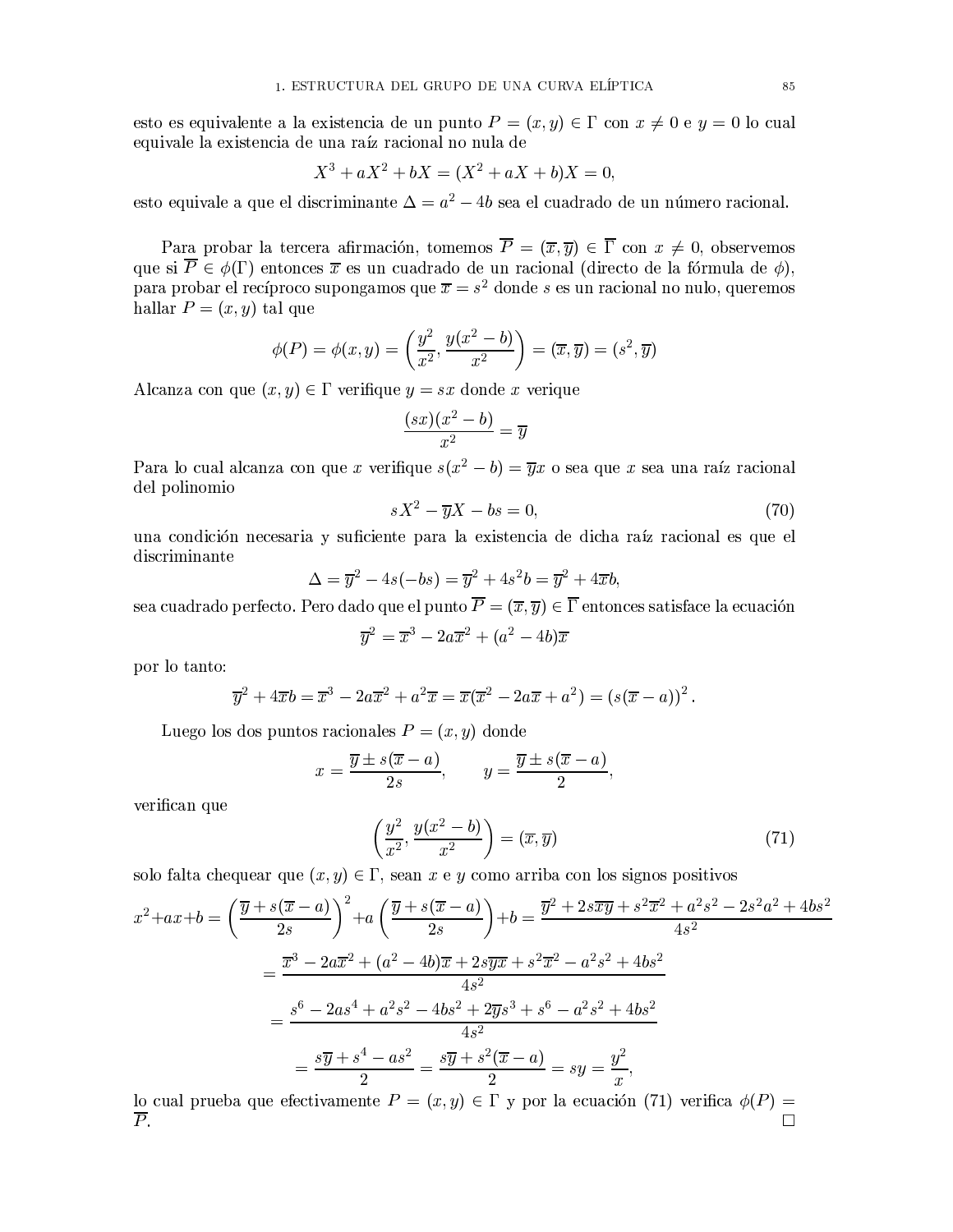La idea final para probar que  $[\overline{\Gamma} : \phi(\Gamma)]$  es finito, dado que  $[\overline{\Gamma} : \phi(\Gamma)]$  no es otra cosa que el cardinal del grupo cociente  $\overline{\Gamma}/\phi(\Gamma)$ , es encontrar un morfismo inyectivo de este último con imagen finita. Probaremos a continuación que el morfismo:

$$
\overline{\alpha} : \overline{\Gamma} \longrightarrow \mathbb{Q}^*/\mathbb{Q}^{*2} \pmod{\mathbb{Q}^{*2}}
$$
\n
$$
\overline{\mathcal{O}} \longrightarrow \overline{1} \pmod{\mathbb{Q}^{*2}}
$$
\n
$$
\overline{T} \longrightarrow \overline{b} \pmod{\mathbb{Q}^{*2}}
$$
\n
$$
(\overline{x}, \overline{y}) \longrightarrow \overline{x} \pmod{\mathbb{Q}^{*2}}
$$
\n
$$
(\text{mod } \mathbb{Q}^{*2}) \text{ si } x \neq 0
$$

cumple con lo requerido, dando por culminado la prueba del Teorema de Mordell para curvas elíptica racionales con un punto de orden 2 racional.

**Afirmación 1.** La función  $\overline{\alpha}$  definida anteriormente es un morfismo de grupos.

DEMOSTRACIÓN. Veamos primero que lleva opuestos en opuestos.

$$
\overline{\alpha}(-\overline{C}) = \overline{\alpha}(\overline{C}) = 1 = 1^{-1} = \overline{\alpha}(\overline{C})^{-1} \qquad (\text{mod } \mathbb{Q}^{*2})
$$
  
\n
$$
\overline{\alpha}(-\overline{T}) = \overline{\alpha}(\overline{T}) = \overline{b} \equiv \overline{b}^{-1} = \phi(\overline{T})^{-1} \qquad (\text{mod } \mathbb{Q}^{*2})
$$
  
\n
$$
\overline{\alpha}(-\overline{P}) = \overline{\alpha}((x, -y)) = x \equiv x^{-1} = \overline{\alpha}((x, y))^{-1} = \overline{\alpha}(\overline{P})^{-1} \qquad (\text{mod } \mathbb{Q}^{*2})
$$

Donde  $\overline{T} = (0,0)$  y  $\overline{P} = (\overline{x}, \overline{y}) \in \overline{\Gamma}$  con  $\overline{x} \neq 0$ . Se observa además que la curva elíptica  $\overline{E}/\mathbb{Q}$  es no singular de donde  $\overline{b} \neq 0$ .

Como  $\overline{\alpha}$  lleva opuestos en opuestos para probar que es un morfismo es suficiente probar que si  $P_1 \oplus P_2 \oplus P_3 = \overline{\mathbb{O}}$  entonces

$$
\phi(P_1)\phi(P_2)\phi(P_3) \equiv 1 \pmod{\mathbb{Q}^{*2}}
$$
\n(72)

Si alguno de los tres puntos  $P_1, P_2$  ó  $P_3$  fuese  $\overline{\mathcal{O}}$ , supongamos que fuese  $P_3$  entonces tenemos que  $\phi(P_3) = 1$  y que  $P_1 = -P_2$ , por lo tanto  $\phi(P_1) = \phi(P_2)^{-1}$  así que

$$
\phi(P_1)\phi(P_2)\phi(P_3) = \phi(P_1)\phi(P_2) = 1
$$

 $y$  se verifica  $(72)$ .

Si alguno de los puntos fuese  $\overline{T} = (0,0)$  supongamos  $P_3$ , entonces tenemos que  $\phi(P_3)$  $\overline{b}$  y (72) se reduce a probar que

$$
\phi(P_1)\phi(P_2)\overline{b} \equiv 1 \pmod{\mathbb{Q}^{*2}}.
$$

Como  $\overline{b} \neq 0$ ,  $\overline{b} \equiv \overline{b}^{-1}$  (mód  $\mathbb{Q}^{*2}$ ) así que hay que probar que  $\phi(P_1)\phi(P_2) \equiv \overline{b} \pmod{\mathbb{Q}^{*2}}$ .

Podemos suponer que  $P_1$  y  $P_2$  son distintos de  $\overline{\mathcal{O}}$  y de  $\overline{T}$ , pues en cualquiera de los dos casos tenemos  $P_1 = \overline{\mathcal{O}}$  ó  $P_2 = \overline{\mathcal{O}}$  caso que ya tenemos analizado. Sea entonces  $Y = \lambda X$  la recta que pasa por los puntos  $P_1, P_2 \, y \, \overline{T}$ , tenemos que  $x_1, x_2 \, y \, 0$  son las tres raíces de la ecuación

$$
(\lambda X)^2 = X^3 + \overline{a}X^2 + \overline{b}X,
$$

así que  $x_1$  y  $x_2$  son las dos raíces de la ecuación

$$
X^3 + (\overline{a} - \lambda^2)X + \overline{b},
$$

asi que

$$
\overline{\alpha}(P_1)\overline{\alpha}(P_2) = x_1x_2 \equiv \overline{b} \pmod{\mathbb{Q}^{*2}}.
$$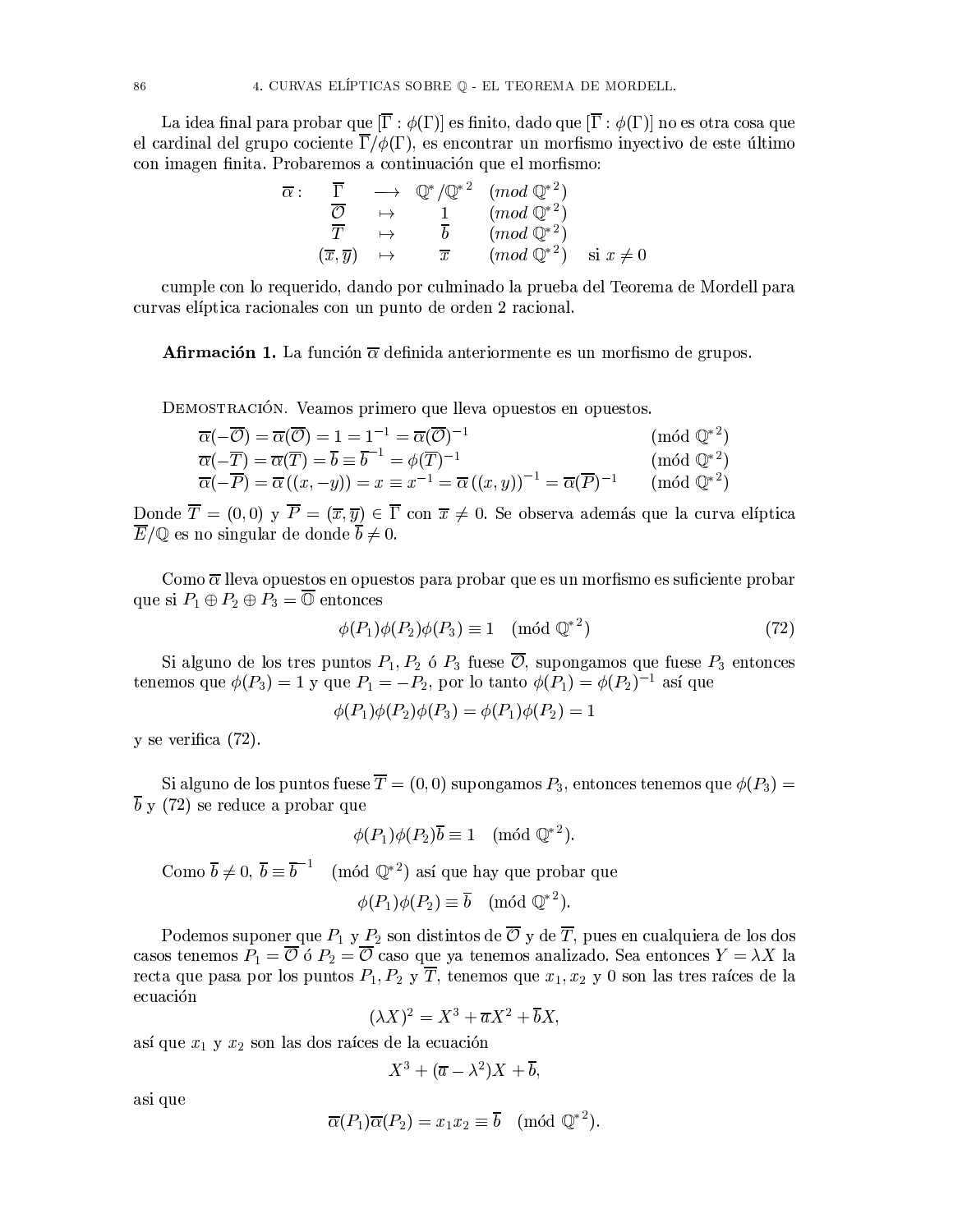Ahora veamos el caso en que ninguno de los tres puntos  $P_1 = (x_1, y_1), P_2 = (x_2, y_2)$ y  $P_3 = (x_3, y_3)$  es  $\overline{\mathcal{O}}$  o  $\overline{T}$ . Tomemos  $\overline{Y} = \lambda X + \nu$  la recta que pasa por esos tres puntos (la recta tangente a la cúbica en caso de que coincidan), entonces  $x_1, x_2, y_1, x_3$  son las tres raíces de la ecuación

$$
(\lambda X + \nu)^2 = X^3 + \overline{a}X^2 + \overline{b}X
$$

que despejando para un lado nos queda

$$
X^3 + (\overline{a} - \lambda^2)X^2 + (b - 2\lambda\nu)X - \nu^2,
$$

y tenemos que

$$
\phi(P_1)\phi(P_2)\phi(P_3) = x_1x_2x_3 = \nu^2 \equiv 1 \pmod{\mathbb{Q}^{*2}}
$$

Lo cual termina de probar (72) y por lo tanto que  $\bar{\alpha}$  es un morfismo.

Observemos además que por la proposición 4.17, la imagen del morfismo  $\phi = \phi_E$ es justamente el kernel del morfismo  $\bar{\alpha}$  por lo tanto la función  $\bar{\alpha}$  induce un morfismo  $\bar{\alpha}$ inyectivo en el cociente

$$
\widetilde{\overline{\alpha}} : \frac{\overline{\Gamma}}{\phi(\Gamma)} \hookrightarrow \frac{\mathbb{Q}^*}{\mathbb{Q}^{*^2}} : [P] \mapsto \phi(P),
$$

donde [P] representa la clase del punto  $P \in \overline{\Gamma}$  en el cociente.

Solo resta probar que la imagen de  $\widetilde{\overline{\alpha}}$  o lo que es lo mismo, la imagen de  $\overline{\alpha}$  es un conjunto finito.

**Afirmación 2.**  $\overline{\alpha}(\overline{\Gamma})$  es un conjunto finito.

DEMOSTRACIÓN. Recordemos que si  $P = (x, y) \in \overline{\Gamma}$  con  $x \neq 0$  (i.e  $P \neq \overline{T}$ ) teníamos que  $x = m/e^2$  e  $y = n/e^3$  con m y e coprimos (y n y e coprimos en el caso que  $y \neq 0$ ), sustituyendo en la ecuación de la cúbica

$$
\frac{n^2}{e^6} = \frac{m^3}{e^6} + \frac{\overline{a}m^2}{e^4} + \frac{\overline{b}m}{e^2},
$$

luego:

$$
n^{2} = m^{3} + \overline{a}m^{2}e^{2} + \overline{b}me^{4} = m(m^{2} + \overline{a}me^{2} + \overline{b}e^{4}).
$$

Observemos que

$$
\mathrm{mcd}(m,m^2+\overline{a}me^2+\overline{b}e^4)=\mathrm{mcd}(m,\overline{b}e^4)=\mathrm{mcd}(m,\overline{b}).
$$

luego si  $p$  es un primo que no divide a  $b$  pero divide a  $m$  entonces  $p$  no puede dividir a  $m^2 + \overline{a}me^2 + \overline{b}e^4$  luego el exponente de p en la descomposición factorial de m es el mismo con el que aparece en  $n^2$  que es par; si  $p_1, p_2, \ldots, p_t$  son los divisores primos de b tenemos que

$$
m = \pm (entero)^2 p_1^{\varepsilon_1} p_2^{\varepsilon_2} \dots p_t^{\varepsilon_t},
$$

donde  $\varepsilon_i = 0$  ó 1 para todo  $i = 1, 2, \ldots, t$ , luego

$$
\overline{\alpha}(P) = x = \frac{m}{e^2} \equiv m \equiv (entero)^2 p_1^{\varepsilon_1} p_2^{\varepsilon_2} \dots p_t^{\varepsilon_t} \pmod{\mathbb{Q}^{*2}}.
$$

Para  $P = T$  también tenemos que

$$
\overline{\alpha}(T) = \overline{b} \equiv p_1^{\varepsilon_1} p_2^{\varepsilon_2} \dots p_t^{\varepsilon_t}
$$

donde  $\varepsilon_i = 0$  si  $p_i$  aparece con exponente par en la descomposición factorial de  $\overline{b}$  y 1 si no.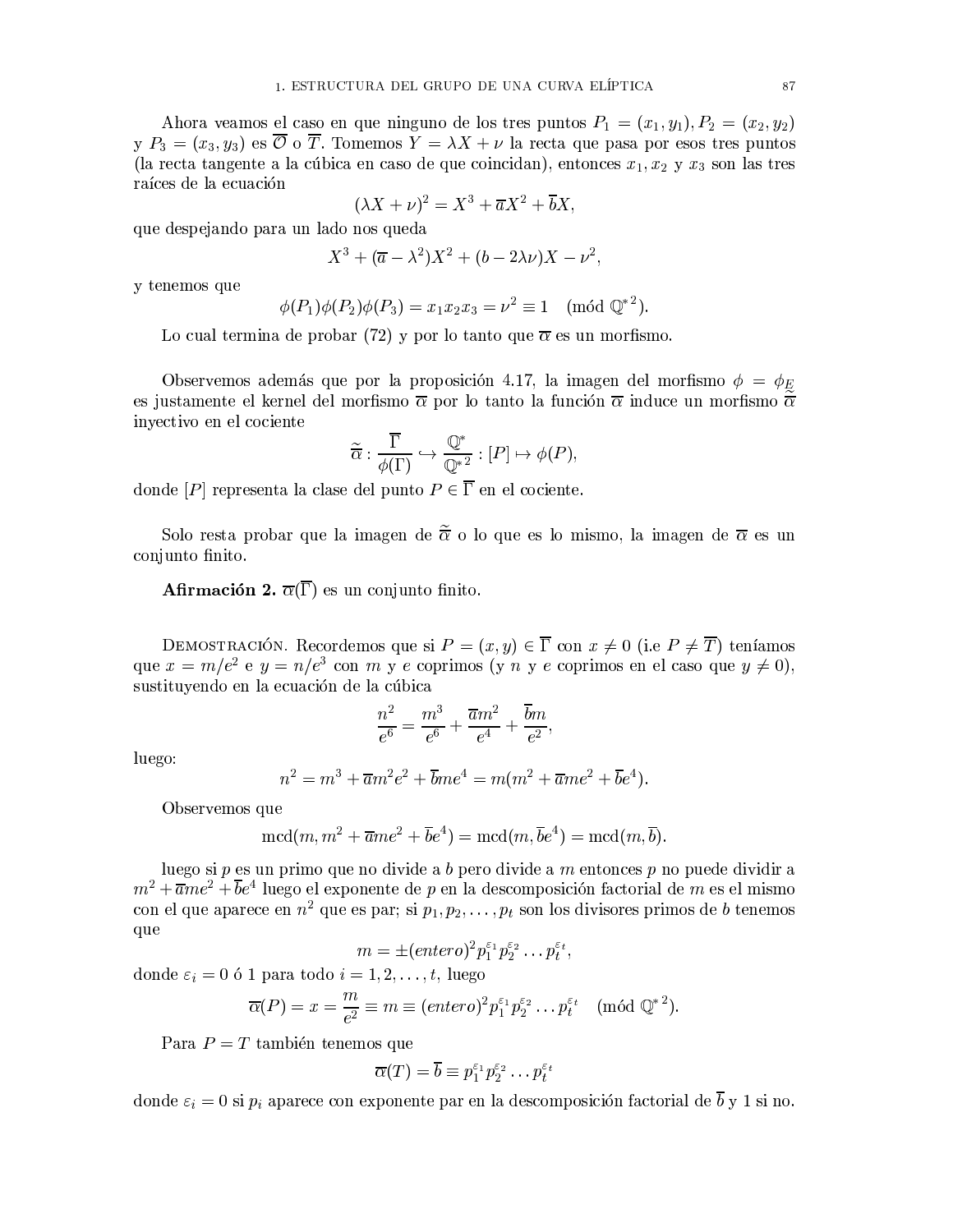En cualquier caso se tiene que la imagen de  $\overline{\alpha}$  se encuentra contenida dentro del conjunto

$$
\{p_1^{\varepsilon_1}p_2^{\varepsilon_2}\dots p_t^{\varepsilon_t} : \varepsilon_i = 0 \text{ of } 1 \text{ para todo } i = 1, 2, \dots, t\} \subset \mathbb{Q}^*/\mathbb{Q}^*^2
$$

donde los  $p_i$  son los distintos primos que dividen a  $\overline{b}$ . Este conjunto es finito y posee  $2^{t+1}$ elementos. Como  $\tilde{\overline{\alpha}}$  es invectiva entonces tenemos

$$
\left|\overline{\Gamma}/\phi(\Gamma)\right| = \left|Im(\overline{\widetilde{\alpha}})\right| = |Im(\overline{\alpha})| \leq 2^{t+1},
$$

 $\Box$ 

lo cual prueba la afirmación.

Las dos afirmaciones anteriores prueban la finitud de  $[\overline{\Gamma} : \phi(\Gamma)]$  que como vimos, es suficiente para probar la finitud de  $[\Gamma : 2\Gamma]$  que era la parte que nos faltaba para probar el Teorema de Mordell, al menos para nuestra versión restringida asumiendo la existencia de un punto racional de orden 2. Enunciamos el Teorema de Mordell:

TEOREMA 4.18 (Mordell). Si  $E/\mathbb{Q}$  es una curva elíptica (con un punto racional de orden 2) y  $\Gamma = E(\mathbb{Q})$  es el grupo de sus puntos racionales entonces  $\Gamma$  es un grupo finitamente generado.

Aunque hemos probado el teorema bajo la hipótesis adicional de existencia de puntos de orden 2, el teorema sigue valiendo aún sin esa hipótesis. De hecho el matemático Weil generalizó este teorema para curvas elíptica definidas sobre cuerpos numéricos (ver por ejemplo  $[3]$ , pag 199).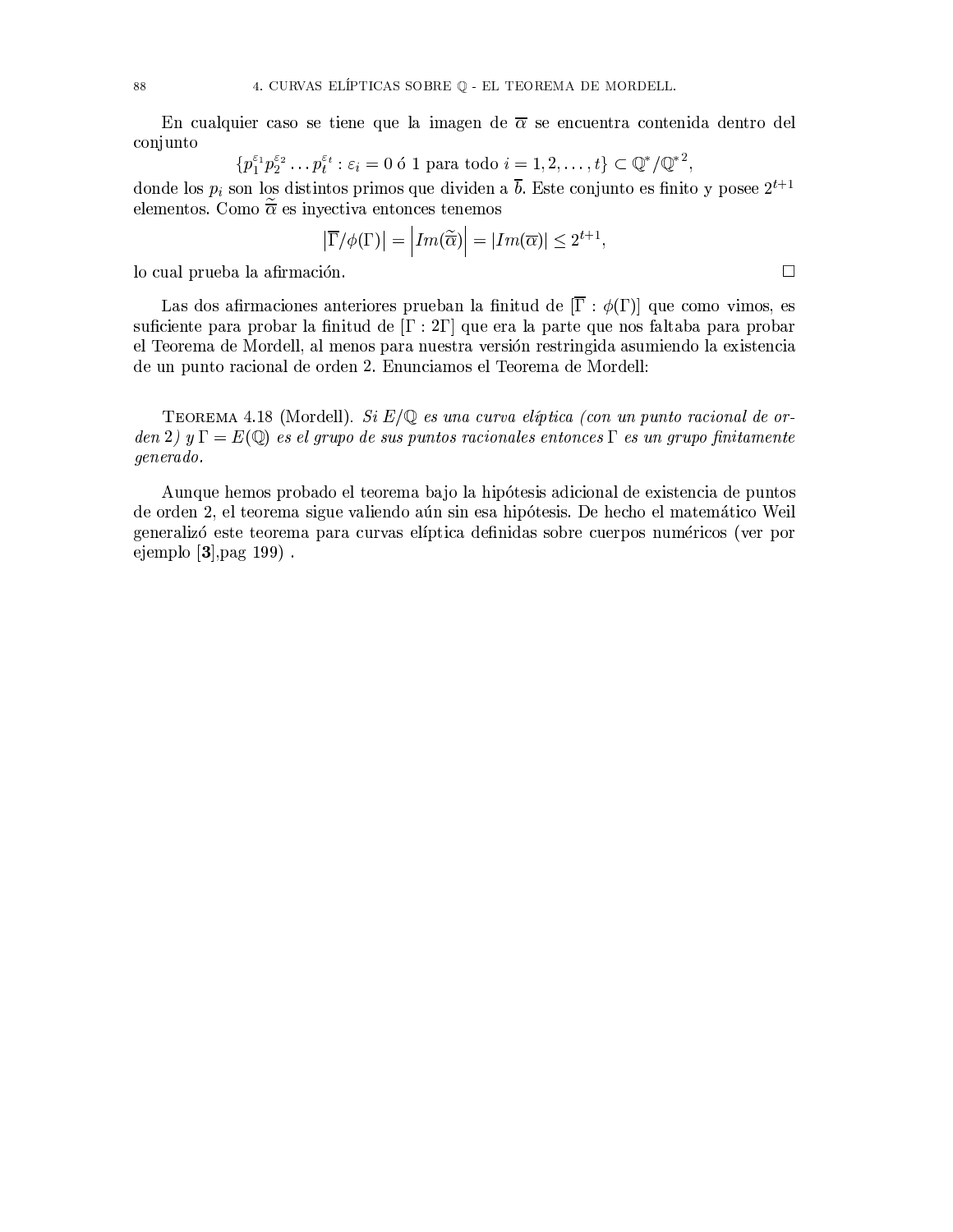#### $2.$ El rango de una curva elíptica.

En la sección anterior hemos probado que si E es una curva elíptica definida sobre  $\mathbb Q$ con un punto racional entonces su grupo  $\Gamma$  de puntos racionales sobre la cúbica es un grupo abeliano finitamente generado, luego por el Teorema de estructura para grupos abelianos finitamente generado tenemos que

$$
\Gamma \simeq \mathbb{Z}^r \oplus \mathcal{T},
$$

donde  $\mathcal T$  es el subgrupo de torsión formado por los puntos de orden finito.

DEFINICIÓN 4.19. Llamamos rango de una curva elíptica al número r definido como arriba.

Para determinar el grupo de una curva elíptica debemos determinar la parte de torsión  $\mathcal T$  y determinar el rango de curva.

El Teorema de Nagell-Lutz resuelve el primero de los problemas, pues nos da un procedimiento para encontrar todos los puntos de orden finito en una cantidad finita de pasos, lo que resuelve el problema algoritmicamente.

Además es bien conocido todos las posibles parte de torsión que puede tener una curva elíptica racional, el Teorema de Mazur establece que o bien  $\mathcal{T} \simeq \mathbb{Z}_m$  con  $1 \leq m \leq 10$ ó  $m = 12$ , o bien  $\mathcal{T} \simeq \mathbb{Z}_2 \times \mathbb{Z}_{2m}$  con  $\leq m \leq 4$ .

Lamentablemente determinar el rango de una curva elíptica es un problema mucho más dificil, de hecho es muy poco lo que se conoce sobre el rango y se conjetura que solo hay un número finito de rangos posible, tampoco se conoce un algoritmo para determinar el rango.

A continuación analizaremos con más detalle algunos de los pasos de la prueba del Teorema de Mordell para obtener un procedimiento que nos ayudará a calcular el rango en algunos casos particulares.

Algunas fórmulas para el rango. Como estamos suponiendo la existencia de  $2.1.$ un punto racional de orden 2, entonces haciendo un cambio de variable podemos suponer que  $T=(0,0)$  es un punto de orden 2 de la cúbica, la cual toma la forma

$$
E: Y^2 = X^3 + aX^2 + bX
$$

La no singularidad implicaba que  $b \neq 0$  y que  $a^2 - 4b \neq 0$ .

Por el Teorema de Mordell el grupo de sus puntos racionales  $\Gamma$  es un grupo finitamente generado. El Teorema de estructura establece además que la parte de torsión  $\mathcal T$  es suma directa de grupos cíclicos y por lo tanto

$$
T \simeq \mathbb{Z}_{p_1^{\nu_1}} \oplus \mathbb{Z}_{p_2^{\nu_2}} \oplus \ldots \oplus \mathbb{Z}_{p_t^{\nu_t}},
$$

donde los  $p_i$  son primos (no necesariamente distintos).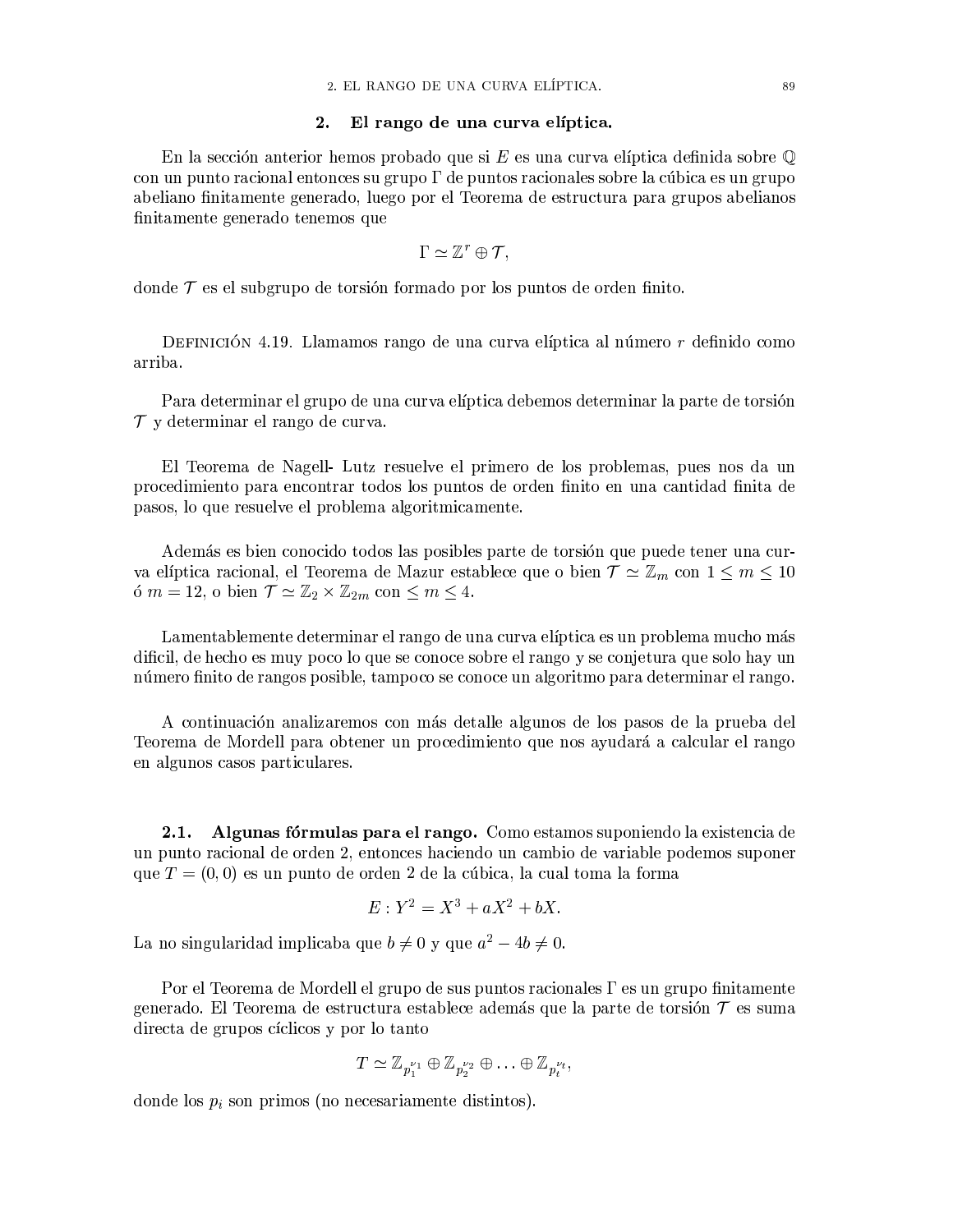Si denotamos por  $\kappa$  a la cantidad de  $i : p_i = 2$  tenemos que

$$
\frac{\Gamma}{2\Gamma} = \frac{\mathbb{Z}^r}{2\mathbb{Z}^r} \oplus \frac{\mathbb{Z}_{p_1^{\nu_1}}}{2\mathbb{Z}_{p_1^{\nu_1}}} \oplus \dots \frac{\mathbb{Z}_{p_t^{\nu_t}}}{2\mathbb{Z}_{p_t^{\nu_t}}} = \mathbb{Z}_2^{r+\kappa}.
$$
\n(73)

Puesto que la multiplicación por 2 en  $\mathbb{Z}_n$  es una isomorfismo si n es impar y tiene kernel  $\{0, n/2\}$  si *n* es par.

Por otra parte podemos considerar el conjunto

$$
\Gamma[2] = \{ P \in \Gamma : 2P = \mathcal{O} \}
$$

Observemos que si  $P = (x, y_1, \dots, y_t) \in \mathbb{Z}^r \oplus \mathbb{Z}_{p_1^{\nu_1}} \oplus \dots \oplus \mathbb{Z}_{p_t^{\nu_t}}$  observemos que  $2P =$  $(2x, 2y_1, \ldots, 2y_t) = (0, 0, \ldots, 0)$  si y solo si:

$$
\begin{cases}\n x = 0 \\
 y_i = 0 \\
 y_i \equiv 0\n\end{cases}
$$
 para  $i : p_i$  sea impar (i.e para  $i : p_i \neq 2$ )  
\n
$$
y_i \equiv 0 \pmod{p_i^{v_i-1}}
$$
 para  $i : p_i$  sea par (i.e para  $i : p_i = 2$ )

Los dos primeros casos quedan determinados, para la última solo hay dos soluciones módulo  $p_i^{\nu_i}$  que son 0 y  $p_i^{\nu_i-1}$ . Por lo tanto tenemos

$$
\#\Gamma[2] = 2^{\kappa}.
$$

Combinando esto último con la ecuación (73) obtenemos

$$
[\Gamma : 2\Gamma] = 2^r \cdot \#\Gamma[2],\tag{74}
$$

válida para cualquier grupo abeliano finitamente generado  $\Gamma$ .

Para nuestro caso particular en que  $\Gamma$  es el grupo de los puntos racionales de la cúbica  $E: Y^2 = f(X)$  donde  $f(X) = X(X^2 + aX + b)$ , tenemos que  $\Gamma[2]$  conciste en los puntos O y los puntos de la forma  $(x,0)$  donde x es una raíz racional de f así que:

$$
\#\Gamma[2] = \begin{cases} 4 & \text{si } a^2 - 4b \text{ es un cuadrado.} \\ 2 & \text{si } a^2 - 4b \text{ no es cuadrado.} \end{cases}
$$
 (75)

Por otra parte teniamos morfismos  $\phi \circ \psi$  cuva composición es la multiplicación por 2. así que

$$
[\Gamma : 2\Gamma] = [\Gamma : \psi \circ \phi(\Gamma)] = [\Gamma : \psi(\overline{\Gamma})] [\psi(\overline{\Gamma}) : \psi(\phi(\Gamma))],
$$
\n(76)

donde la última igualdad se deduce de la inclusión de grupos  $\Gamma \supset \psi(\overline{\Gamma}) \supset \psi(\phi(\Gamma)) = 2\Gamma$ .

Para determinar el índice de  $\psi(\phi(\Gamma))$  en  $\psi(\overline{\Gamma})$  utilizaremos un resultado general sobre grupos abelianos que expondremos a continuación.

PROPOSICIÓN 4.20. Sea A un grupo abeliano y B un subgrupo de A con índice finito en A, si  $\psi: A \to A'$  es un morfismo de grupos entonces

$$
[\psi(A) : \psi(B)] = \frac{[A : B]}{[\text{Ker}(\psi) : \text{Ker}(\psi) \cap B]}
$$

DEMOSTRACIÓN, Usando teoremas clásicos sobre cociente de grupos tenemos:

$$
\frac{\psi(A)}{\psi(B)} \simeq \frac{A}{B + \text{Ker}(\psi)} \simeq \frac{A/B}{(B + \text{Ker}(\psi))/B} \simeq \frac{A/B}{\text{Ker}(\psi)/\text{Ker}(\psi) \cap B}
$$

 $\Box$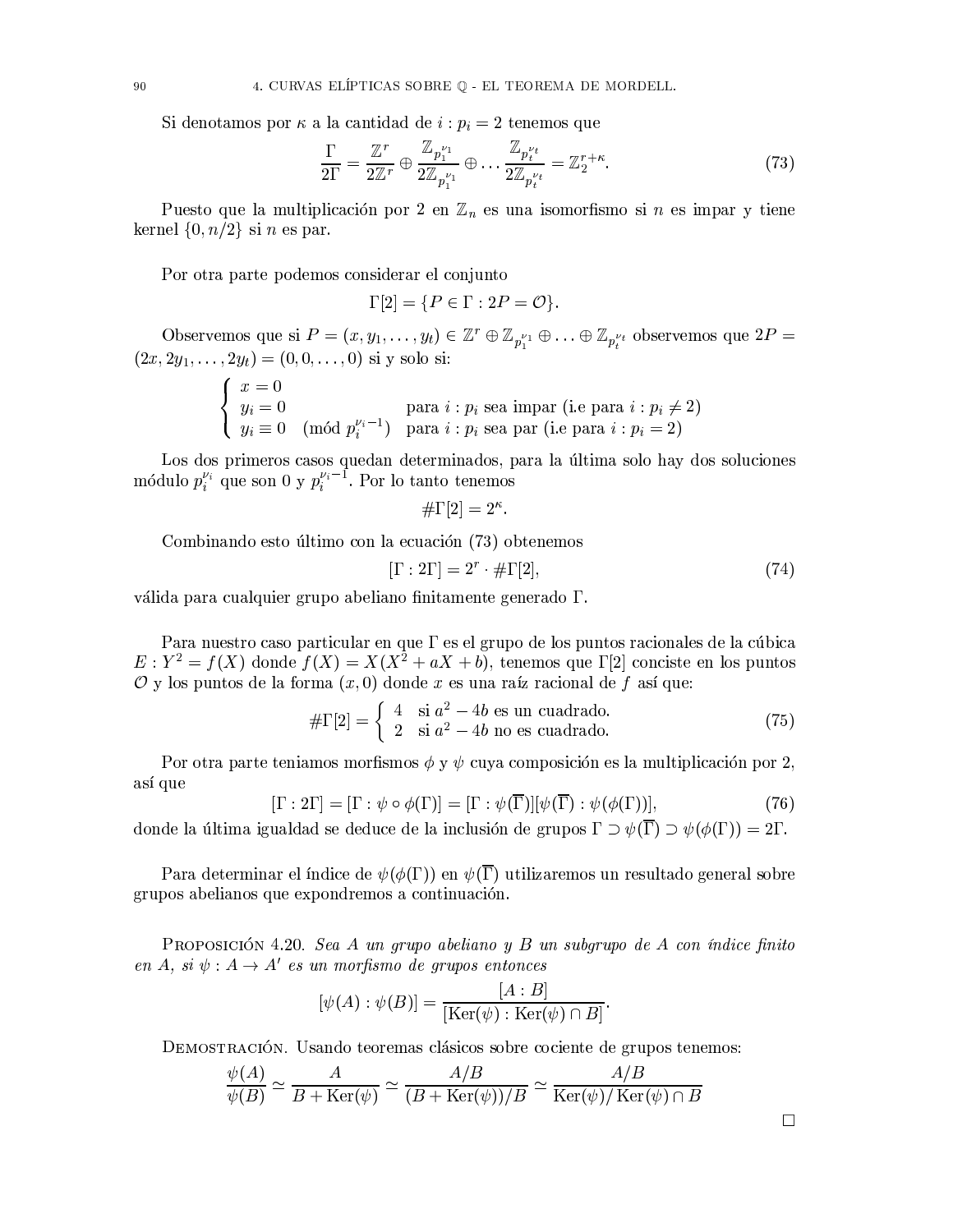Para nuestro caso nos queda

$$
[\psi(\overline{\Gamma}) : \psi(\phi(\Gamma))] = \frac{[\overline{\Gamma} : \phi(\Gamma)]}{[\text{Ker}(\psi) : \text{Ker}(\psi) \cap \phi(\Gamma)]}.
$$
\n(77)

Pero Ker  $\psi = \{\overline{\mathcal{O}}, \overline{T}\}\$ y tenemos que  $\overline{T} \in \phi(\Gamma) \Leftrightarrow \overline{b} = a^2 - 4b$  es un cuadrado perfecto. Así que tenemos que

$$
[\text{Ker}(\psi) : \text{Ker}(\psi) \cap \phi(\Gamma)] = \begin{cases} 1 & \text{si } \overline{b} = a^2 - 4b \text{ es un cuadrado.} \\ 2 & \text{si } \overline{b} = a^2 - 4b \text{ no es un cuadrado.} \end{cases}
$$

Comparando con la ecuación (75) tenemos que

$$
[\mathrm{Ker}(\psi) : \mathrm{Ker}(\psi) \cap \phi(\Gamma)] = \frac{4}{\#\Gamma[2]}
$$

Sustituyendo en (77) nos queda

$$
[\psi(\overline{\Gamma}) : \psi(\phi(\Gamma))] = \frac{[\overline{\Gamma} : \phi(\Gamma)] \cdot \# \Gamma[2]}{4}
$$

Y finalmente, sustituyendo el valor de este índice en (76) y utilizando la ecuación (74) tenemos

$$
2^r = \frac{\left[\Gamma : 2\Gamma\right]}{\# \Gamma[2]} = \left[\Gamma : \psi(\overline{\Gamma})\right] \frac{\left[\psi(\Gamma) : \psi(\phi(\Gamma))\right]}{\# \Gamma[2]} = \frac{\left[\Gamma : \psi(\overline{\Gamma})\right] \cdot \left[\overline{\Gamma} : \phi(\Gamma)\right]}{4}.\tag{78}
$$

Luego para calcular el rango alcanza con determinar los índices que aparecen en los numeradores de la última fracción, para ello conviene considerar nuevamente el morfismo  $\overline{\alpha}$  introducido en la parte final de la prueba de Mordell. El morfismo  $\overline{\alpha}:\overline{\Gamma}\longrightarrow \mathbb{Q}^*/\mathbb{Q}^{*2}$ estaba definido por:

$$
\begin{array}{ccl}\n\overline{\mathcal{O}} & \mapsto & \frac{1}{b} \pmod{\mathbb{Q}^{*2}} \\
\overline{T} & \mapsto & \overline{b} \pmod{\mathbb{Q}^{*2}} \\
(\overline{x}, \overline{y}) & \mapsto & \overline{x} \pmod{\mathbb{Q}^{*2}} \qquad \text{si } x \neq 0\n\end{array}
$$

El kernel de este morfismo era justamente  $\phi(\Gamma)$  entonces inducia un morfismo inyectivo  $\tilde{\overline{\alpha}}$ en el cociente

$$
\widetilde{\overline{\alpha}} : \overline{\Gamma}/\phi(\Gamma) \to \mathbb{Q}^*/\mathbb{Q}^{*2}, \qquad \widetilde{\overline{\alpha}}([P]) = \overline{\alpha}(P).
$$

De donde:

$$
[\overline{\Gamma} : \phi(\Gamma)] = \# \frac{\overline{\Gamma}}{\phi(\Gamma)} = \# Im(\widetilde{\overline{\alpha}}) = \# \overline{\alpha}(\overline{\Gamma})
$$

En forma análoga si denotamos por  $\overline{\overline{\Gamma}}$  los puntos racionales de  $\overline{\overline{E}}$  se puede considerar el morfismo  $\overline{\overline{\alpha}} : \overline{\overline{\Gamma}} \to \mathbb{Q}^*/\mathbb{Q}^{*2}$ , definido de la misma manera que  $\overline{\alpha}$ , es decir  $\overline{\overline{\alpha}}(\overline{\overline{\mathbb{O}}}) = 1, \overline{\overline{\alpha}}(\overline{\overline{\overline{\Gamma}}}) = \overline{\overline{b}}$ y para  $P = (x, y) \in \overline{\overline{\Gamma}}$  con  $x \neq 0$ ,  $\overline{\overline{\alpha}}(P) = x \pmod{{\mathbb{Q}}^*}$  y de la misma manera se llega a que  $[\overline{\overline{\Gamma}} : \overline{\phi}(\overline{\Gamma})] = \#\overline{\overline{\alpha}}(\overline{\overline{\Gamma}})$ 

Pero  $\psi = \nu \circ \overline{\phi}$  donde  $\nu$  era el isomorfismo de  $\overline{\overline{\Gamma}}$  a  $\Gamma$  dado por  $\nu(x, y) = (\frac{x}{4}, \frac{y}{8})$ , así que  $[\Gamma : \psi(\overline{\Gamma})] = [\overline{\overline{\Gamma}} : \overline{\phi}(\overline{\Gamma})] = \#\overline{\overline{\alpha}}(\overline{\overline{\Gamma}})$ .

Finalmente observemos que si  $\alpha : \Gamma \longrightarrow \mathbb{Q}^*/\mathbb{Q}^{*2}$  es el mapa que lleva a un punto  $P = (x, y) \in \Gamma$  con  $P \neq \mathcal{O}, T$  entonces  $\alpha(P) = x \pmod{Q^*}$ ,  $\alpha(\mathcal{O}) = 1$  y  $\alpha(T) = b$ entonces  $Im(\alpha) = Im(\overline{\overline{\alpha}})$  pues si  $x \neq 0$  entonces  $P = (x, y) \in \overline{\overline{\Gamma}} \Leftrightarrow \eta(P) = (\frac{x}{4}, \frac{y}{8}) \in \Gamma$  con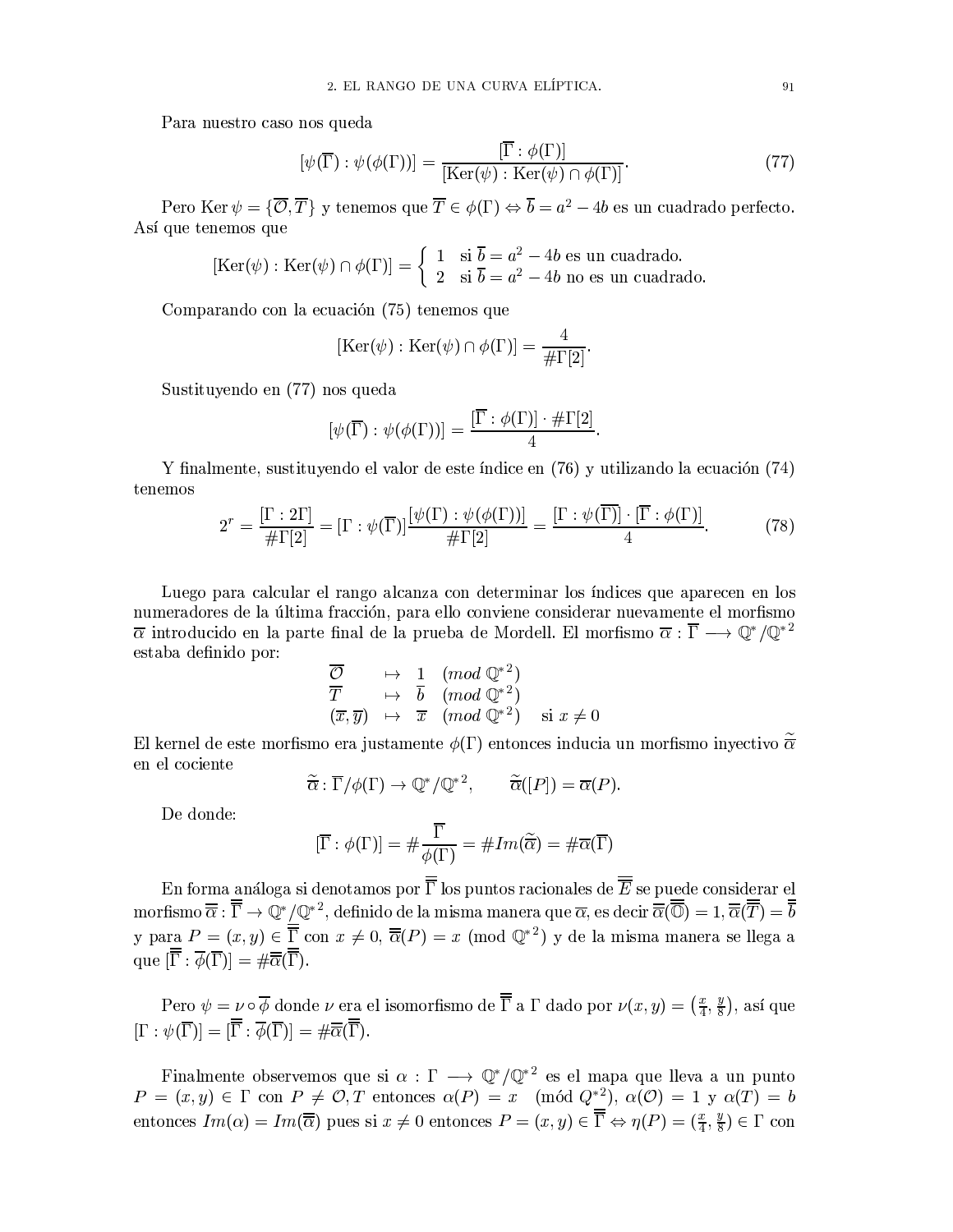4. CURVAS ELÍPTICAS SOBRE Q - EL TEOREMA DE MORDELL.

$$
x \equiv \frac{x}{4} \pmod{\mathbb{Q}^{*2}}
$$
  $y \alpha(\overline{\overline{T}}) = \overline{\overline{b}} = 16b \equiv b = \alpha(T) \pmod{\mathbb{Q}^{*2}}$ .

En virtud de lo que acabamos de ver, la ecuación (78) puede escribirse como

$$
\frac{\#\alpha(\Gamma)\#\overline{\alpha}(\overline{\Gamma})}{4} = 2^r. \tag{79}
$$

Esta ecuación es en la que nos basaremos para calcular los indices en los ejemplos. Ahora solo nos queda ver como determinar las imagenes de tales morfismos.

Para determinar la imagen de  $\alpha$  debemos ver que valores racionales de x módulo cuadrados, son posibles para puntos  $P = (x, y) \in \Gamma$ .

Comenzemos considerando un punto  $P = (x, y) \in \Gamma$  recordemos que x e y podían escribirse como fracciones irreducibles en la forma

$$
x = \frac{m}{e^2}, \quad y = \frac{n}{e^3},
$$

con  $e > 0$ .

Si  $m = 0$  tenemos el punto  $(x, y) = (0, 0) = T$  y  $\alpha(T) = b$ , luego b (mód  $\mathbb{Q}^{*2}$ ) es siempre un elemento en la imagen de  $\alpha$ .

Si  $\Delta = a^2 - 4b = s^2$  con *s* racional, entonces tenemos dos puntos más de orden 2 distintos de  $T$ , que vienen dados por

$$
\left(\frac{-a+d}{2},0\right) \quad y \quad \left(\frac{-a-d}{2},0\right).
$$

Y en este caso tenemos que  $\frac{-a+d}{2}$  y  $\frac{-a-d}{2}$  (mód  $\mathbb{Q}^{*2}$ ) son elementos de la imagen de  $\alpha$ .

Si  $P = (\frac{m}{e^2}, \frac{n}{e^3})$  con  $m, n \neq 0$  sustituyendo en la ecuación de la cúbica E y multiplicando ambos miembros por  $e^6$  obteniamos que

$$
m^{2} = m^{3} + am^{2}e^{2} + bme^{4} = m(m^{2} + ame^{2} + be^{4}).
$$
\n(80)

Si

$$
d = \mathrm{mcd}(m, m^2 + ame^2 + be^4) = \mathrm{mcd}(m, be^4) = \mathrm{mcd}(m, b)
$$

donde elegimos a d con el mismo signo que m, podemos luego escribir  $m = dm_1$  y  $b = db_1$ con  $m_1 > 0$  y  $b_1$  enteros coprimos.

Sustituyendo en (80) obtenemos

$$
n^{2} = dm_{1}(d^{2}m_{1}^{2} + adm_{1}e^{2} + db_{1}e^{4}) = d^{2}m_{1}(dm_{1}^{2} + am_{1}e^{2} + b_{1}e^{4}).
$$

Como  $d^2|n^2$  entonces  $d|n \times p$  podemos escribir  $n = dn_1$  con  $n_1$  entero y la ecuación anterior queda

$$
n_1^2 = m_1 (dm_1^2 + am_1 e^2 + b_1 e^4),
$$
\n(81)

pero como

$$
\mathrm{mcd}(m_1, dm_1^2 + am_1e^2 + b_1e^4) = \mathrm{mcd}(m_1, b_1e^4) = \mathrm{mcd}(m_1, b_1) = 1,
$$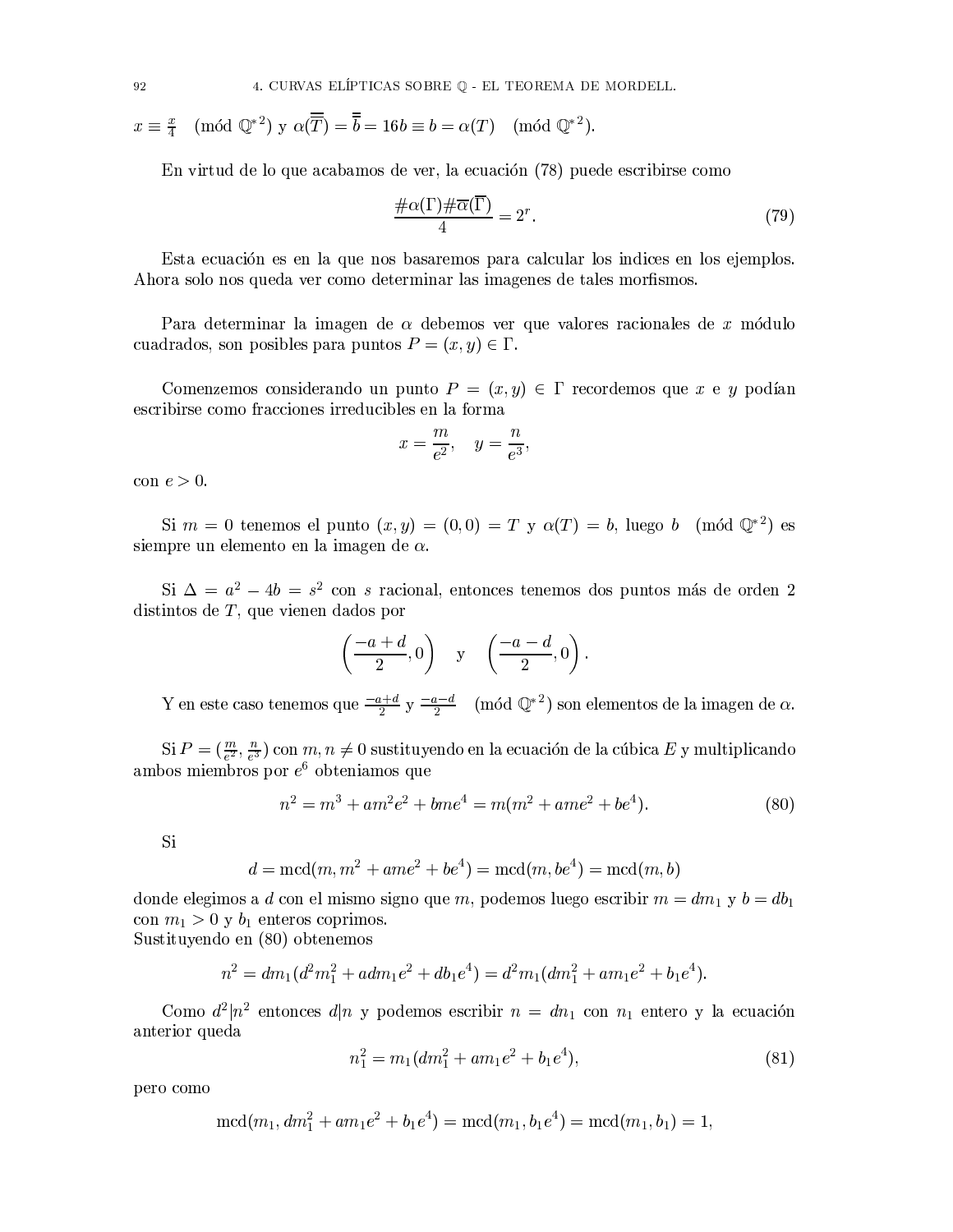donde la segunda igualdad es porque  $m_1$  es coprimo con e pues m es coprimo con e y  $m_1|m$ , luego como  $m_1 > 0$  tenemos que:

$$
\begin{cases}\nm_1 = M^2 \\
dm_1^2 + am_1e^2 + b_1e^4 = N^2\n\end{cases}
$$

con M y N enteros. Por (81) nos queda que  $n_1 = MN$  y sustituyendo  $m_1 = M^2$  en la segunda ecuación del sistema anterior obtenemos

$$
N^2 = dM^4 + aM^2e^2 + b_1e^4.
$$
\n(82)

Observemos que  $M, N, e, d, y, b_1$  de la ecuación anterior verifican las siguientes condiciones:

$$
\begin{cases} \text{mcd}(M,e) = \text{mcd}(N,e) = \text{mcd}(d,e) = 1\\ \text{mcd}(b_1, M) = \text{mcd}(N, M) = 1 \end{cases}
$$
 (83)

En efecto, como mcd $(m, e) = 1$  y  $m = dM^2$  entonces mcd $(M, e) = \text{mod}(d, e) = 1$ . Si  $\mathrm{mcd}(e, N) \neq 1$  entonces hay algún primo p tal que p|e y p|N, por (82) tenemos que p|dM<sup>4</sup> pero como p no puede dividir a d (pues  $p|e$  y mcd $(d,e) = 1$ ) entonces  $p|M^4$  luego  $p|M$ pues p es primo, pero en este caso p sería divisor común de M y e que como vimos eran coprimos, esta contradicción implica que mcd $(e, N) = 1$ .

Ahora supongamos que mcd $(b_1, M) \neq 1$  y tomemos un divisor primo común p,  $p|M =$  $m_1^2$  luego  $p|m_1$  pues p es primo, pero en este caso p sería un divisor común de  $m_1$  y  $b_1$  lo cual es absurdo pues son coprimos, esto implica que mcd $(b_1, M) = 1$ .

Finalmente si mcd $(M, N) = 1$  entonces podemos tomar un divisor primo común p, por (82) tenemos que  $p|b_1e^4$  pero como p no puede dividir a e (pues  $p|M$  y mcd $(M,e) = 1$ ) entonces  $p|b_1$  lo cual es absurdo pues p también divide a M y mcd $(M, b_1) = 1$ , así que  $\operatorname{med}(M, N) = 1$  lo cual termina de probar (83).

Consideremos pues para cada punto  $P = \left(\frac{m}{e^2}, \frac{n}{e^3}\right) \in \Gamma$  con  $m \neq 0$  la ecuación diofántica

$$
Eq(d): \quad N^2 = dM^4 + aM^2e^2 + b_1e^4
$$

donde  $d = \text{med}(m, b)$  con el signo de m, a y  $b_1 = b/d$ . Llamaremos a  $Eq(d)$  la ecuación asociada a P. Diremos que una solución  $(M, e, N)$  de  $Eq(d)$  es admisible si  $Me \neq 0$  y primitiva si verifica (83). Nosotros acabamos de probar que el punto  $(M, e, N)$  formado como recién vimos es solución primitiva de la ecuación  $Eq(d)$ , donde  $d = \text{med}(m, b)$  que como vimos esto implica que  $\alpha(P) = d \pmod{Q^{*2}}$ . Sustituyendo de las ecuaciones anteriores podemos obtener fórmulas explícitas para  $M \vee N$  que son

$$
M = \sqrt{\frac{m}{d}}, \qquad N = \frac{n}{\sqrt{dm}}.
$$

llamaremos a  $(M, e, N)$  la solución de  $Eq(d)$  asociada a  $P = (m, n)$ , que como vimos es una solución primitiva.

Recíprocamente, para cada divisor d de b, definimos  $b_1 = b/d$  y consideramos la ecuación diofántica

$$
Eq(d): \quad N^2 = dM^4 + aM^2e^2 + b_1e^4,\tag{84}
$$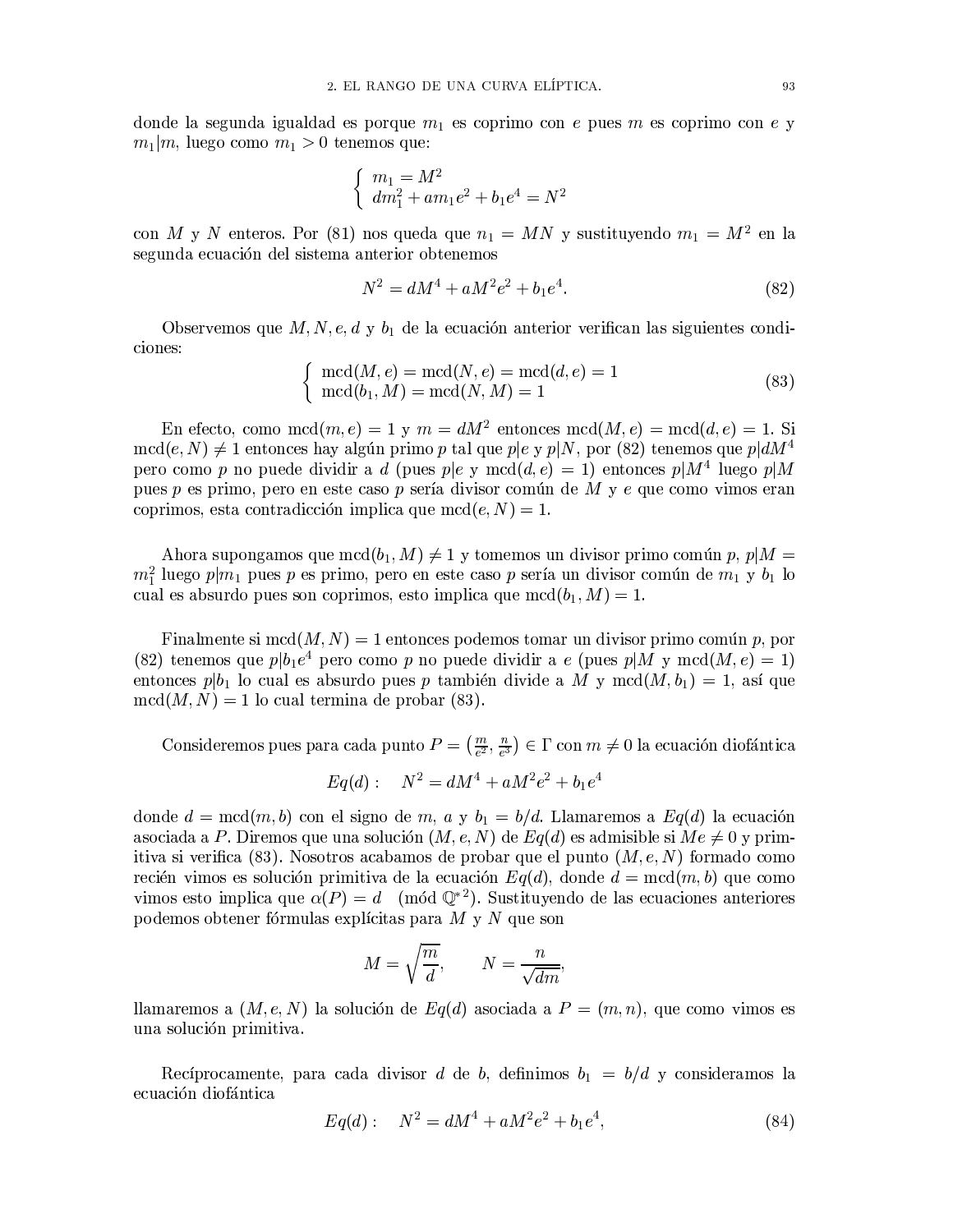donde a, d y  $b_1$  son parámetros y M, e y N incógnitas. Si  $(M, e, N)$  es una solución admisible podemos asociarle el punto  $P=(x, y)$  definido por

$$
x=\frac{dM^2}{e^2},\quad y=\frac{dMN}{e^3}
$$

este punto verifica estar en  $\Gamma$ , en efecto

$$
y^2 = \frac{d^2M^2}{e^6}N^2 = \frac{d^2M^2}{e^6}\left(dM^4 + aM^2e^2 + \frac{be^4}{d}\right) = \frac{d^3M^6}{e^6} + a\frac{d^2M^4}{ce^4} + b\frac{dM^2}{e^2}
$$

$$
= \left(\frac{dM^2}{e^2}\right)^3 + a\left(\frac{dM^2}{e^2}\right)^2 + b\left(\frac{dM^2}{e^2}\right) = x^3 + ax^2 + bx,
$$

 $adem*é*$ 

OBSERVACIÓN 4.21. Si P es el punto de  $\Gamma$  asociado a  $Eq(d)$ , no se cumple necesariamente que  $Eq(d)$  sea la ecuación asociada al punto P porque no necesariamente se va a cumplir que mcd $(dM^2, b) = d$  y en particular la ecuación  $Eq(d)$  podría no tener soluciones primitivas como sucede por ejemplo con la ecuación  $N^2 = -M^4 + 20e^4$  que posee la solución admisible  $(2, 1, 2)$  pero no posee soluciones primitivas pues si M es impar la ecuación implica  $N^2 \equiv -1 \pmod{4}$  lo cual es imposible.

Si d es un racional no nulo entonces puede escribirse de forma única como  $d = \ell k^2$ donde  $\ell$  es un entero libre de cuadrados y k racional ( $\ell$  es el producto de primos que aparece con exponente imparent d). Si la ecuación  $Eq(d)$  con d entero y d|b tiene solución admisible entonces sabemos que  $D = d \pmod{\mathbb{Q}^{*2}} \in \alpha(\Gamma)$ , pero a priori si  $D \in \alpha(\Gamma)$  y  $d_0$  es un entero que divide a b, no sabemos si  $Eq(d_0)$  va a tener solución admisible. Lo único que sabemos es que hay algún d entero que divide a b tal que  $d \equiv d_0 \pmod{\mathbb{Q}^{*2}}$  y que  $Eq(d)$  posee solución admisible (más aún, sabemos que existe un d en esas condiciones tal que la ecuación  $Eq(d)$  posee soluciones primitivas), pero como saber a priori cual es ese d?. La siguiente proposición nos ayuda al respecto.

PROPOSICIÓN 4.22. Sea  $D = d_0 \pmod{\mathbb{Q}^{*2}}$  es un punto de  $Im(\alpha)$  distinto de 1  $(\text{mod }Q^*)$  y de b  $(\text{mod }Q^*)$ . Si  $\ell$  es la parte libre de cuadrados de  $d_0$  entonces la ecuación  $Eq(\ell)$  posee solución admisible (no necesariamente primitiva).

DEMOSTRACIÓN. Sea  $P = (\frac{m}{e^2}, \frac{n}{e^2}) \in \Gamma$  con  $me \neq 0$  (obs  $P \neq T$ ) tal que  $\alpha(P) = D$ , si  $d = \text{med}(m, b)$  y consideramos la ecuación asociada a  $P$ ,  $Eq(d)$ , sabemos que posee solución primitiva  $(M, e, N)$ . Sabemos además que  $\alpha(P) = d \pmod{Q^{*2}}$  así que  $d \equiv d_0 \equiv \ell$ (mód  $\mathbb{Q}^{*2}$ ) y por lo tanto  $\ell$  es también la parte libre de cuadrados de d, es decir  $d = \ell k^2$ con k entero (pues d lo es). Tenemos que

$$
N^2 = dM^4 + aM^2e^2 + b_1e^4 \Rightarrow k^2N^2 = dk^2M^4 + ak^2M^2e^2 + b_1k^2e^4
$$
  

$$
\Rightarrow (kN)^2 = \ell(kM)^4 + a(kM)^2e^2 + b_1k^2e^4,
$$

con  $\ell \cdot b_1 k^2 = b_1(\ell k^2) = b_1 d = b$  así que  $(kM, e, kN)$  es una solución admisible de  $Eq(\ell)$ .  $\Box$ 

Así que tenemos un procedimiento sencillo para calcular la imagen de  $\alpha$ , que es la siguiente:

Primero listamos todos los divisores  $d$  de  $b$  y nos quedamos con los libres de cuadrados. Si  $\ell$  es un divisor libre de cuadrado de b entonces  $\ell$  (mód  $\mathbb{Q}^{*2}$ )  $\in \alpha(\Gamma)$  si y solo si la ecuación diofántica  $Eq(\ell)$  tiene solución admisible.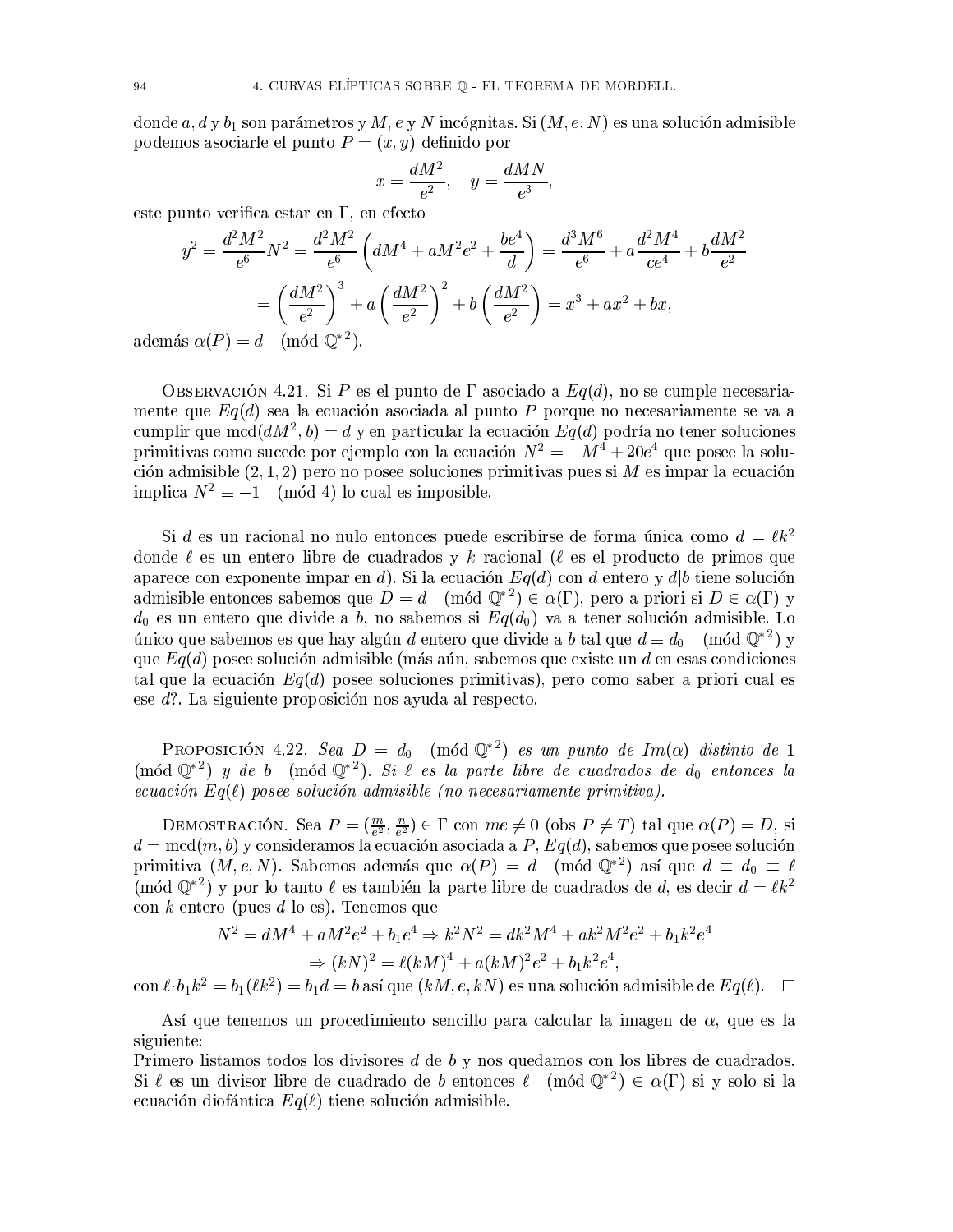En el caso que  $\ell$  no tenga otros divisores de  $b$  equivalente módulo cuadrados entonces tenemos también que  $\ell$  (mód  $\mathbb{Q}^{*2}$ )  $\in \alpha(\Gamma)$  si y solo si la ecuación diofántica  $Eq(\ell)$  tiene solución primitiva (a veces es más fácil probar que no hay soluciones primitivas).

Este va a ser el camino que tomaremos para calcular el cardinal de  $\alpha(\overline{\Gamma})$ , y siguiendo de forma análoga calcularemos también  $\beta(\Gamma)$  siempre que podamos resolver la ecuación diofántica (84) para obtener el rango de la cúbica  $E$ .

OBSERVACIÓN 4.23. Para el caso de puntos de orden 2 distintos de  $T$  también están considerados al considerar los divisores  $d = (a - s)/2$  y  $d = (a + s)/2$  donde  $a^2 - 4b = s^2$ , pues para las ecuaciones

$$
N^{2} = \left(\frac{a \pm s}{2}\right)M^{4} + aM^{2}e^{2} + \left(\frac{a \mp s}{2}\right)e^{4}.
$$

Los puntos correspondientes a las soluciones tomando  $(M, e, N) = (1, 1, 0)$  son justamente los puntos de orden 2 distintos de  $T$ .

 $2.2.$ Ejemplos. Aquí ilustraremos el método dado anteriormente para determinar el rango y la estructura de grupo de algunas curvas elíptica particulares.

EJEMPLO 4.1. La curva elíptica  $E: Y^2 = X^3 + X$ .

En este caso  $a = 0$  y  $b = 1$  así que los posibles valores de d|b son  $d = 1$  ó  $d = -1$  de donde

$$
\alpha(\Gamma) \subset \{1, -1\} \pmod{\mathbb{Q}^{*2}}.
$$

Como  $\alpha(\mathcal{O}) = 1$  entonces  $1 \in \alpha(\Gamma)$ .

Por otro lado para  $d = -1$  tenemos  $b_1 = -1$  luego  $-1 \in \alpha(\Gamma)$  si y solo si la ecuación diofántica

$$
N^2 = -M^4 - e^4,
$$

posee soluciones primitivas, pero con  $M \neq 0$  nos queda  $N^2 < 0$  por lo que la ecuación no posee soluciones reales com  $M \neq 0$  luego  $-1 \notin \alpha(\Gamma)$  así que  $\alpha(\Gamma) = \{O\}.$ 

Su curva asociada es  $\overline{E}: Y^2 = X^3 - 4X$ .

Los posibles valores de 
$$
d|\overline{b} = -4
$$
 son  $d = \pm 1, \pm 2, \pm 4$ , pero  $4 \equiv 1 \pmod{\mathbb{Q}^{*2}}$ . así que  $\overline{\alpha}(\overline{\Gamma}) \subset {\pm 1, \pm 2} \pmod{\mathbb{Q}^{*2}}$ . (85)

Pero en virtud de (79) tenemos que

$$
\#\alpha(\Gamma)\cdot\#\overline{\alpha}(\overline{\Gamma})=2^{r+2}\geq 4
$$

como  $\#\alpha(\Gamma) = 1$  tenemos que  $\#\overline{\alpha}(\overline{\Gamma})$  pero por (85) debe ser exactamente 4 y por lo tanto el rango  $r=0$ .

Tenemos entonces que todos los puntos racionales de E son de torsión, luego para hallarlos tenemos el Teorema de Nagell-Lutz que dice que si  $(x, y) \in \Gamma$  es de orden finito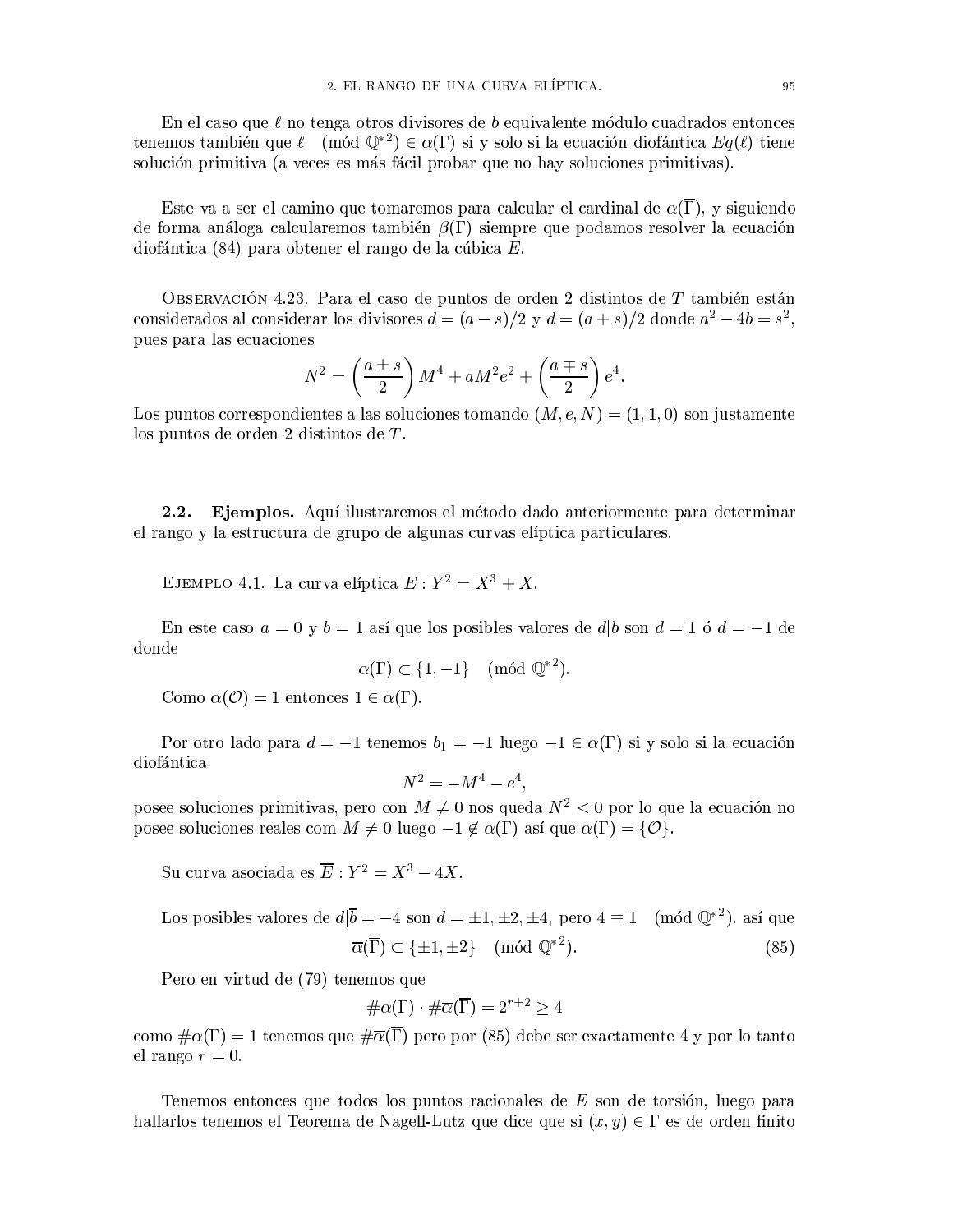entonces  $y = 0$  ó  $y|D$  donde D es el discriminante de la curva.

Para  $y = 0$  tenemos que  $x^3 + x = x(x^2 + 1) = 0$  luego hay solo un punto racional de orden 2 que es  $T = (0,0)$ .

Para curvas elíptica de la forma  $E: Y^2 = X^3 + aX^2 + bX$ , el discriminante viene dado por

$$
D = b^2(a^2 - 4b).
$$

En nuestro caso,  $D = -4$ , luego los puntos de orden finito  $P = (x, y)$  con  $y \neq 0$  tienen coordenadas enteras y verifican  $y$  – 4 así que  $y = \pm 1, \pm 2, \pm 4$ , pero vemos directamente que para cada uno de esos valores de y la ecuación  $x^3 + x = y^2$  no posee soluciones enteras así que tenemos  $\Gamma = \{O, T\}$  luego

$$
E(\mathbb{Q}) \simeq \mathbb{Z}_2.
$$

EJEMPLO 4.2. La curva elíptica  $E: Y^2 = X^3 - X$ .

En este caso  $a = 0, b = -1$  de donde los posibles valores de  $d|b$  pueden ser  $d = \pm 1$ , al igual que antes

$$
\alpha(\Gamma) \subset \{1, -1\} \pmod{\mathbb{Q}^{*2}}.
$$

Tenemos que  $\alpha(\mathbb{O}) = 1 \in \alpha(\Gamma)$  y  $\alpha(T) = -1 \in \alpha(\Gamma)$  de donde  $\#\alpha(\Gamma) = 2$ .

Su curva asociada  $\overline{E}$  viene dada por  $\overline{E}: Y^2 = X^3 + 4X$  y los posibles valores de  $d\overline{b} = -4$  son  $d = \pm 1, \pm 2, \pm 4$  que al igual que antes, como  $4 \equiv 1 \pmod{\mathbb{Q}^{*}}$  tenemos que

$$
\overline{\alpha}(\overline{\Gamma}) \subset \{\pm 1, \pm 2\} \pmod{\mathbb{Q}^{*2}},
$$

y que  $\alpha(\overline{O}) = 1 \in \overline{\alpha}(\overline{\Gamma})$ . Observemos que si  $d < 0$  entonces  $b_1 = 4/d < 0$  y por lo tanto la ecuación

$$
N^2 = dM^4 + b_1e^4,
$$

no posee soluciones con  $M \neq 0$  pues no la posee en los reales. Luego

$$
\overline{\alpha}(\overline{\Gamma}) \subset \{1,2\},\
$$

pero por la ecuación (79) tenemos que

$$
\#\alpha(\Gamma) \cdot \#\overline{\alpha}(\overline{\Gamma}) = 2^{r+2} \ge 4.
$$

Dado que  $\#\alpha(\Gamma) = 2$  entonces  $\#\overline{\alpha}(\overline{\Gamma}) \ge 2$  pero entonces ha de ser exactamente 2 y por lo tanto  $r = 0$ , esta curva también tiene rango nulo y todos sus puntos son de torsión.

Para hallar los puntos de torsión aplicamos nuevamente el Teorema de Nagell-Lutz. los puntos  $P = (x, y)$  de orden 2 tienen  $y = 0$  y  $x^3 - x = 0$  que tiene solución  $x = 0, \pm 1$ de donde hay tres puntos de orden 3.

Para los puntos de torsión de orden superior tenemos que  $y|D = -4(-1)^3 = 4$  así que  $y = \pm 1, \pm 2, \pm 4$ , pero  $y^2 = x^3 - x = (x - 1)x(x + 1)$  es múltiplo de 3 lo cual es absurdo, asi que no hay puntos de orden finito excepto los de orden 2 y por lo tanto

$$
E(\mathbb{Q}) = \{ \mathcal{O}, T, (1,0), (-1,0) \} \simeq \mathbb{Z}_2 \times \mathbb{Z}_2.
$$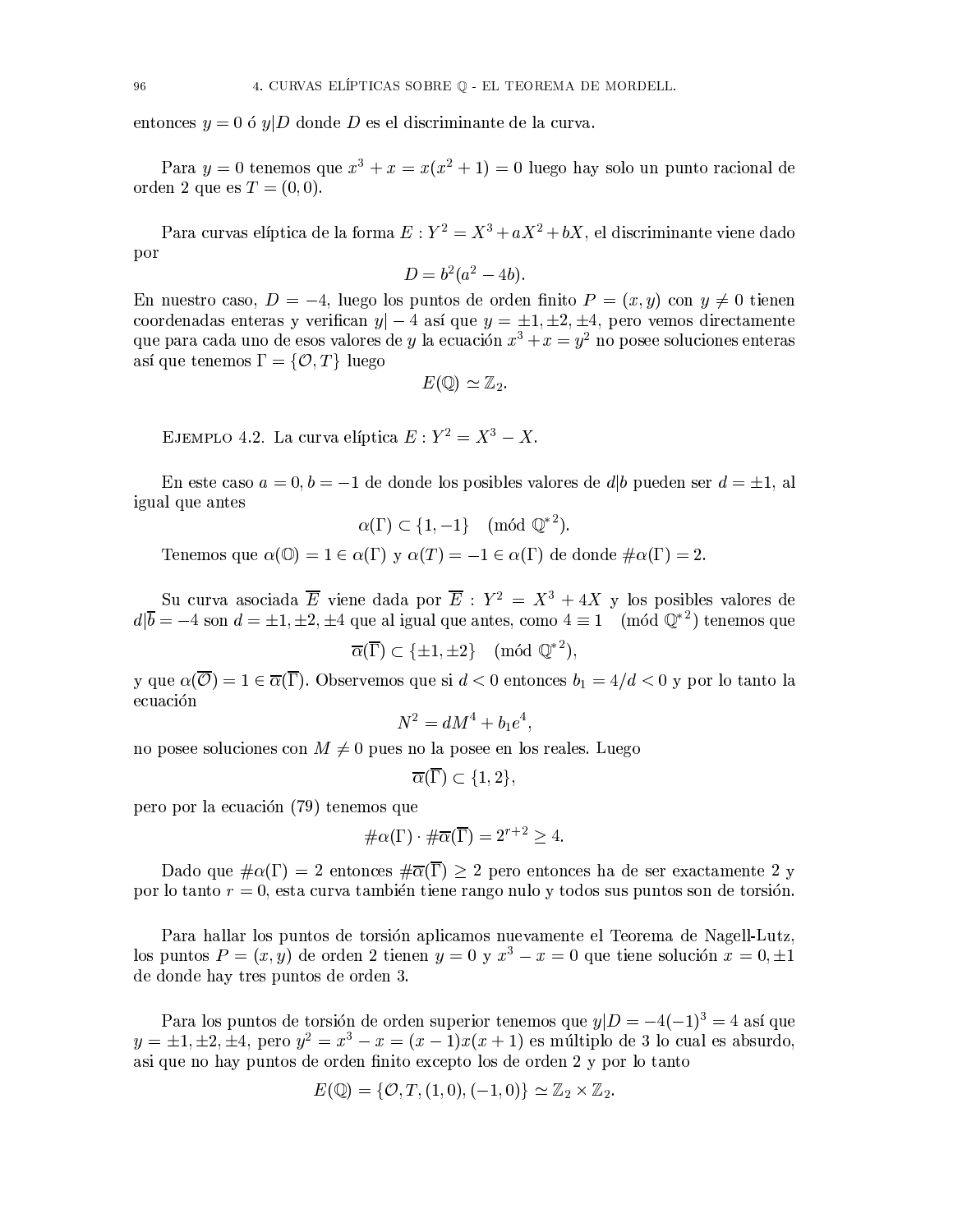EJEMPLO 4.3. La curva elíptica  $E: Y^2 = X^3 + 3X$ .

Tenemos  $a = 0, b = 3$  y los posibles  $d/b$  son  $d = \pm 1, \pm 3$  así que

 $\alpha(\Gamma) \subset {\pm 1, \pm 3}.$ 

Tenemos además  $\alpha(\mathcal{O}) = 1$  y  $\alpha(T) = 3$  así que

 $\{1,3\} \subset \alpha(\Gamma).$ 

Para  $d = -1$  tenemos  $b_1 = -3$  y la ecuación asociada  $N^2 = -M^4 - 3e^4$  no tiene solución con  $M \neq 0$  así que  $-1 \in \alpha(\Gamma)$ , la ecuación (79) implica que  $\# \alpha(\Gamma)$  debe ser potencia de 2, pero como  $2 \leq \alpha(\Gamma) < 4$  ha de ser exactamente 2.

La curva asociada a E es  $\overline{E}: Y^2 = X^3 - 12X$ , los posibles valores de  $d - 12$  son  $d = \pm 1, \pm 2, \pm 3, \pm 4, \pm 6, \pm 12$ , pero módulos cuadrados racionales  $1 \equiv 4$  y  $3 \equiv 12$  así que

 $\alpha(\Gamma) \subset {\pm 1, \pm 2, \pm 3, \pm 6}$  (mód  $\mathbb{Q}^{*2}$ ).

Algunos puntos de  $\overline{\alpha}(\overline{\Gamma})$  son  $1 = \overline{\alpha}(\overline{\mathcal{O}})$  y  $-3 \equiv -12 = \alpha(\overline{T}) \pmod{\mathbb{O}^{*2}}$ .

Las ecuaciones diofánticas asociadas a los restantes d vienen dadas por:

 $Eq(-1) : N^2 = -M^4 + 12e^4 \quad (1) \ \nEq(2) : N^2 = 2M^4 - 6e^4 \quad (2) \ \nEq(-2) : N^2 = -2M^4 + 6e^4 \quad (3) \ \nEq(3) : N^2 = 3M^4 - 4e^4 \quad (4) \ \nEq(6) : N^2 = 6M^4 - 2e^4 \quad (5) \ \nEq(-6) : N^2 = -6M^4 + 2e^4 \quad (6)$ 

Observemos que las ecuaciónes (2) y (6) son la misma intercambiando las variables M y e, la misma observación vale para las ecuaciones  $(3)$  y  $(5)$ , luego una de ellas tiene solución si y solo si la otra la tiene.

La ecuación (5) tiene la solución admisible  $(M, e, N) = (1, 1, 2)$ , la misma solución vale pues para la ecuación (3). Así que por ahora tenemos cuatro puntos en  $\overline{\alpha}(\overline{\Gamma})$  que son  $1, -2, -3$  y 6. Pero como el cardinal de  $\#\overline{\alpha}(\overline{\Gamma})$  es potencia de 2, las posibilidades que nos quedan es que sea 4 ó 8, para ver que es 4 alcanza con ver que alguna de las ecuaciones no posee soluciones admisibles, por ejemplo veamos la  $(2)$ , si  $(M, e, N)$  fuese una solución admisible entonces debe ser además primitiva porque el único divisor de  $\overline{b} = -12$  congruente con  $d = 2$  módulo cuadrados es el propio 2, luego mcd $(2MN, e) = \text{med}(6N, M) = 1$ . Si  $N = 3 \Rightarrow 2M^4 = N^2 + 6e^4 = 3 \Rightarrow M = 3$  contradiciendo que mcd $(6N, M) = 1$ . Si  $N \neq 3 \Rightarrow 1 \equiv 2M^4 \pmod{3} \Rightarrow M^4 \equiv 2 \pmod{3}$  lo cual es absurdo pues 2 no es un cuadrado módulo 3.

Se deduce pues que

$$
2^r = \frac{2 \cdot 4}{4} = 2
$$

y por lo tanto en este caso  $r = 1$ , así que

 $E(\mathbb{Q}) = \mathbb{Z} \oplus T$ ,

donde  $T$  es el subgrupo de torsión.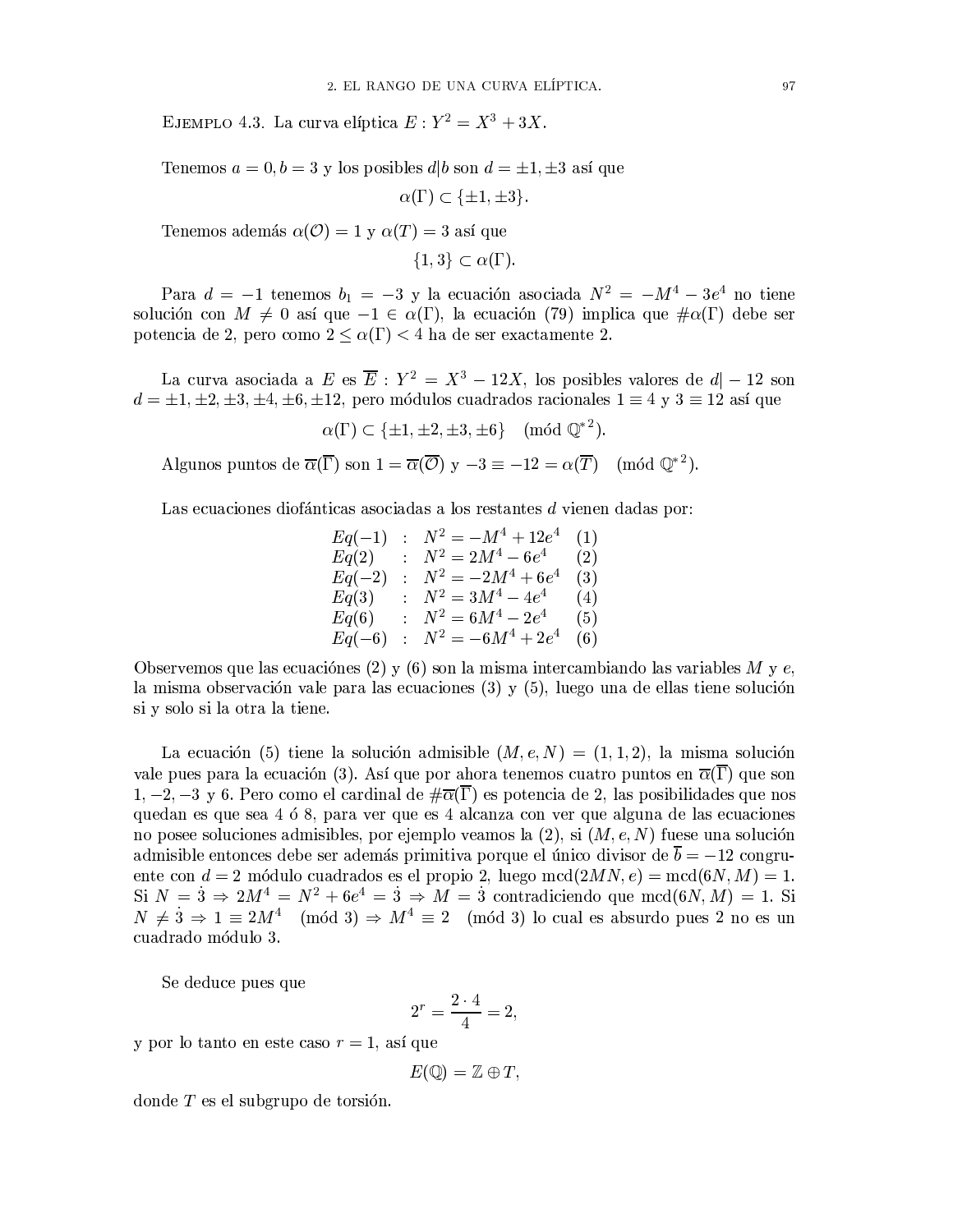Para determinar la parte de torsión lo haremos como antes usando el Teorema de Nagell-Lutz, primero obtenemos los puntos de orden 2 con son  $P = (x, y)$  con  $y = 0$  y x verifica  $x^3 + 3x = x(x^2 + 3) = 0$  por lo tanto  $x = 0$  y T es el único punto de orden 2. Para puntos de torsión de mayor orden tenemos que son de la forma  $P = (x, y)$  donde x e y son enteros e  $y|D = -2^2 \cdot 3^3$ .

Antes de tantear todas las posibilidades observemos que  $D^2 \ge y^2 = x^3 + 3x \ge x^3$  de donde  $x \le D^{2/3} = 2^{4/3} \cdot 3^2 \approx 22, 6$  así que  $x \le 22$ , por otra parte, si  $x \le 0$  entonces  $x^3 + 3x \leq 0$  pero entonces no puede ser igual a  $y^2 > 0$  ( $y = 0$  implica que P sea de orden 2) luego  $x > 0$ , además observemos que si x es par entonces  $x^2 + 3$  es impar y como su producto es cuadrado perfecto entonces el 2 debe aparecer con exponente par en la descomposición factorial de x. Con todas estas observaciones nos hacemos una tablita:

| $\boldsymbol{x}$ | 3<br>x | и              |
|------------------|--------|----------------|
| 1                | 4      | 2 <sup>2</sup> |
| 3                | 12     | 6 <sup>2</sup> |
| 4                | 19     | ΝC             |
| 9                | 84     | ΝC             |
| 12               | 147    | $42^2$         |
| 16               | 259    | NС             |

donde NC indica un valor que no es cuadrado perfecto, así que tenemos los puntos  $P_1$  =  $(1,2), P_2 = (3,6)$  y  $P_3 = (12,42)$  como posibles candidatos a pertencer al subgrupo de torsión de la cúbica, pero por la fórmula de duplicación, para puntos  $P = (x, y)$  con  $y \neq 0$ tenemos que

$$
x(2P) = \frac{(x^2 - 3)^2}{4y^2}.
$$

De modo que  $x(P_1) = 1/4$ ,  $x(P_2) = 1/4$  y  $x(P_3)$  tampoco puede ser entero porque el numerador  $12^2 - 3$  es impar, así que por el Teorema de Nagell-Lutz estos puntos no pueden tener orden finito, luego T consiste únicamente de los puntos  $\mathcal{O} \vee T = (0,0)$  así que

$$
E(\mathbb{Q}) \simeq \mathbb{Z} \oplus \mathbb{Z}_2
$$

EJEMPLO 4.4. La curva elíptica  $E: Y^2 = X^3 + 5X$ .

Aquí  $a = 0$  y  $b = 5$  así que los posibles valores de d son  $d = \pm 1, \pm 5$ . Además tenemos que  $\alpha(\mathcal{O}) = 1$  y  $\alpha(T) = 5$ , como

$$
Eq(-1):N^2=-M^4-5e^4\\
$$

no posee solución con  $M \neq 0$  (pues  $N^2$  es no negativo) entonces  $d = -1$  no pertence a  $\alpha(\Gamma)$ , como  $\#\alpha(\Gamma)$  es potencia de 2, no puede ser 3 así que

$$
\alpha(\Gamma) = \{1, 5\} \pmod{\mathbb{Q}^{*2}}.
$$

Su curva asociada  $\overline{E}: Y^2 = X^3 - 20X$  así que  $\overline{a} = 0$  y  $\overline{b} = -20$ , los posibles valores de *d* son los divisores de 20 que son  $\pm 1, \pm 2, \pm 4, \pm 5, \pm 10$  y  $\pm 20$ , pero como  $1 \equiv 4$  y  $5 \equiv 20$ módulo cuadrados racionales entonces

$$
\overline{\alpha}(\overline{\Gamma}) \subset \{\pm 1, \pm 2, \pm 5, \pm 10\}
$$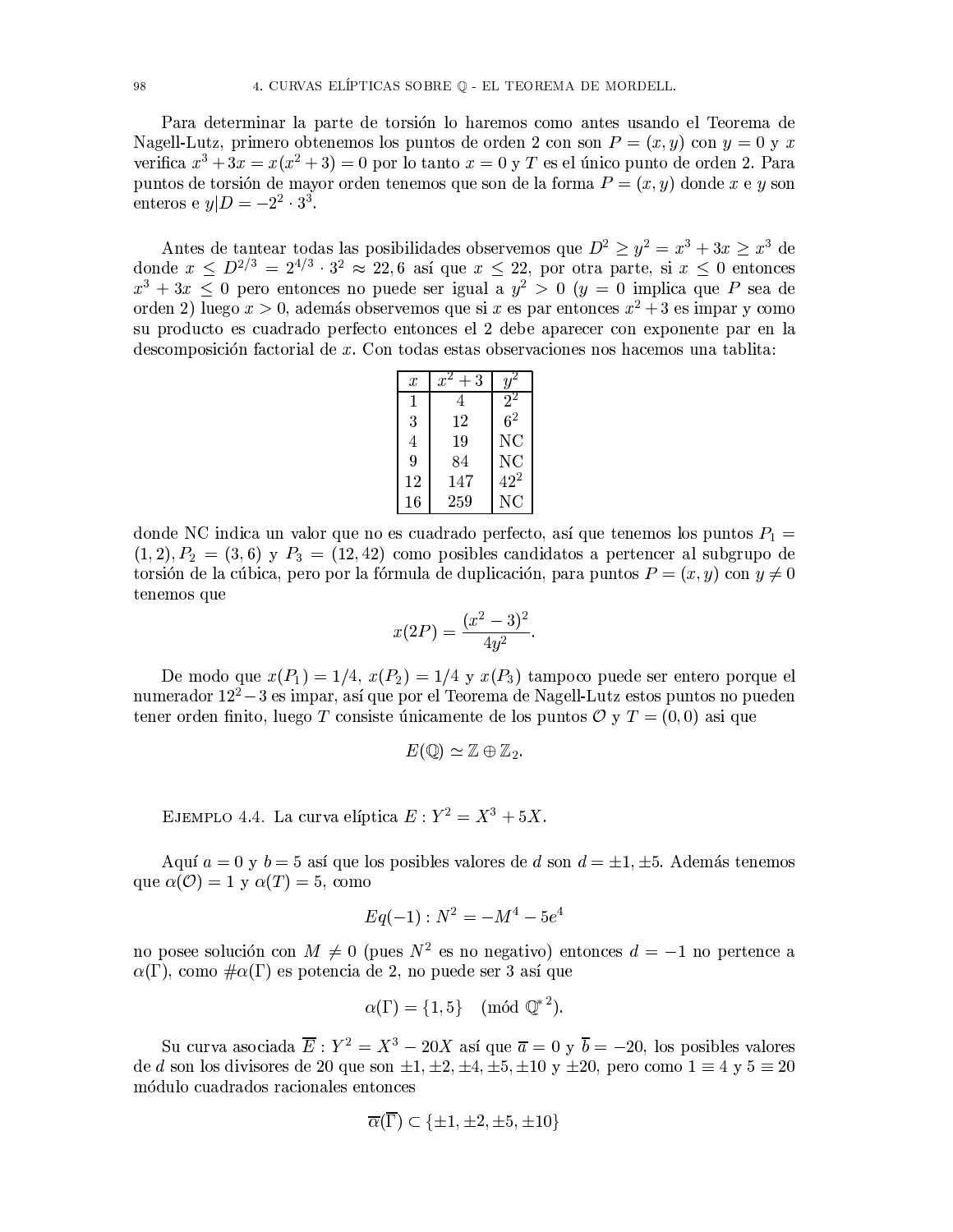Tenemos que  $\overline{\alpha}(\overline{\mathcal{O}}) = 1$  y  $\overline{\alpha}(\overline{T}) = -20 \equiv -5 \pmod{0^*}^2$  son elementos de  $\alpha(\Gamma)$ . Para los restantes d consideramos sus ecuaciones asociadas:

$$
Eq(-1) : N^2 = -M^4 + 20e^4 \t (1)
$$
  
\n
$$
Eq(2) : N^2 = 2M^4 - 10e^4 \t (2)
$$
  
\n
$$
Eq(-2) : N^2 = -2M^4 + 10e^4 \t (3)
$$
  
\n
$$
Eq(5) : N^2 = 5M^4 - 4e^4 \t (4)
$$
  
\n
$$
Eq(10) : N^2 = 10M^4 - 2e^4 \t (5)
$$
  
\n
$$
Eq(-10) : N^2 = -10M^4 + 2e^4 \t (6)
$$

La ecuación (1) tiene la solución admisible  $(M, e, N) = (2, 1, 2)$  por lo que tenemos hasta ahora que  $\#\alpha(\Gamma) \geq 3$ , pero como es potencia de 2 ha de ser 4 ó 8. Para ver que no es 8 alcanza con ver que alguna de las ecuaciones de arriba no posee solución admisible.

Observemos que el único divisor de  $-20$  que es congruente con 2 módulo cuadrados racionales es el mismo, así que si  $Eq(2)$  posee solución admisible esta ha de ser primitiva, en particular mcd $(M, 10) = 1$  y entonces M no puede ser múltiplo de 5, por Fermat  $M^4 \equiv 1 \pmod{5}$  así que  $N^2 \equiv 2M^4 \equiv 2 \pmod{5}$  lo cual es absurdo porque 2 no es un cuadrado en  $\mathbb{Z}_5$ . Por lo tanto

$$
2^r = \frac{\#\alpha(\Gamma) \cdot \#\overline{\alpha}(\overline{\Gamma})}{4} = \frac{2 \cdot 4}{4} = 2,
$$

así que el rango  $r=1$ .

Ahora para hallar la parte de torsión  $\mathcal{T}$ , aplicamos el Teorema de Nagell-Lutz, los puntos de orden 2 son  $P = (x, 0)$  con  $x^3 + 5x = x(x^2 + 5) = 0$  así que  $x = 0$  y el único punto de orden 2 es T.

Si  $P = (x, y)$  es un punto de orden mayor que 2 entonces  $y|D = -4 \cdot 5^3$ , observemos que  $x^3 + 5x = y^2 > 0$  implica que x es positivo, además  $x(x^2 + 5) = y^2$  por lo<br>tanto  $x|y^2$  entonces  $x|D^2 = 2^4 \cdot 5^6$ , tenemos que además x debe verificar la desigualdad<br> $y^2 = x^3 + 5x > x^3$  luego  $x < y^{2/3} \le D^{2/3} = 2^{4$ chequear menos casos aún, si P es de orden finito,  $2P$  también lo será y por lo tanto, por Nagell-Lutz debe tener coordenadas enteras.

Aplicando la fórmula de duplicación tenemos que

$$
x(2P) = \left(\frac{3x^2 + 5}{2y}\right)^2 - 2x,
$$

que para que sea entero,  $x$  debe ser impar. Los únicos  $x$  que verifican todas las condiciones son  $x = 1, 5, 6, 25$ , pero para esos valores  $x(x^2+5)$  no es cuadrado, así que los únicos puntos de torsión son  $\mathcal O$  y  $T$  así que

$$
E(\mathbb{Q}) \simeq \mathbb{Z} \oplus \mathbb{Z}_2.
$$

 $2.3.$ La Conjetura de Birch y Swinnerton-Dyer. Excepto para casos muy particulares como los que acabamos de ver, para una curva elíptica genérica es un problema muy dificil hayar su rango. De hecho es aún un problema abierto si el rango de una curva elíptica puede ser arbitrariamente grande, es muy dificil encontrar curvas con rango grande.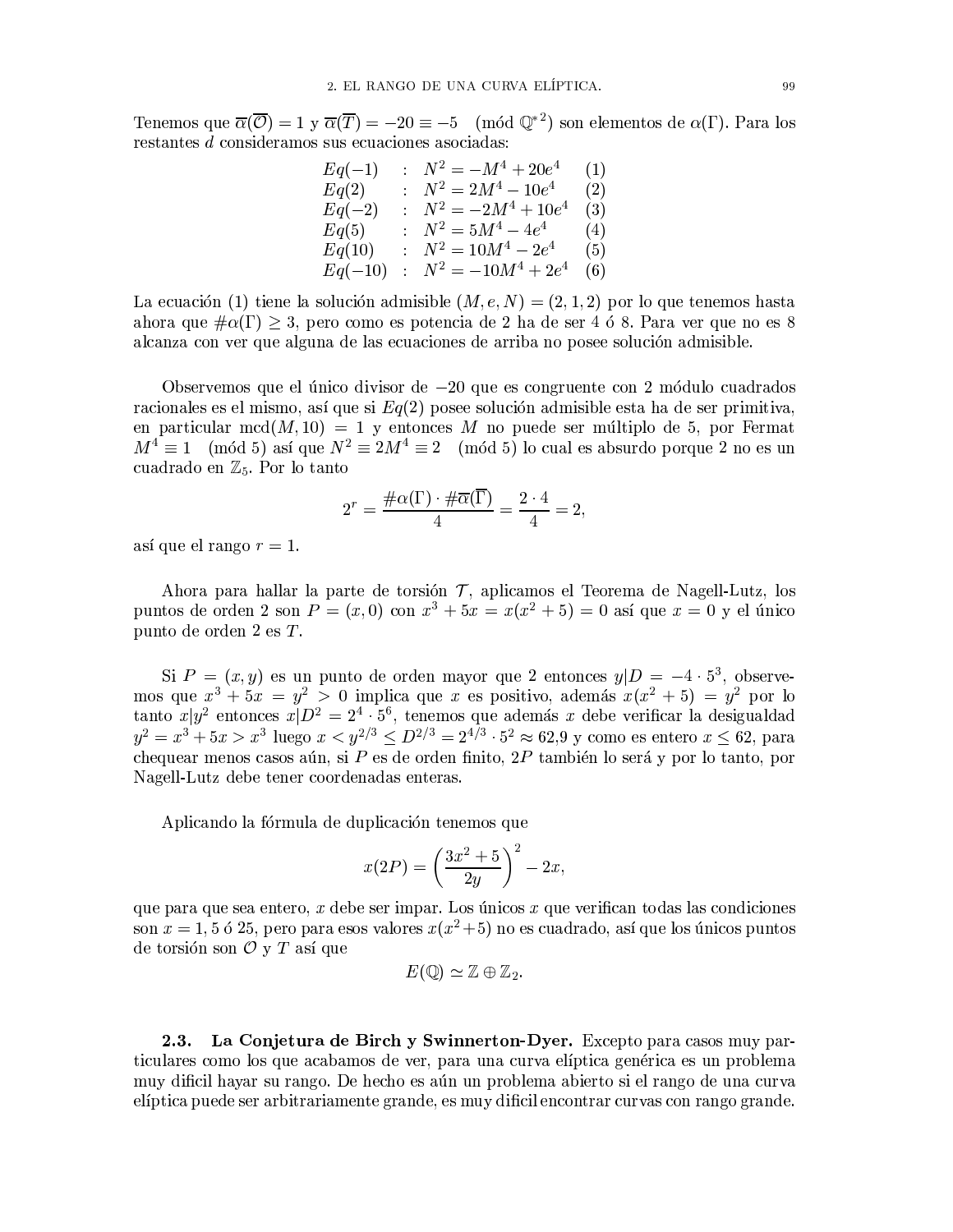Una de las conjeturas más importantes sobre el rango de una curva elíptica es la denominada conjetura de Birch-Swinnerton-Dyer que vincula el rango de una curva elíptica el grado de anulación de cierta L-serie asociada a la curva. A continuación se dará una idea de la construcción.

Dada la ecuación de la cúbica  $E: Y^2 = X^3 + aX^2 + bX + c$  con  $a, b$  y c enteros tales que  $\Delta = -4a^3c + a^2b^2 + 18abc - 4b^3 - 27c^2 \neq 0$ , lo cual implica que el polinomio  $f(X) = X^3 + aX^2 + bX + c$  no posee raíces dobles (complejas) lo cual a su vez implica la no singularidad de la curva.

Como los coeficientes son enteros, tiene sentido considerar la curva en  $\mathbb{Z}_p$  (cambiando los coeficientes enteros por sus representantes módulo  $p$ ), la condición de no singularidad es ahora que  $\Delta \equiv 0 \pmod{p}$ . Para aquellos primos tales que p no divide a  $\Delta$ , obtenemos una curva elíptica en  $\mathbb{Z}_p$ .

Llamando  $a_p = p + 1 - \#E(\mathbb{Z}_p)$ , construimos la L-serie (incompleta)

$$
L(E, s) = \prod_{p \nmid \Delta} (1 - a_p p^s + p^{1-2s})^{-1},
$$

que converge para  $Re(s) > 3/2$ .

Probar esta convergencia no es inmediato, se necesita saber como crece  $\#E(\mathbb{Z}_p)$ , un resultado de Hasse prueba que

$$
|\#E(\mathbb{Z}_p)-(p+1)|\leq 2\sqrt{p}.
$$

Otra propiedad de esta L-serie mucho más dificil de probar es que poseen prolongación analítica a todo  $\mathbb C$  (Teorema de Wiles).

La idea para probar dicha prolongación analítica se basa en una correspondencia que a cada curva elíptica le hace corresponder una forma modular cuspidal de nivel N y peso 2 con la misma L-serie asociada, veamos que quiere decir un poco esto.

Consideramos en el grupo modular  $\Gamma$  que es el grupo de matrices  $2 \times 2$  a coeficientes enteros y determinante 1 que actua en  $\mathbb{H}$  por transformaciones de Mobius (ver cap 2.2), el subgrupo  $\Gamma_0(N)$  llamado el subgrupo principal de congruencia de nivel N.

Una función holomorfa del semiplano superior  $f$  que verifique

$$
f(A\tau) = (c\tau + d)^2 f(\tau)
$$
, para toda  $A = \begin{pmatrix} a & b \\ c & d \end{pmatrix} \in \Gamma_0(N)$ ,

y tal que sea holomorfa en el infinito (en el sentido que vimos en el capítulo 2, es decir que f sea holomorfa en  $q = 0$ ) se le llama forma modular holomorfa de peso 2 y nivel N.

Si además  $f(\infty) = 0$  (es decir, si  $\hat{f}(0) = 0$ ) entonces decimos que f es una forma cuspidal, al conjunto de formas modulares cuspidales de peso 2 y nivel N denotaremos por  $S_2(N)$ .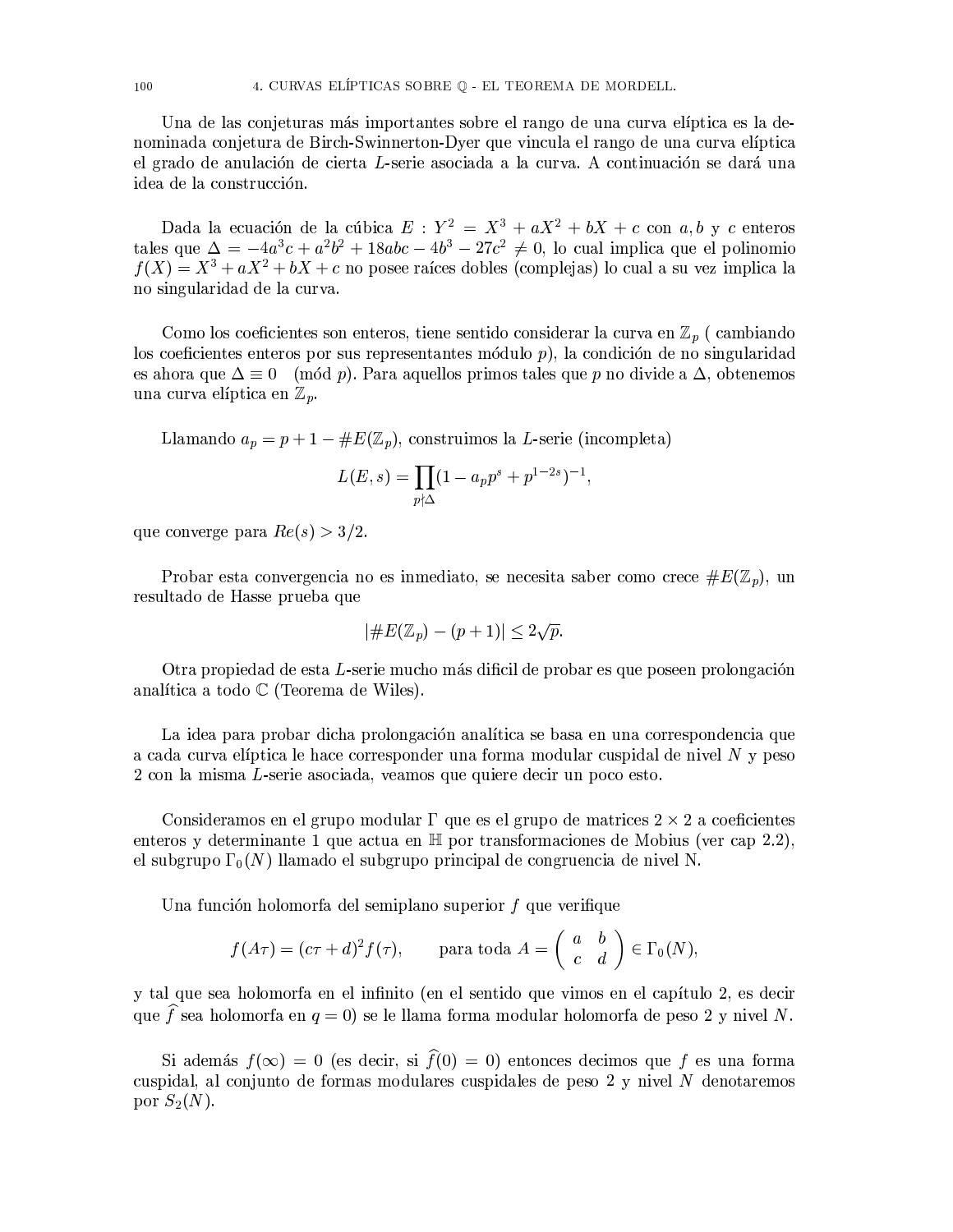Dado que  $T(\tau) = \tau + 1$  es un elemento de  $\Gamma_0(N)$ , las funciones de  $S_2(N)$  tienen un desarrollo de Fourier. Que se anule en  $\infty$  quiere decir que su desarrollo de Fourier es de la forma

$$
f(\tau) = \sum_{n=1}^{\infty} a_n q^n, \quad \text{donde } q = e^{2\pi i \tau}.
$$

A esta forma modular se le asocia la *L*-serie

$$
L(f,s) = \sum_{n=1}^{\infty} \frac{a_n}{n^s}.
$$

Estas L-series verifican una ecuación funcional de la forma

$$
L^*(f,s) = \varepsilon L^*(f,2-s) \quad \text{con } \varepsilon = \pm 1 \qquad \text{donde } L^*(f,s) = (2\pi)^s N_f^{s/2} \Gamma(s) L(E,s),
$$

donde  $N_f$ es una constante que depende de  $f$ y $\Gamma$ es la función Gamma de Euler.

Através de esta ecuación funcional se prueba que las L-series asociadas a elementos de  $S_2(N)$  poseen prolongación analítica con cierta simetria respecto al punto  $s=1$ .

Por otro lado tenemos la correspondencia que enunciaremos a continuación.

TEOREMA 4.24 (Eichler-Shimura-Taniyama-Wiles). Existe una correspondencia biunivoca que preserva L-series entre curvas elíptica módulo clase de isogenias y formas modulares cuspidales de peso  $2 \,$ y nivel N.

Una isogenia es un morfismo que preserva el  $\mathcal O$  y dos curvas son equivalentes módulo isogenias si existe una isogenia que lleva una en la otra.

Como corolario del Teorema de Wiles tenemos que las L-series asociadas a curvas elíptica poseen prolongación analítica a todo el plano complejo y ecuación funcional con centro de simetría en  $s = 1$ . La conjetura de Birch y Swinnerton-Dyer establece una relación entre el orden de anulación de la L-serie en el punto  $s = 1$  con el rango de la curva.

CONJETURA DE BIRCH Y SWINNERTON-DYER. El rango de una curva elíptica racional coincide con el orden de anulación de su L-serie asociada en  $s = 1$ .

En particular esta conjetura implica que  $E(\mathbb{Q})$  es finito si y solo si  $L(E, s) \neq 0$ . Existen versiones más refinadas de la conjetura que relaciona al primer coeficiente no nulo en el desarrollo de Taylor en  $s = 1$  con objetos asociados a la curva (ver por ejemplo [2]).

2.4. Curvas con Rango grandes. Como acabamos de ver no se conocen los posibles valores del rango que puede tomar una curva elíptica racional, veremos algunas curvas elípticas con el rango más alto conocido hasta el momento.

EJEMPLO 4.5. Un ejemplo de curva elíptica racional con mayor rango conocido hasta ahora es debida a Elkies en el ao 2006, si bien no se conoce el valor de su rango exactamente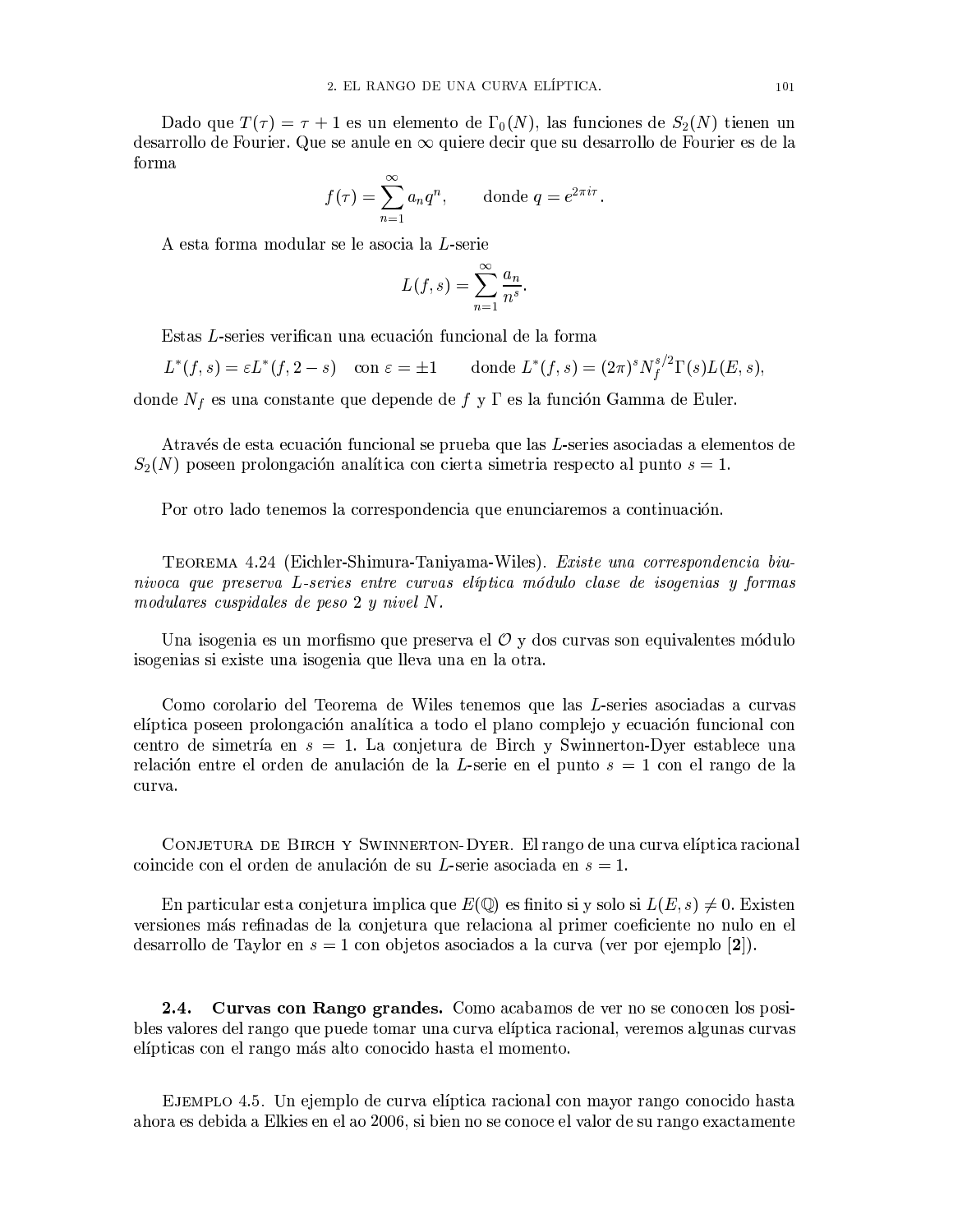se sabe que tiene rango por lo menos 28 (ver http://web.math.hr/ duje/tors/rk28.html). Su ecuación es

$$
y^2 + xy + y = x^3 - x^2 - a_4x + a_6,
$$

donde

 $a_4 = 20067762415575526585033208209338542750930230312178956502$ 

y

 $a_6 = 34481611795030556467032985690390720374855944359319180361266008296291939448732243429$ 

También se trata de hallar las curvas con mayor rango posible con parte de torsión dada. El ejemplo dado por Elkies tiene parte de torsión trivial y es la de mayor rango conocida hasta ahora. Una lista con curvas de mayor rango conocido dada la parte de torsión puede encontrarse en la página de la Universidad de Zagreb, Croacia (ver http://web.math.hr/~duje/tors/tors.html).

Algunos ejemplos son:

EJEMPLO 4.6. Con parte de torsión  $\mathcal{T} \simeq \mathbb{Z}_2$  un ejemplo de mayor rango conocido con esa parte de torsión ( $r \geq 18$ ) se debe al mismo Elkies (2006), su fórmula viene dada por

 $u^2 + xu = x^3 - 26175960092705884096311701787701203903556438969515x$  $+51069381476131486489742177100373772089779103253890567848326775119094885041.$ 

EJEMPLO 4.7. Con parte de torsión  $\mathcal{T} \simeq \mathbb{Z}_3$  un ejemplo de mayor rango conocido con esa parte de torsión ( $r \geq 12$ ) se debe Eroshkin (2006), su fórmula viene dada por

> $y^2 = x^3 + x^2 - 298337765420974027925404974199074153225X$  $+2209525297419800283762159062541471723368027978017989315000.$

EJEMPLO 4.8. Con parte de torsión  $\mathcal{T} \simeq \mathbb{Z}_4$  un ejemplo de mayor rango conocido con esa parte de torsión ( $r \geq 12$ ) se debe Elkies (2006), su fórmula viene dada por

 $y^2 + xy = x^3 - 1086750289534747727483801311783198679020964x$ 

 $+ 435973165715323898311705750809969552813996511661336976727731984.$ 

EJEMPLO 4.9. Con parte de torsión  $\mathcal{T} \simeq \mathbb{Z}_5$  un ejemplo de mayor rango conocido con esa parte de torsión ( $r \geq 6$ ) se debe Dujella - Lecacheux (2001), su fórmula viene dada por

 $y^2 + y = x^3 + x^2 - 1712371016075117860x + 885787957535691389512940164.$ 

102